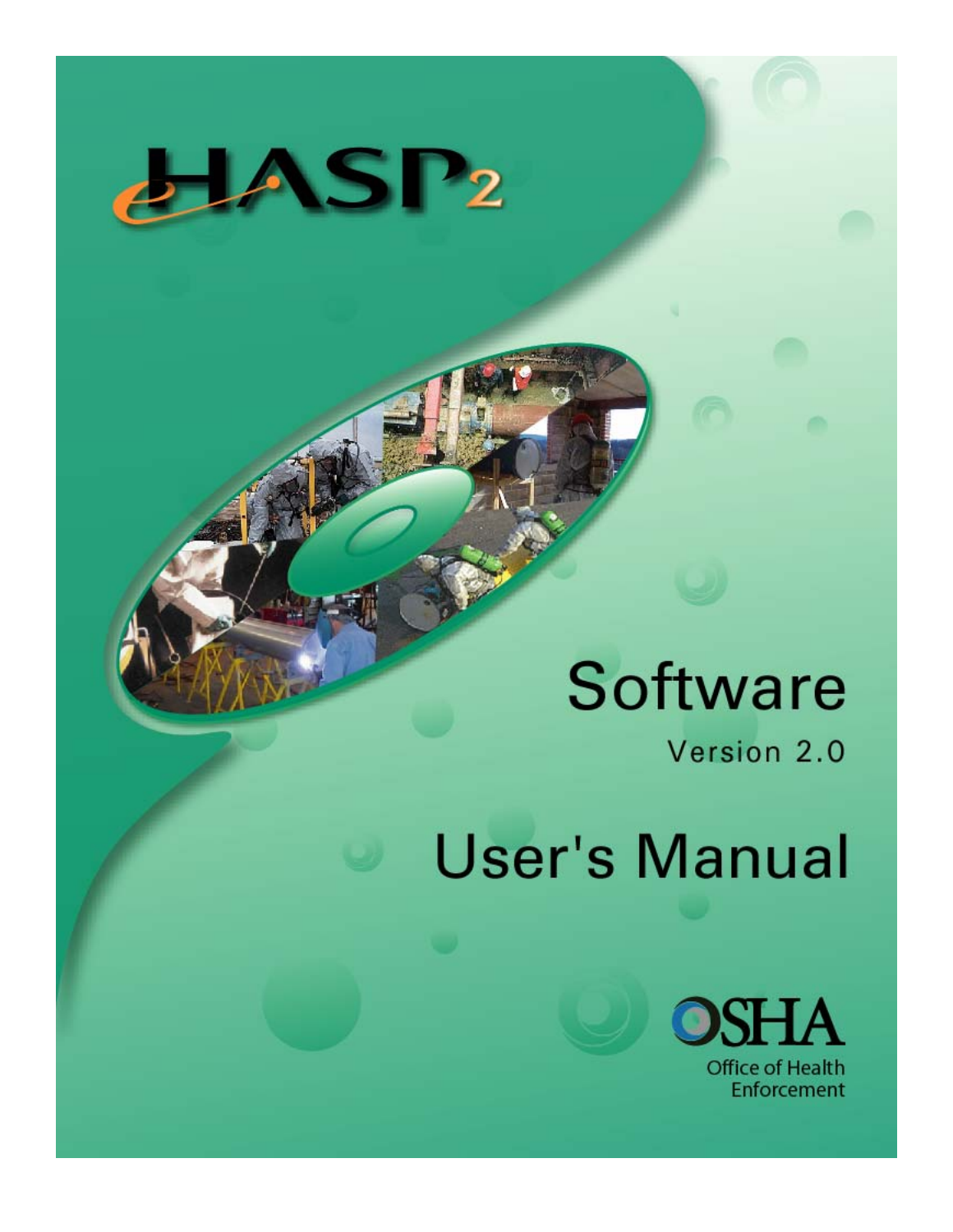#### **Table of Contents**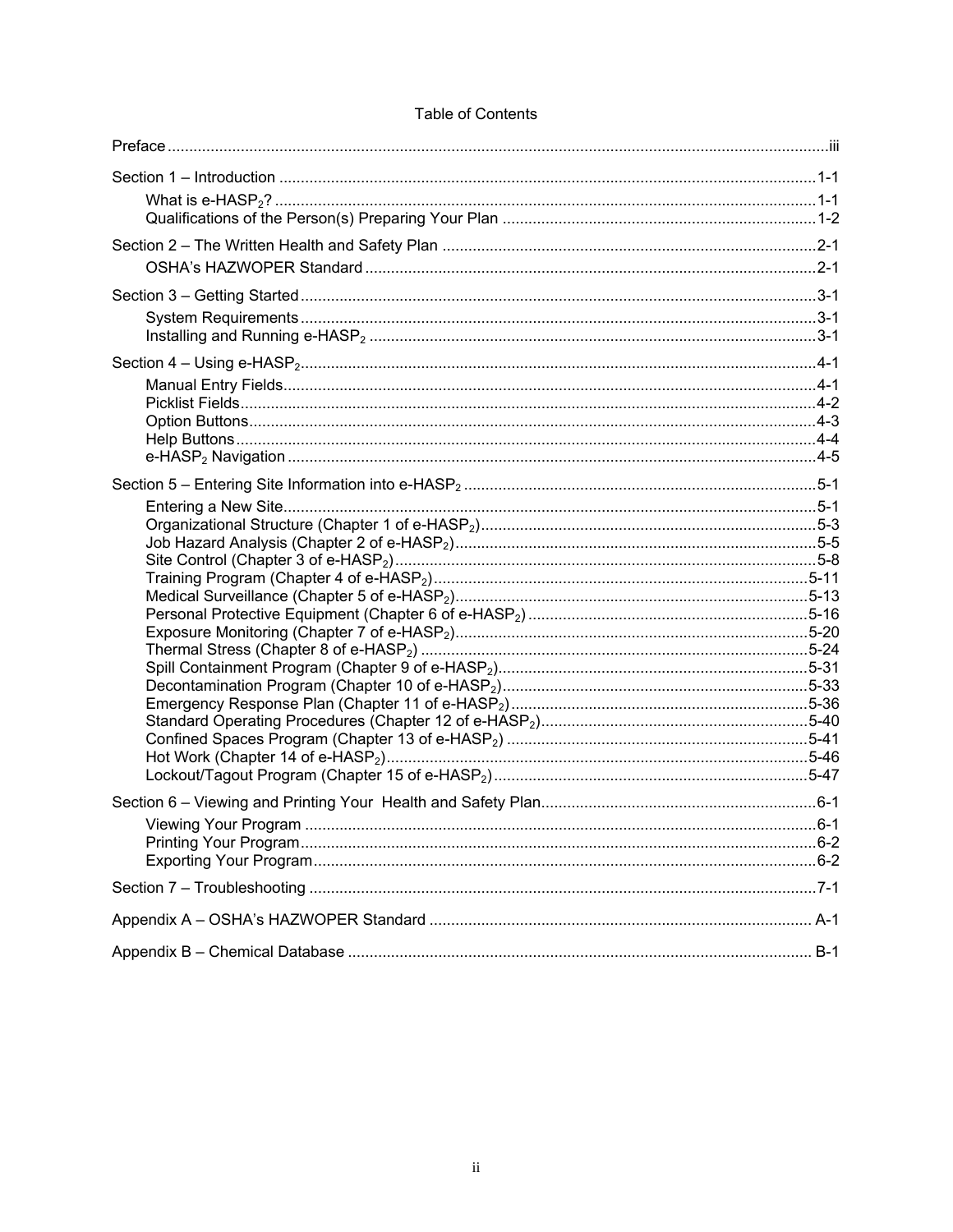# <span id="page-2-0"></span>Preface

The U.S. Department of Labor (DOL) Occupational Safety and Health Administration (OSHA) designed e-HASP<sub>2</sub> to help employers create site-specific health and safety plans consistent with the requirements in the Hazardous Waste Operations and Emergency Response Standard (HAZWOPER) 29 CFR 1910.120 or 29 CFR 1926.65. For the purposes of this manual, where references are made to 29 CFR 1910.120, the user can assume the reference will also apply to 29 CFR 1926.65. Version 2.0 reflects the revisions, corrections, and clarifications made by OSHA to this standard published in the *Federal Register* March 7, 1996.

Creating a site-specific health and safety plan using this software does not automatically result in compliance with the requirements for this plan outlined in 29 CFR 1910.120(b)(4). If the information you enter into e-HASP, Version 2.0 (e-HASP<sub>2</sub>) is accurate and informed however, the written plan generated by this software is likely to be consistent with HAZWOPER. You can then use the written plan to guide you in implementing effective, site-specific, exposure controls and work practices. To review your obligations under 29 CFR 1910.120, please see the text of the standard in Appendix A. Before you prepare your plan, please read the "Qualifications of the Person Preparing Your Plan" section located on page 2.

This program was developed and is distributed by the U.S. DOL OSHA, Office of Health Enforcement, in coordination with the U.S. Environmental Protection Agency. OSHA gratefully acknowledges the technical contributions made by private individuals and industry, labor, and public interest organizations during preparation of this program. Advanced Technologies and Laboratories International, Inc. (ATL), a consulting firm specializing in occupational and environmental health, assisted OSHA in developing  $e$ -HASP<sub>2</sub> and provides user support.

The e-HASP<sub>2</sub> software is designed to run in a Windows® 2000 environment or a later version of this operating system. The e-HASP<sub>2</sub> software was developed in Microsoft® Access using Visual Basic® programming. Microsoft® Access is a trademark of Microsoft Corporation.

Send your questions, comments or suggestions to:

e-HASP<sub>2</sub> OSHA, Office of Health Enforcement U.S. Department of Labor 200 Constitution Avenue, NW Washington, DC 20210

Or by email to: [e-hasp2@dol.gov](mailto:e-hasp2@dol.gov)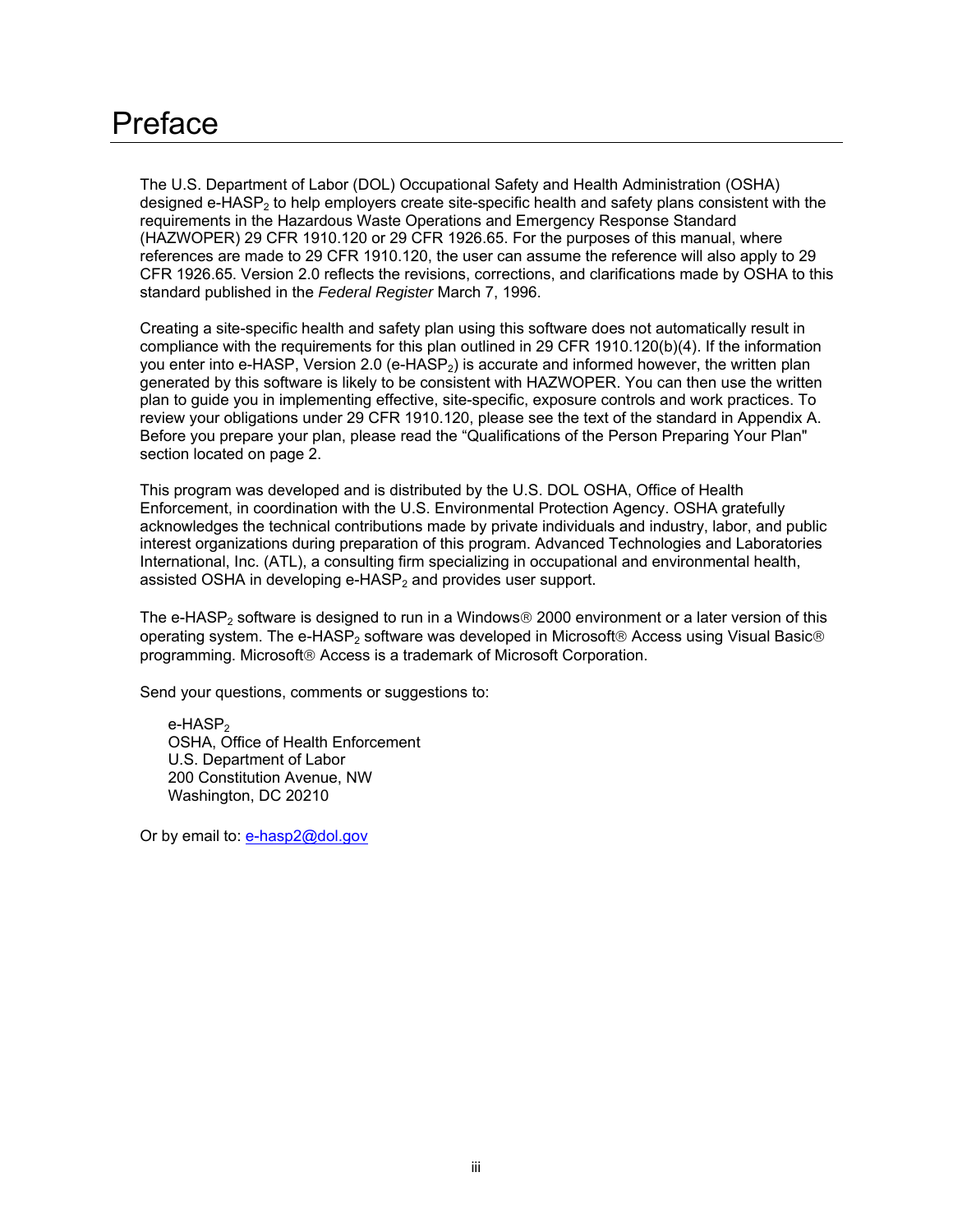# <span id="page-3-0"></span>**Section 1 – Introduction**

This user's manual describes e-HASP<sub>2</sub> and provides instructions for using its features. This manual is divided into the following sections:

*Section 1: Introduction: What is e-HASP<sub>2</sub>?* – This section discusses the user manual and introduces  $e$ -HASP<sub>2</sub>.

*Section 2: The Written Health and Safety Plan –* This section discusses OSHA's requirements for a written health and safety plan defined in 29 CFR 1910.120.

*Section 3: Getting Started –* This section provides step-by-step procedures for installing and setting up e-HASP<sub>2</sub>. It also identifies the information you will need on-hand to complete a written plan.

Section 4: Using  $e$ -HASP<sub>2</sub> – This section describes  $e$ -HASP<sub>2</sub>'s features and how to use the program.

*Section 5: Entering Site Information into e-HASP<sub>2</sub> – This section describes how to enter your site*specific information into  $e$ -HASP<sub>2</sub> and develop your written plan.

Section 6: Viewing and Printing Your Written Health and Safety Plan – This section describes how to preview and print your written plan.

*Section 7: Troubleshooting* – This section provides troubleshooting information and explains error messages. If you experience problems while installing or using  $e$ -HASP<sub>2</sub>, see this section before contacting OSHA.

*Appendix A: OSHA's HAZWOPER Standard –* This appendix contains the text of 29 CFR 1910.120(a)-(o) (including appendices).

*Appendix B: Chemical Database* – This appendix contains a disclaimer for the chemical database used in  $e$ -HASP<sub>2</sub>.

This manual assumes that you are familiar with using either Windows 95® or a later version of this operating system. If you are not familiar with Windows® terms such as cursor, window, and toolbar, then see your Windows® documentation. This manual does not assume you have any previous experience using Microsoft Access®.

## **What is e-HASP<sub>2</sub>?**

e-HASP<sub>2</sub> is a software program designed to assist employers develop site-specific health and safety plans for assessing, cleaning up, or otherwise working on uncontrolled hazardous waste and Resource Conservation and Recovery Act (RCRA) corrective action sites. The software will help you create a written plan that meets the OSHA requirements in 29 CFR 1910.120 (see Section 2 of this manual for a discussion of these requirements). Using e-HASP<sub>2</sub>, you can assemble one or more electronic plans and can update and print them, as necessary. e-HASP<sub>2</sub> can help you:

- *Increase worker safety –* Reduce worker injuries by developing and implementing an effective health and safety plan.
- *Save time* Create and update your program with minimal effort and time.
- Save money By reducing program preparation and update time, e-HASP<sub>2</sub> saves you money.
- Be OSHA compliant e-HASP<sub>2</sub> contains model language for meeting the requirements of 29 CFR 1910.120.

e-HASP<sub>2</sub> assists you in developing a written plan by prompting you for information about a particular worksite, and your company policies and procedures. It consists of 15 separate chapters including: organizational structure, job hazard analysis, site control, training program, medical surveillance program, personal protective equipment, exposure monitoring, thermal stress, spill containment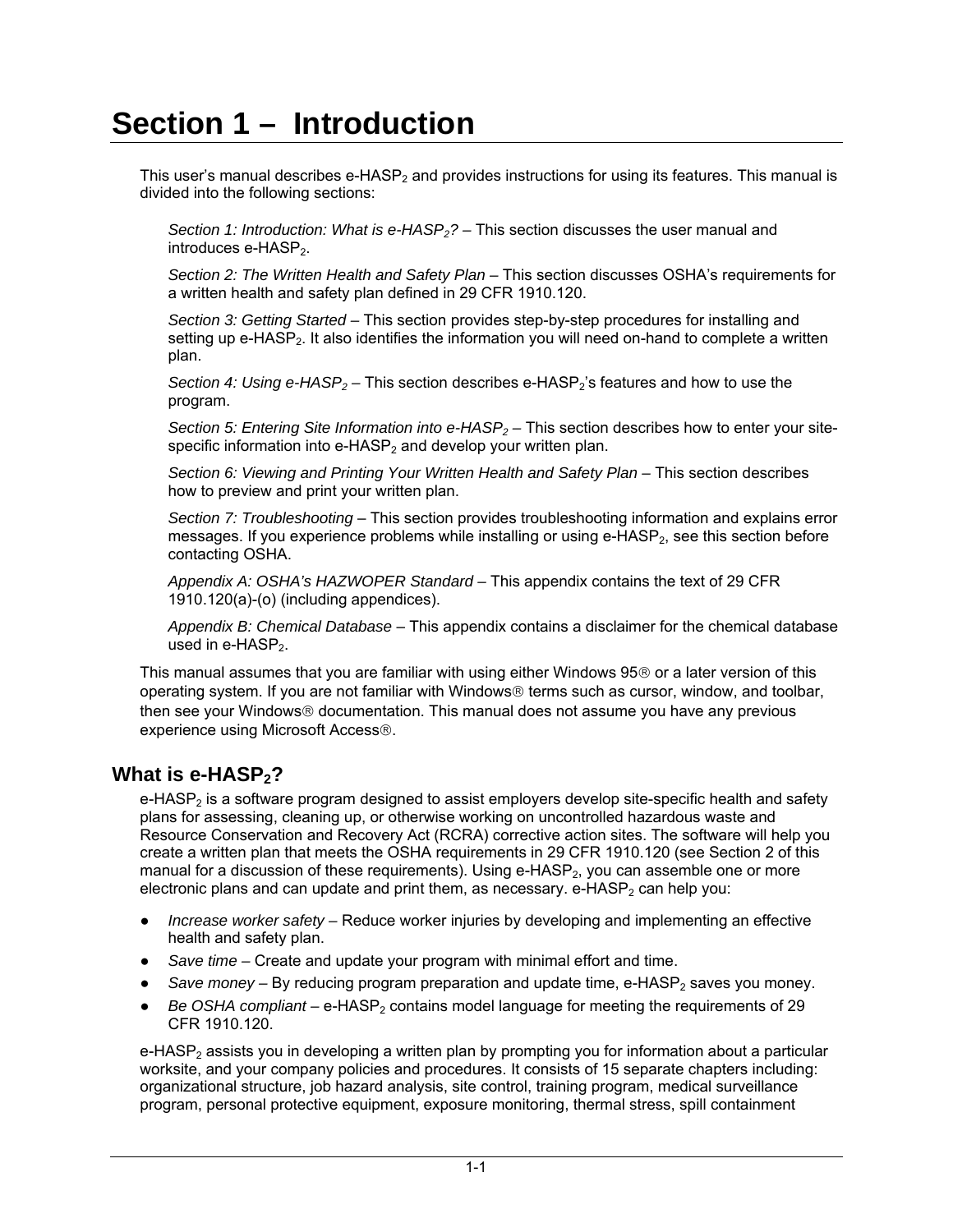<span id="page-4-0"></span>program, decontamination program, emergency response plan, standard operating procedures, confined spaces program, hot work, and lockout/tagout. Section 5 of this manual provides a discussion of each e-HASP<sub>2</sub> chapter. Because several of the e-HASP<sub>2</sub> chapters rely on information entered in a previous chapter, the user should complete each chapter in chronological order. e- $HASP<sub>2</sub>$  also provides compliance assistance and user help via help text buttons and links to compliance information on the OSHA web site.

**NOTICE:** e-HASP<sub>2</sub> does help you develop a written health and safety plan, but it does not relieve you from any of the specific requirements of 1910.120 or any other OSHA standards. Each workplace is unique, and the hazards on each hazardous waste site vary with the characteristics of the site and the site operations. While  $e$ -HASP<sub>2</sub> can prompt you with health and safety decisions and help create a plan, your plan must be tailored to your specific worksite and operations (see below). Ultimately, you, as the employer, must make sure that the plan you develop complies with OSHA standards and that you protect the safety and health of your employees.

The 26 states and territories operating OSHA-approved State plans set and enforce their own HAZWOPER standards that are equivalent to 29 CFR 1910.120 and 1926.65. Most State HAZWOPER standards are identical to the Federal, although some states may have different or additional requirements. Those using this e-tool to create a HASP for an establishment covered by an OSHA-approved State plan should also contact the State plan agency directly for information about any State-specific requirements and for compliance assistance.

# **Qualifications of the Person(s) Preparing Your Plan**

e-HASP<sub>2</sub> is easy-to-use software that can assist you in developing your plan, but it cannot make many of the safety and health decisions necessary to ensure your plan is effective. These decisions must be made by a qualified health and safety professional with practical hazardous waste site experience. The person developing your plan should have the knowledge and skills necessary to identify and evaluate the range of hazards associated with hazardous waste site operations. This individual must also be qualified to identify the appropriate monitoring and exposure controls necessary for employee protection based on the contaminants and other hazards anticipated on site. For example, only an individual with experience in evaluating potential air contaminants and choosing appropriate instrumentation should select air-monitoring equipment and identify site action limits. Ongoing involvement of safety and health personnel is also essential. Site conditions and work operations change over time; the health and safety procedures and plan must be updated to address these changes as they occur. The involvement of qualified safety and health staff will ease the development and maintenance of your health and safety plan and will help ensure the well-being of your employees.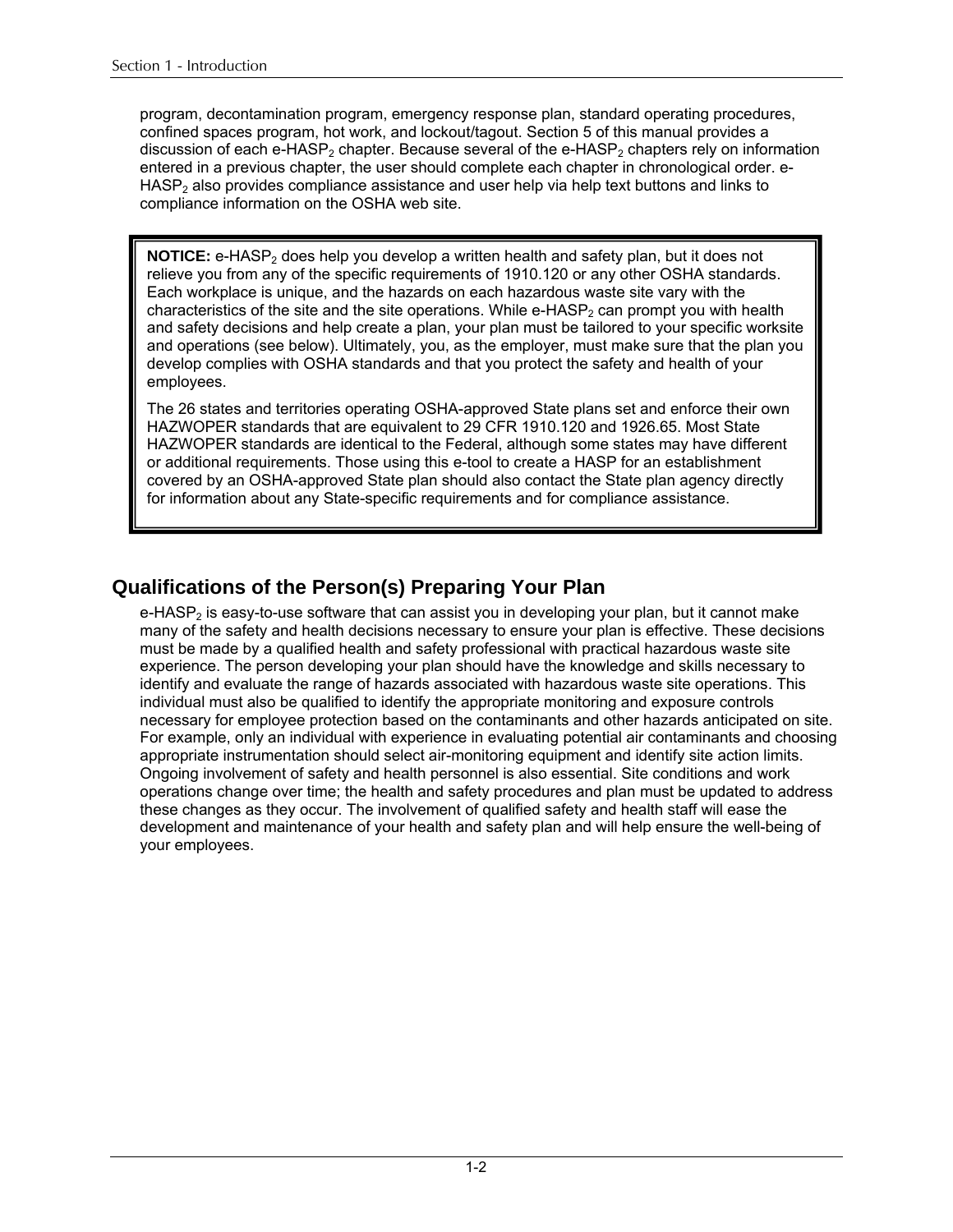# <span id="page-5-0"></span>**Section 2 – The Written Health and Safety Plan**

This section of the manual describes the HAZWOPER standard, the OSHA regulation requiring you to develop and implement a written health and safety plan to protect the employees on your hazardous waste site.

# **OSHA's HAZWOPER Standard**

The OSHA standard addressing hazardous waste site operations is 29 CFR 1910.120, HAZWOPER (see Appendix A of this manual). Paragraphs (b)-(o) of the standard contain requirements for written programs and site practices and procedures to protect your employees from the hazards found on hazardous waste sites. You are covered by HAZWOPER paragraphs (b)-(o) if you are conducting any of the following:

- Clean-up operations required by a governmental body at an uncontrolled hazardous waste site.
- An initial investigation of a government-identified site on which the presence or absence of hazardous substances has yet to be ascertained.
- Corrective actions on a RCRA site.
- Voluntary clean-up operations on a government-identified uncontrolled hazardous waste site.

The written plan is important for ensuring a systematic approach to employee health and safety during hazardous waste clean-up. The function of e-HASP<sub>2</sub> is to assist you with the development of the written plan to identify site practices and procedures. As the employer on a hazardous waste site, you are required to comply with 29 CFR 1910.120 paragraphs (b)-(o). The minimum requirements under that part of the standard are listed by paragraph below.

#### **Paragraph (b) Safety and Health Program**

The HASP must be in writing and must detail the site's health and safety hazards, job tasks and operations, and the specific control measures used to safeguard your employees. Each employer on a site needs to have a HASP structured so that it integrates smoothly with those of the site's coordinator or principal contractor and any applicable local, state, or federal emergency action plan. Your up-to-date HASP must be readily available to all employees on the site. It must address the site's organizational structure, lines of authority, accountability, and communication. Your HASP must also specify how you will inspect and evaluate the procedures to ensure that they are effective and how you will correct any deficiencies found.

The key elements of the HASP mirror the requirements of HAZWPOER paragraphs (b)-(o) and include: safety and health risk or hazard analysis and site-specific requirements for training, personal protective equipment (PPE), medical surveillance, air monitoring, site control, decontamination, emergency response plan, confined space entry program, and a spill containments program. e- $HASP<sub>2</sub>$  assists you by leading you through the development of each of these written elements, incorporating your site information into acceptable standardized text.

#### **Paragraph (c) Site Characterization and Analysis**

Initial site characterization and analysis must be performed by a qualified person in order to choose and justify engineering controls, work practices, and PPE. The qualified person should examine historical data and the work plan to anticipate site conditions and then identify appropriate PPE and monitoring procedures. At the outset, site evaluations may be limited to conditions that:

- Are immediately dangerous to life or health (IDLH).
- Exceed published exposure levels (e.g., OSHA PELs, ACGIH TLVs®, NIOSH RELs).
- Indicate exposure over radioactive dose limits (see 10 CFR 20).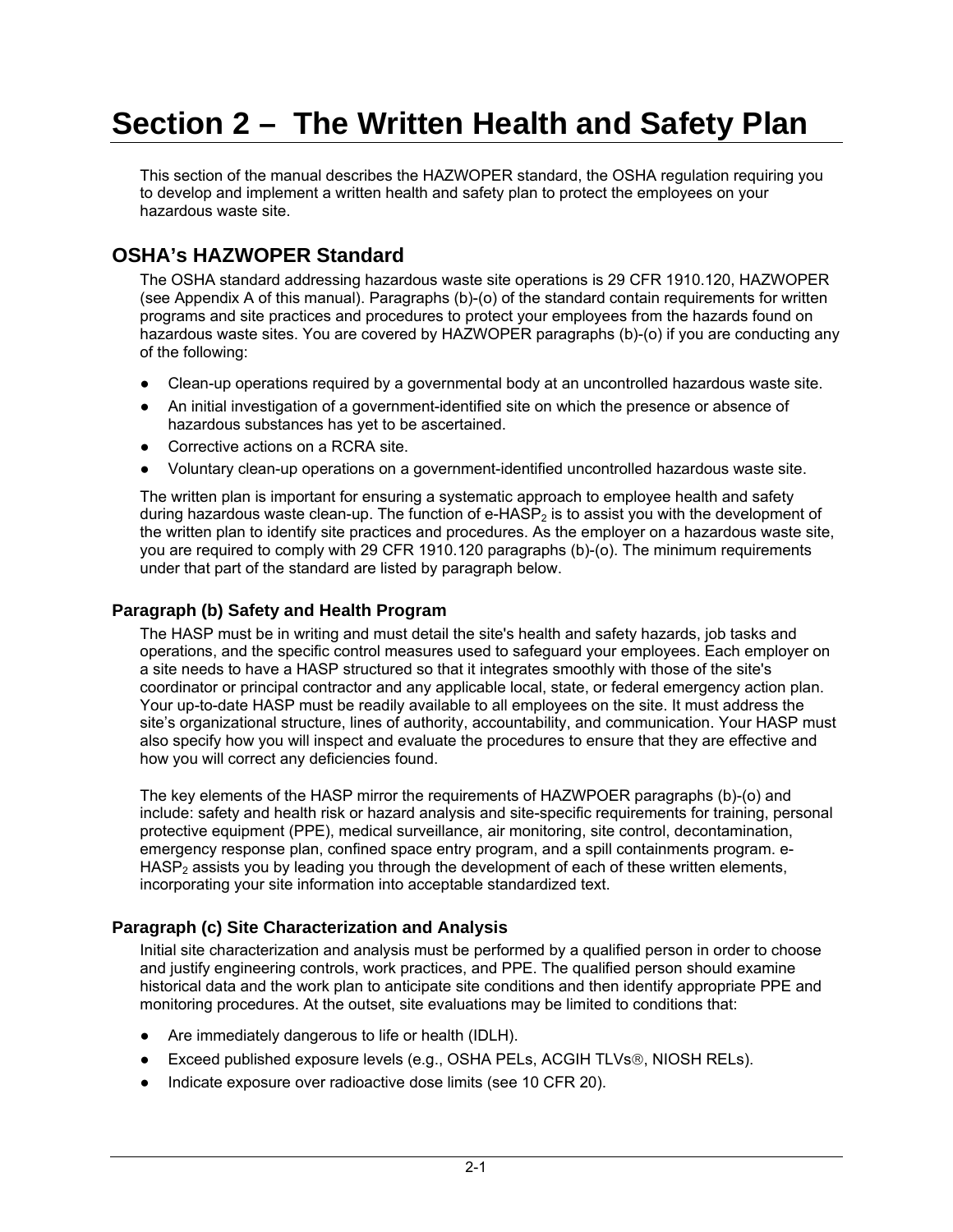● Are otherwise dangerous conditions, including but not limited to the presence of flammable or oxygen-deficient atmospheres.

Historical data and known site processes should be used to identify potential chemical and physical hazards. After work begins, you must continue to evaluate conditions, update your hazard analysis, and choose appropriate controls, work practices, and PPE (see below). Exposure controls and monitoring instruments (see below) must be based on an up-to-date characterization and hazard analysis.

#### **Paragraph (d) Site Control**

Site control procedures should identify contaminated areas and appropriate work practices, address preventing unauthorized or unprotected workers from entering contaminated areas, and define controlling the migration of site contaminants. Your HASP must delineate work zones and establish safe work and communication procedures for each zone. It must contain a site map that shows work zone boundaries and identify how these boundaries will be visibly marked on the site. These boundaries may change as work operations change or if hazards migrate to clean areas. The HASP must identify your method for controlling entry into contaminated areas, restricting this to authorized employees who are properly trained and protected. Employees entering contaminated zones must follow the work procedures in the HASP including using the buddy system. To enable a quick response, emergency medical information, including the name of and route to the nearest medical facility, must be posted in the contamination reduction or support zone. Emergency communication procedures must be written and explained to employees.

#### **Paragraph (e) Training and Paragraph (i) Information Programs**

Your employees must be trained to do their assigned duties safely before they begin work on site. The required training, described in paragraph (e), is a combination of classroom instruction, site-specific information, and supervised fieldwork. You can send your workers to an outside training organization for their classroom instruction, but you, the employer, are ultimately responsible for ensuring that they are properly trained. The hours of initial training vary depending on a worker's duties and anticipated exposures. Initial training must be updated with eight hours of refresher training annually. You are also required by paragraph (i) to inform your employees and contractors of the types and level of hazards associated with your operations.

Non-mandatory Appendix E provides training criteria and content guidance. Your HASP must identify which jobs require training, how much training is needed, and how all of the training requirements in paragraph (e) are fulfilled. The location and maintenance of training documentation and certification must also be identified. In addition to the training requirements, your HASP must also document how information about changes in site-specific information is communicated to interested parties, including employees, contractors, etc. Each worker, however, must have eight hours of refresher training annually.

#### **Paragraph (f) Medical Surveillance**

If your employees are exposed to hazardous substances as a part of their work, you may be required to monitor their health through a medical surveillance program. Employees must be included in the medical surveillance program if they:

- Are or may be exposed to hazardous substances above permissible limits for at least 30 days per year.
- Wear a respirator for at least 30 days per year.
- Become ill or show signs or symptoms of job-related overexposure to hazardous substances.
- Are members of a HAZMAT team.

If you have employees who meet any of these criteria, you need to establish a medical surveillance program. You must consult a licensed physician to determine the content of the medical exams to be provided to your employees. Baseline, periodic, and exit exams are required by the standard.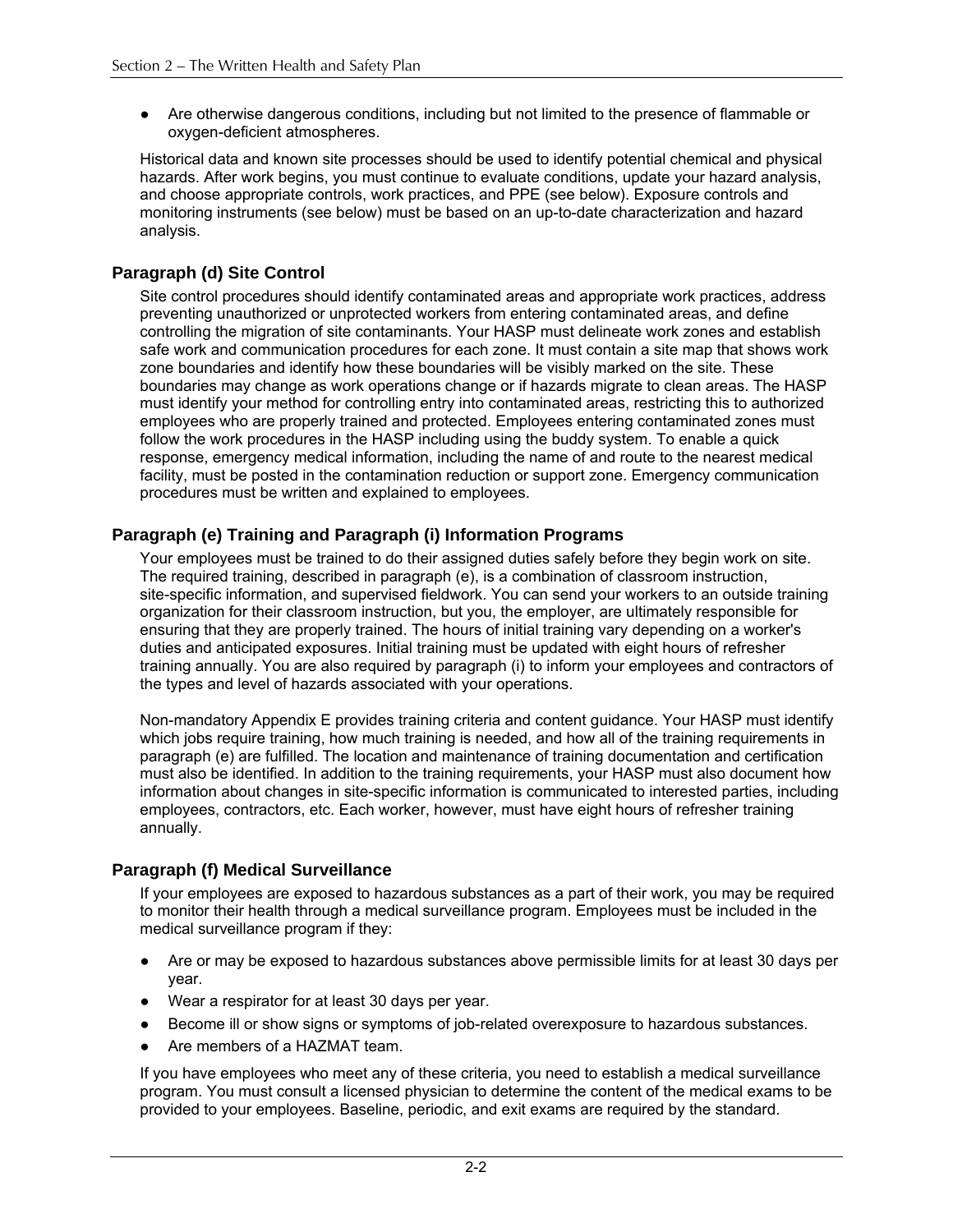You will also need to keep the physician's written opinion provided after each employee's medical exam. With few exceptions, you must keep both employees' medical and exposure records for the duration of their employment plus thirty (30) years. Employees and their representatives have the right to access these records during this time.

#### **Paragraph (g) Engineering Controls, Work Practices, and Personal Protective Equipment (PPE) for Employee Protection**

Engineering controls and work practices are the best ways to reduce employee exposures; they should be selected and highlighted first in the HASP. Often these controls will need to be used in combination with PPE to provide sufficient protection during hazardous waste site operations. If your employees require PPE, you must include a written PPE program in your HASP. This portion of the HASP must clearly describe how you select and use PPE based on the tasks and the nature and concentration of site contaminants. The PPE program must address how PPE will be used correctly and identify the limitations of its use; appropriate work mission durations; and procedures for decontaminating, maintaining, storing, and discarding PPE. Employees using PPE must be physically capable of doing so, and the PPE program must address the limitations of PPE use during temperature extremes, heat stress and other appropriate medical considerations. Employees must also be trained to use PPE correctly, including how to inspect it prior to, during, and after use. If PPE will be used, then the PPE program that includes all of the elements listed must be evaluated to ensure that it is effective.

#### **Paragraph (h) Monitoring**

Since site monitoring data are the basis for selecting many of your exposure controls, generating accurate and complete data is critical and must be addressed in the HASP. Your HASP must identify how often monitoring will be conducted and the method and equipment for each contaminant. HAZWOPER requires monitoring during initial site entry (see paragraph (c) above) and periodic monitoring during site operations. Periodic monitoring must be conducted when there is the possibility of an IDLH condition, a flammable atmosphere, or when employee exposures may have risen above published values (OSHA PELs, NIOSH RELs, ACGIH TLVs®) since prior monitoring. For example, periodic monitoring must be conducted when:

- Site conditions change (new tasks, locations, or hazards).
- New operations are started (such as drum opening after exploratory drilling).
- Leaky containers are handled.
- Work is conducted in areas with obvious liquid contamination.

You must monitor the breathing zones of employees who have the highest potential exposure(s). If their exposures meet or exceed published values, you must monitor all employees likely to be exposed over those published limits. Your HASP must also indicate the airborne concentrations at which you reevaluate your site's engineering controls, work practices, and PPE.

Calibration and maintenance schedules, as per manufacturers' recommendations, should also be maintained. You must take lab-analyzed samples and compare your real-time readings to the laboratory results. You may want to consult with an accredited laboratory to determine proper analytical sampling procedures. Results of personal sampling are considered employee exposure records.

#### **Paragraph (j) Handling Drums and Containers**

If you have drums or containers on your site (buried or aboveground) and plan to move them, you must: 1) inspect them prior to movement; 2) move them sparingly; and 3) stage them carefully. If drums or containers could create a major spill, you also need to develop a spill containment program. Employees inspecting drums must evaluate the integrity of the container. Employees should also locate and interpret important label information and assume the worst if a label does not exist. Drums in staging areas should be arranged to allow employees easy access and egress. Drum opening and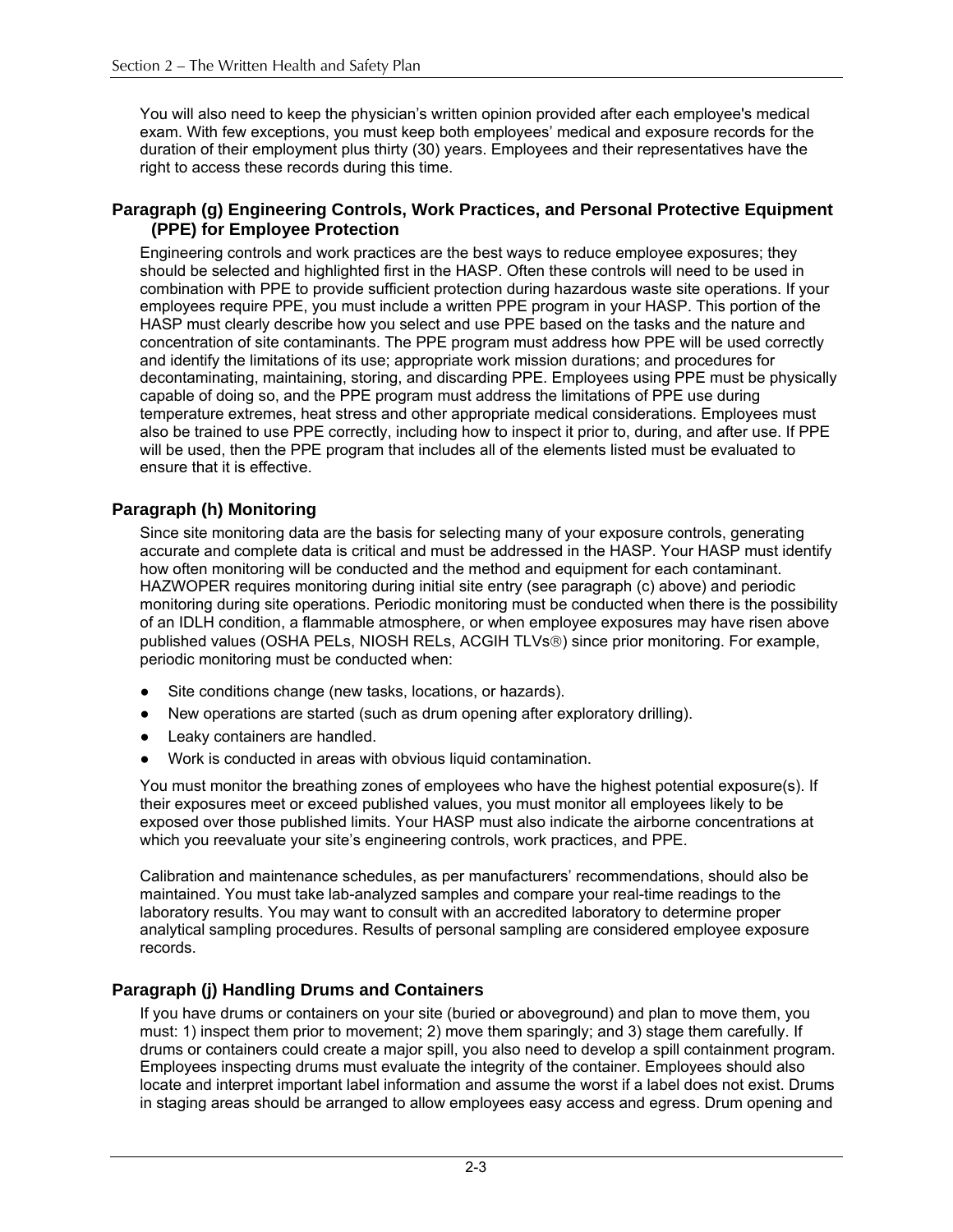sampling operations must be isolated if the contents are unknown. If spills, leaks, or ruptures may occur, you must provide proper training and containment equipment to personnel who will control and contain spilled material. You also need to stock equipment such as salvage drums or containers, absorbent material, shovels, and PPE for spill response. All containers transported off site must have proper DOT labels, bills of lading, etc.

Shock sensitive wastes must be treated with special precautions, including evacuating all nonessential employees and availability of continuous communications between the employee-in-charge of the handling area, the site health and safety supervisor, and the command post. Any container or drum showing signs of pressure build up such as bulging or swelling cannot be moved until the source of the pressure is found and relieved. Lab waste packs must be opened only when necessary and only by knowledgeable personnel. If crystalline material is found in the lab pack(s), it must be treated as shock sensitive material until proven otherwise.

Tanks and vaults containing hazardous substances must be handled similar to drums and containers, taking into account the size of the tank or vault. If tanks or vaults will be entered, appropriate entry procedures must be identified in the HASP and be followed by employees conducting the entry.

#### **Paragraph (k) Decontamination**

Decontamination procedures address how employees' contact with contaminants or contaminated equipment (including PPE) will be minimized Your HASP must include written decontamination procedures that address this goal, eliminate the movement of contaminants to clean areas, and prevent mixing of incompatible substances. Decontamination procedures must be appropriate for the contaminants present and for the equipment and PPE used on site. In addition, you must evaluate the effectiveness of the decontamination procedures you implement. One way to evaluate your procedures is to collect samples from key surfaces and analyze them for site contaminants. Samples should be collected from the surfaces of decontaminated reusable PPE, heavy equipment, and "clean" areas such as break and changing rooms.

Your HASP should also identify how disposable PPE and site decontamination waste will be discarded, and how reusable PPE will be cleaned and placed back in service. If you use a commercial laundry or cleaners, they must be informed of the potential effects of the hazardous substances.

#### **Paragraph (l) Emergency Response by Employees at Uncontrolled Hazardous Waste Sites**

You must have a written emergency response plan that identifies the actions employees will take if fire, personal injury, chemical release, or other emergencies occur on the site. The items you need to include in your emergency response plan are listed in paragraphs (l)(2) and (l)(3) of HAZWOPER. The emergency response plan must be tested and critiqued regularly.

If you plan to rely on local emergency response organizations such as the fire department, you must contact them and explain your response needs. If they cannot provide the services you need, you must retain a service provider who can. Even if you have an on-site HAZMAT team, you still must coordinate your emergency response plan with the local response plan, including incident reporting procedures. The emergency response plan must contain information on the following topics:

- Personnel roles, lines of authority, training and communication
- Employee recognition and prevention of emergencies
- Safe distances and places of refuge
- Site security and control in the event of an emergency
- Evacuation routes and procedures, including site topography, layout and prevailing weather conditions
- Emergency decontamination procedures not covered elsewhere in the HASP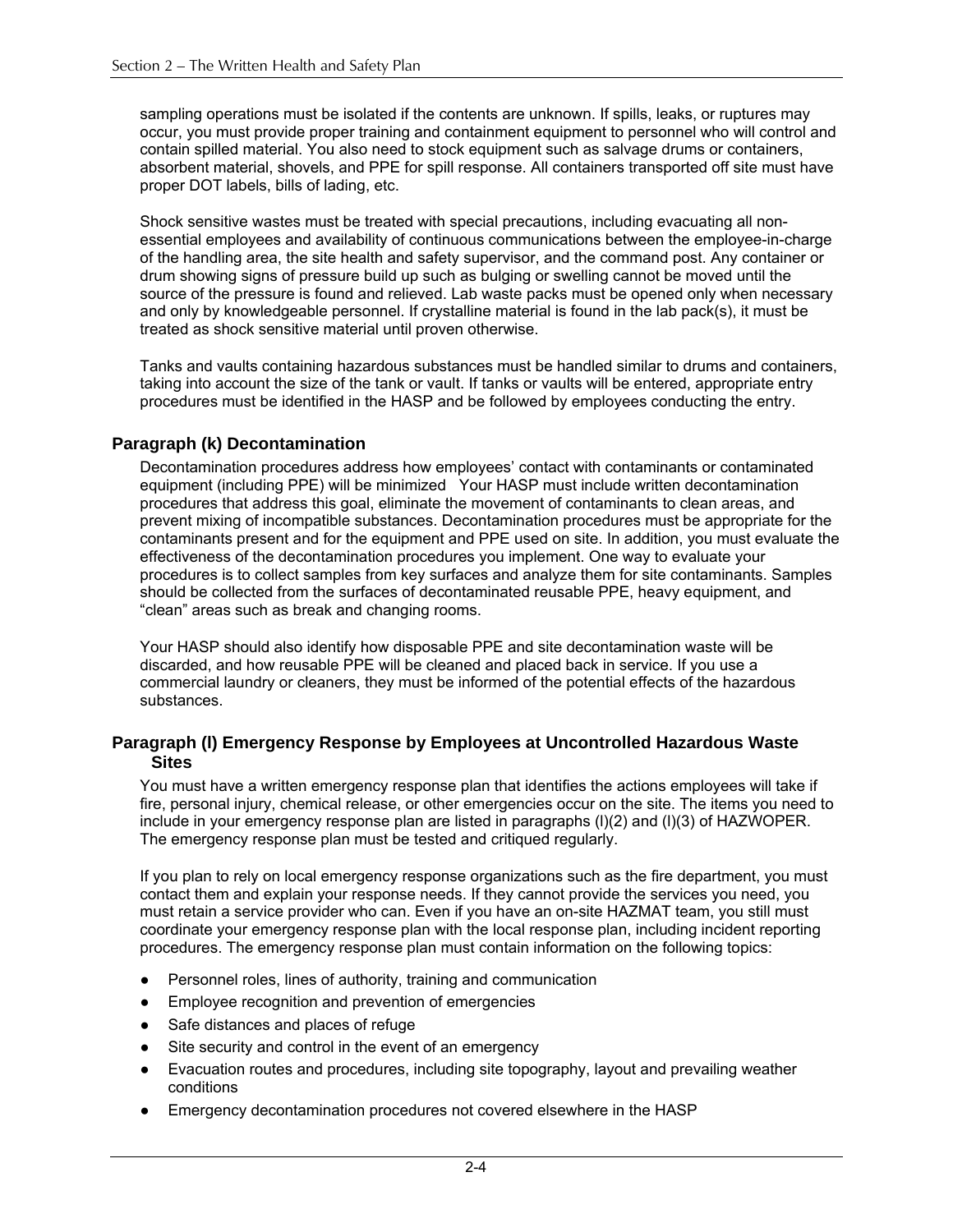● Emergency alerting and response procedures, including PPE and emergency equipment.

Rather than an emergency response plan, you may also choose to evacuate your employees and follow an emergency action plan developed in accordance with 1910.38(a). Choosing this option requires that you provide an emergency action plan and integrate the plan with the local response plan as a separate part of your HASP.

#### **Paragraphs (m) Illumination, and (n) Sanitation at Temporary Workplaces**

You must provide suitable lighting, potable water, and toilet facilities. When work operations are expected to exceed 6 months, you must also provide showers and change rooms. Site illumination levels must meet the minimum illumination levels provided in Table H-120.1 in paragraph (m). Adequate potable water with proper dispensers must be maintained on site. Showers and change rooms must meet OSHA requirements in the Sanitation standard at 29 CFR 1910.141. Site water sources must be labeled as either potable or non-potable. Adequate toilet and hand washing facilities must also be provided.

#### **Paragraph (o) New Technology Programs**

OSHA requires that you have procedures for evaluating technological innovations that could provide more effective protection to your employees. Manufacturers' literature can be a useful source of information. Before you implement the use of new technologies, equipment, or control measures on a large scale, however, make certain that they offer the protection you anticipate.

#### **ADDITIONAL STANDARDS THAT MAY APPLY**

In addition to HAZWOPER, several other OSHA standards requiring writing programs may apply to your site. Additional standards that apply to your site will depend on the types of hazards present and may include Permit-Required Confined Spaces (1910.146, see Chapter 13) and Control of Hazardous Energy (1910.147, see Chapter 15). A qualified person(s) needs to evaluate these hazards while writing your site's HASP.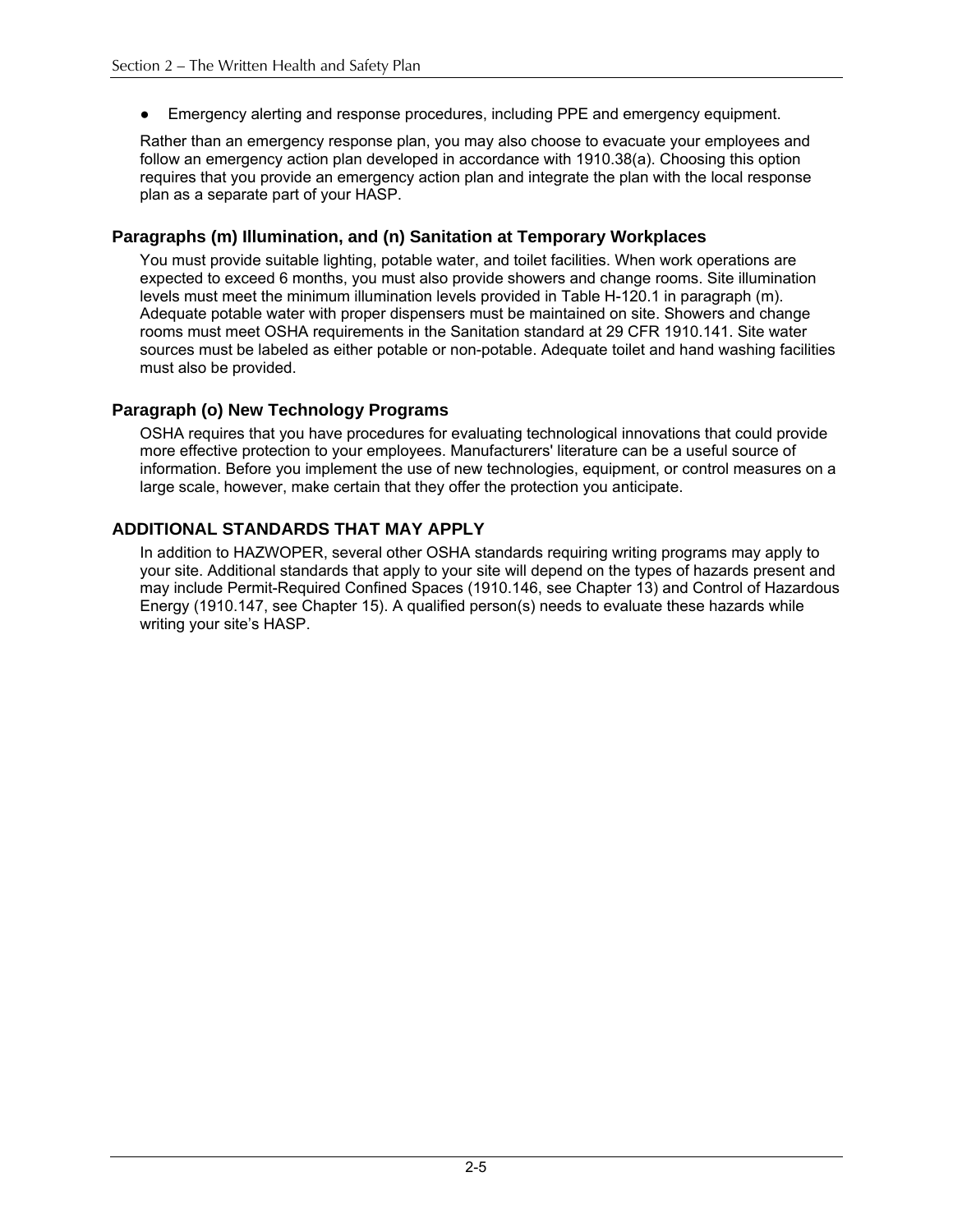## <span id="page-10-0"></span>**System Requirements**

The following tables outline the minimum and recommended system requirements for installing and running e-HASP<sub>2</sub>. In general, if you are running Windows® 95 or later and have enough disk space, you can install and run e-HASP<sub>2</sub>. Note that e-HASP<sub>2</sub> is fully compatible with later versions of Windows® and Microsoft® Access.

| <u>INICI USULLO ACCESS USEI S</u> |                                                                                         |                                                                                         |  |  |
|-----------------------------------|-----------------------------------------------------------------------------------------|-----------------------------------------------------------------------------------------|--|--|
| <b>Equipment</b>                  | <b>Minimum</b>                                                                          | Recommended                                                                             |  |  |
| Operating system                  | Windows <sup>®</sup> 2000                                                               | Windows® XP                                                                             |  |  |
| <b>CPU</b>                        | Pentium III 800 MHz                                                                     | Pentium IV 1.6 MHz                                                                      |  |  |
| <b>Monitor</b>                    | 800 x 600 pixels                                                                        | 1024 x 768 pixels                                                                       |  |  |
| Computer memory                   | 256 MB                                                                                  | 384 MB                                                                                  |  |  |
| Hard disk space                   | 30 MB (approximately), additional<br>free space for site information<br>entered by user | 60 MB (approximately), additional<br>free space for site information<br>entered by user |  |  |
| Printer                           | Any supported by Windows® 2000                                                          | <b>Laser Printer</b>                                                                    |  |  |

#### **Microsoft® Access Users**

# **Installing and Running e-HASP**<sub>2</sub>

Installing e-HASP<sub>2</sub> on your computer is the initial step in developing your site-specific health and safety plan. If you do not already have the e-HASP<sub>2</sub> software, you need to download it from the OSHA website.  $e$ -HASP<sub>2</sub> is available on the OSHA website at: <http://www.osha.gov/dep/etools/ehasp/index.html>.

To install e-HASP $_2$ :

- Download and save the eHASP2.ZIP file to your C: drive.
- Use Windows File Manager or Windows Explorer to select the file you downloaded, and double click to expand it. For assistance with expanding .zip files please see the [Website Assistance for](http://www.osha.gov/dit/help/players_and_plugins.html)  [Browsers, Plugins & Players](http://www.osha.gov/dit/help/players_and_plugins.html) page.
- Open the file with Microsoft® Access.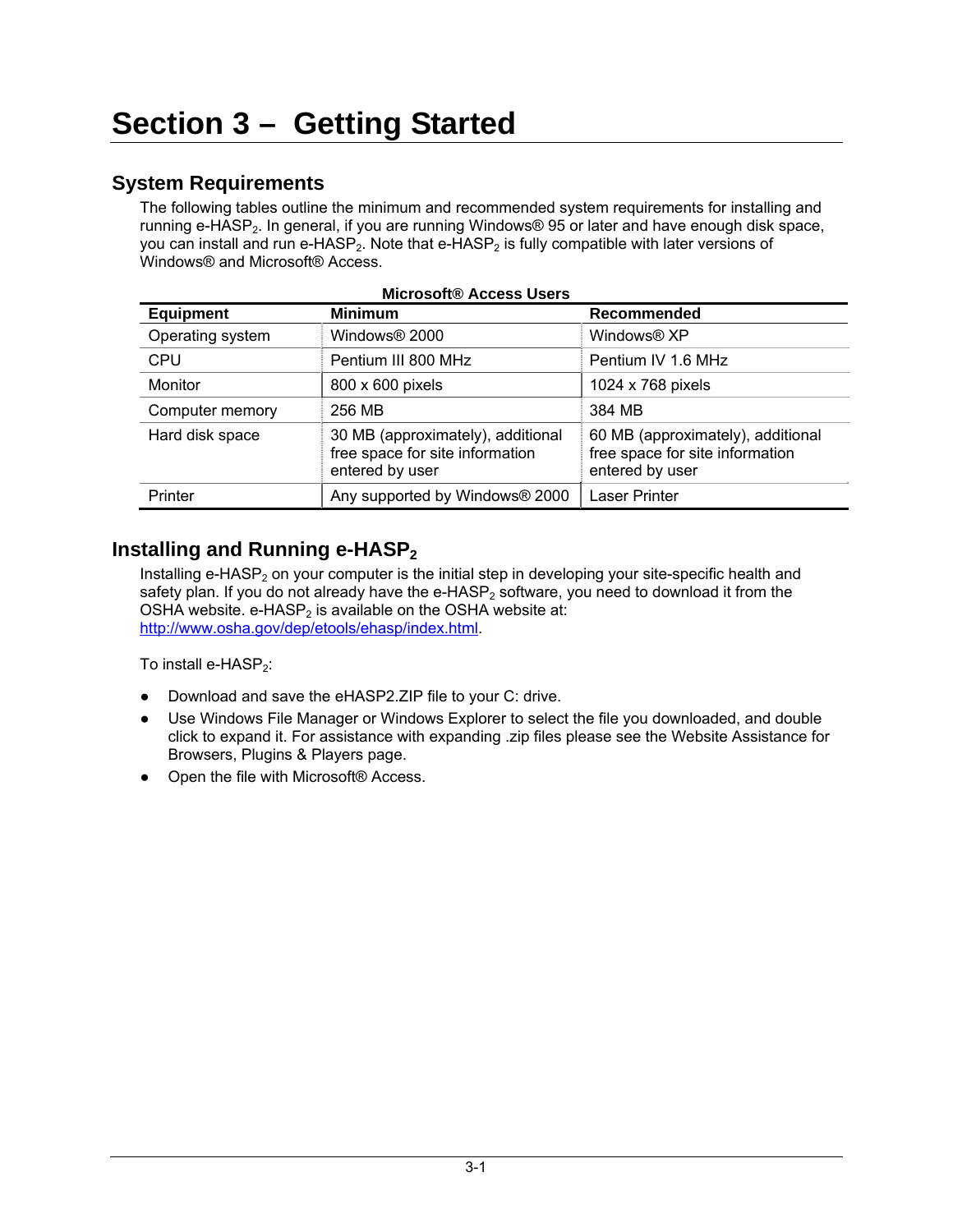When you have completed the steps on page 3-1, e-HASP<sub>2</sub> will open at the Main Menu (see below). Before using the software, you should, at a minimum, read and review Sections 4 and 5 of this user's manual.

| Microsoft Access - [Main Menu] | $ \Box$ $\times$                  |                                          |
|--------------------------------|-----------------------------------|------------------------------------------|
| Eile                           | Type a question for help<br>· 日 × |                                          |
|                                |                                   |                                          |
|                                |                                   |                                          |
|                                |                                   |                                          |
|                                |                                   |                                          |
|                                |                                   |                                          |
|                                |                                   |                                          |
| e-HASP Version 2.0             |                                   | About e-HASP:                            |
|                                |                                   | Click to read a brief                    |
|                                |                                   | introduction to $e$ -HASP <sub>2</sub> . |
| About e-HASP                   |                                   |                                          |
|                                |                                   | Prepare a Site-Specific                  |
| Prepare a Site-Specific HASP   |                                   | HASP:                                    |
|                                |                                   | Click to enter site                      |
|                                |                                   | information for your                     |
| Text of HAZWOPER Standard      |                                   | written plan.                            |
|                                |                                   |                                          |
| Exit e-HASP                    |                                   | <b>Text of HAZWOPER</b>                  |
|                                |                                   | Standard:                                |
|                                |                                   | Click to view and print                  |
|                                |                                   | the text of 1910.120.                    |
|                                |                                   |                                          |
|                                |                                   |                                          |
| Form View                      | <b>NUM</b>                        |                                          |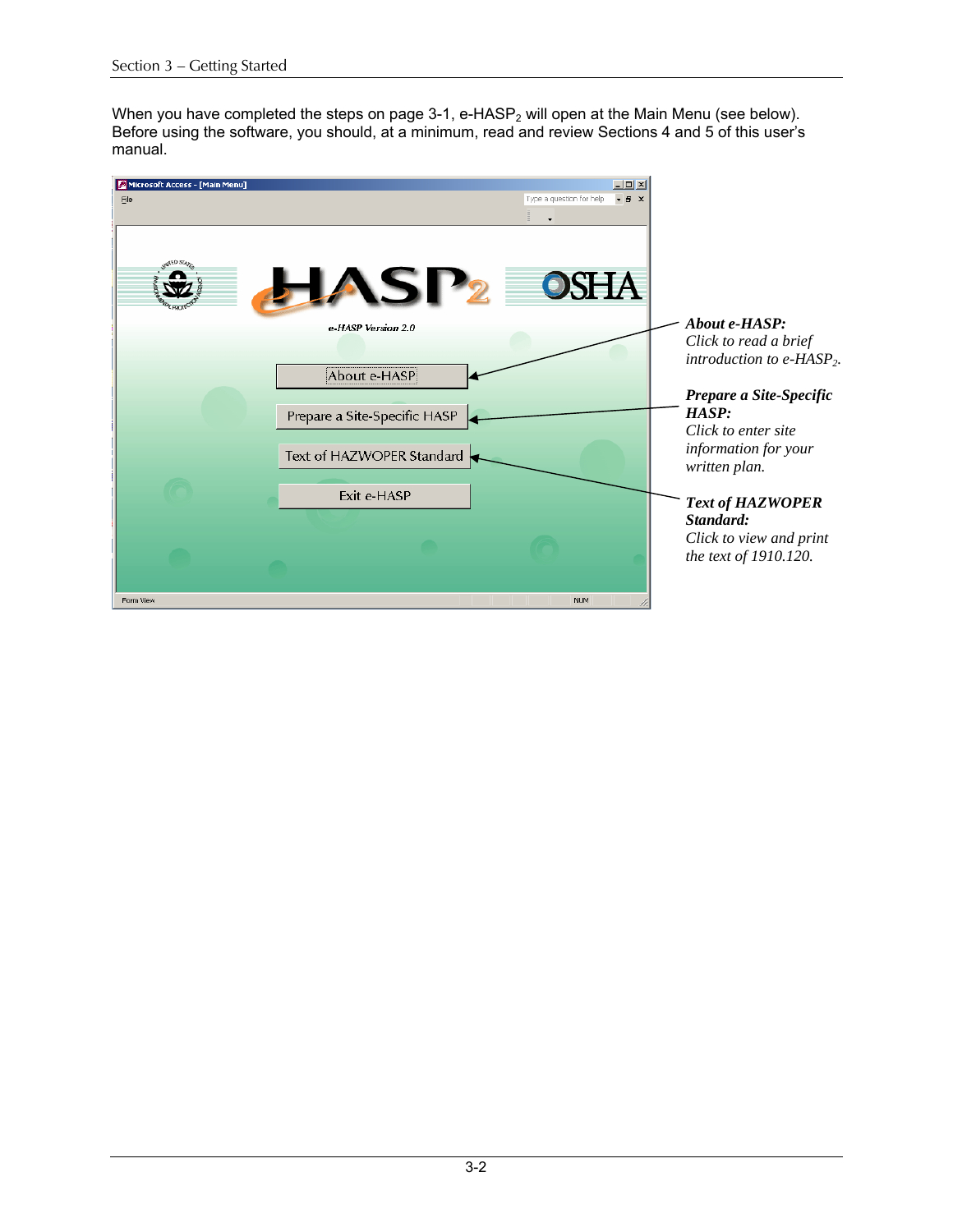# <span id="page-12-0"></span>**Section 4 – Using e-HASP2**

## **Manual Entry Fields**

Manual entry fields allow you to type information into e-HASP<sub>2</sub>. These fields typically follow a statement that prompts you to enter a person's name or to identify a location or similar information.

#### **Entering Information in Manual Entry Fields**

To enter information in a manual entry field, place your cursor in the field where you want to enter information. Then, type the information for your site as prompted by e-HASP<sub>2</sub>. If after entering information, you want to change it, you can delete what you previously entered and type in new information. An example of a manual entry field is shown below.



**NOTE:** Manual entry fields requiring a date are programmed to accept only dates and to not accept phrases. Dates must be entered in mm/dd/yyyy format. For example, to enter a date of January 12, 2000, the user must type 1/12/2000.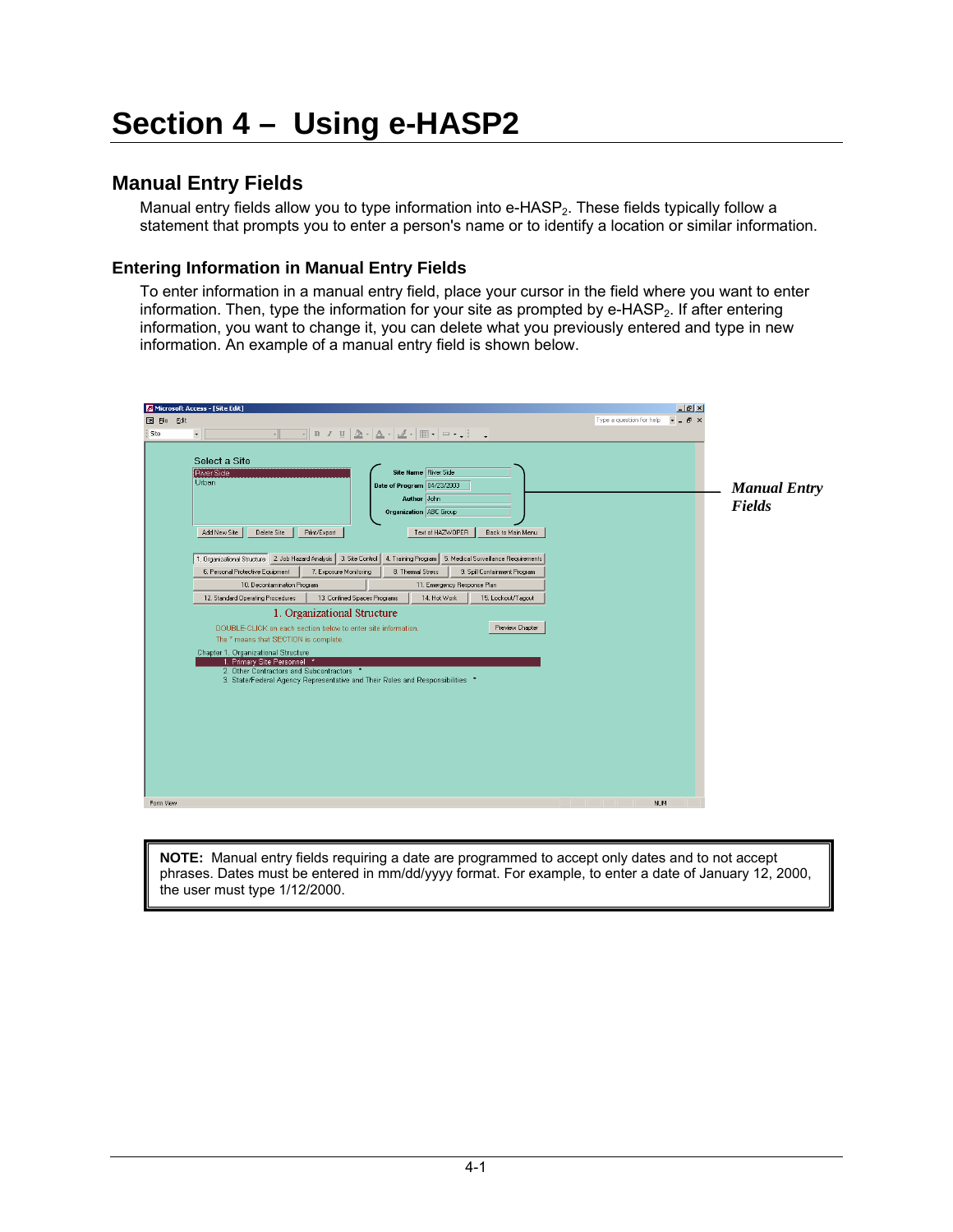## <span id="page-13-0"></span>**Picklist Fields**

Picklist fields allow you to select one or more items from a list. Items in the list are provided to facilitate the entering of information and/or to provide users with some ideas or examples of information that is likely to be entered. In many cases throughout e-HASP<sub>2</sub>, you can enter your own information into the fields in addition to selecting items from the picklist.

#### **Entering and Deleting Information in Picklist Fields**

To view and select items from a picklist, click on the picklist control on the right side of the picklist field (see below for a screen shot of a picklist). Point and click on the item you want to select. That item is automatically entered into the field. In some cases, you may select multiple items from the list. In those cases, select each item in an individual picklist field, as provided. If you want to enter an item that is not provided in the picklist, simply type the information into the field.

To remove an item, whether chosen or manually entered into a picklist field, either select a new item from the picklist, type over the existing entry, or delete the entry entirely. To entirely delete the entry, click on the button to the left of the picklist field, and hit the Delete key on your keyboard.

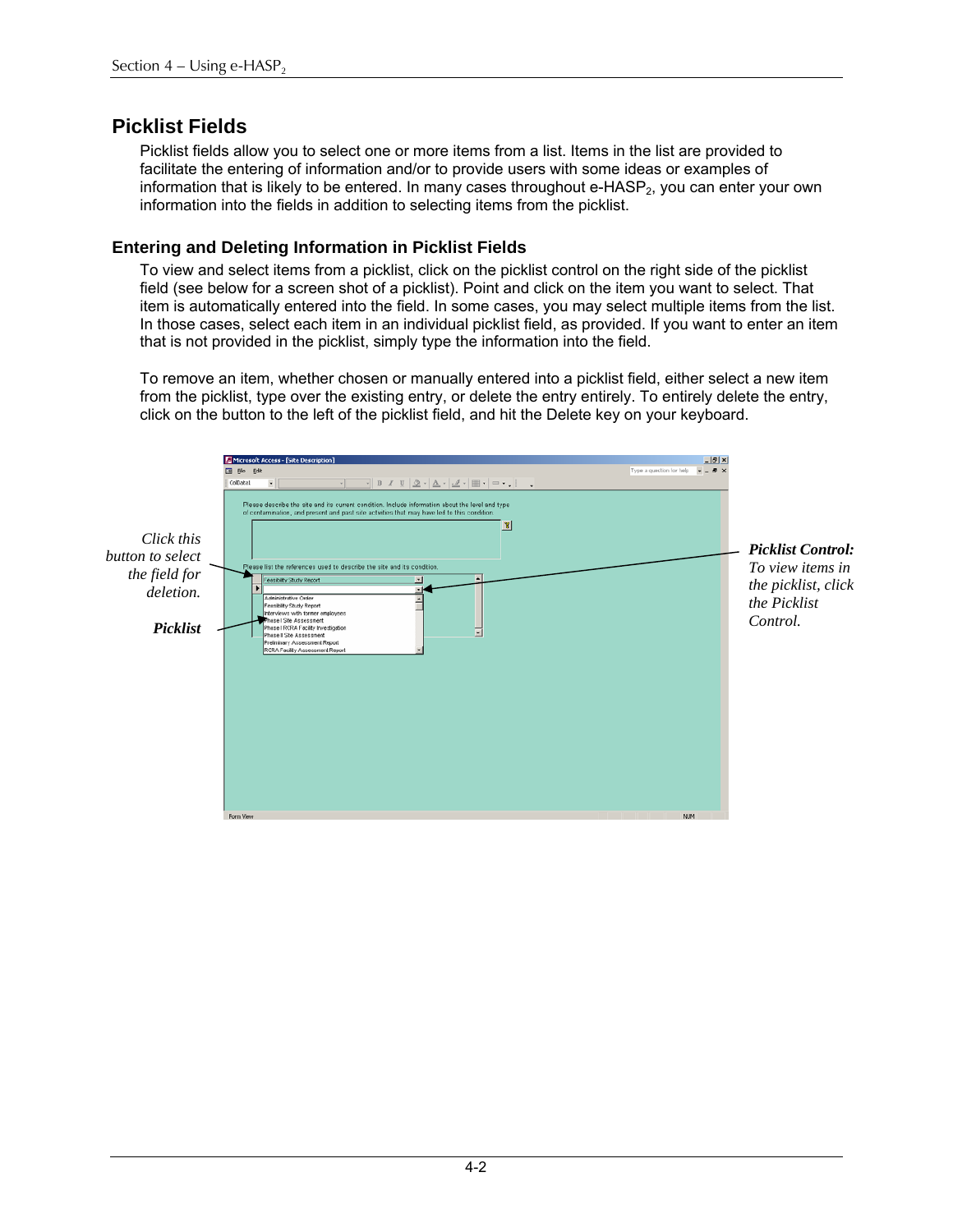## <span id="page-14-0"></span>**Option Buttons**

Option buttons allow you to select one or more items from a number of options. Option buttons are used in e-HASP $<sub>2</sub>$  to allow users to select from a pre-set list of options.</sub>

#### **Using Option Buttons**

To select an item from an option list, click the option box you want to select. When you click the option box, a checkmark appears in the box indicating that it is the option selected. To change the option selected, click on another option box or click the checked box again. See below for an example of option buttons.

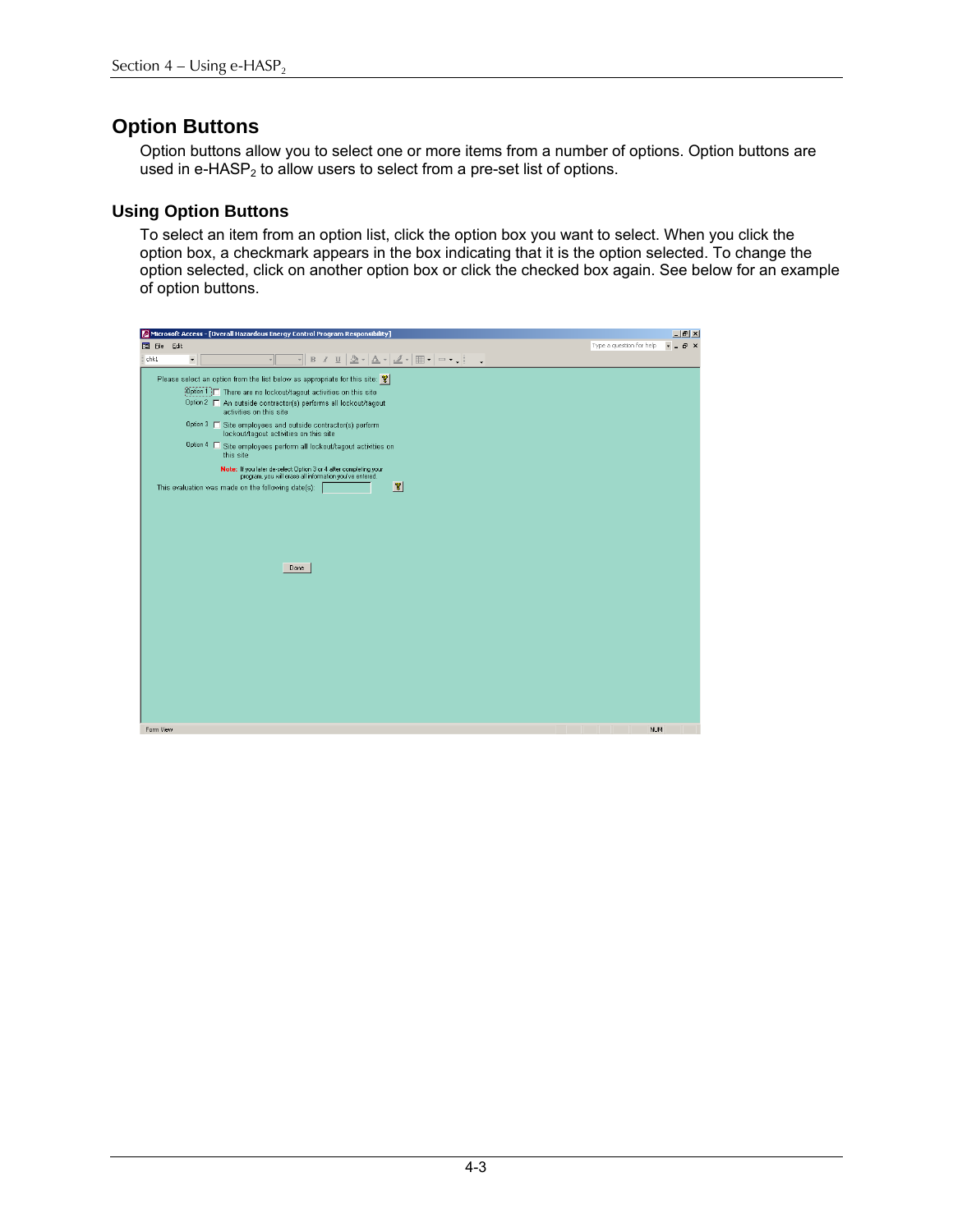#### <span id="page-15-0"></span>**Help Buttons**

e-HASP<sub>2</sub> includes help buttons to provide useful information about particular questions or items. The help text generally offers background information or interpretive guidance that may assist you in responding to a question.

#### **Using Help Buttons**

To view the help provided by e-HASP<sub>2</sub>, click on the help button to open the help text window. Once you have finished reading the help, click on the "Done" button to return to the previous screen.

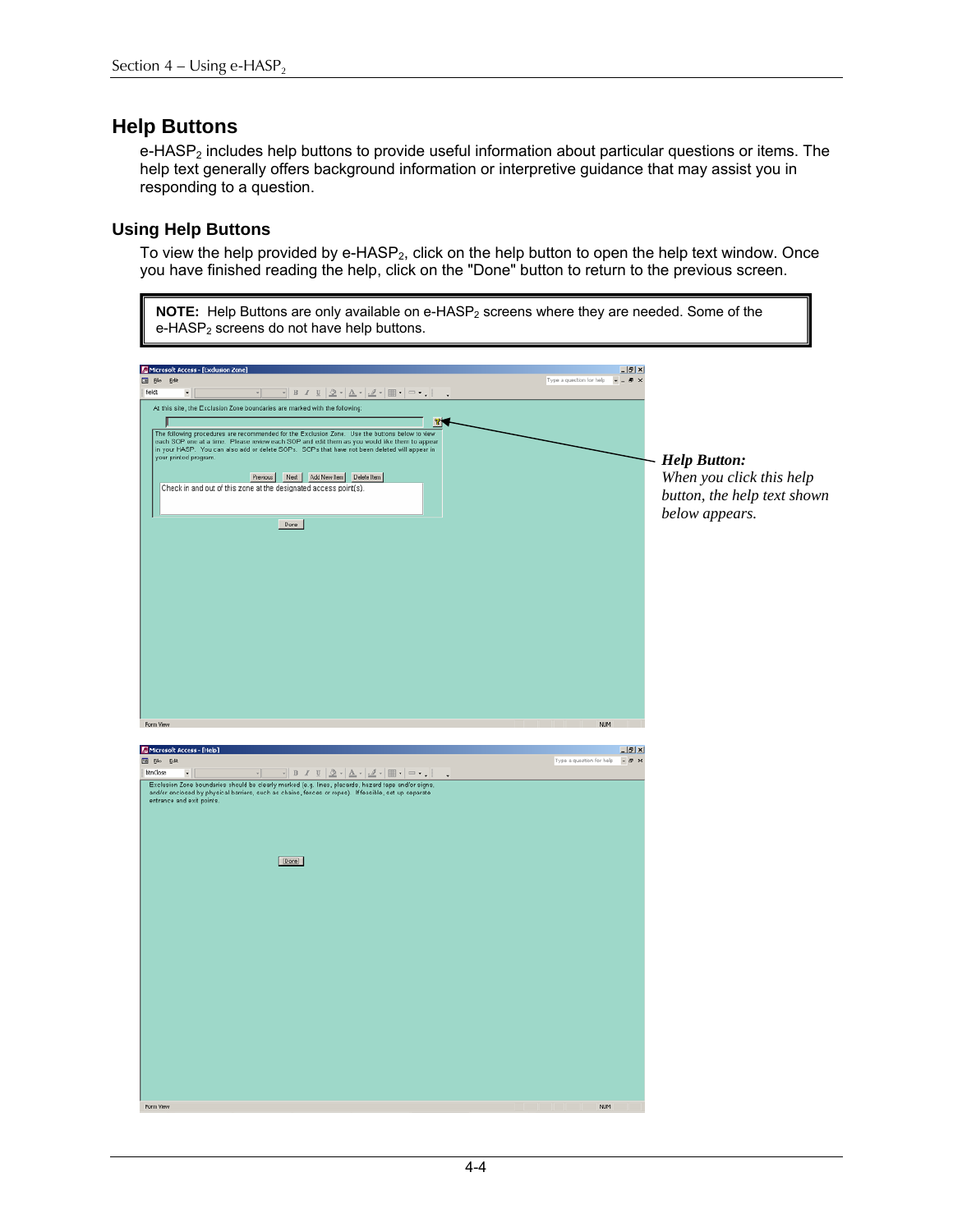## <span id="page-16-0"></span>**e-HASP<sub>2</sub> Navigation**

Maneuvering through e-HASP<sub>2</sub> is fairly simple. e-HASP<sub>2</sub> was designed to allow you to quickly and easily move from chapter to chapter and from question to question. The following paragraphs briefly describe moving through e-HASP<sub>2</sub> and some of the controls you may use. You will be familiar with some of these controls through use of other software packages and programs.

#### **Scroll Bars**

Scroll bars allow you to move up and down within a screen. Scroll bars are used within e-HASP<sub>2</sub> when a screen is larger than the display window (your monitor's screen), so that you may view the entire e-HASP<sub>2</sub> screen. Scroll bars are also used when a sub-form (illustrated below) is used within one of e-HASP<sub>2</sub>'s primary screens. Again, this allows you to scroll up and down the entire sub-form to see all of the information. To use a scroll bar, click the up and down arrows at the top and bottom of the scroll bar, depending on the direction you wish to move.

**NOTE:** Scroll bars are only available on e-HASP<sub>2</sub> screens where they are needed. Some of the e-HASP<sub>2</sub> screens do not have scroll bars.

#### **Done Buttons**

Each e-HASP $<sub>2</sub>$  chapter and Help screen contain a "Done" button that allows you to exit the screen.</sub> The done buttons are placed at the bottom of each of these screens. When you are finished entering or reviewing the information in a chapter, click on the "Done" button to be taken to the next screen or to be returned to the previous screen, as appropriate. Alternatively, click on the "Close Window" button as described in the next section to exit a screen.

#### **Close Window Buttons**

"Close Window" buttons allow you to exit the current screen you are viewing. To close the screen you are viewing, click the "Close Window" button that is located in the upper right corner of the screen.

| Microsoft Access - [PPE Levels: Ensembles and Materials]                                                                                                                                                                                                                                                                                                                                                                                                                                                                                                                                                                                                                                                                                                                                                                                                                                                                                                                                       |                  |             |                                           |                          | $-17$ $\times$ | <b>Close Program Button:</b>                                                                                                                                                                            |
|------------------------------------------------------------------------------------------------------------------------------------------------------------------------------------------------------------------------------------------------------------------------------------------------------------------------------------------------------------------------------------------------------------------------------------------------------------------------------------------------------------------------------------------------------------------------------------------------------------------------------------------------------------------------------------------------------------------------------------------------------------------------------------------------------------------------------------------------------------------------------------------------------------------------------------------------------------------------------------------------|------------------|-------------|-------------------------------------------|--------------------------|----------------|---------------------------------------------------------------------------------------------------------------------------------------------------------------------------------------------------------|
| <b>Ea File</b> Edit                                                                                                                                                                                                                                                                                                                                                                                                                                                                                                                                                                                                                                                                                                                                                                                                                                                                                                                                                                            |                  |             |                                           | Type a question for help | $   -$         |                                                                                                                                                                                                         |
| For each level of PPE you will use at this site, identify the standard PPE ensemble. Indicate model<br>information if known, or minimally enter material. For respiratory protection, enter manufacturer and<br>model. If an optional item like a hard hat is required, check the adjacent box and then identify the model<br>and/or material.<br>If you expect employees to purchase a particular item of PPE listed below, leave model and material<br>blank and check "Employee-Purchased." This is likely to apply to Level D only. Because of the serious<br>consequences of hazard migration off site and because employers cannot restrict the use of employee-<br>purchased PPE to the site, you are strongly cautioned about the use of employee-purchased PPE for<br>hazardous waste site work.<br>Level C Equipment <sup>?</sup><br>Thease check UNET<br><sup>6</sup> Coveralls<br>Two-piece chemical-splash suit<br><sup>3</sup> Disposable chemical-resistant overalls<br>© Other | Model(s)<br>Done | Material(s) | Employee<br>Purchased<br>屬<br>屬<br>屦<br>屦 |                          |                | When you click this button,<br>the entire program will<br>exit.<br><b>Close Window Button:</b><br>When you click this button,<br>you will exit the current<br>screen.<br><b>Examples of Scroll Bars</b> |
|                                                                                                                                                                                                                                                                                                                                                                                                                                                                                                                                                                                                                                                                                                                                                                                                                                                                                                                                                                                                |                  |             |                                           |                          |                |                                                                                                                                                                                                         |
| Form View                                                                                                                                                                                                                                                                                                                                                                                                                                                                                                                                                                                                                                                                                                                                                                                                                                                                                                                                                                                      |                  |             |                                           | <b>NUM</b>               |                |                                                                                                                                                                                                         |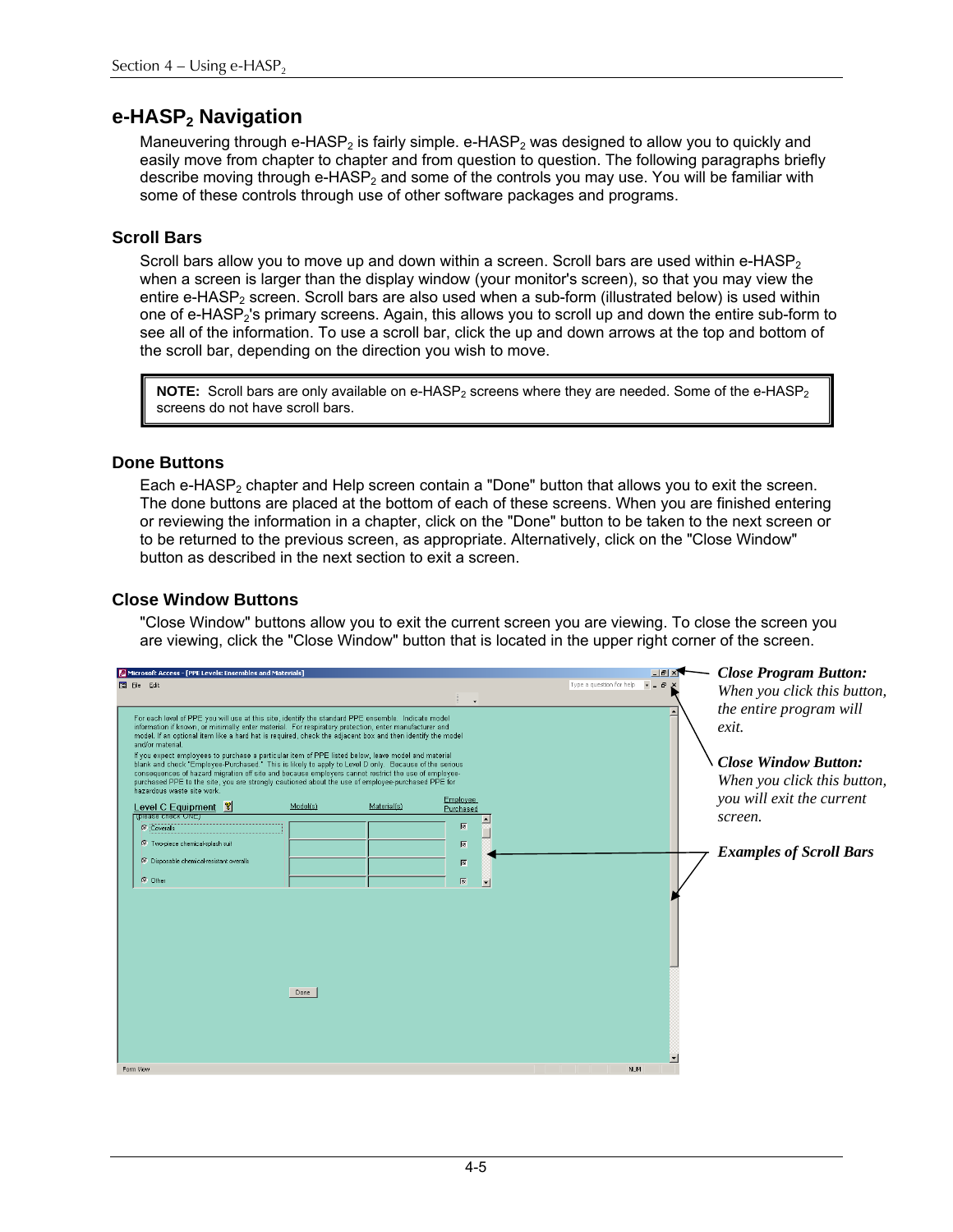# <span id="page-17-0"></span>**Section 5 – Entering Site Information into e-HASP2**

## **Entering a New Site**

This section tells you how to add a new site or update general information about a site you previously entered. It covers:

- Layout and use of the "Site-Specific HASP" main screen.
- Entering your initial program information (site identification).
- Updating your program information.

More detailed instruction and guidance regarding the previewing and printing of your written program is provided in Section 6 of this manual.

#### **Working with the "Site-Specific HASP" Main Screen**

The main screen for entering site information opens when you click on the "Prepare a Site-Specific HASP" button on the e-HASP<sub>2</sub> Main Menu. A view of the main screen is shown on the next page. It includes fields to enter your general site information and options to print and preview your program, to view the text of 29 CFR 1910.120, and to open the screens to enter your site information in the  $e$ -HASP<sub>2</sub> chapters. Briefly, the buttons on the main screen have the following functions:

| <b>Button</b>       | <b>Function</b>                                                                                              |
|---------------------|--------------------------------------------------------------------------------------------------------------|
| "Add New Site"      | Enter and save a new site.                                                                                   |
| "Delete Site"       | Delete a selected site.                                                                                      |
| "Print/Export"      | Preview (view report on the screen), print report, or export report<br>as a Rich Text File (.rtf).           |
| "Text of HAZWOPER"  | View the regulatory text of 29 CFR 1910.120.<br>Includes "Find" feature to assist in locating specific text. |
| "Back To Main Menu" | Return to the main menu screen.                                                                              |
| "Preview Chapter"   | View report on screen.                                                                                       |

The first time you open the main screen, the cursor is located in the *Site Name* field, and none of the e-HASP<sub>2</sub> chapter headings are displayed. Once you have added a site, tabs to select the e-HASP<sub>2</sub> chapters will appear.

#### **What You Need**

The initial information you need to begin your site-specific HASP is:

- The name of the site (i.e., the specific workplace for which the HASP is being developed).
- The organization (i.e., the company or division for which the HASP is being developed).

#### **Entering Your General Site Information**

To begin your HASP, you must enter general site information. To enter this information:

● Click the "Add New Site" button.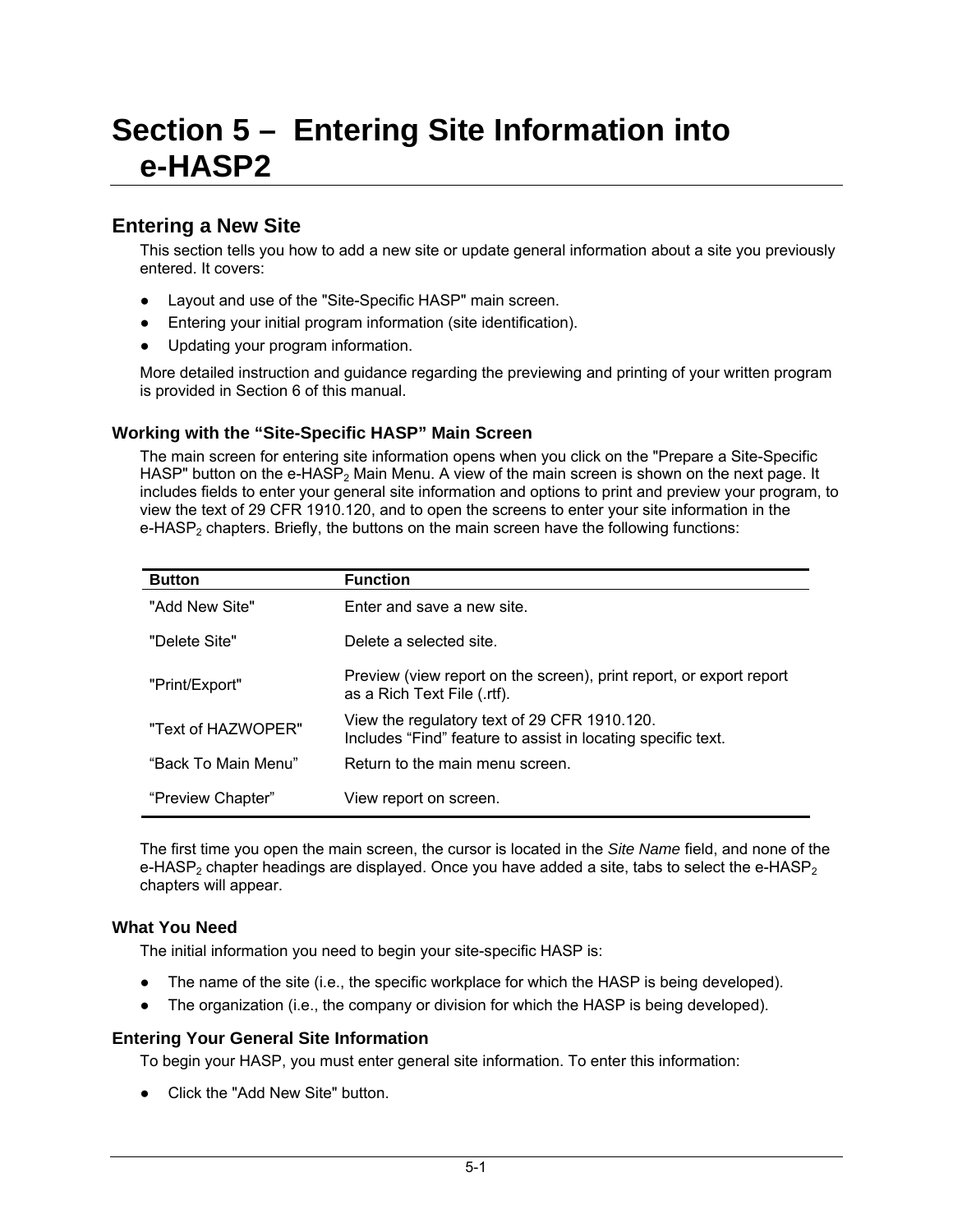- Type the specific name of the worksite in the *Site Name* field.
- Enter the date the report is being prepared in the *Date of Report* field. Enter the date in the form mm/dd/yy, such as 12/14/01.
- Enter the name of the person preparing the program, usually the site safety and health officer, in the *Author* field.
- Fill in the *Organization* field with the name of the employer for which the HASP is being developed.
- To save the data entered, click the "Submit" button.

After entering the required information and clicking the "Submit" button, the e-HASP<sub>2</sub> Chapters will appear. In addition, the site you entered will appear in the "Select a Site" window.

 $e$ -HASP<sub>2</sub> can prepare health and safety plans for a number of sites. To add additional sites, click "Add New Site" button. After entering the information as described above, click the "Submit" button and your new site will appear in the "Select a Site" window.

|                                                                                                                                                                                                                                         | Microsoft Access - [Site Edit]                                                                                                                                                                                                                                                                                                                                                                                                                                                                                                                                                                                                                                                                                                                                                                                                                                                                                                                                                                                                | $-10x$                                          |                                                                          |
|-----------------------------------------------------------------------------------------------------------------------------------------------------------------------------------------------------------------------------------------|-------------------------------------------------------------------------------------------------------------------------------------------------------------------------------------------------------------------------------------------------------------------------------------------------------------------------------------------------------------------------------------------------------------------------------------------------------------------------------------------------------------------------------------------------------------------------------------------------------------------------------------------------------------------------------------------------------------------------------------------------------------------------------------------------------------------------------------------------------------------------------------------------------------------------------------------------------------------------------------------------------------------------------|-------------------------------------------------|--------------------------------------------------------------------------|
|                                                                                                                                                                                                                                         | EB Elle Edit                                                                                                                                                                                                                                                                                                                                                                                                                                                                                                                                                                                                                                                                                                                                                                                                                                                                                                                                                                                                                  | Type a question for help<br>$  \sigma$ $\times$ |                                                                          |
|                                                                                                                                                                                                                                         | $\cdot$ B $I$ U $\Delta$ $\cdot$ $\Delta$ $\cdot$ $I$ $\cdot$ $\cdots$<br>TabContent<br>$\sim$<br>×.                                                                                                                                                                                                                                                                                                                                                                                                                                                                                                                                                                                                                                                                                                                                                                                                                                                                                                                          |                                                 |                                                                          |
| Site Window:<br>Select the site for<br>which you want to<br>enter information<br>or print/preview a<br>report.<br>$e$ -HASP <sub>2</sub><br><b>Chapters:</b><br>Site-specific<br>information is<br>entered in these<br><i>chapters.</i> | Select a Site<br><b>River Side</b><br>Site Hame River Side<br>Urban<br>Date of Program 04/23/2003<br>Author John<br>Organization ABC Group<br>Add New Site<br>Delete Site<br>Print/Export<br>Text of HAZWOPER<br>Back to Main Menu<br>1. Organizational Structure 2. Job Hazard Analysis 3. Site Control<br>4. Training Program 5. Medical Surveillance Requirements<br>6. Personal Protective Equipment<br>9. Spill Containment Program<br>7. Exposure Monitoring<br>8. Thermal Stress<br>10. Decontamination Program<br>11. Emergency Response Plan<br>13. Confined Spaces Programs<br>15. Lockout/Tagout<br>12. Standard Operating Procedures<br>14. Hot Work<br>1. Organizational Structure<br>DOUBLE-CLICK on each section below to enter site information<br>Preview Chapter<br>The * means that SECTION is complete.<br>Chapter 1. Organizational Structure<br>1. Primary Site Personnel<br>2. Other Contractors and Subcontractors *<br>3. State/Federal Agency Representative and Their Roles and Responsibilities * |                                                 | <b>General Site</b><br><b>Information</b><br><b>Site Editing Buttons</b> |
|                                                                                                                                                                                                                                         | Form View                                                                                                                                                                                                                                                                                                                                                                                                                                                                                                                                                                                                                                                                                                                                                                                                                                                                                                                                                                                                                     | <b>NLIM</b>                                     |                                                                          |
|                                                                                                                                                                                                                                         |                                                                                                                                                                                                                                                                                                                                                                                                                                                                                                                                                                                                                                                                                                                                                                                                                                                                                                                                                                                                                               |                                                 |                                                                          |

**NOTE:** The first time the main screen is opened, nothing is displayed below the "site editing buttons." Once a site has been added, the individual chapter headings will be displayed.

#### **Updating Your General Site Information**

At some time you may need to update the general information about your program, such as the name of the site or the date of the program. To do this, perform the following steps:

- Select the site you want to change by selecting that site in the *Select a Site* field.
- Change the information in the *Site Name*, *Date of Program*, *Author*, and *Organization* fields as needed.
- The information is updated and automatically saved by  $e$ -HASP<sub>2</sub>.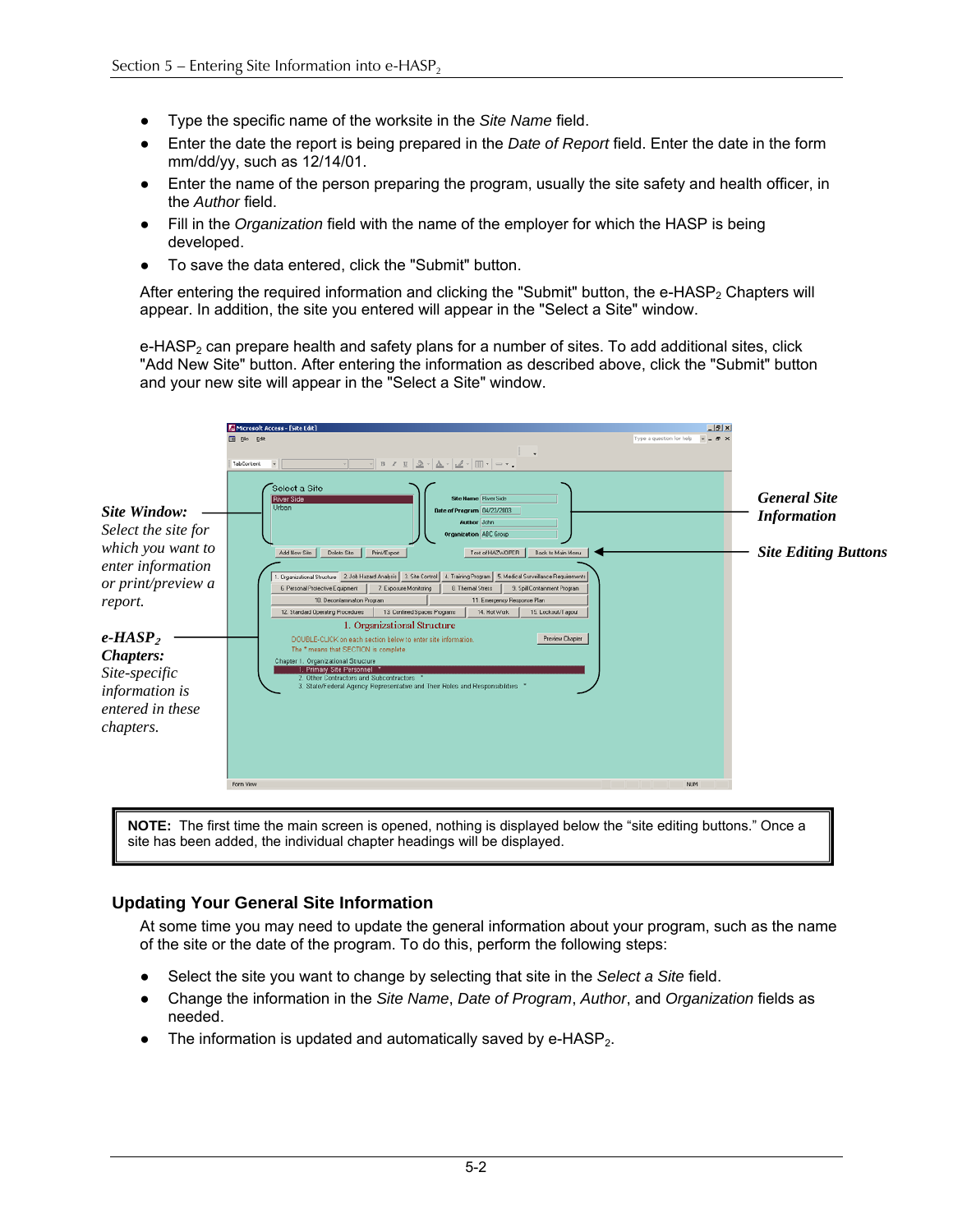# <span id="page-19-0"></span>**Organizational Structure (Chapter 1 of e-HASP<sub>2</sub>)**

This part of the manual describes how to enter site information about the key employees on site, site contractors and subcontractors, and state and federal agency representatives. The  $e$ -HASP<sub>2</sub> chapter covers:

- Primary personnel on site, their roles, and their responsibilities.
- Other on-site contractors and subcontractors and their function.
- On-site state and federal representatives and their respective position descriptions.

#### *Entering Your Information into e-HASP2*

#### **Section 1.1 – Primary Site Personnel**

In this section of e-HASP2, you will document the names of key staff on your site and outline each person's responsibilities. To complete this subsection, you must:

- Click on the job title(s) of the personnel that will be on site, then click "Done."
- Type in the name of person for the first job title selected on the previous screen. Type in the name of his/her alternate, if appropriate.
	- Edit the job title and/or position description, as necessary, to identify actual site responsibilities.
- Click "Next" at the top of the screen to enter the information for the next primary site personnel position.
- Click "Previous" at the top of the screen to go back and edit a previous employee name, alternate name, job title, or position description.
- If you determine you need to add additional job titles from the first screen, click "Previous," at the bottom of the screen, to return to the job title selection screen.
- If you need to add a job title that was not available on the job title selection screen, click "Add New Position" at the top of the screen.
- Click "Done" to return to the "Main Site Screen."

#### **Section 1.2 – Other Contractors and Subcontractors**

In this section of  $e$ -HASP<sub>2</sub>, you will document the names and work tasks of any contractors or subcontractors working on the site. To complete this section, you must:

- Check "Yes" or "No" to indicate whether there are other contractors working on the site.
- If "No," click "Done" to return to the "Main Site Screen."
- If "Yes," a table to identify the contractor(s) and his/her function on site will appear. To complete the table:
	- Type in the name of the first contractor under the heading "Company."
	- Type in the task or operation the contractor will perform under the heading "Function."
	- Add additional contractors in the subsequent rows of the table.
- Click "Done" to return to the "Main Site Screen."

#### **Section 1.3 – State/Federal Agency Representative and Their Roles and Responsibilities**

In this section of e-HASP<sub>2</sub>, you will identify the government officials on the site and their roles in the clean-up action. To complete this section, you must:

● Click on the job titles of the government personnel that will be on site, then click "Done."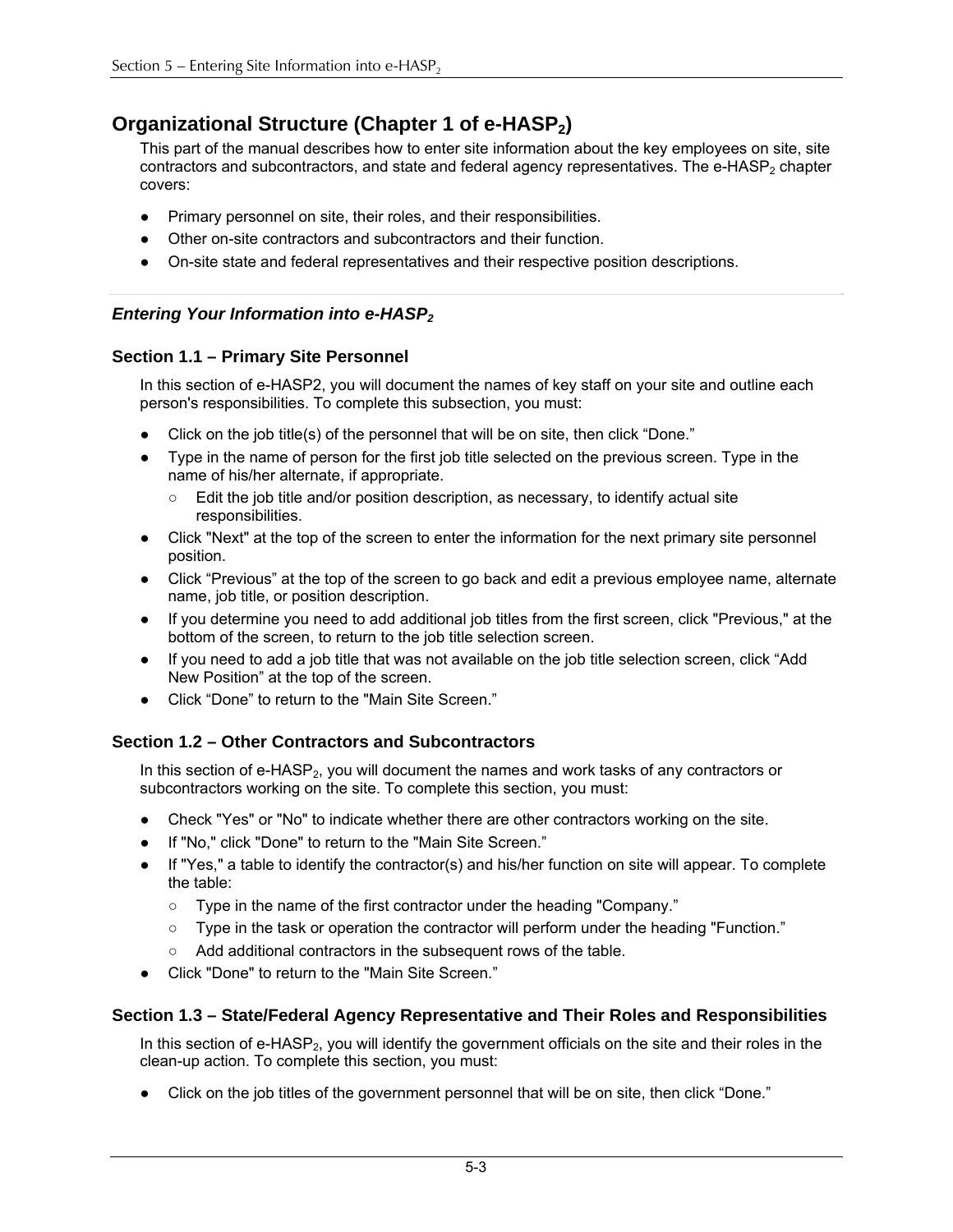- Type in the name of person for the first state/federal agency selected on the previous screen. Type in the name of his/her alternate, if appropriate.
	- Edit the position and/or position description, as necessary, to identify actual site responsibilities.
- Click "Next" at the top of the screen to enter the information for the next state/federal agency.
- Click "Previous" at the top of the screen to go back and edit a previous position, name, or position description.
- If you determine you need to add additional state/federal agency representatives from the first screen, click "Previous" at the bottom of the screen to return to the state/federal agency representative selection screen.
- If you need to add a state/federal agency that was not available on the agency selection screen, click "Add New Position" at the top of the screen.
- Click "Done" to return to the "Main Site Screen."

#### **Updating Your Information**

● If there is a change in the key personnel on the site, enter the new information following the steps provided above. The information is updated and automatically saved by  $e$ -HASP<sub>2</sub>.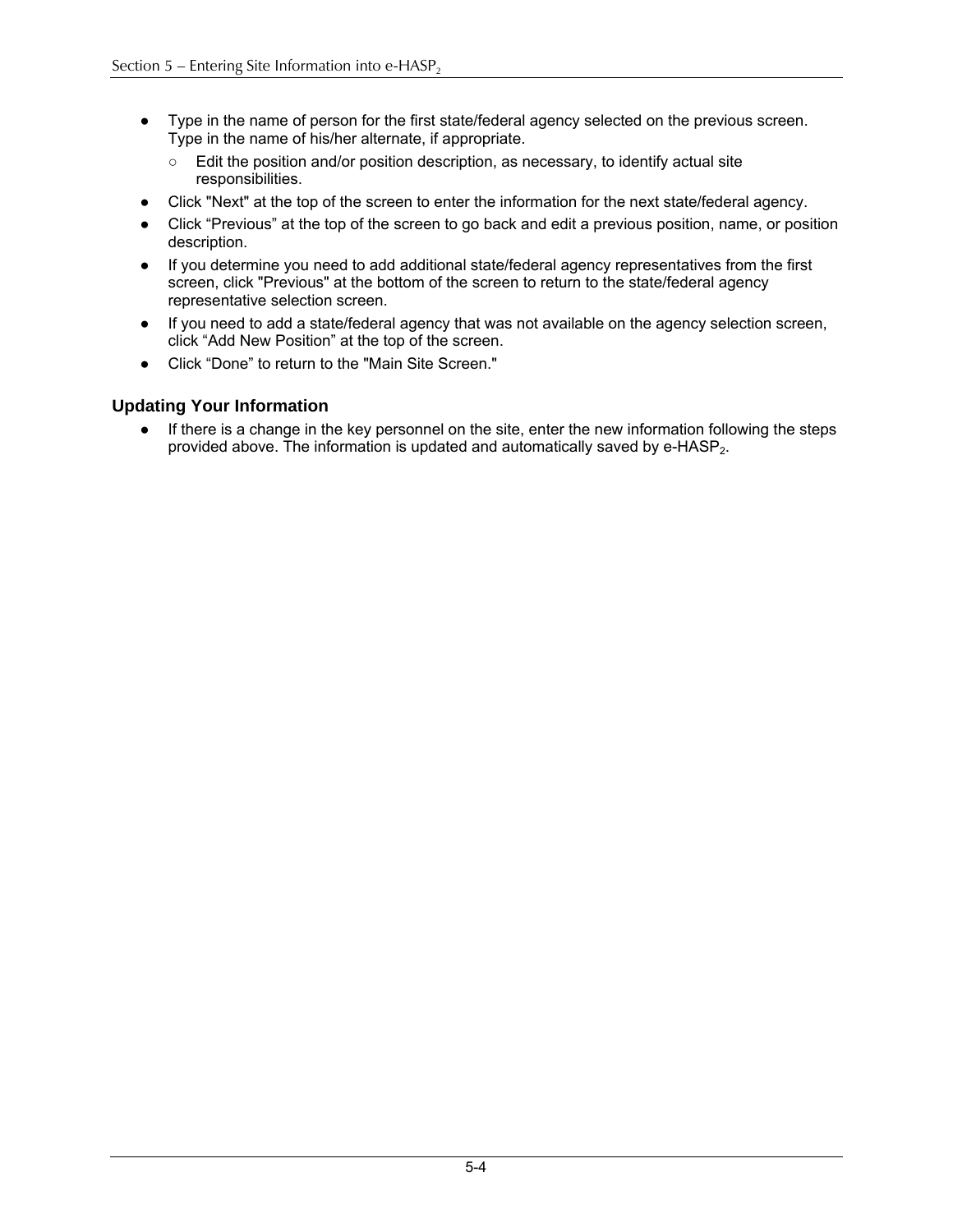# <span id="page-21-0"></span>**Job Hazard Analysis (Chapter 2 of e-HASP<sub>2</sub>)**

This part of the manual describes how to enter the information needed to create a written Job Hazard Analysis (JHA). The e-HASP $_2$  chapter covers:

- A description of the site and its current condition.
- A description of the tasks and/or operations that will be performed at the site.
- The chemical, physical, and biological hazards associated with those tasks and operations.

#### *Entering Your Information into e-HASP2*

#### **Section 2.1 – Personnel Responsible for Job Hazard Analysis**

In this section of e-HASP<sub>2</sub>, you will identify the person who is responsible for conducting and updating the JHA as well as who is responsible for sharing the information with other contractors and on-site personnel. e-HASP<sub>2</sub> will automatically enter the name of the person identified as the Site Safety and Health Officer (SSHO) in Section 1.1. If someone other than the SSHO will be responsible for the JHA, edit the appropriate field(s) by:

- Highlighting the names shown as the default entries and type in the correct names of the persons with each responsibility.
- Click "Done" to return to the "Main Site Screen."

#### **Section 2.2 – Site Description**

In this section of e-HASP<sub>2</sub>, you will provide a description of the current site conditions and identify the source of the information used in describing the site. To complete this section, you must:

- Type in a brief description of the site including location, current and prior uses, type and extent of contamination, exposure pathways, and other pertinent information.
- Use the picklists to identify the sources of the information used to describe the site.
	- If you need to use a source that was not available from the picklist, type in the name of the appropriate source in the field box.
- Click "Done" to return to the "Main Site Screen."

#### **Section 2.3 – Site Tasks and Operations**

This section of  $e$ -HASP<sub>2</sub> contains several screens, organized in a list format, for each task and operation the site workers will perform. To help organize the list of tasks and operations, select an operational phase from the picklist. To complete this section, you must:

- If the phase number is left blank, when the e-HASP is printed, the JHAs will print out in the order they were selected. To have the JHAs print out in a specific order, use the phase number field to assign unique numbers to each phase (e.g., 1, 2, 3, etc.).
- Select an operational phase from the picklist, or manually type in an operational phase.
- Select a task/operation from the picklist, or manually type in a task/operation, using subsequent rows for each.
- Type in the location of the task/operation.
	- If the same task will be performed in various locations, but the hazards and controls will not be the same at each location, create a separate JHA for each location.
- Use the "Next" and "Previous" buttons to navigate through each phase.
- Use the "Delete Record" button to delete the displayed operational phase.
	- **IMPORTANT:** This action will delete all information associated with the phase including the Phase No., Operational Phase, Task(s), and Site Location(s).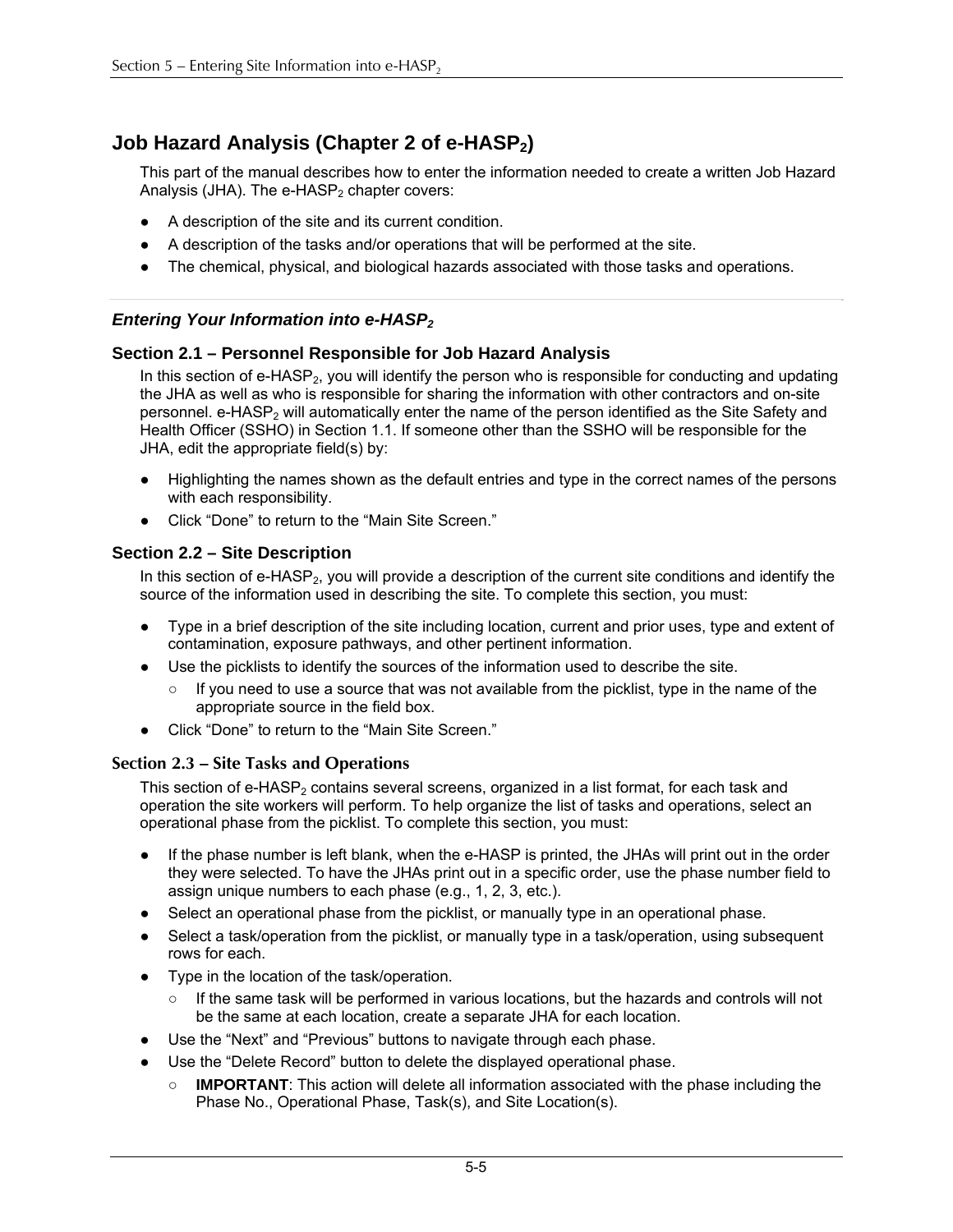● Click "Done" when finished entering all tasks/operations information to return to "Main Site Screen."

#### **Section 2.4 – Job-Specific Hazards and Hazards Controls**

In this section, you will identify the hazards associated with each task or operation specified in Section 2.3. To complete this subsection, you must:

- Enter the date that the JHA was performed for the task/operation.
- If chemical hazards are associated with this task/operation,

**NOTE:** If there are no chemical hazards associated with the task/operation, "No Chemical Hazard" must be selected from the Chemical Name picklist. If this field is left blank, the program will not mark the section as complete.

- Select the chemical hazard from the picklist. Note that only chemicals on the picklist can be added to this field. No manual entry is permitted in this field.
- Type in the source of the potential worker exposure when performing the task/operation.
- Type in a numeric value for the airborne concentration that may be present.
- Select the units of the airborne concentration from the picklist. Note, manual entry is not permitted for this field; you must select from the units available on the picklist.
- Click on the "Choose Exposure Limit" button to display the available exposure limit values. Double click on the appropriate exposure limit value.
	- If you select an exposure limit value that has different units than what you selected in the previous "units" field, a warning message will be displayed asking you to confirm that you wish to use a different unit.
	- Click "OK" to return to the hazard identification screen.
- Repeat the above steps for each chemical hazard associated with this task/operation.
- If other chemical hazards exist and are not in the database, enter the chemical name, source, airborne concentration, units, and exposure limit in the boxes provided.
- If physical hazards are associated with this task/operation,

**NOTE:** If there are no physical hazards associated with the task/operation, "No Physical Hazard" must be selected from the Physical Hazard picklist. If this field is left blank, the program will not mark the section as complete.

- $\circ$  Select the physical hazard from the picklist. If a physical hazard is not available from the picklist, select "other (please specify)" and manually type over the entry with the appropriate physical hazard.
- Type in the source of the physical hazard.
- Click the appropriate button for whether the site worker is likely or unlikely to be exposed to the physical hazard.
- For "Non-ionizing Radiation", "Ionizing Radiation", and "Noise" hazards, additional fields will appear. Enter the exposure levels, the units, and the exposure limits for each hazard identified.
- Using the "Previous" and "Next" buttons to navigate through, repeat the above steps for each physical hazard associated with this task/operation.
- If biological hazards are associated with this task/operation,

**NOTE:** If there are no biological hazards associated with the task/operation, "No Biological Hazard" must be selected from the Biological Hazard picklist. If this field is left blank, the program will not mark the section as complete.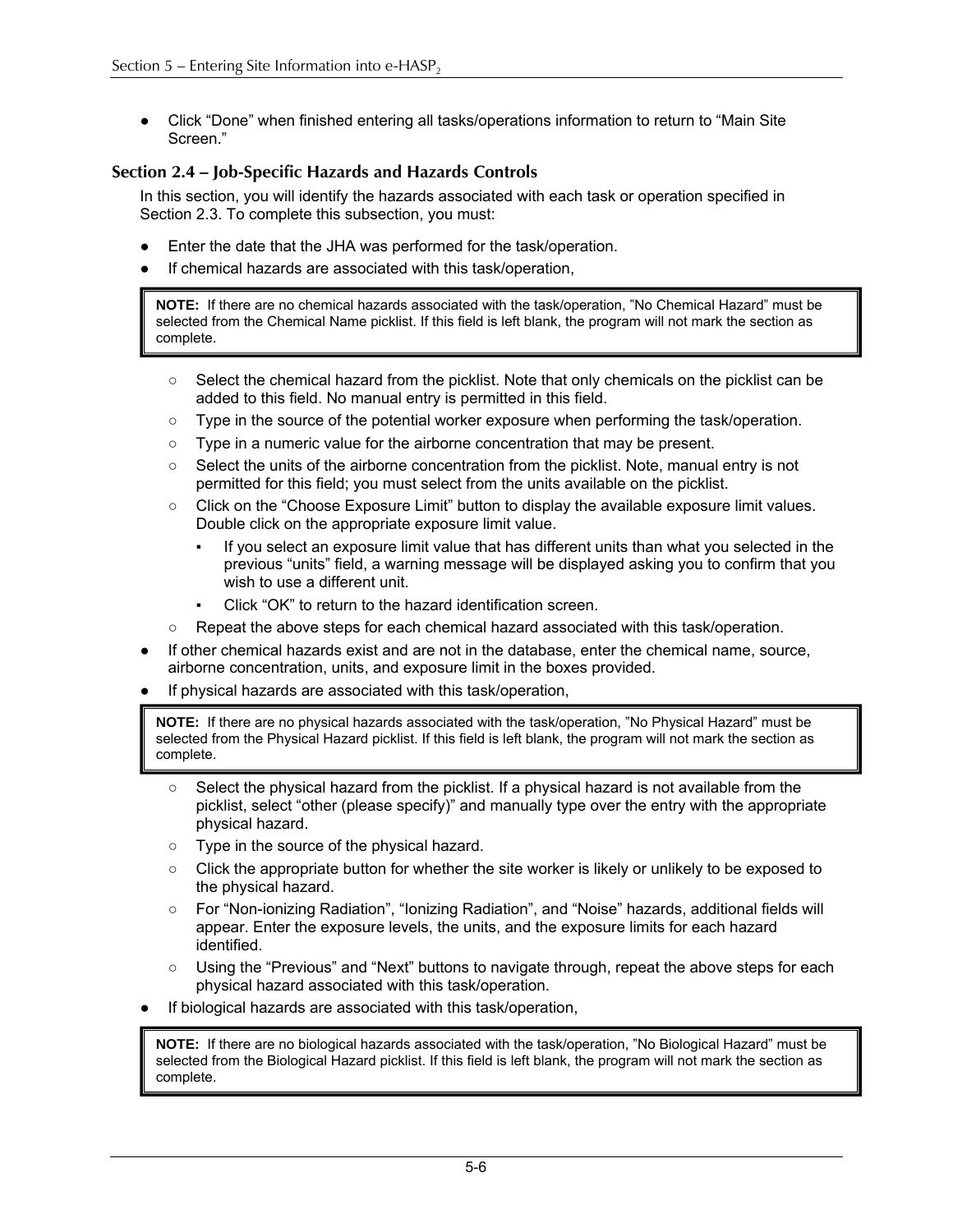- Select the biological hazard from the picklist. If a biological hazard is not available from the picklist, you may manually type the biological hazard in this field.
- Type in the source of the biological hazard.
- Click the appropriate button for whether the site worker is likely or unlikely to be exposed to the biological hazard.
- Repeat the above steps for each biological hazard associated with this task/operation.
- Identify the Control Measures that will be used to reduce worker exposures to the site hazards.
	- Manually type in a description of the **engineering controls** that will be used to reduce chemical/physical/biological exposures in the first box.
	- Manually type in a description of the **work practice controls** that will be used to reduce chemical/physical/biological exposures in the second box.
- Use the "Next" and "Previous" buttons at the top of the screen to navigate through the tasks/operations identified in Section 2.3, and repeat all of the above steps for each one.
- Use the "Delete Record" button at the top of the screen to delete the displayed operational phase.
	- **IMPORTANT**: This action will delete the task from Chapters 5, 6, 7, and 9. This action also deletes any chemicals selected under the task in Chapters 7 and 9.
- Click "Done" when you have filled in all the information for all tasks/operations.

#### **Updating Your Information**

If there is a change in the job hazard analysis, enter the new information following the steps provided above. The information is updated and automatically saved by e-HASP $_2$ .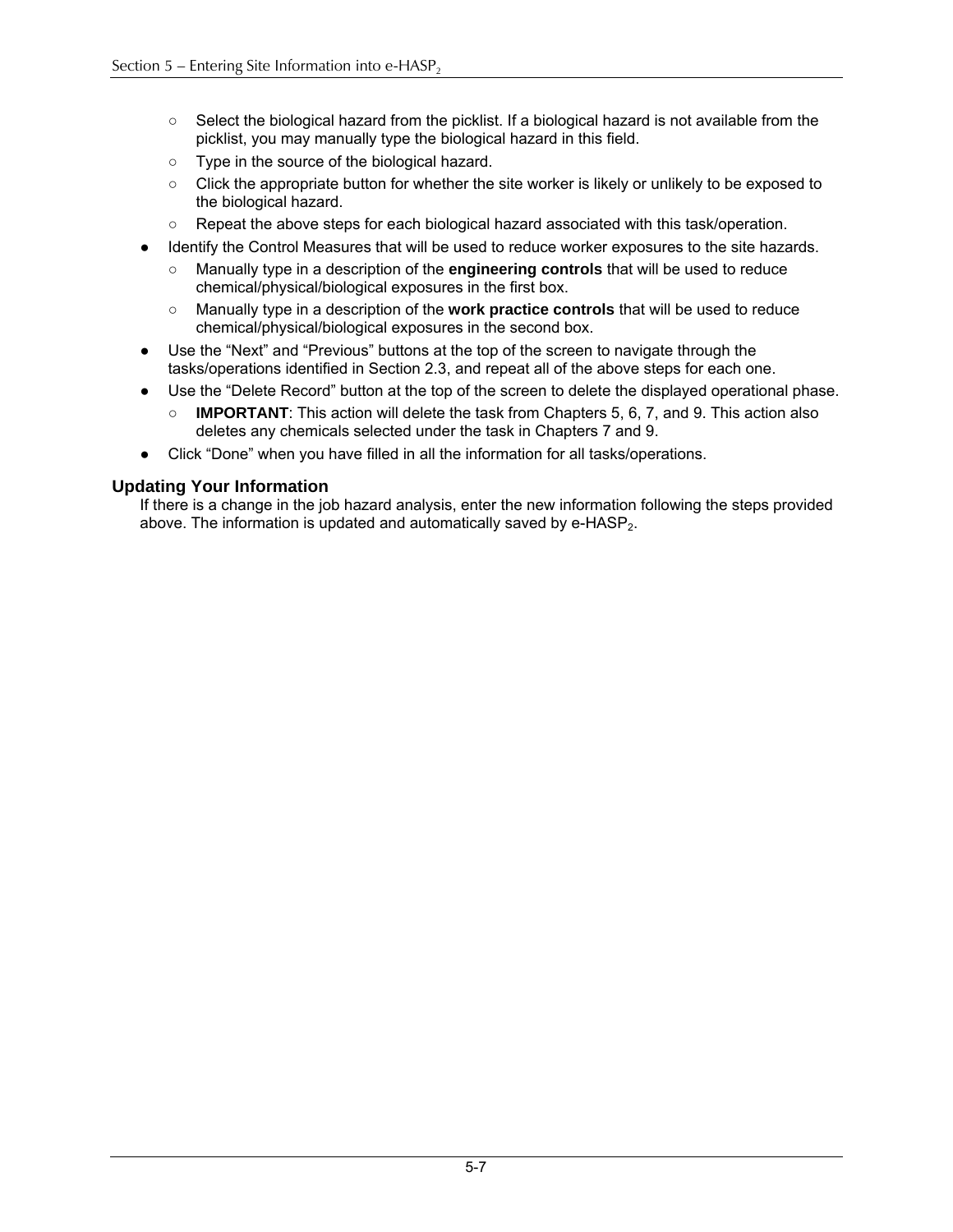# <span id="page-24-0"></span>Site Control (Chapter 3 of e-HASP<sub>2</sub>)

This part of the manual describes how to enter information about site control procedures, including identifying site work zones, controlling access to the site, communication between site zones, and providing assistance in a medical emergency. The e-HASP<sub>2</sub> chapter covers:

- Key personnel and their responsibilities for site control and site access.
- Site security personnel and their responsibilities.
- Site work zones, including the criteria for zone selection and procedures to be followed in these zones.
- Communication procedures among site personnel within and between work zones.
- Emergency medical organization providing assistance to injured workers on your site.

#### *Entering Your Site Information*

#### **Section 3.1 – Site Control Program Responsibility and Site Access**

In this section of e-HASP<sub>2</sub>, you will identify the personnel responsible for the overall site control program, access to the site during operational and non-operational hours, and safety of site visitors. To complete this section:

- Edit, if necessary, the name of the person responsible for evaluating site conditions and for verifying the effectiveness of the site control program. Note that  $e$ -HASP<sub>2</sub> will automatically enter the name of the Site Safety and Health Officer (SSHO) from Section 1.1 in this field.
- Choose from the picklist or type in a description of how site entry and exit are controlled during operational hours. (If you have more than one method, use subsequent rows to identify them.)
- Edit, if necessary, the name of the person responsible for registering all site visitors and ensuring that they are escorted at all times. Note that  $e$ -HASP<sub>2</sub> will automatically enter the name of the Security Officer from Section 1.1 in this field.
- Choose from the picklist or type in the method of, job title of person, or organization controlling site entry and exit during non-operational hours. (If you have more than one method, use subsequent rows to identify them.)
- Edit, if necessary, the name of the person who is responsible for providing PPE to all site visitors (site visitors may provide their own PPE). Note that  $e$ -HASP<sub>2</sub> will automatically enter the name of the Security Officer from Section 1.1 in this field.
- Click "Done" to return to the "Main Site Screen."

#### **Section 3.2 – Site Security (Optional)**

In this section of e-HASP<sub>2</sub>, you will identify the personnel and procedures used to maintain site security during working and non-working hours on your site. Security measures are not specifically required in the HAZWOPER standard; therefore, completion of this portion of e-HASP<sub>2</sub> is optional but recommended. To complete this section:

- Edit, if necessary, the name or job title of the person responsible for establishing and maintaining site security during working hours. Note that  $e$ -HASP<sub>2</sub> will automatically enter the name of the Security Officer from Section 1.1 in this field.
- Edit, as necessary, the measures for site security during working hours. (These measures are not required by OSHA.) To do this:
	- Click "Next" and "Previous" to scroll through the recommended site security measures.
	- Edit, as necessary, each recommended site security measure.
	- Click "Add New Item" to add a new site security measure; type in the description that will be added to the written HASP.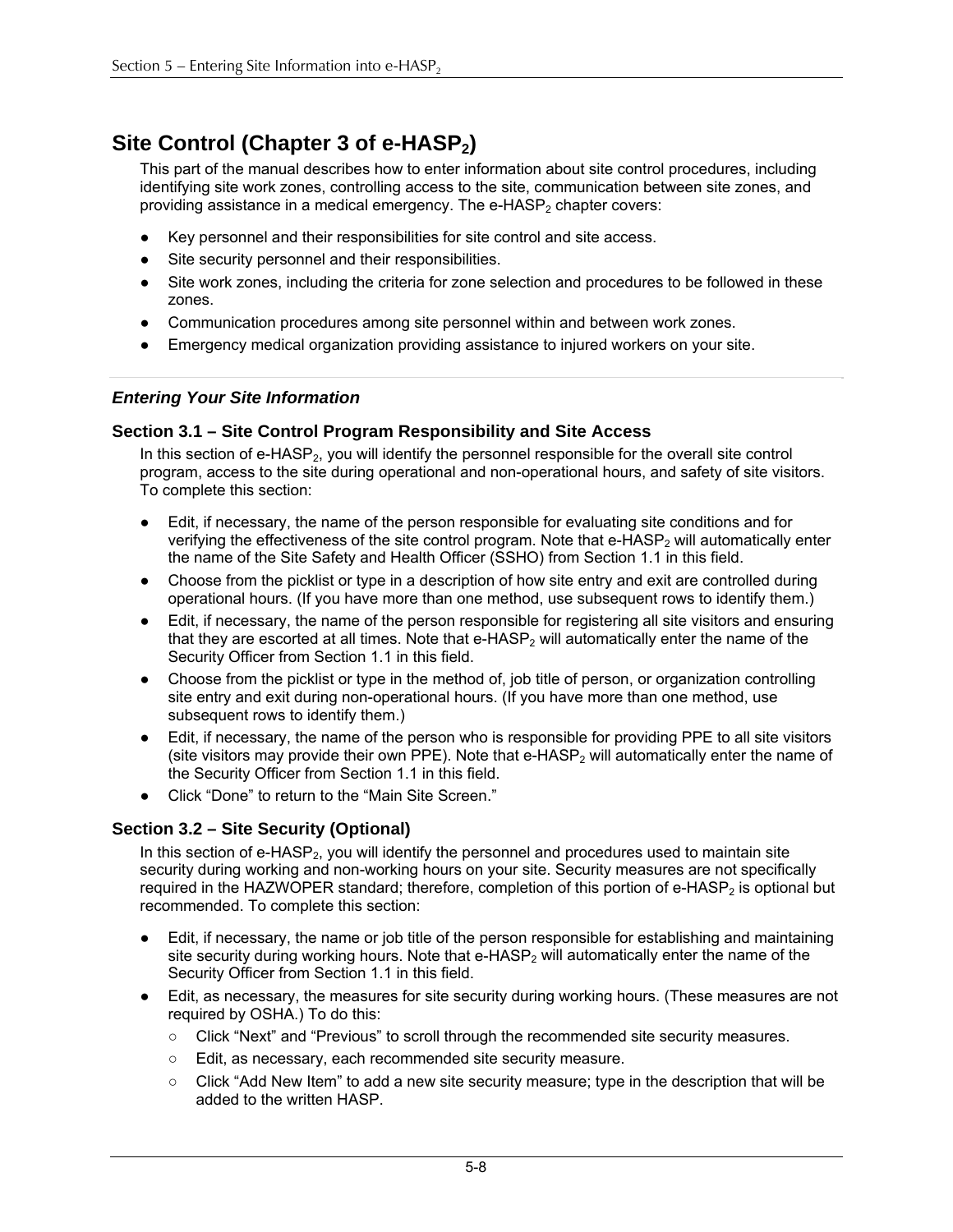- Click "Delete Item" to delete the displayed security measure.
- Edit, if necessary, the name or job title of the person that is responsible for establishing and maintaining site security during non-working hours. Note that e-HASP<sub>2</sub> will automatically enter the name of the Security Officer from Section 1.1 in this field.
- Edit, as necessary, the measures for site security during non-working hours using the procedures identified above. (These measures are not required by OSHA.) To do this:
	- Click "Next" and "Previous to scroll through the recommended site security measures.
	- Edit, as necessary, each recommended site security measure.
	- $\circ$  Click "Add New Item" to add a new site security measure; type in the description that will be added to the written HASP.
- Click "Done" to return to the "Main Site Screen."

#### **Section 3.3 – Site Work Zones (General)**

In this section of e-HASP<sub>2</sub>, you will list the criteria used to establish work zones on your site. To complete this section:

- Edit the recommended text to reflect the criteria you will use to establish work zones. To do this:
	- Click "Previous" and "Next" to scroll through the recommended work zone criteria.
	- Edit a recommended work zone criterion by overwriting the existing text.
	- Click "Add New Item" to add a new criterion; type in the text to be added to the written HASP.
	- Click "Delete Item" to delete the displayed criterion.
- Click "Done" to return to the "Main Site Screen."

#### **Subsection 3.3a – Exclusion Zone**

In this section of e-HASP<sub>2</sub>, you will identify how the Exclusion Zone's boundaries will be marked and the work procedures that must be followed while working in this zone. To complete this section:

- Type in a description of how you will mark the Exclusion Zone boundaries.
- Edit the recommended text to reflect the procedures that employees must follow while working in the Exclusion Zone.
	- Click "Previous" and "Next" to scroll through the recommended work procedures.
	- Edit a recommended procedure by overwriting the existing text.
	- Click "Add New Item" to add a new work procedure; type in the text to be added to the written HASP.
	- Click "Delete Item" to delete the displayed work procedure.
- Click "Done" to return to the "Main Site Screen."

#### **Subsection 3.3b – Contamination Reduction Zone**

In this section of e-HASP<sub>2</sub>, you will identify how the Contamination Reduction Zone's boundaries will be marked and the work practices that must be followed while working in this zone. This section is completed the same way you completed the **Exclusion Zone** section.

#### **Subsection 3.3c – Support Zone**

In this section of e-HASP<sub>2</sub>, you will identify how the Support Zone's boundaries will be marked and the work practices that must be followed while working in this zone. This section is completed the same way you completed the **Exclusion Zone** section.

#### **Subsection 3.3d – Other Work Zones**

In this section of e-HASP<sub>2</sub>, you may add additional work zone(s) that will be established on site and identify work practices that must be followed while working in those zones. To complete this section: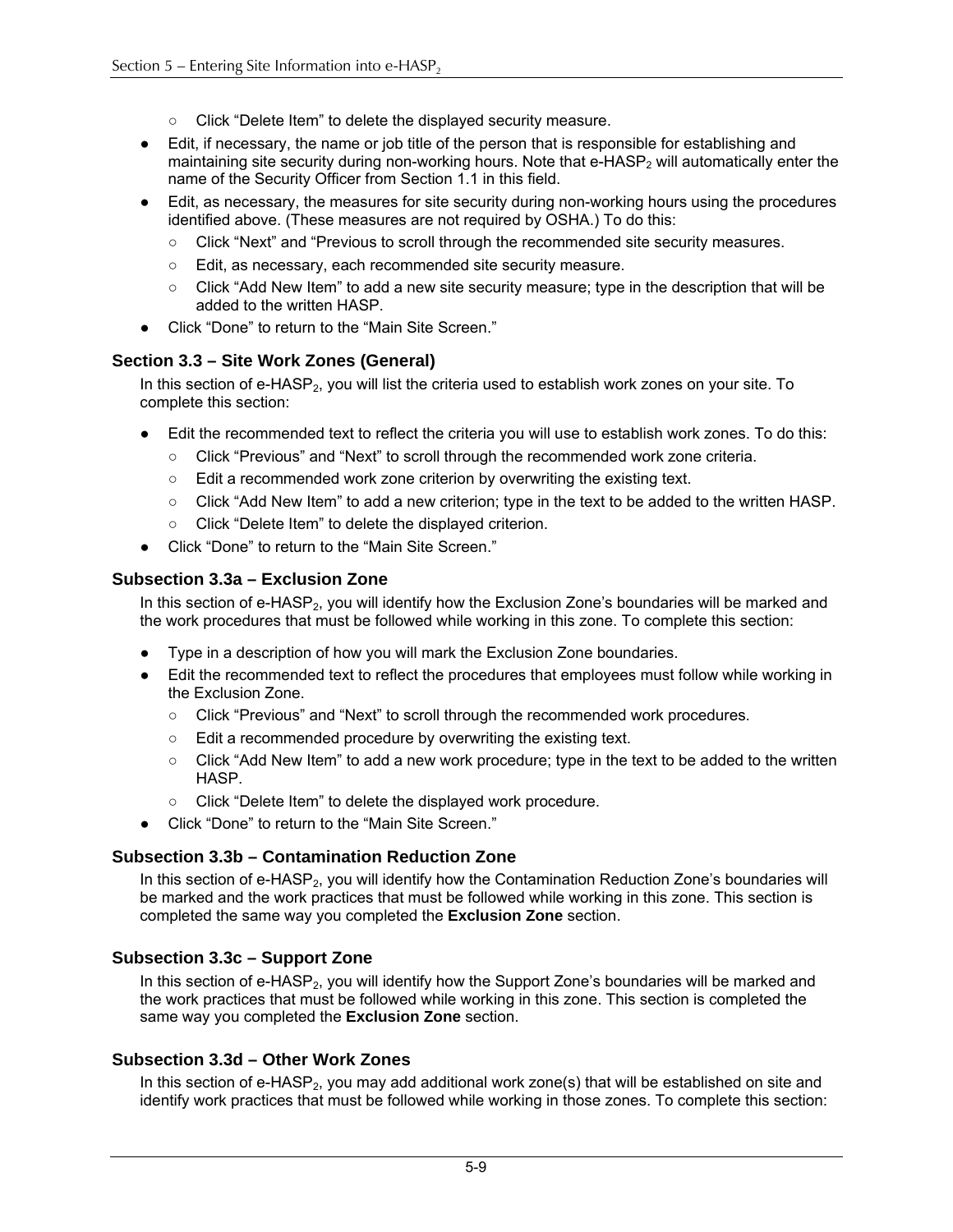- Check "Yes" or "No" to indicate if there are any other work zones on your site.
- If "No," you are returned to the "Main Site Screen."
- $\bullet$  If "Yes," a table appears; identify the zone(s), describe zone marking method(s), and identify applicable work practices. To complete the table:
	- Type in the name of the work zone under the heading "Name of Zone."
	- Type in a description of the zone and how it will be marked under the heading "Description of Zone/Demarcation."
	- Type in the set of applicable work practices under the heading "SOPs for Zone."
	- Enter additional work zones in the subsequent rows.
- Click "Done" to return to the "Main Site Screen."

#### **Section 3.4 – Site Communications**

In this section of  $e$ -HASP<sub>2</sub>, you will identify how personnel will communicate and where communication equipment/systems will be located. You must also identify how employees will communicate when verbal communication on site is infeasible. To complete this section:

- Check "Telephones," "Two-way Radios," and/or "Other Communication Equipment" to identify the communication system(s) that will be used on site. Additional questions/tables will appear based on the system(s) checked.
	- If "Telephones,"
		- Choose from the picklist or type in the locations where telephones are found on your site.
		- Type in the locations where emergency contact information will be posted on your site.
		- Select from the picklist or manually enter the hand signals (and their meanings) used on this site when voice communication is infeasible.
	- If "Two-way Radios,"
		- Choose from the picklist or type in the locations where two-way radios are available on your site.
		- Type in the names or job titles of personnel that are assigned and will carry two-way radios.
		- Select from the picklist or manually enter the hand signals (and their meanings) used on this site when voice communication is infeasible.
	- If "Other Communication Equipment,"
		- Type in a description of the other communication equipment that will be used on your site.
		- Select from the picklist or manually enter the hand signals (and their meanings) used on this site when voice communication is infeasible.
- Click "Done" to return to the "Main Site Screen."

#### **Section 3.5 – Emergency Medical Assistance**

In this section of  $e$ -HASP<sub>2</sub>, you will identify the facility and/or service that will provide emergency medical assistance for your site. To complete this section:

- Type in the organization, contact person, address/location, and telephone number of the medical facility that will provide emergency medical assistance for your site.
- Separately, provide directions and a map to this facility and attach them to Chapter 11.
- Click "Done" to return to the "Main Site Screen."

#### **Updating Your Information**

If there is a change in the site control information, enter the new information following the steps provided above. The information is updated and automatically saved by e-HASP $_2$ .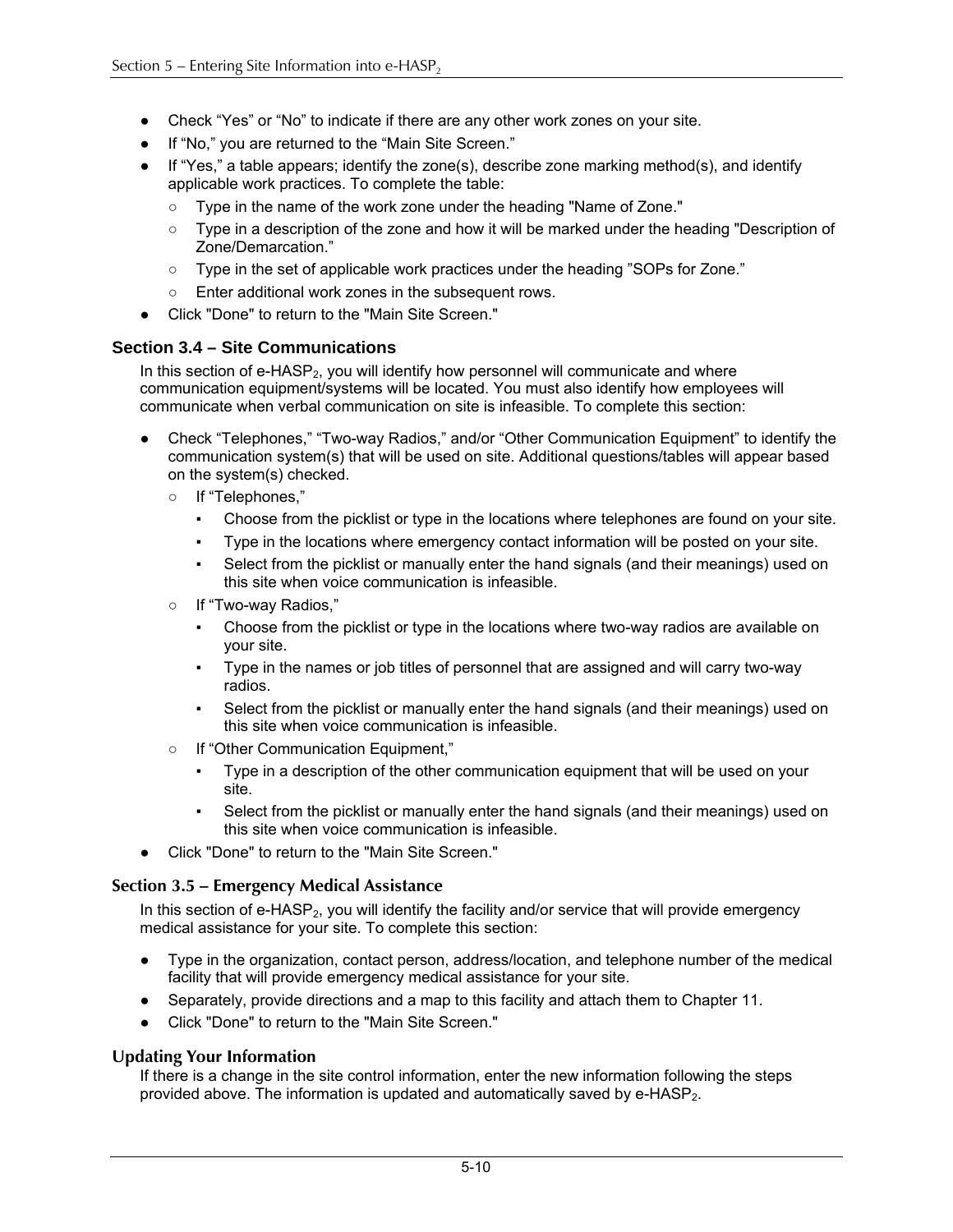# <span id="page-27-0"></span>**Training Program (Chapter 4 of e-HASP<sub>2</sub>)**

This part of the manual describes how to enter information about site-specific HAZWOPER and other training employees will need and how the training will be provided. This e-HASP<sub>2</sub> chapter covers:

- Key personnel and their responsibilities for overseeing the training program and maintaining program records.
- Initial and annual refresher training required under HAZWOPER.
- Training that employees must have in addition to required HAZWOPER training.
- Equivalent training.
- Training required by site managers and supervisors.

#### *Entering Your Site Information*

#### **Section 4.1 – Training Program Responsibility and Recordkeeping**

In this section of e-HASP<sub>2</sub>, you will identify the person(s) responsible for the training program and for ensuring that employees are properly trained, and identify where training records are kept. To complete this section:

- Edit, if necessary, the name of the person who oversees the training program and is responsible for ensuring that workers are adequately trained. Note that  $e$ -HASP $<sub>2</sub>$  automatically enters the</sub> name of the Site Safety and Health Officer from Section 1.1 in this field.
- Type in the location where training documents/certifications are maintained for site workers.
- Click "Done" to return to the "Main Site Screen."

#### **Section 4.2 – Training in Addition to HAZWOPER Training**

In this section of e-HASP<sub>2</sub>, you will identify training, other than that required under HAZWOPER, employees must be provided to work on site. To complete this section:

- Choose from the picklist or type in the additional training that is provided to site workers. Add additional training in subsequent rows.
- Click "Done" to return to the "Main Site Screen."

#### **Section 4.3 – Initial HAZWOPER Training**

In this section of  $e$ -HASP<sub>2</sub>, you will identify the HAZWOPER training that employees must be provided to work on site. To complete this section:

Check "Option 1" or "Option 2" to indicate the training provided to all or the majority of workers on your site. You may only select one option.

Option 1: This is the 40-hour general site worker training required by HAZWOPER for all site workers who are or may be exposed to hazardous substances and health hazards. This type of training also requires three days of supervised fieldwork.

Option 2: This is the 24-hour training appropriate for two groups of site workers. Option 2 can be used for site workers who work in areas which have been monitored and fully characterized indicating: 1) exposures below the permissible exposure limit or other published limits, 2) no requirement for the use of respiratory protection, 3) no health hazards, and 4) no potential for an emergency to develop. Option 2 can also be used for workers who are occasionally on site for a limited task and are not likely to be exposed above the permissible exposure limit or other published limit. This type of training also requires one day of supervised fieldwork. Please refer to Appendix A for the actual regulatory language [29 CFR 1910.120(e)(3)(ii)-(iii)].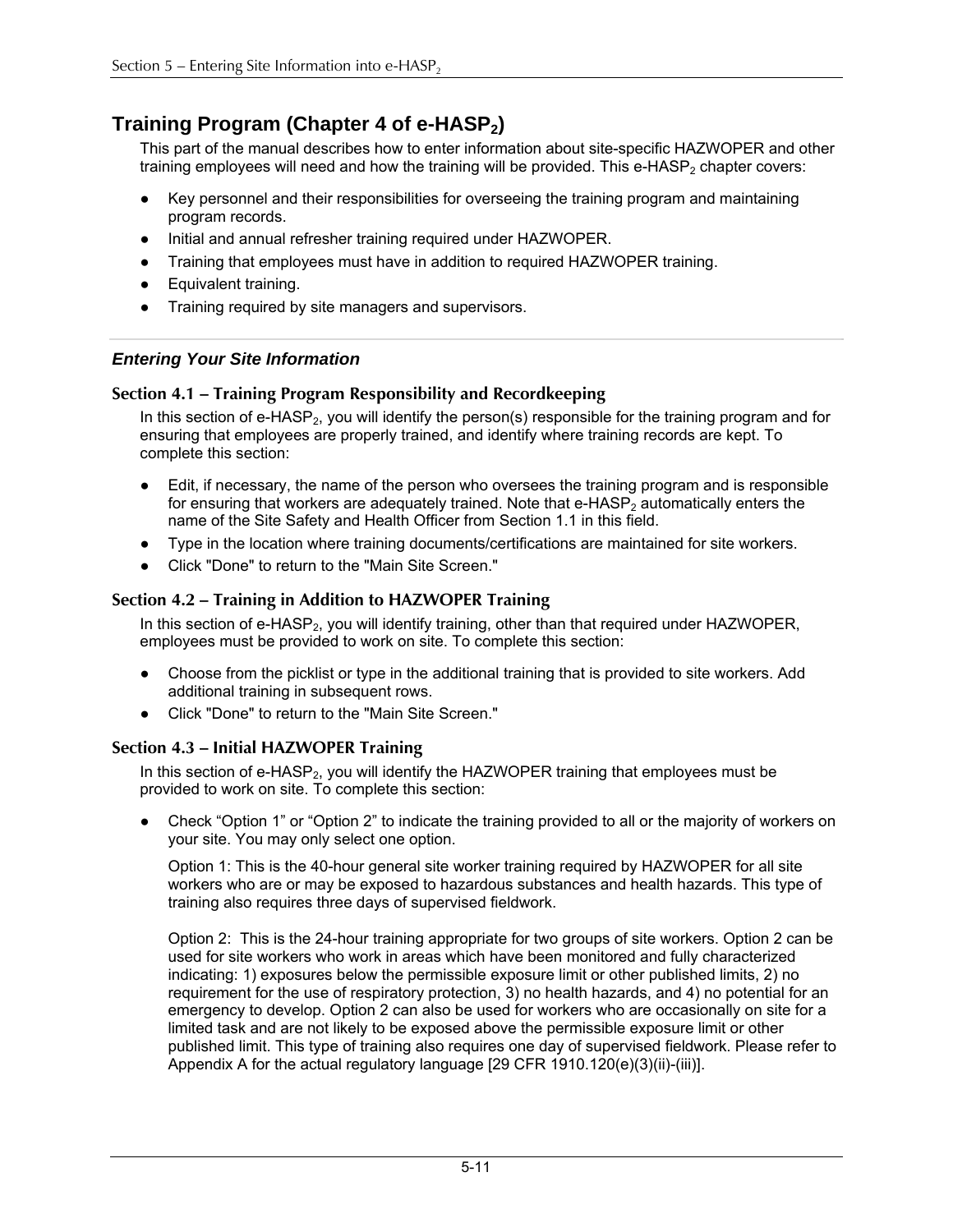- Identify any employees on site who do not fit the primary option chosen and the type of training they must have to work on site. To do this:
	- Type in the employee's name or job title in the *Worker or Category of Worker* column.
	- Type in the level of HAZWOPER training the worker is required to have in the second column.
	- Type in the reason why this employee/job title is provided different training. For example, on a site where most site workers require 40 hours of training, several workers may only be on site occasionally and will only work in areas where they are unlikely to be exposed above the PEL or other published limit. The occasional site workers only require 24 hours of initial training.
	- Add additional employees or job titles in subsequent rows of the table.
- Check "Option 1" or "Option 2" to indicate whether or not equivalent training will be evaluated and accepted in lieu of initial training on this site.
- Click "Done" to return to the "Main Site Screen."

#### **Section 4.4 – Specialized Training for Managers and Supervisors**

In this section of e-HASP<sub>2</sub>, you will identify the training (in addition to the appropriate initial training) that is provided specifically for site managers and supervisors. To complete this section:

- Choose from the picklist or type in the additional training provided to site managers and supervisors. Add additional training in subsequent rows of the table.
- Click "Done" to return to the "Main Site Screen."

#### **Section 4.5 – Refresher Training**

In this section of e-HASP<sub>2</sub>, you will identify the components of your annual refresher training for site workers and Managers/Supervisors. To complete this section:

- Choose from the picklist or type in the topics included in your annual refresher training program. Enter each topic in a separate row.
- Click "Done" to return to the "Main Site Screen."

#### **Updating Your Information**

If there is a change in the training requirements for your site workers, enter the new information following the steps provided above. The information is updated and automatically saved by e-HASP<sub>2</sub>.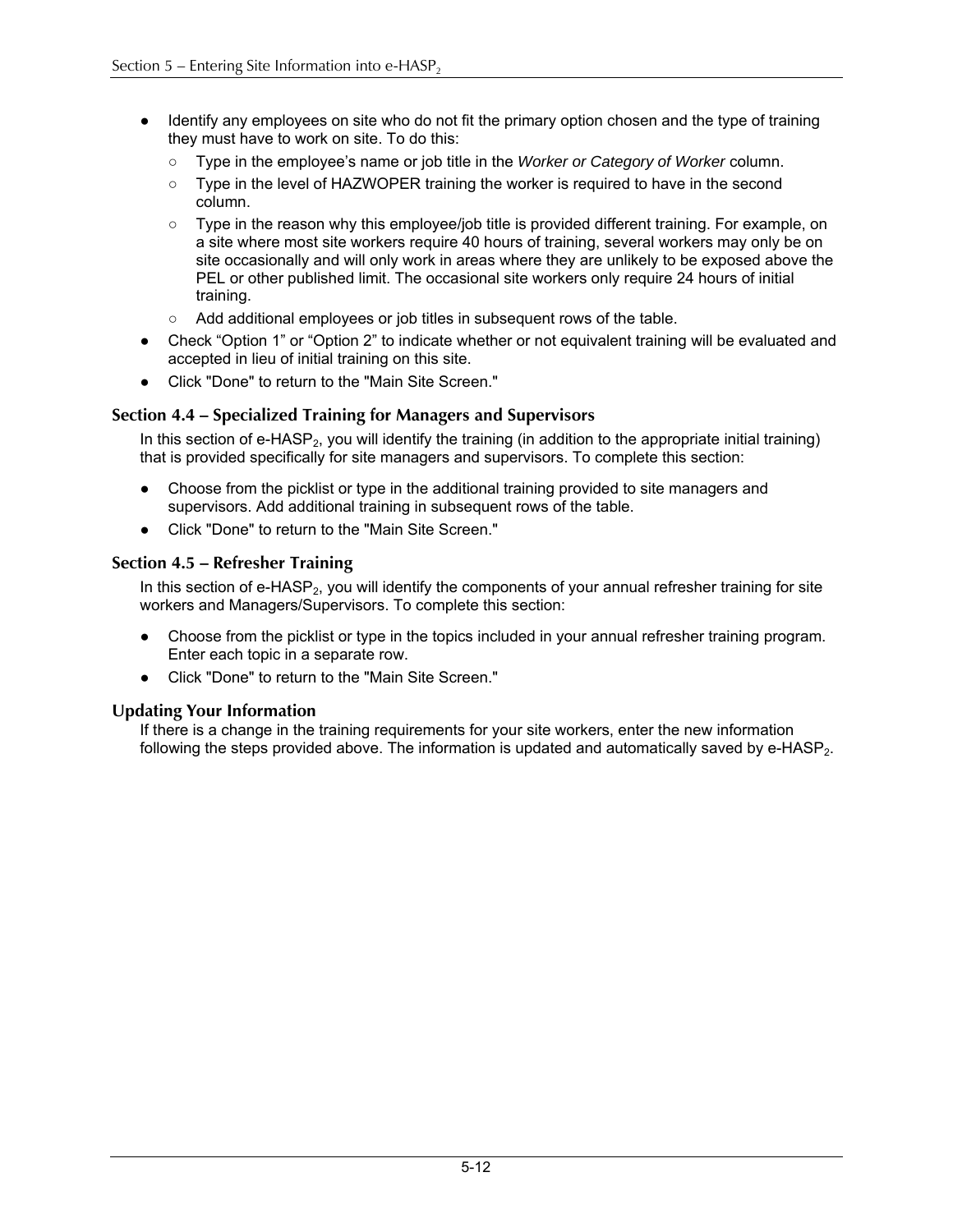# <span id="page-29-0"></span>Medical Surveillance (Chapter 5 of e-HASP<sub>2</sub>)

This part of the manual describes how to enter information about the medical surveillance program that covers employees on a specific site. You will need to identify the site contaminants and medical surveillance requirements covered under a substance-specific standard, the examinations and other medical tests included in your medical surveillance program, and how the program (including records) will be maintained. The  $e$ -HASP<sub>2</sub> chapter covers:

- Key personnel and their responsibilities for overseeing the medical surveillance program, maintaining program records, and reviewing the program on a routine basis.
- Hazardous substances on site that are covered by a substance-specific standard and their respective medical surveillance requirements.
- Site workers who will be included in the medical surveillance program and the specific medical tests given during initial, periodic, and termination examinations.
- The facility and attending physician providing medical surveillance to site workers.
- Medical records retention and contents.
- Medical surveillance program review.

#### *Entering Your Site Information*

**NOTE:** Before you can complete the Medical Surveillance Chapter, you need to consult with the site's attending physician. The attending physician shall determine the types of medical tests required and the frequency of the exams. Because of the severity of the impacts from incorrect decisions, OSHA does not believe employers can make these determinations independently.

#### **Section 5.1 – Medical Surveillance**

In this section of e-HASP<sub>2</sub>, you will identify the site chemicals covered by a substance-specific OSHA standard and the associated medical surveillance requirements. These requirements are in addition to those required for HAZWOPER, but may overlap. To complete this section:

- Scroll through the picklist of "Chemical Agents with Specific OSHA Medical Surveillance Requirements" until you reach the chemical to be added to the "Site Contaminants" list. Add the chemical to the site contaminant list by either double clicking on the chemical or clicking on the down arrow at the bottom of the chemical agents screen.
- Click "Done" to return to the "Main Site Screen."

#### **Section 5.2 – Site Medical Surveillance Program**

In this section of e-HASP<sub>2</sub>, you will identify the components of the medical surveillance program used to monitor employees on this site. To complete this section:

- Check "Yes" or "No" to identify if employees may be exposed to hazardous substances above the OSHA PEL (or other published exposure limit if there is no PEL) on this site.
- Check "Yes" or "No" to identify if employees will wear a respirator on this site and/or others, or during other jobs/tasks not covered by HAZWOPER, for a total of 30 days a year or more.
- Check "Yes" or "No" to identify if there is an on-site HAZMAT team for this site.
	- $\circ$  If you answered "No" to all three sections of Question 1, then you have completed this chapter of e-HASP<sub>2</sub> and you will automatically return to the "Main Site Screen."
	- If you answered "Yes" to any one of the three questions in this section, additional questions will be displayed that must be answered to complete this chapter of e-HASP<sub>2</sub>.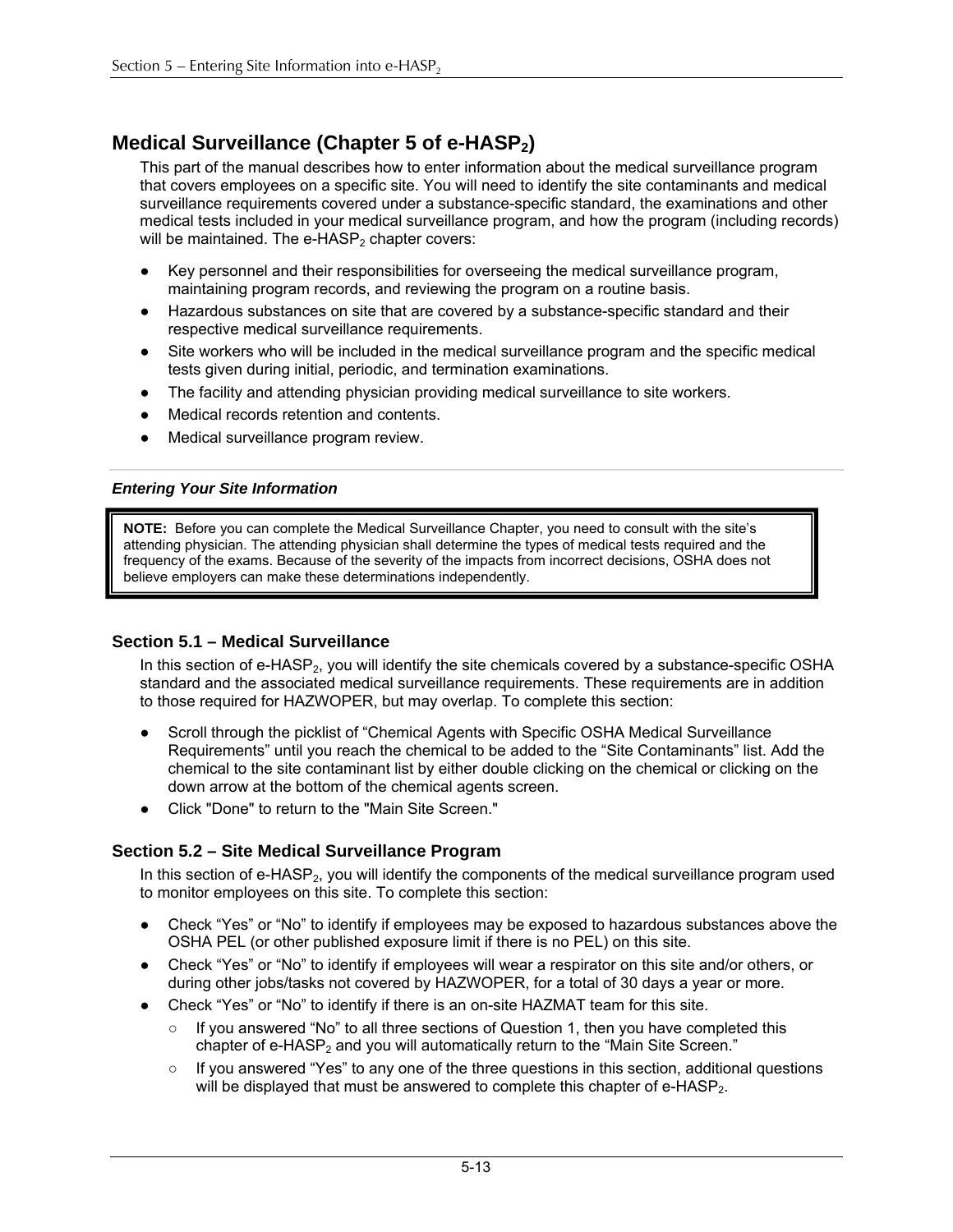*The following fields will be displayed if you answered YES to any of the above questions.* 

- Check "Yes" or "No" to identify if all employees entering the contaminated areas of the site are included in the medical surveillance program.
	- If "No", then type in the group(s) of workers that will be included in the medical surveillance program (adding additional groups in subsequent rows), then follow the remaining instructions.
- Check the appropriate box to identify whether your attending physician recommends the same set of tests and evaluations for all employees in the program.
	- If the same, choose from the picklist and/or use the box provided to type in the tests and evaluations required for the baseline, periodic, and termination examinations.
	- If different, choose from the picklist and/or use the box provided to type in the tests and evaluations required for each job/task; a list of the hazards you identified for the job/task appears to the right for reference. Use "Next" and "Previous" to move between tasks/operations, and "Surveillance Not Required" to eliminate the task from the medical surveillance program.
- Check the appropriate box to indicate the frequency of the periodic medical surveillance exams offered to enrolled employees.
- Click "Done" to return to the "Main Site Screen."

#### **Section 5.3 – Communication between the Site, Physicians, and Workers**

In this section of e-HASP<sub>2</sub>, you will identify the medical facility and attending physician providing medical surveillance for the employees on this site. To complete this section:

- Type in the name, address, and telephone number of the facility that provides medical surveillance and overexposure examinations to site employees covered by your program.
- Type in the name and telephone number for the site's attending physician.
- Click "Done" to return to the "Main Site Screen."

#### **Section 5.4 – Medical Recordkeeping Procedures**

In this section of  $e$ -HASP<sub>2</sub>, you will identify how employees and other authorized individuals can access medical surveillance information and how the records of this information are maintained. To complete this section:

- Type in the location where site personnel can obtain a copy of your procedures for maintaining and accessing medical records.
- Type in the location where employee medical surveillance records are stored.
- Check all of the items included in a covered employee's medical record. Add additional items using the box provided.
- Click "Done" to return to the "Main Site Screen."

#### **Section 5.5 – Program Review**

In this section of e-HASP<sub>2</sub>, you will identify how your medical surveillance program is reviewed and how frequently this is done. To complete this section:

- Check the appropriate box or type in the interval (in months) that describes how often your organization's medical surveillance program is reviewed.
- Edit, if necessary, the name of the person who is responsible for ensuring that the medical surveillance program is implemented and maintained. Note that e-HASP<sub>2</sub> automatically enters the name of the Site Safety and Health Officer from Section 1.1 in this field.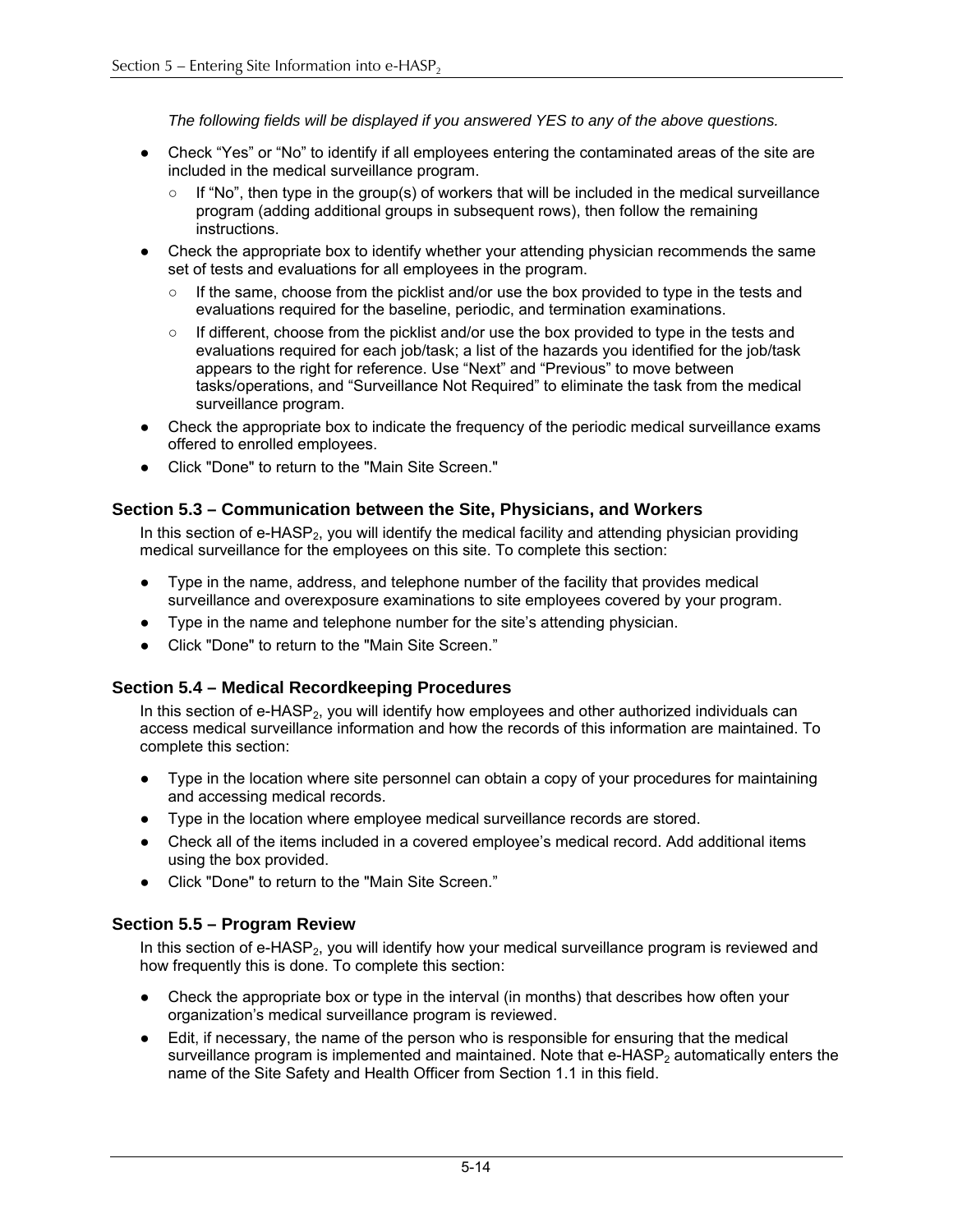- Edit, if necessary, the name of the person responsible for reviewing the medical surveillance program. Note that e-HASP<sub>2</sub> automatically enters the name of the licensed attending physician identified in Section 5.3.
- Click "Done" to return to the "Main Site Screen."

#### **Updating Your Information**

If there is a change in the medical surveillance program, enter the new information following the steps provided above. The information is updated and automatically saved by e-HASP<sub>2</sub>.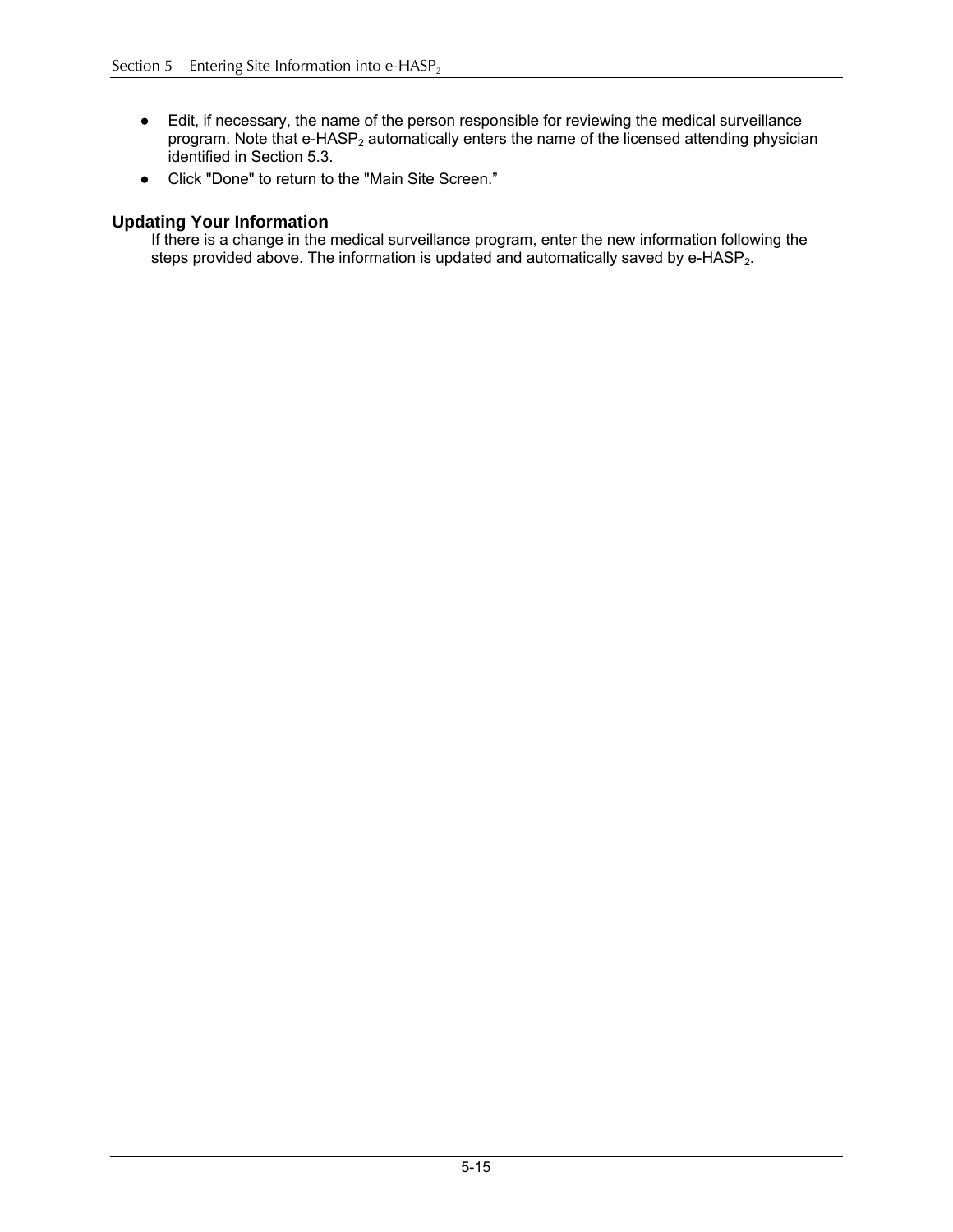# <span id="page-32-0"></span>Personal Protective Equipment (Chapter 6 of e-HASP<sub>2</sub>)

This part of the manual describes how to enter information about the personal protective equipment (PPE) that is needed at the site for each of the tasks/operations identified in the JHA chapter. The e-HASP<sub>2</sub> chapter covers:

- The person responsible for implementing the PPE program.
- The approaches for upgrading and/or downgrading PPE.
- The specific levels and types of PPE.

#### *Entering Your Information into e-HASP<sub>2</sub>*

#### **Section 6.1 – Personnel Responsible for PPE Program**

In this section of e-HASP<sub>2</sub>, you will identify the person responsible for implementing the PPE Program, as well as who has the authority to upgrade or downgrade PPE in response to changing site conditions. You will also indicate your approach to PPE upgrades/downgrades and identify where the written respiratory program is kept. To complete this section, you must:

- Edit, if necessary, the name of the person responsible for implementing the PPE program. Note that e-HASP<sub>2</sub> automatically enters the name of the person identified as the Site Safety and Health Officer (SSHO) in Section 1.1.
- Edit, if necessary, the name of the person who has the authority to upgrade or downgrade PPE in response to changing site conditions. Note that e-HASP<sub>2</sub> automatically enters the name of the person identified as the SSHO in Section 1.1.
- Indicate your approach to PPE upgrades and/or downgrades by clicking on the appropriate option.
- Enter the location for your written respiratory protection program.
- Click "Done" to return to the "Main Site Screen."

#### **Section 6.2 – PPE Levels: Ensembles and Materials**

In this section of e-HASP<sub>2</sub>, you will identify the levels of PPE used. For each level of PPE, you will identify the specific items that comprise the standard PPE ensemble. To assist in the completion of this section, it is recommended that you print the JHA chapter and review the hazard information for each task before selecting the levels of PPE. To complete this section, you must:

- Click on the appropriate level(s) of PPE for your site and tasks.
- Click "Done" to move to the standard PPE ensemble subsection.

#### **Subsection 6.2.a – Standard PPE Ensembles**

In this subsection, you will identify the specific items that will comprise each level of PPE. Due to the amount of information that is required to complete this section, it may be necessary to use the scroll bars to view all PPE options and fields. To complete this subsection, you must:

- Click on the type of protective clothing to be used, and type in the model(s) and/or material(s) for that particular item. If the employee is expected to purchase the item, leave the model(s) and material(s) fields blank, and check the "Employee Purchased" box.
- Click on any additional equipment required, if appropriate. If additional equipment is required and it will be supplied by the employer, type in the model(s) and/or material(s) for that particular item. If the employee is expected to purchase a particular item, leave the model(s) and material(s) fields blank and check the "Employee Purchased" box.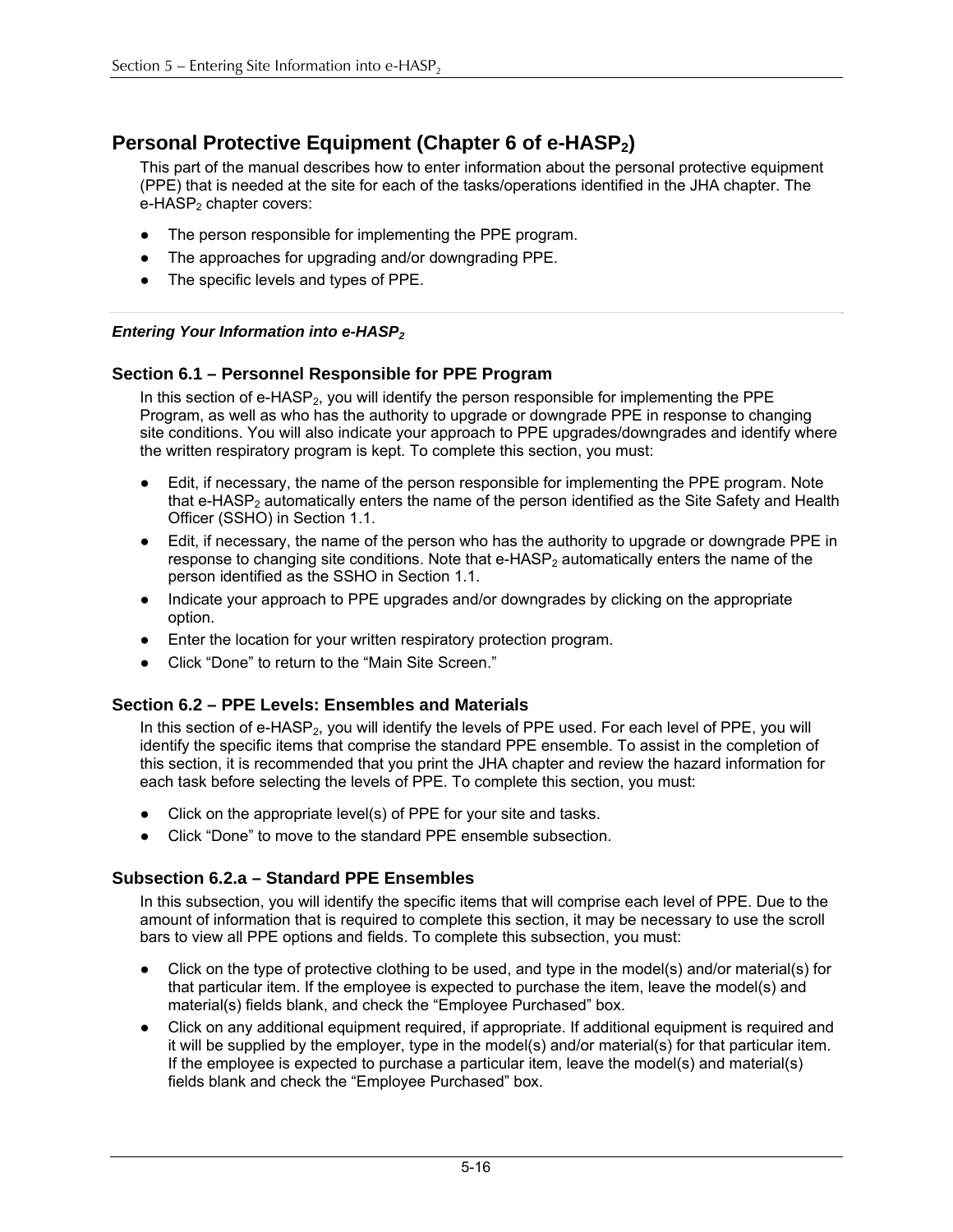- Click on the appropriate respiratory protection equipment, and enter the model(s) and material(s) including the name of the manufacturer(s).
- Repeat the above steps for each level of PPE selected.
- Click "Done" when finished to return to "Main Site Screen."

#### **Subsection 6.2.b – PPE Upgrades and Downgrades**

This subsection appears only if "Establish upgrade/downgrade action levels and/or criteria that apply to all tasks using the same PPE level" option is selected in Section 6.1. In this subsection, you will enter information about PPE upgrades and downgrades, based on the level(s) of PPE you selected for this site. For upgrades, you can enter more than one action level if you have stepped or progressive upgrades. To complete this section you must:

- For each PPE level to be upgraded, select from the picklist or manually enter the action level/conditions for upgrade, manually enter the PPE modification(s) required, manually enter the 2nd action level for upgrade (if applicable), and manually enter the PPE modifications for the 2nd action level (if applicable).
	- Note that level A cannot be upgraded.
- For each PPE level to be downgraded, select from the picklist or manually enter the action level/conditions for downgrade, and manually enter the PPE modification(s) required.
	- Note that level D cannot be downgraded.
- Click "Done" when finished to return to the "Main Site Screen."

#### **Section 6.3 – PPE Selection by Task**

In this section, you will select the PPE that will be used for each site task. Due to the amount of information that is required to complete this section, it may be necessary to use the scroll bars to view all PPE options and fields. To complete this section, you must:

- Click on the level of PPE required for the specific task/operation.
	- $\circ$  If the level of PPE required for this job is Level C, identify the type of cartridge or canister to be used.
- If this particular task/operation will require a PPE item not previously included in the standard PPE ensemble for that level of PPE, manually enter the additional items needed to complete the PPE ensemble for the task.
- The following is applicable only if "Establish upgrade and downgrade section levels and/or criteria for each task" is selected in Section 6.1:
	- Check "Yes" or "No" to indicate whether or not you anticipate upgrading PPE for this task.
		- If you check "Yes," select the PPE level that you anticipate upgrading to.
			- Manually enter any additional items that would be needed for the particular task that were not a part of the standard PPE ensemble.
			- − Manually enter the action levels and/or conditions that would trigger the need to upgrade.
	- Check "Yes" or "No" to indicate whether or not you anticipate downgrading PPE for this task.
		- If you check "Yes,"
			- − Select the PPE level that you anticipate downgrading to.
			- Helartify the type of cartridge or canister to be used if the standard PPE ensemble includes respiratory protection.
			- − Manually enter any additional items needed for the particular task that were not a part of the standard PPE ensemble.
			- Manually enter the action levels and/or conditions that would trigger the need to upgrade.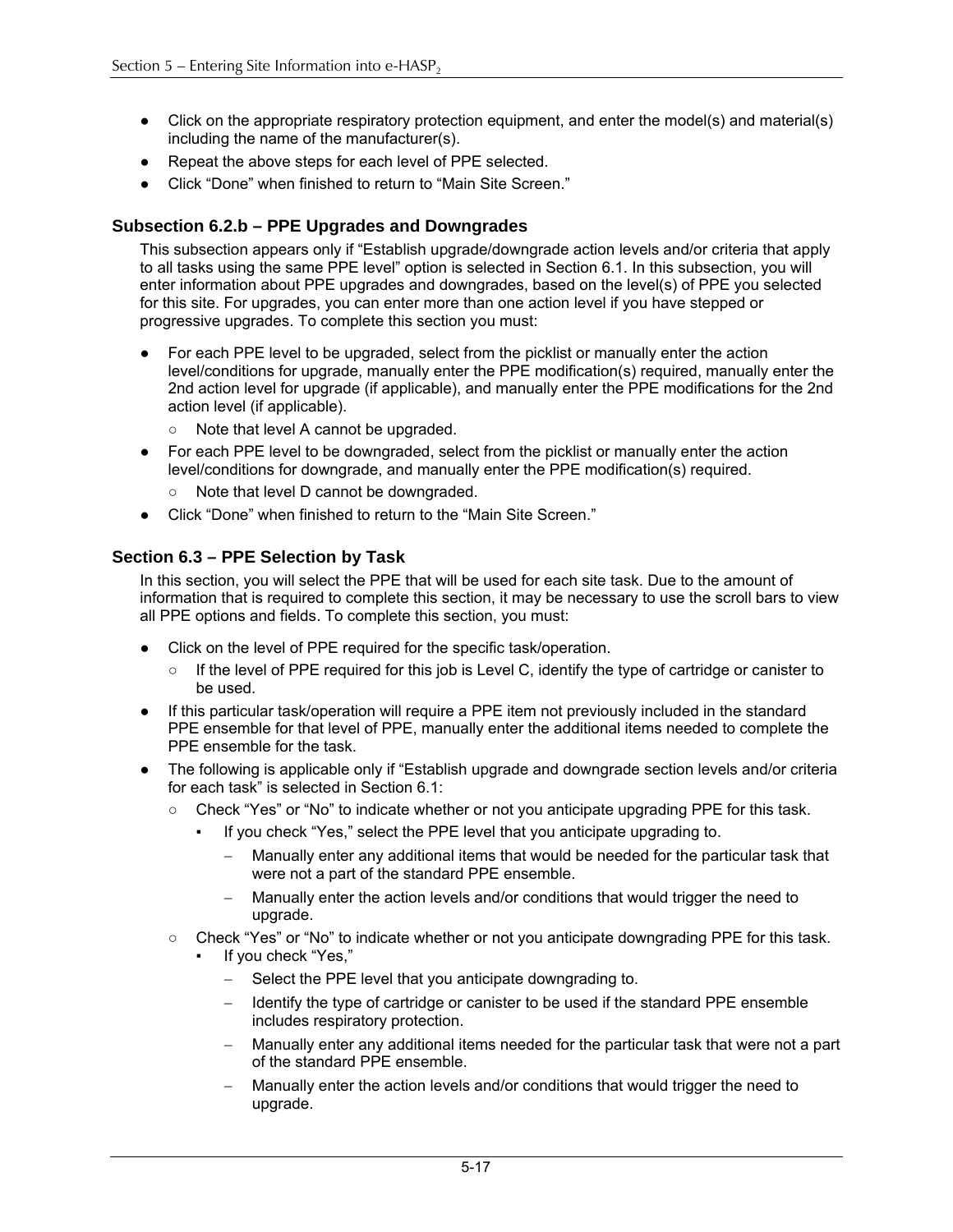- Click on the "Next" button at the top of the screen to move to the next site task/operation, and repeat the above steps to select PPE for each site task/operation.
- Click "Done" to move the subsection for additional information required by e-HASP<sub>2</sub> on Cartridge Service Life Identification and Cartridge Replacement.

#### **Subsection 6.3a – Cartridge Service Life and Replacement**

If you indicated that PPE ensembles or modifications will include respiratory protection, you will need to provide information on the cartridges to be used. To complete this section, you must:

- Check "Yes" or "No" to indicate whether or not the cartridge will be used only for particulates.
	- If "No," a question on end of service life indicators will be displayed.
- Check "Yes" or "No" to indicate whether or not the cartridge has a NIOSH end of service life indicator.
	- If "No," identify the service life for the cartridge.
- Manually enter any additional criteria you will use to determine when to replace a respirator cartridge.
- Click the "Next" button to display additional cartridges identified for use with respiratory protection, and repeat the above steps.

#### **Section 6.3.b – Replacement of Cartridges and Canisters**

This section lists three statements that will automatically appear in your written HASP. Additional criteria for replacement should be entered here.

- Enter additional criteria you will use to determine when to replace a respirator cartridge, using subsequent rows for each.
- Click "Done" when cartridge service life information has been entered for each cartridge and additional criteria has been identified to return to the "Main Site Screen."

#### **Section 6.4 – Basis for PPE Selection**

In this section, you will indicate the reasoning used in selecting the PPE. An editable field is displayed beneath each level of PPE identified in Section 6.2. The field boxes contain standard selection criteria that you may delete by highlighting the text and pressing the delete key. You may also manually enter additional criteria. Click on the "Done" button after reviewing and editing the selection criteria.

#### **Section 6.5 – Procedures for Determining Work Duration**

In this section, you will identify the person responsible for determining how long each task can be safely performed, as well as the criteria used to determine the duration of the work. To complete this section, you must:

- Edit, if necessary, the name of the person who is responsible for determining task-specific work duration. Note that  $e$ -HASP<sub>2</sub> will automatically enter the name of the person identified as the SSHO in Section 1.1.
- Identify the criteria used to determine the task-specific work duration. Standard criteria have been pre-defined for this field. Use the "Previous" and "Next" buttons to scroll through the pre-defined criteria. Use the "Delete Item" button to remove inappropriate criteria. If additional criteria is needed, you may manually enter the criteria by clicking on the "Add New Text" button.
- Identify how the employees will receive information about work duration. Use the picklist to select from a pre-defined means of information dispersal, or manually enter your means of information distribution.
- Click "Done" when you have identified all criteria and return to the "Main Site Screen."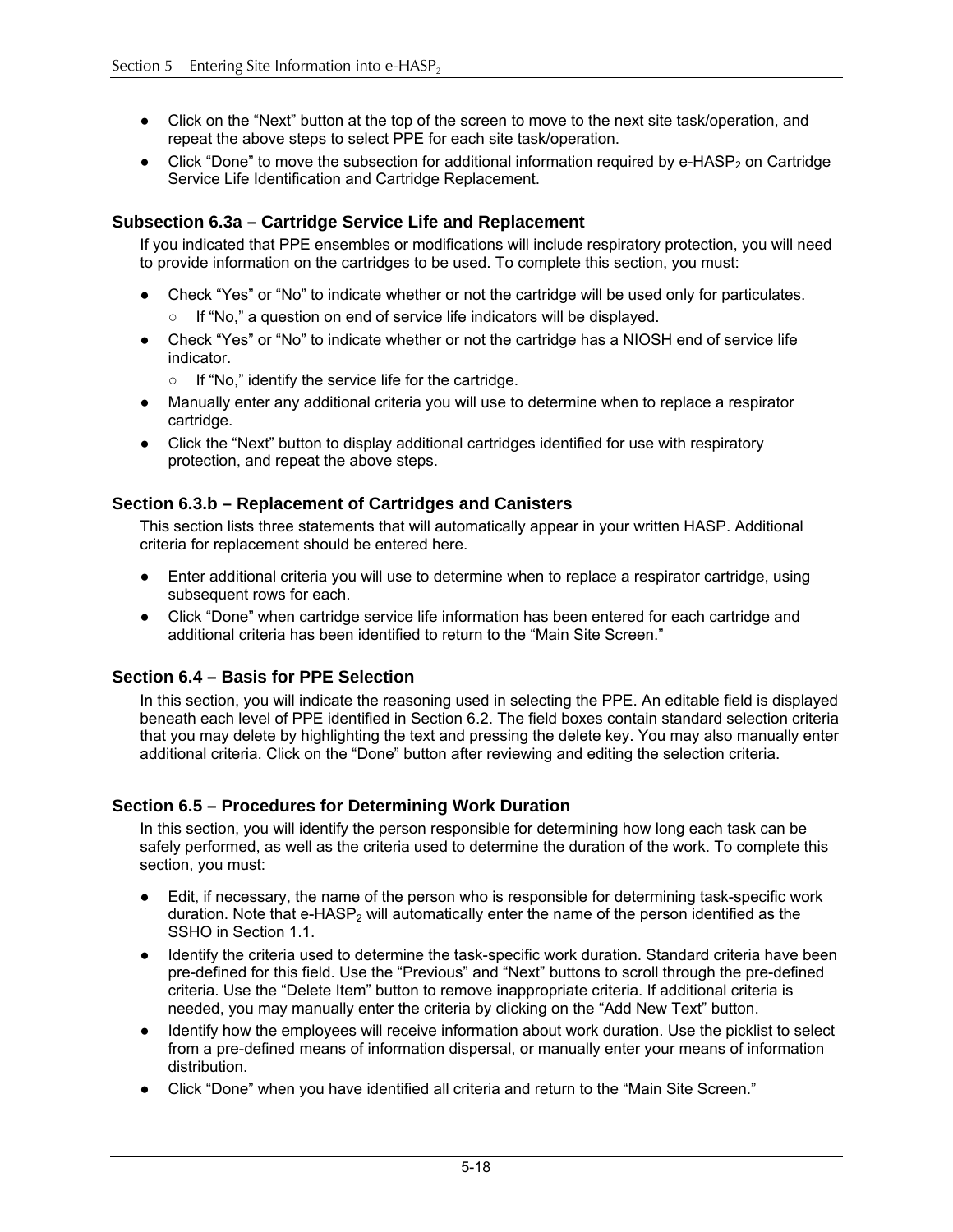#### **Section 6.6 – PPE Maintenance and Storage**

In this section, you will identify the person who will oversee PPE maintenance and storage procedures and maintain the inspection records. You will also identify the person to whom employees will report defective or damaged PPE. To complete this section, you must:

- Edit, if necessary, the name of the person who is responsible for overseeing the PPE maintenance and storage procedures. Note that e-HASP $<sub>2</sub>$  will automatically enter the name of the</sub> person identified as the SSHO in Section 1.1.
- Edit, if necessary, the name of the person to whom employees will report defective or damaged PPE. Note that e-HASP<sub>2</sub> will automatically enter the name of the person identified as the SSHO in Section 1.1.
- Provide detailed procedures for PPE inspection and cleaning. Check on the appropriate option to use an existing SOP or manually enter the information into this section of  $e$ -HASP<sub>2</sub>.
	- If you check the "enter information here" option, additional data fields will be displayed. (Equipment previously identified in Section 2 will appear.) Due to the volume of information that needs to be entered, it may be necessary to use the scroll bars to view all of the data entry fields.
	- For each level of PPE, specify the inspection frequency and identify the person responsible for conducting the inspection of respiratory protection equipment. You will also need to specify the cleaning frequency and identify the person responsible for cleaning the PPE.
	- Follow the steps above for the other protective equipment previously identified in Section 2.
- Click "Done" to return to the "Main Site Screen."

#### **Section 6.7 – PPE Program Evaluation**

In this section you will identify the person responsible for the ongoing evaluation of PPE effectiveness and for modifying the PPE Program. To complete this section, you must:

- Edit, if necessary, the name of the person who is responsible for the ongoing evaluation of PPE effectiveness and modifying the PPE Program. Note that  $e$ -HASP<sub>2</sub> will automatically enter the name of the person identified as the SSHO in Section 1.1.
- Click "Done" to return to the "Main Site Screen."

#### **Updating Your Information**

If there is a change in the medical surveillance program, enter the new information following the steps provided above. The information is updated and automatically saved by e-HASP<sub>2</sub>.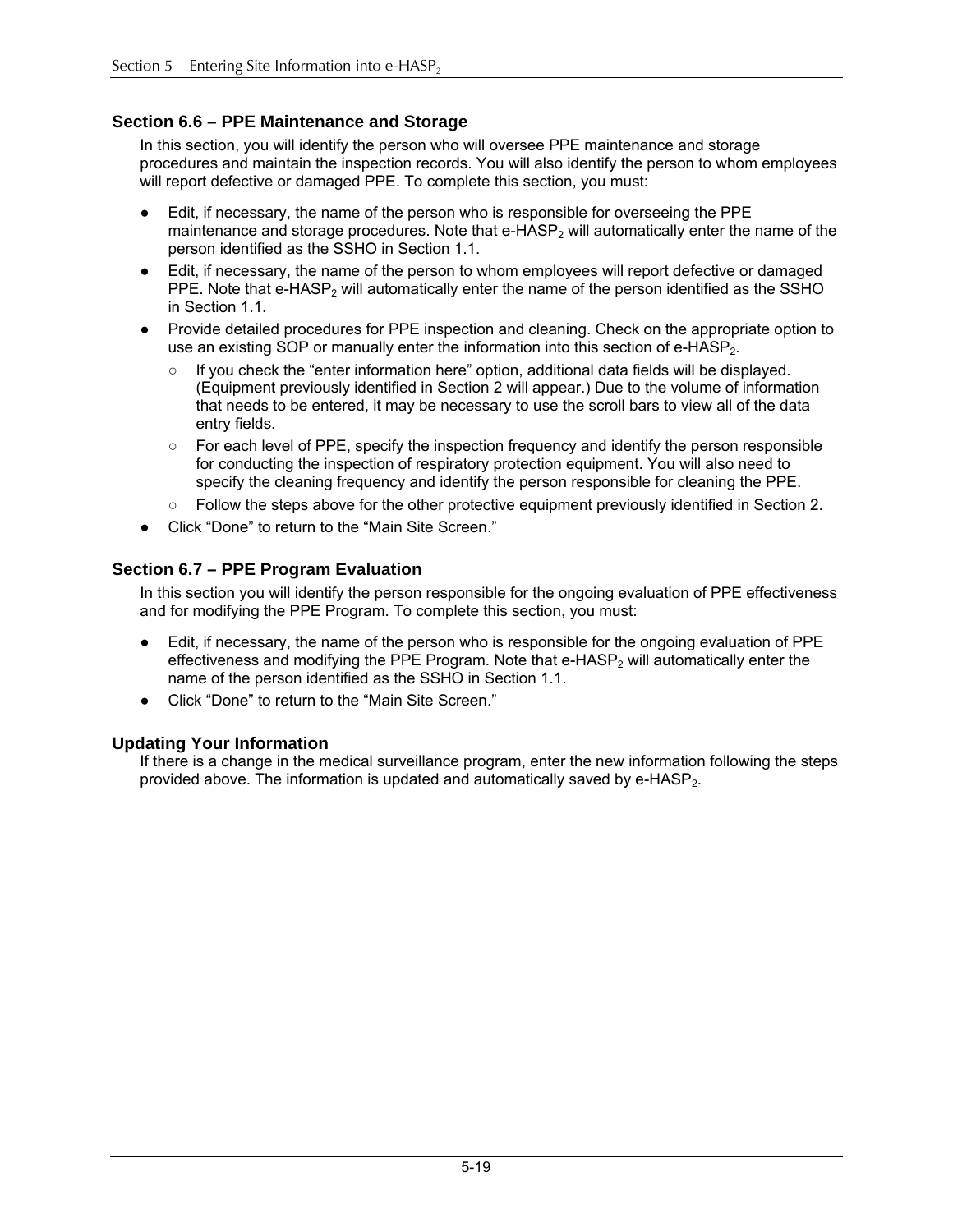## **Exposure Monitoring (Chapter 7 of e-HASP2)**

This part of the manual describes how to enter information about the exposure monitoring methods and equipment used at the site for each of the chemicals the site workers may be exposed to. The e-HASP<sub>2</sub> chapter covers:

- Air monitoring methods and equipment.
- Surface sampling procedures.
- Person responsible for implementing the site exposure monitoring program.
- The analytical laboratory used for the chemical testing.

#### *Entering Your Information into e-HASP2*

#### **Section 7.1 – Air Monitoring**

In this section of e-HASP<sub>2</sub>, you will identify the monitoring methods and equipment used to quantify employee exposures. To complete this section, you must:

- Decide if you will be monitoring for the chemicals identified in the JHA Chapter. Check the "Not Monitored" box behind the chemical name if you will not be monitoring the chemical identified by the JHA.
	- $\circ$  If no monitoring for the chemical will be done, the sampling method, equipment, and related fields are removed from the display screen.
- If the chemical of interest to be monitored has an OSHA substance-specific standard, the appropriate standard number is automatically entered into the OSHA Substance-Specific Standard field.
- Enter the sampling method to be used for laboratory analysis.
	- A sampling method must be manually entered for the first chemical to be monitored. If more than one chemical was identified during the JHA, the sampling method is available on a picklist for use with the remaining chemicals.
- Select the sampling equipment to be used from the picklist or manually enter the appropriate equipment if it is not available on the picklist.
- Enter the analyte the laboratory will actually test for based on the sampling method selected.
	- An analyte must be manually entered for the first chemical to be monitored. If more than one chemical was identified during the JHA, the analyte is available on a picklist for use with the remaining chemicals.
- Select the direct-reading equipment you will use to quantify employee exposures. If the directreading equipment you intend to use is not available on the picklist, you may manually enter the appropriate equipment in this field.
- Click the "Next" button to display the next chemical identified in the JHA, and repeat the above steps.
- Click "Done" to move to a subscreen to identify the tasks or operations that will be monitored.

#### **Subsection 7.1.a – Chemical Monitoring by Task/Operation**

Tasks with established PPE action levels are automatically displayed on the Air Monitoring subscreen. You can change the entries if your upgrade and/or downgrade decisions are based on a different chemical and you plan to monitor for that chemical exposure during the task. If you click "Yes" to indicate that monitoring will occur for a task, additional data fields are displayed. To complete these fields, you must:

● Select the type of monitoring (either personal or area) from the picklist.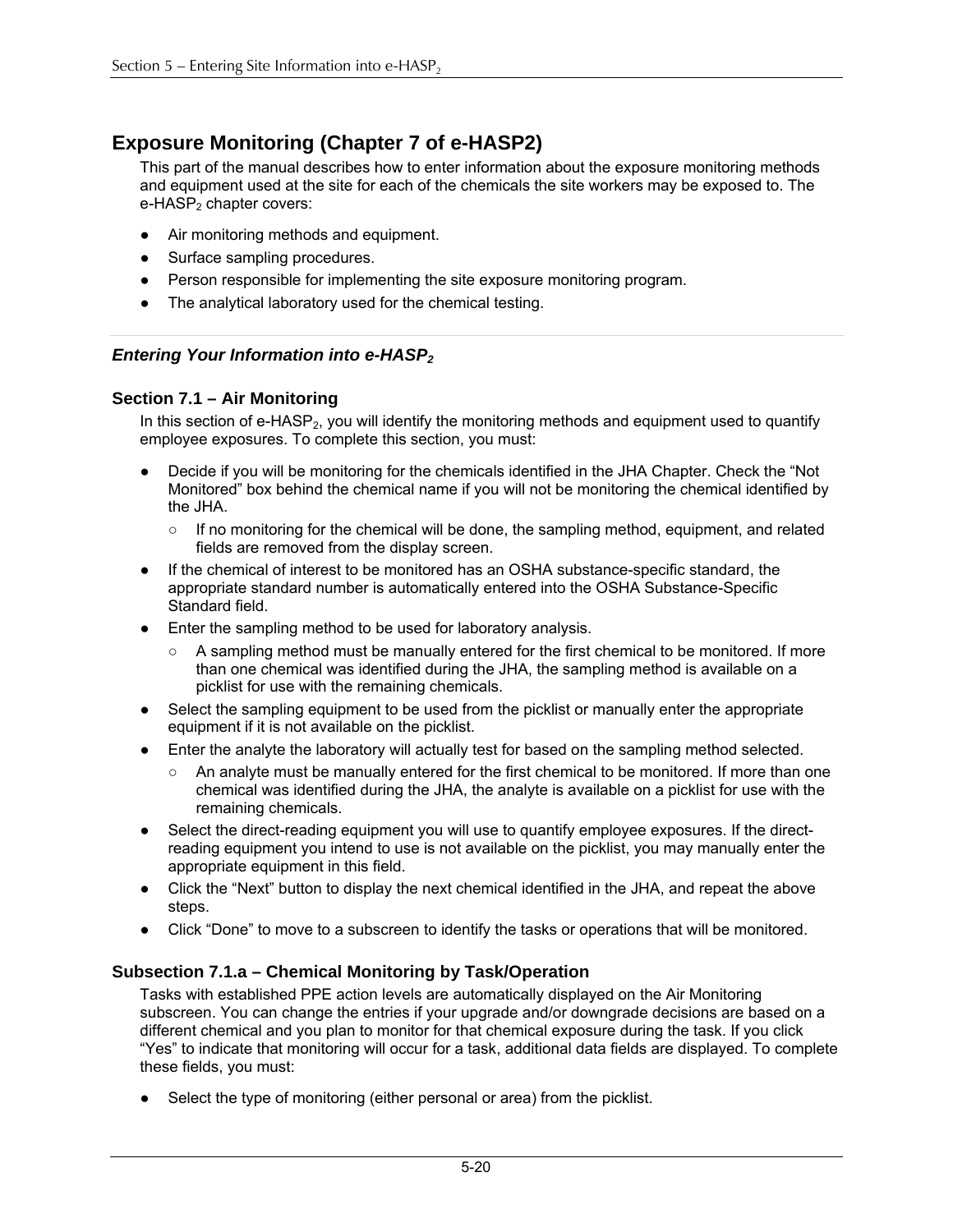- $\bullet$  Edit, if necessary, the site location where the monitoring will take place. Note that e-HASP<sub>2</sub> automatically enters the site location identified for the task in Section 2.3 of the JHA.
- Check the "Sampling with Lab Analysis" box if laboratory testing will be done.
- Select how frequently the monitoring will be performed using the picklist or by manually typing a frequency.
- Check the "Direct Reading Monitoring" box if direct-reading equipment will be used.
- Select how frequently direct-reading equipment will be used. If the desired frequency is not available on the picklist, you may manually enter the appropriate frequency.
- Use subsequent rows to identify additional types of monitoring.
- Click the "Next Task" button and repeat the above steps for each task that may expose workers to that chemical.
- Click the "Next Chemical Name" button, and repeat the above steps for each chemical where workers may be exposed to during on-site tasks/operations.
- Click "Done" when finished to move to a subscreen to add any other action levels or required responses that apply to the site based on the response factors of the direct reading equipment.

#### **Subsection 7.1.b – Action Levels and Response Factors for Direct-Reading Equipment**

This subsection will use information entered in Chapter 6 – Personal Protective Equipment. Review the information entered in Chapter 6 to make sure the action levels identified in the PPE chapter are adequate. To complete this subsection, you must:

- Enter the response factor for the first chemical to be monitored.
	- A response factor must be manually entered for the first chemical to be monitored. If more than one chemical was identified during the JHA, the response factor entered for the first chemical will be available on a picklist for use with the remaining chemicals.
- Enter the action level.
- Enter the required action.
- Click the "Next" button, and repeat the above steps for each chemical that will be monitored.
- Click "Done" to return to the "Main Site Screen."

#### **Section 7.2 – Surface Sampling**

This section will describe the surface sampling procedures to be used to determine the presence and level of contaminants in the site zones. To complete this section, you must:

- If surface sampling for the chemicals identified during the JHA will be performed, check the "Surface Sampling" box. Checking the box will cause additional data entry fields to be displayed.
	- If no surface sampling will be performed, simply click on the "Done" button and return to the "Main Site Screen."
- Enter the surface sampling location.
- Select the collection method from the picklist, or manually enter the appropriate collection method.
- Select the collection frequency from the picklist, or manually enter the appropriate frequency.
- Enter the analyte.
- Enter the permissible surface concentration and units.
- Click "Next", and follow the above steps for each chemical.
- Click "Done" to return to the "Main Site Screen."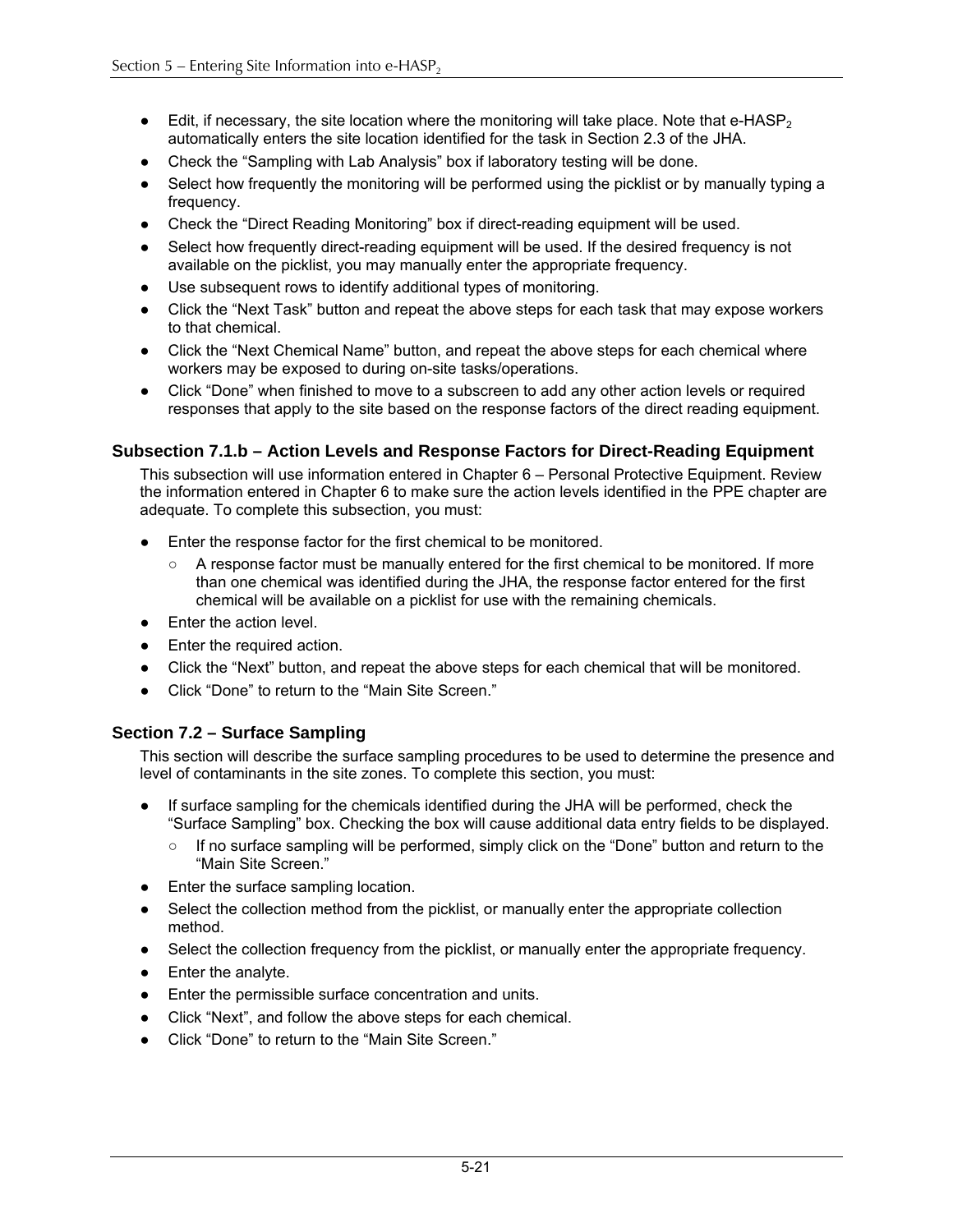#### **Section 7.3 – Equipment Calibration and Maintenance**

This section will describe the field calibration and maintenance requirements for each piece of sampling equipment identified in Section 7.1. If no field calibration is required, simply check the "Does not require calibration" box and click "Done" to return to the "Main Site Screen." If the equipment will be calibrated in the field, you will need to complete the remaining portions of this section. To complete this section, you must:

- Select the field calibration method from the picklist, or manually enter the appropriate method.
- Select the field calibration frequency from the picklist, or manually enter the appropriate frequency.
- Enter the serial number or equipment identification number.
- Enter the date of the required manufacturer recalibration. Note that the date must be entered in mm/dd/yyyy format.
- Use subsequent rows for additional equipment.
- Enter the location where manufacturer information and calibration and maintenance records will be kept.
- Click "Next" and repeat the above steps for each piece of equipment.
- Click "Done" to return to the "Main Site Screen."

#### **Section 7.4 – Qualified Personnel**

This section will identify the person responsible for implementing the site exposure monitoring procedures, the employees who are qualified to use air monitoring instruments, the person who will provide employees with exposure monitoring results, and the person responsible for evaluating surface sampling results and determining corrective actions. To complete this section, you must:

- Edit, if necessary, the name of the person responsible for implementing the site exposure monitoring procedures. Note that e-HASP<sub>2</sub> automatically enters the name of the Site Safety and Health Officer (SSHO) from Section 1.1 in this field.
- Click the appropriate option to indicate how you will list employees who are qualified to use air monitoring instruments.
	- $\circ$  If you select "by name only," use a separate row to enter the name of each qualified person.
	- $\circ$  If you select "by name and type of instrument," use a separate row to enter the name of each qualified person for the first instrument displayed. Click "Next" to display additional instruments, and enter the names of the qualified persons for that instrument.
- Enter the names of the employees qualified to conduct surface sampling. Use a separate row for each name.
- Edit, if necessary, the name of the person who will provide employees with their exposure monitoring results. Note that e-HASP<sub>2</sub> will automatically enter the name of the SSHO from Section 1.1 in this field.
- Edit, if necessary, the name of the person who will evaluate surface sampling results and determine corrective actions based on those results. Note that e-HASP<sub>2</sub> will automatically enter the name of the SSHO from Section 1.1 in this field.
- Click "Done" to return to the "Main Site Screen."

#### **Section 7.5 – Handling and Management of Monitoring Data**

This section will identify the analytical laboratory that will be used and indicate how the laboratory results will be handled. To complete this section, you must:

- Enter the name of the analytical laboratory.
- Enter the complete address (street, city, state, and zip code) for the laboratory.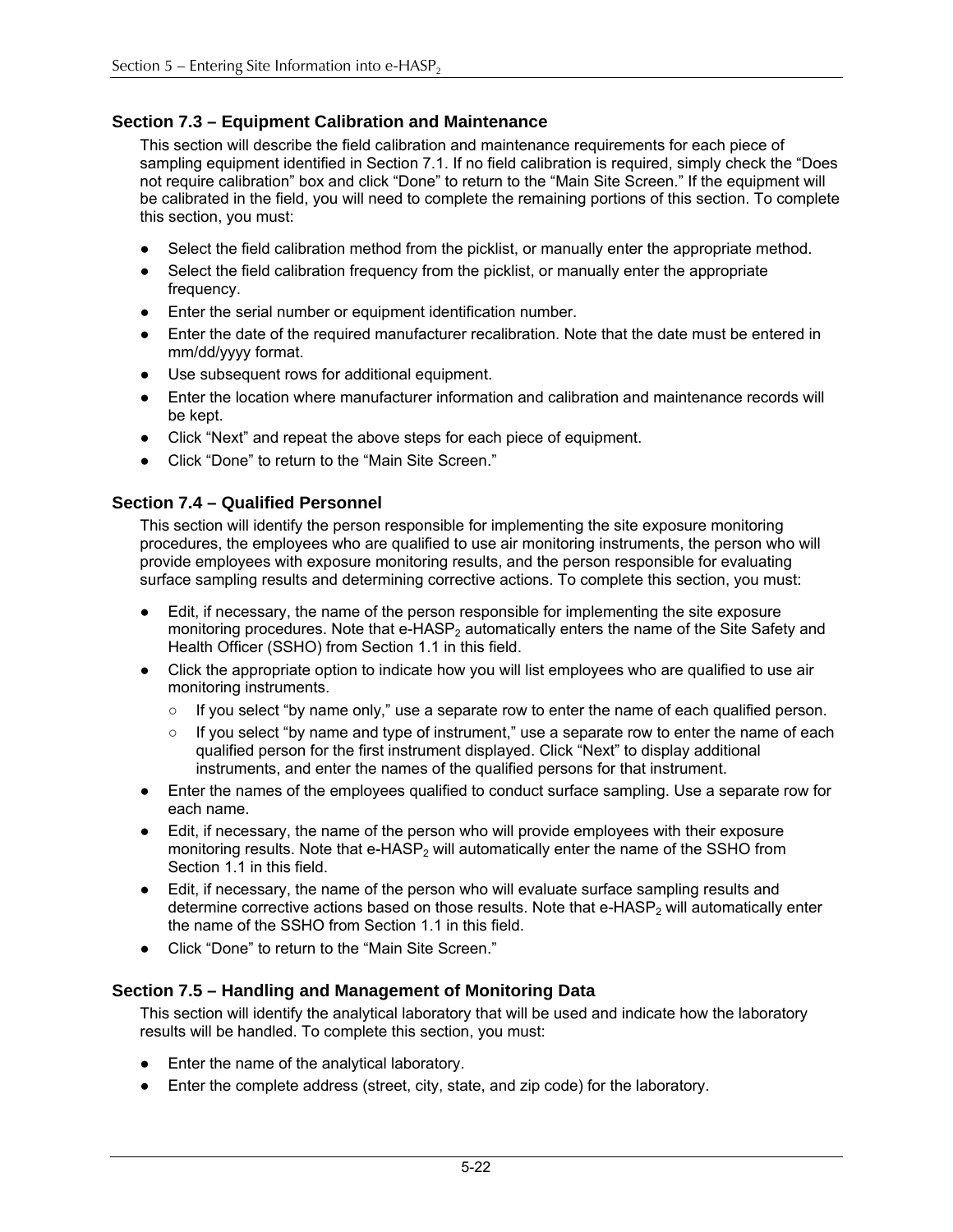- The zip code field accepts the standard five digit zip code plus the optional four digit expanded zip code (zip plus four).
- Enter the laboratory telephone number and contact name.
	- The telephone number field accepts a four digit extension in addition to the main telephone number.
- List the analytes that the laboratory will handle, using a separate row for each.
- Click "Next", and repeat the above steps if additional laboratories will be used.
- Enter the number of working days it will take before laboratory results will be available.
- Enter the number of working days after the laboratory results are available that you will provide written notification of sampling results to employees who participated in the monitoring program.
- Enter the location on site where the lab-analyzed results will be kept.
- Enter the location on site where direct reading monitoring results will be kept.
- Click "Done" to return to the "Main Site Screen."

#### **Updating Your Information**

If there is a change in the exposure monitoring program, enter the new information following the steps provided above. The information is updated and automatically saved by e-HASP<sub>2</sub>.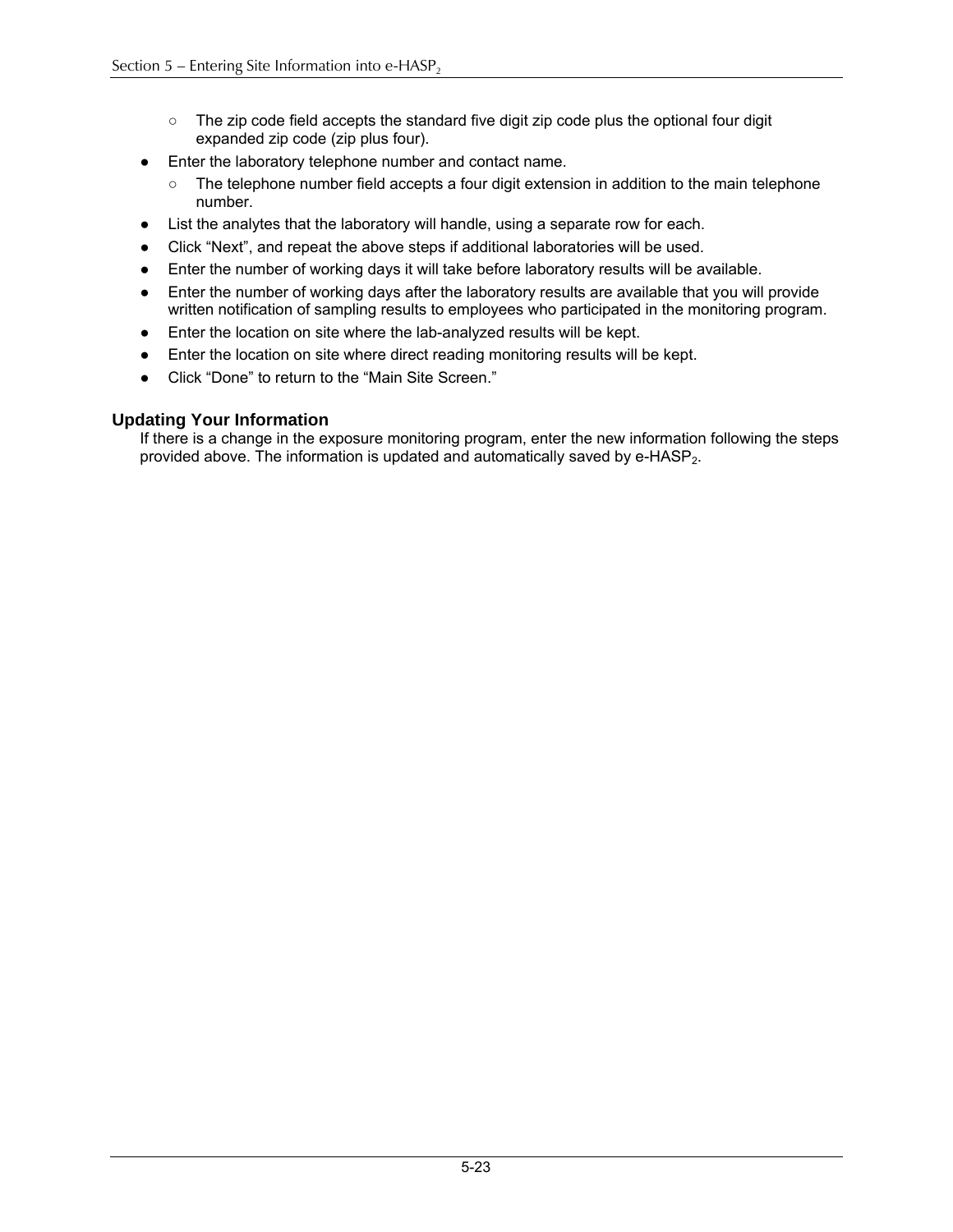# **Thermal Stress (Chapter 8 of e-HASP<sub>2</sub>)**

This part of the manual describes how to enter information about the thermal stress prevention program, if applicable. You will need to determine if there is a potential for thermal stress, either heat stress or cold stress, on the site and if so, the precautions in place for its control. The e-HASP<sub>2</sub> chapter covers:

- Site hazards that contribute to thermal stress.
- The person responsible for implementing the thermal stress program.
- The criteria used to determine when to implement the thermal stress program.
- Prevention strategies for heat and/or cold stress.
- Medical management procedures for heat and/or cold stress.
- References used in developing the thermal stress program.

#### *Entering Your Site Information*

#### **Section 8.1 – Site Conditions**

To complete this section, you must select one of four options that best addresses the potential thermal stress hazards at the site. After selecting the most appropriate option, click on the "Done" button to return to the "Main Site Screen."

If you select Option I, indicating there are no environmental conditions at the site that could result in illnesses or injuries from thermal stress, this chapter of  $e$ -HASP<sub>2</sub> is complete and you may proceed to Chapter 9, Spill Containment Program.

#### **Section 8.2 – Program Responsibility**

In this section, you will identify the person responsible for implementing the thermal stress program. To complete this section, you must:

- Edit, if necessary, the name of the person responsible for implementing the thermal stress program. Note the e-HASP<sub>2</sub> automatically enters the name of the Site Safety and Health Officer (SSHO) from Section 1.1.
- Click "Done" to return to the "Main Site Screen."

#### **Section 8.3 – Implementation Criteria**

In this section, you will identify the temperatures at which you will implement your Heat Stress and/or Cold Stress Programs. To complete this section, you must:

- Enter the temperature value that triggers implementation of the Heat Stress and/or Cold Stress program.
	- $\circ$  If you selected Option 2 or 4 (potential for either heat or cold stress) in Section 8.1, then you will only need to enter one temperature value. If you selected Option 3 (potential for both heat and cold stress), you will need to enter a temperature value for heat stress and a temperature value for cold stress.
- Select the appropriate units for the temperature value(s).
- Select the appropriate type for the temperature value(s).
- Enter the location where the temperature measurements will be recorded.
- Click "Done" to return to the "Main Site Screen."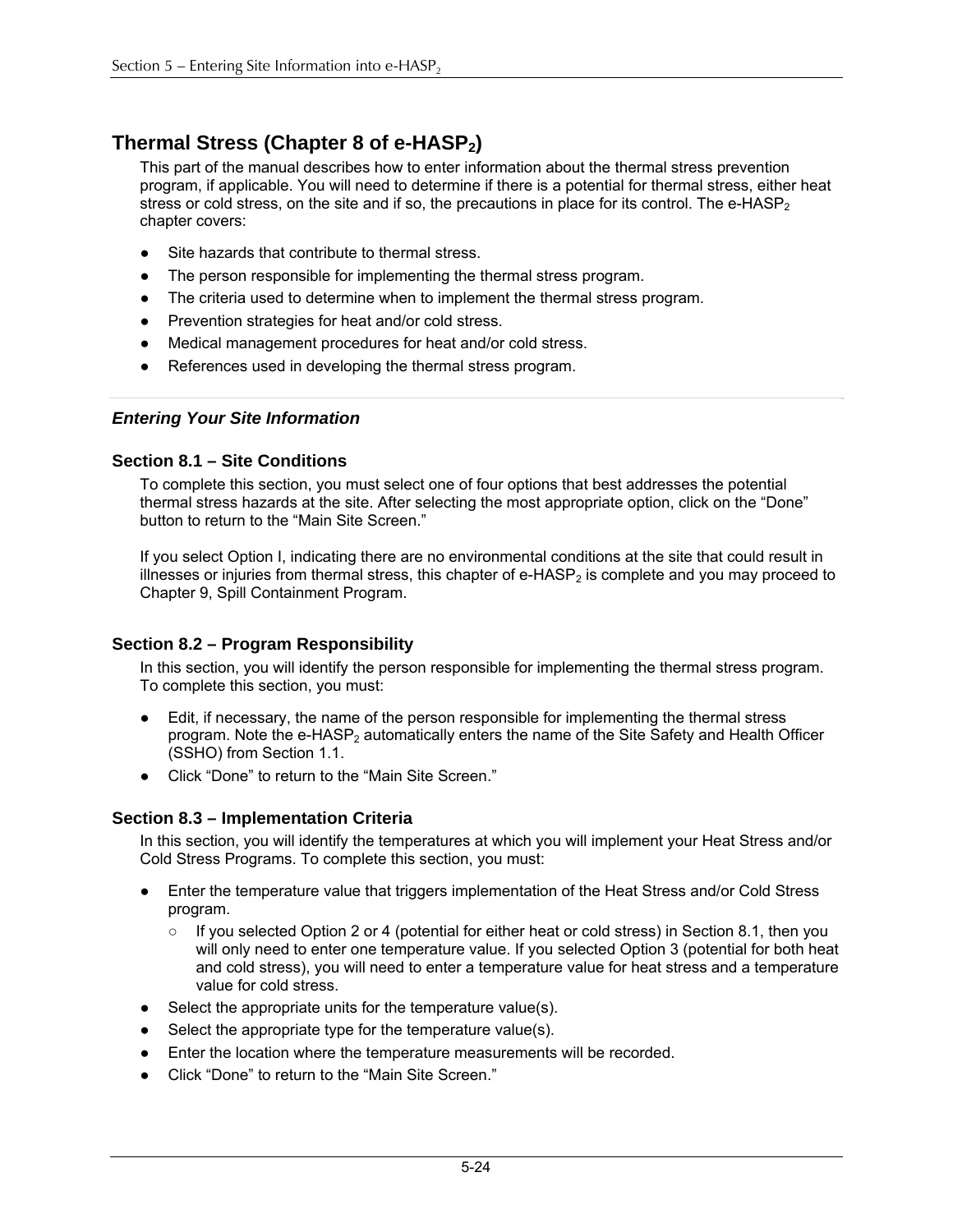#### **Section 8.4 – Prevention Strategies**

In this section, you will identify the methods to be used to reduce an employee's risk of heat and/or cold-related injuries and illnesses. If you selected Option 2 in Section 8.1, you will only need to complete the Heat Stress subsections. If you selected Option 4 in Section 8.1, you will only need to complete the Cold Stress subsections. If you selected Option 3 in Section 8.1, you will need to complete both the Heat Stress and the Cold Stress subsections.

#### **Subsection 8.4.a – Heat Stress Risk Reduction Methods**

To complete this subsection, you must decide what methods will be used to reduce an employee's risk of heat-related injuries and illnesses. To complete this subsection, you must:

- Check the method(s) used to reduce risk of heat-related injuries/illnesses. Note that you may check as many methods as appropriate for your specific site.
- Click "Done" to move to the next subsection screen.

**NOTE:** The subsections displayed after clicking the "Done" button will depend on the method(s) checked in Subsection 8.4.a. For the purposes of this manual, all available subsection screens are discussed in the order they are displayed if every available method were selected.

#### **Subsection 8.4.a.1 – Alternate Work Schedules**

If you indicated that alternate work schedules would be used, you must:

- Select the task(s) that will be scheduled during alternate work shifts or during cooler parts of the day using the picklist. The picklist used to identify the task(s) show the tasks you identified during the JHA.
- Enter the work schedule for each task selected.
- Click "Done" to move to the next subsection or to return to the "Main Site Screen", depending on the risk reduction methods selected in Section 8.4.

#### **Subsection 8.4.a.2 – Work/Rest Schedules**

If you indicated that work/rest schedules would be used to control heat stress, you must indicate the schedules to be used for specific combinations of temperature and PPE. To complete this section, you must:

- Enter a temperature range for the work area.
- Select the PPE level from the picklist.
- Select the work period, in minutes, from the picklist, or manually enter the appropriate work period.
- Select the rest period, in minutes, from the picklist, or manually enter the appropriate rest period.
- Use subsequent rows, and repeat the steps above for additional temperature ranges.
- Check the appropriate units for the temperature range.
- Check the appropriate type of temperature.
- Edit, if necessary, the name of the person responsible for determining the work/rest schedules. Note that e-HASP<sub>2</sub> automatically enters the name of the SSHO from Section 1.1.
- Click "Done" to move to the next subsection or to return to the "Main Site Screen", depending on the risk reduction methods selected in Section 8.4.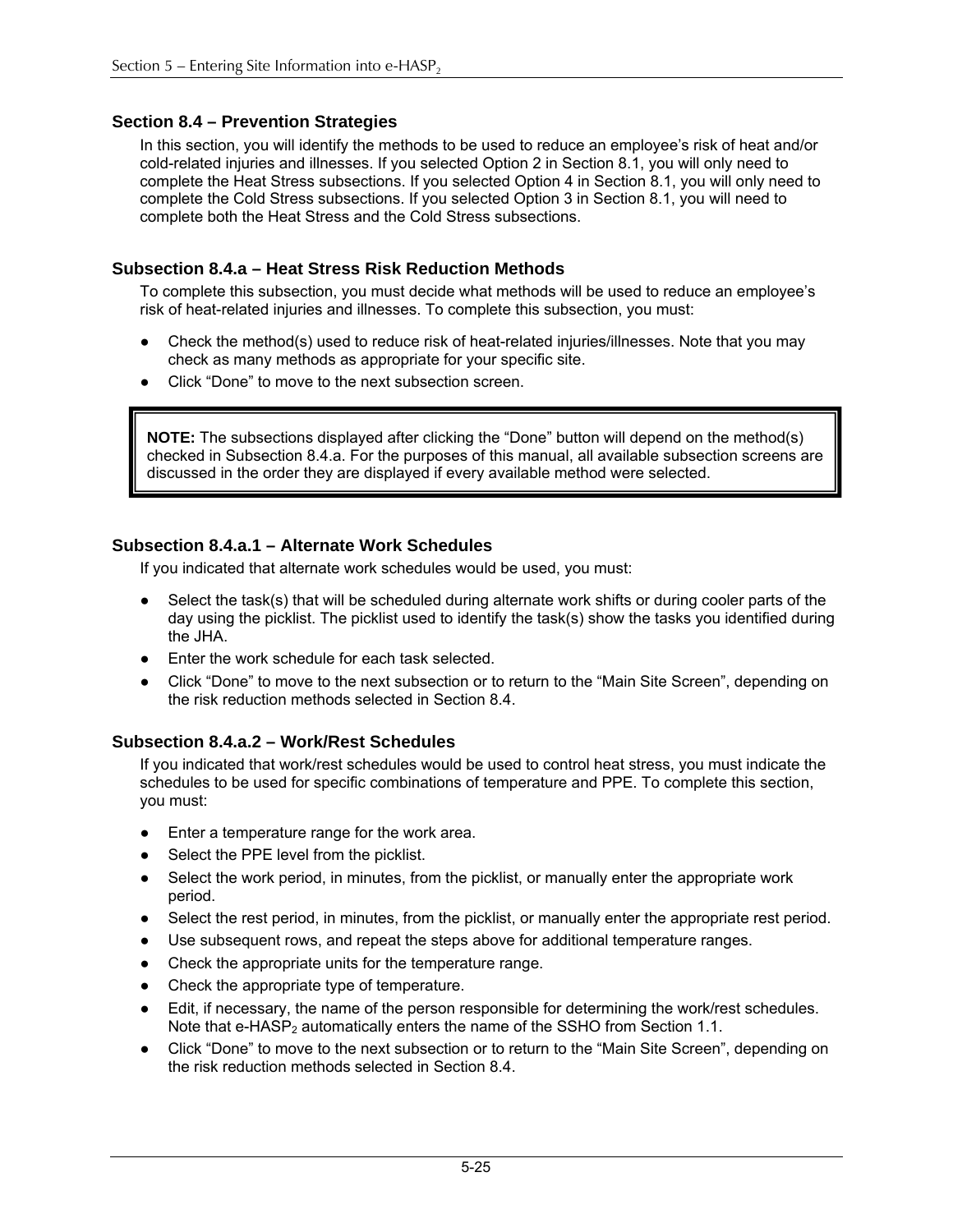#### **Subsection 8.4.a.3 – Monitoring for Signs of Heat Stress**

If you indicated you will use monitoring for signs of heat stress, you must:

- Select the frequency that you will review the physical signs and symptoms of heat stress with employees from the picklist, or manually enter the appropriate frequency.
- Check "Yes" or "No" to indicate whether you will conduct physiological monitoring.
	- If you select "No," click on the "Done" button to move to the next subsection.
	- If you select "Yes," additional fields will be displayed on the screen.
		- Check the appropriate option regarding whether employees will monitor themselves or whether another employee will monitor the workers.
		- If another employee will monitor the workers, enter the name and title of the person(s) who will do the monitoring.
		- Select the type of monitoring to be done using the picklist, or manually enter the appropriate type of monitoring.
		- Select the monitoring location using the picklist, or manually enter the location.
		- Select the monitoring frequency from the picklist, or manually enter the frequency.
		- Enter the action level and required action.
		- Use subsequent rows to identify additional monitoring requirements.
- Click "Done" to move to the next subsection or to return to the "Main Site Screen", depending on what risk reduction methods were selected in Section 8.4.

#### **Subsection 8.4.a.4 – Shaded Rest Areas**

If you indicated that shaded rest areas will be used, you must:

- Enter the location(s) of the designated rest area(s).
- Check "Yes" or "No" to indicate whether you will provide cool drinking liquids in uncontaminated rest areas.
- Click "Done" to move to the next subsection or to return to the "Main Site Screen", depending on what risk reduction methods were selected in Section 8.4.

#### **Subsection 8.4.a.5 – Liquid Replacement Program**

If you indicated that you will implement a liquid replacement program, you must identify the amount of liquid and drinking frequency. To complete this section, you must:

- Check the appropriate units for the temperature values.
- Check the appropriate type of temperature.
- Enter a work area temperature range. If you previously indicated that you would be using employee work/rest intervals (subsection 8.4.a.2), the temperature range entered in that subsection will be available on the picklist.
- Enter the length of the work period between drinks using the picklist, or manually enter the appropriate time frame.
- Enter the minimum quantity of liquids that the worker is to consume using the picklist, or manually enter the appropriate quantity.
- Enter the type of liquid to be consumed using the picklist, or manually enter the appropriate quantity.
- Click "Done" to move to the next subsection or to return to the "Main Site Screen", depending on what risk reduction methods were selected in Section 8.4.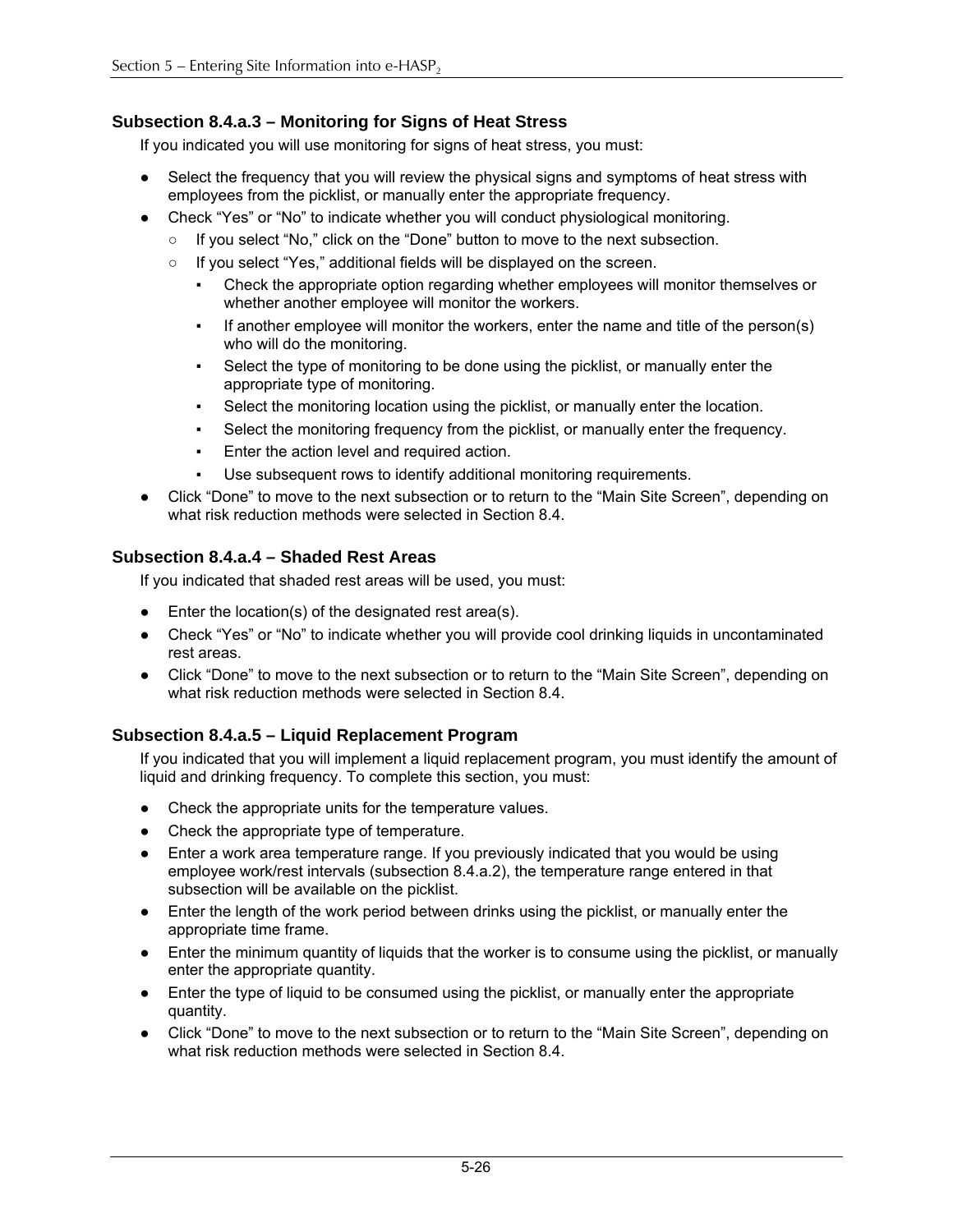#### **Subsection 8.4.a.6 – Acclimatization Schedules**

If you indicated you will use acclimatization schedules, you must provide information about the schedule. To complete this section, you must:

- Enter the number of days away from the site that would require an employee to repeat the acclimatization process.
- Edit, if necessary, the employee status and heat conditions. Additional data can be entered on new rows if required.
- Enter the acclimatization procedures for each employee status/heat condition.
- Click "Done" to move to the next subsection or to return to the "Main Site Screen", depending on what risk reduction methods were selected in Section 8.4.

#### **Subsection 8.4.a.7 – Cooling Garments or Other PPE**

If you indicated that cooling garments would be used, you must identify the type of garment and when it will be worn. To complete this section, you must:

- Enter the work area temperature range. If you previously indicated that you would be using employee work/rest intervals (subsection 8.4.a.2), the temperature range entered in that subsection will be available on the picklist.
- Enter the task/location using the picklist. The information available on the picklist is based on the information provided in Section 2.3.
- Enter the PPE Level using the picklist. The information available on the picklist is based on the information provided in Section 6.2.
- Enter the type of cooling garments that will be worn using the picklist, or manually enter the appropriate type of garment.
- Check the appropriate units for the temperature.
- Check the appropriate type of temperature.
- Click "Done" to move to the next subsection or to return to the "Main Site Screen", depending on what risk reduction methods were selected in Section 8.4.

#### **Subsection 8.4.a.8 – Other Engineering Controls and/or Work Practices**

If you indicated that you will use control methods other than those already described, you may describe the additional engineering controls and/or work practices that will be used to control employee exposure and reduce the risk of heat-related illnesses and injuries in the text box provided on this subsection screen. After entering the appropriate description, click "Done" to return to the "Main Site Screen."

#### **Subsection 8.4.b – Cold Stress Risk Reduction Methods**

To complete this subsection, you must decide what methods will be used to reduce an employee's risk of cold-related injuries and illnesses. To complete this subsection, you must:

- Check the method(s) used to reduce risk of cold-related injuries/illnesses. Note that you may check as many methods as appropriate for your specific site.
- Click "Done" to move to the next subsection screen.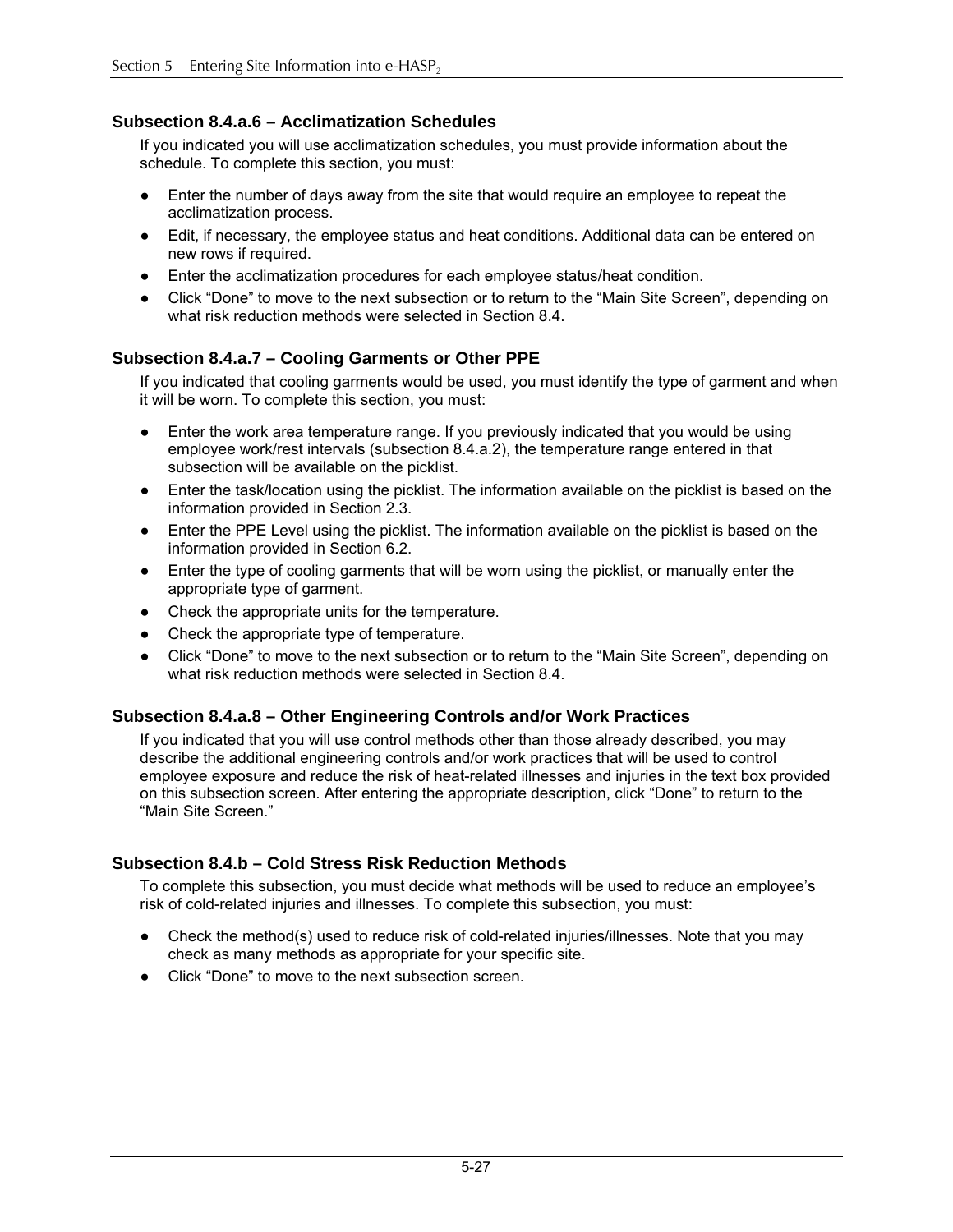**NOTE:** The subsections displayed after clicking the "Done" button will depend on the method(s) checked in Subsection 8.4.b. For the purposes of this manual, all available subsection screens will be discussed in the order they would be displayed if every available method were selected.

#### **Subsection 8.4.b.1 – Work/Rest Intervals**

If you indicated that work/rest intervals would be used to control cold stress, you must indicate the schedules to be used for specific combinations of temperature and PPE. To complete this section, you must:

- Enter a temperature range for the work area.
- Select the PPE level from the picklist.
- Select the work period, in minutes, from the picklist, or manually enter the appropriate work period.
- Select the rest period, in minutes, from the picklist, or manually enter the appropriate rest period.
- Check the appropriate units for the temperature range.
- Check the appropriate type of temperature.
- Edit, if necessary, the name of the person responsible for determining the work/rest schedules. Note that e-HASP<sub>2</sub> automatically enters the name of the SSHO from Section 1.1.
- Click "Done" to move to the next subsection or to return to the "Main Site Screen", depending on what risk reduction methods were selected in Section 8.4.

#### **Subsection 8.4.b.2 – Monitoring for Signs of Cold Stress**

If you indicated that you will use monitoring for signs of cold stress, you must:

- Select the frequency at which you will review the physical signs and symptoms of cold stress with employees from the picklist, or manually enter the appropriate frequency.
- Click "Done" to move to the next subsection or to return to the "Main Site Screen", depending on the risk reduction methods selected in Section 8.4

#### **Subsection 8.4.b.3 – Warm, Sheltered Rest Areas**

If you indicated that warm, sheltered rest areas will be used, you must:

- Enter the location(s) of the designated rest area(s).
- Check "Yes" or "No" to indicate whether you will provide warm, non-caffeinated drinking liquids in uncontaminated rest areas.
- Click "Done" to move to the next subsection or to return to the "Main Site Screen", depending on the risk reduction methods selected in Section 8.4.

#### **Subsection 8.4.b.4 – Liquid Replacement Program**

If you indicated you will implement a liquid replacement program, you must identify the amount of liquid and drinking frequency. To complete this section, you must:

- Enter a work area temperature range. If you previously indicated you would be using employee work/rest intervals (subsection 8.4.b.1), the temperature range entered in that subsection becomes available on the picklist.
- Enter the length of the work period between drinks using the picklist, or manually enter the appropriate time frame.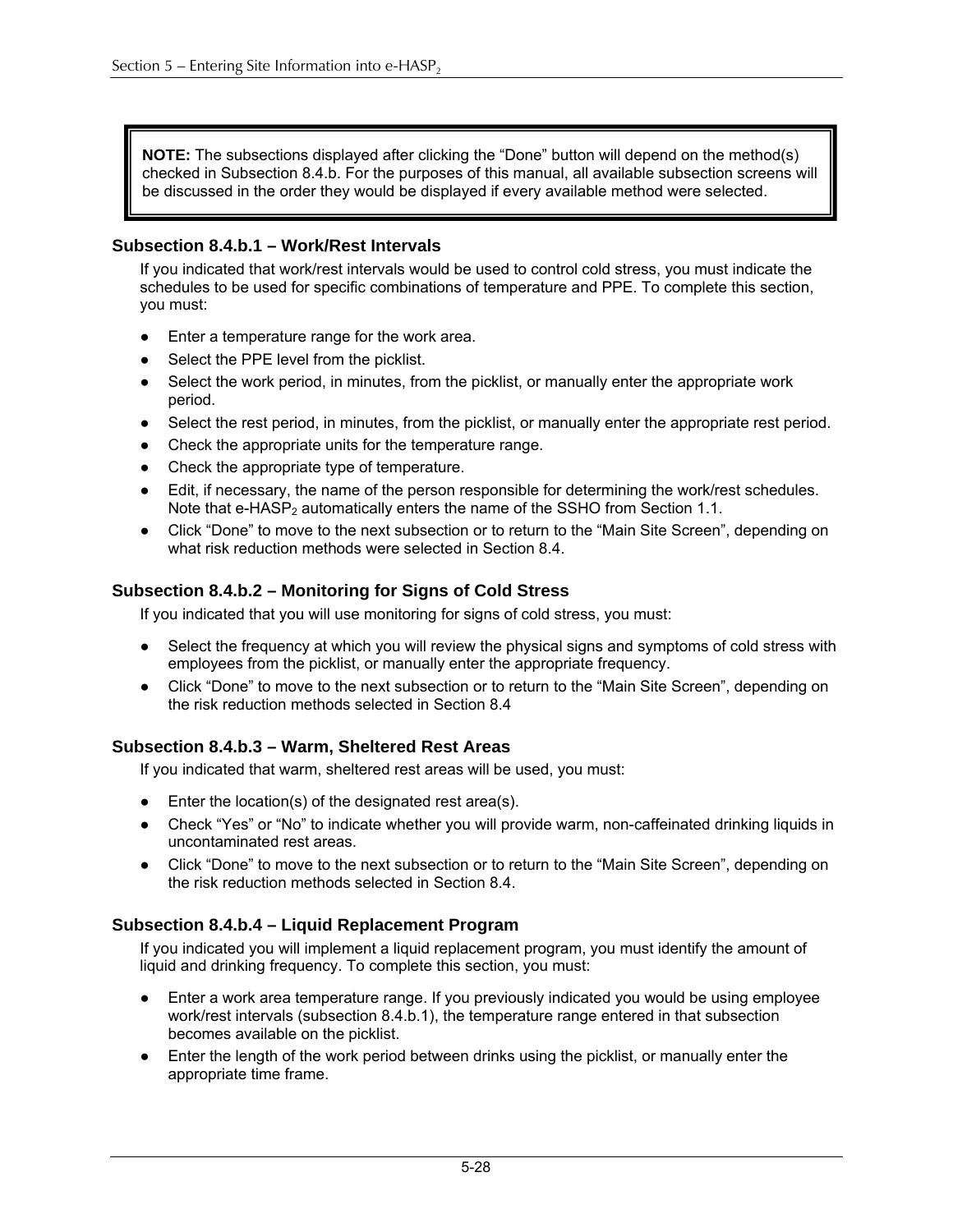- Enter the minimum quantity of liquids the worker is to consume using the picklist, or manually enter the appropriate quantity.
- Enter the type of liquid to be consumed using the picklist, or manually enter the appropriate quantity.
- Click "Done" to move to the next subsection or to return to the "Main Site Screen", depending on the risk reduction methods selected in Section 8.4.

#### **Subsection 8.4.b.5 – Warm Garments or Other PPE**

If you indicated that warm garments would be used, you must identify the type of garment and when it will be worn. To complete this section, you must:

- Enter the work area temperature range. If you previously indicated that you would be using employee work/rest intervals (subsection 8.4.b.1), the temperature range entered in that subsection is available on the picklist.
- Enter the task/location using the picklist. The information available on the picklist is based on the information provided in Section 2.3.
- Enter the PPE Level using the picklist. The information available on the picklist is based on the information provided in Section 6.2.
- Enter the type of warm garments that will be worn using the picklist, or manually enter the appropriate type of garment.
- Check the appropriate units for the temperature.
- Check the appropriate type of temperature.
- Enter the type of water repellant garments to be worn using the picklist, or manually enter the appropriate type of wet weather gear.
- Click "Done" to move to the next subsection or to return to the "Main Site Screen", depending on risk reduction methods selected in Section 8.4.

#### **Subsection 8.4.b.6 – Other Engineering Controls and/or Work Practices**

If you indicated you will use control methods other than those already described, you may describe the additional engineering controls and/or work practices that will be used to control employee exposure and reduce the risk of heat-related illnesses and injuries in the text box provided on this subsection screen. After entering the appropriate description, click "Done" to return to the "Main Site Screen".

#### **Section 8.5 – Medical Management**

In this section, you will outline the procedures to follow when a worker exhibits signs or symptoms of thermal stress. If you selected Option 2 in Section 8.1, you only need to complete the Heat Stress subsection. If you selected Option 4 in Section 8.1, you only need to complete the Cold Stress subsection. If you selected Option 3 in Section 8.1, you need to complete both the Heat Stress and the Cold Stress subsections.

#### **Subsection 8.5.a – Heat Stress Medical Management**

Enter the procedures to be followed if an employee exhibits signs or symptoms of heat exhaustion or heat stroke. When you begin typing data into the procedures field, a second row appears. Enter procedures using as many rows as needed. The procedures are presented in the written HASP in the order entered in this screen. Click "Done" to return to the "Main Site Screen."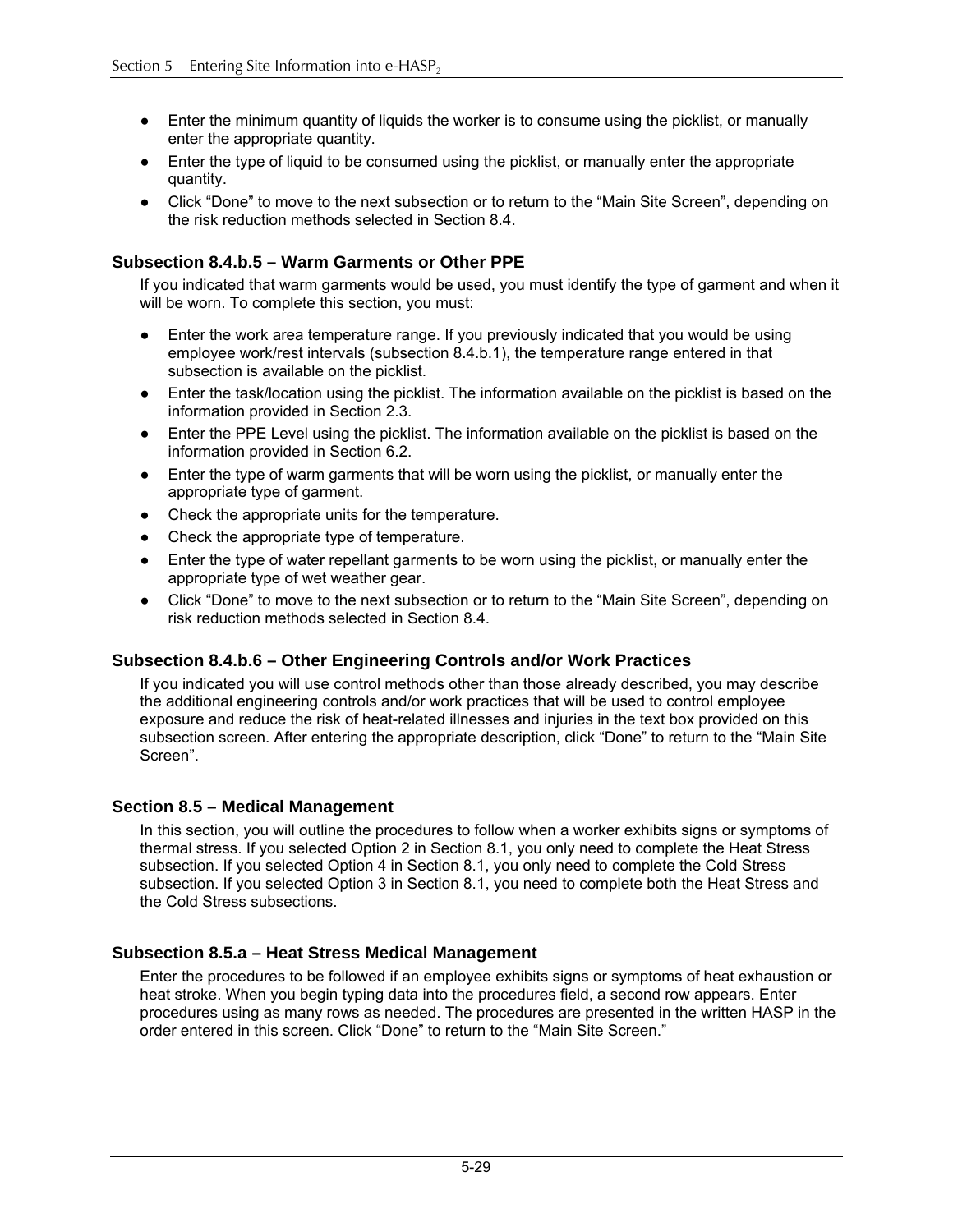#### **Subsection 8.5.b – Cold Stress Medical Management**

Enter the procedures to be followed if an employee exhibits signs or symptoms of hypothermia and/or frostbite. When you begin typing data into the procedures field, a second row appears. Enter procedures using as many rows as needed. The procedures are presented in the written HASP in the order entered in this screen. Click "Done" to return to the "Main Site Screen."

#### **Subsection 8.6 – Thermal Stress Prevention References**

This section provides an option to generate a list of references used in the development of the Thermal Stress Prevention Program. To complete this section, you must:

- Check "Yes" or "No" to indicate whether you want to list the references in your written HASP.
	- If "No," then no additional information is required. Click "OK" to return to the "Main Site Screen."
	- If "Yes," then additional fields are displayed. Check the appropriate reference(s) used.
- Click "Done" to return to the "Main Site Screen."

#### **Updating Your Information**

If there is a change in the thermal stress program, enter the new information following the steps provided above. The information is automatically updated and saved by e-HASP<sub>2</sub>.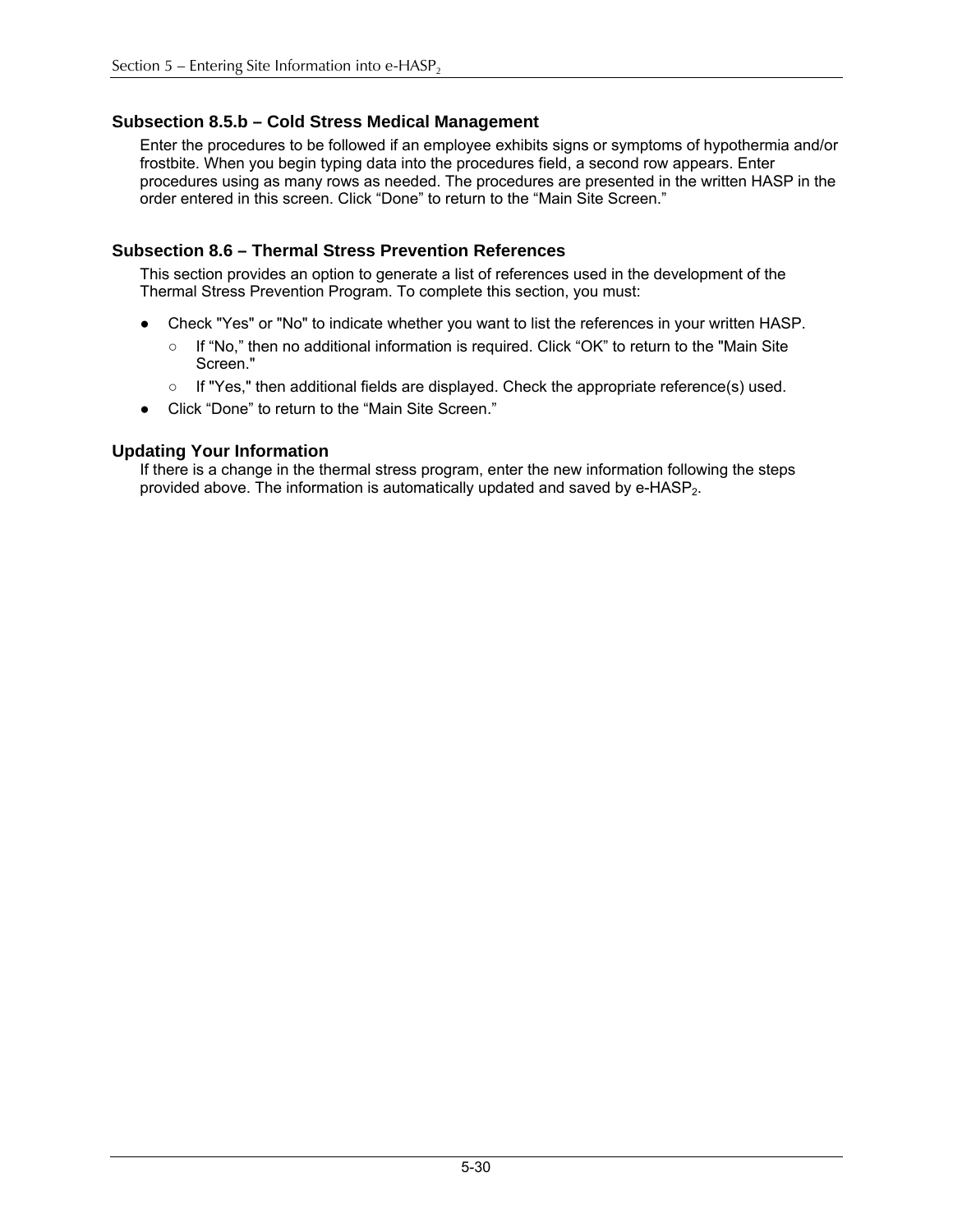#### **Spill Containment Program (Chapter 9 of e-HASP2)**

This part of the manual describes how to enter information about the spill containment program, if applicable, for a specific site. You need to determine if there is a potential for a hazardous material spill on the site and, if so, the precautions in place for its control. The e-HASP<sub>2</sub> chapter covers:

- Key personnel and their responsibilities for implementing the spill containment program,
- Emergency and incidental spills that may occur on site.
- Response equipment available on site to control spills.
- Spill containment standard operating procedures (SOPs).
- Spill notification procedures.

#### *Entering Your Site Information*

#### **Section 9.1 – Potential Spills and Available Controls**

In this section of  $e$ -HASP<sub>2</sub>, you will indicate whether there is a potential for a hazardous material spill at the site. Based on this information, you may or may not have to enter other site information. If there is no potential for a hazardous material spill, this is the only section you will need to complete. To complete this section, you must:

- Check "Yes" or "No" to indicate the potential for hazardous material spills at the site.
	- $\circ$  If "No," a message box appears indicating you have completed the Spill Containment Program chapter and no additional information is required. Click "OK" to return to the "Main Site Screen."
	- If "Yes," then additional fields are displayed. The location and the hazardous substance will automatically be filled, based on the information provided in the JHA from Chapter 2. If there is no potential for a spill from the hazardous substance displayed, click "Delete Record" to remove the location and hazardous substance. Use the "Next" button to display the next hazardous substance/location and continue deleting the entries that could not involve a hazardous substance spill. To complete the table for the remaining entries:
		- Select the source of the spill from the picklist, or manually enter the source if it is not available on the picklist.
		- Enter the maximum quantity of the spill.
		- Enter a classification for the spill using the picklist. Note that no manual entry is available; you must use one of the options shown on the picklist to complete this field.
		- Select the equipment that will be used to address the spill from the picklist, or manually enter the appropriate equipment.
		- Enter the location of the equipment.
- Click "Done" to return to the "Main Site Screen."

#### **Section 9.2 – Spill Evaluation and Response**

In this section, you must enter the standard operating procedures and notification requirements site workers are to follow in the event of a spill. When you open the Spill Evaluation and Response section of e-HASP<sub>2</sub>, the first three columns of the first table are completed. These columns are filled with information entered in the previous section, Potential Spills and Available Controls. To complete this section, you must:

• For each location and hazardous material, type in the required notification in the event of a spill.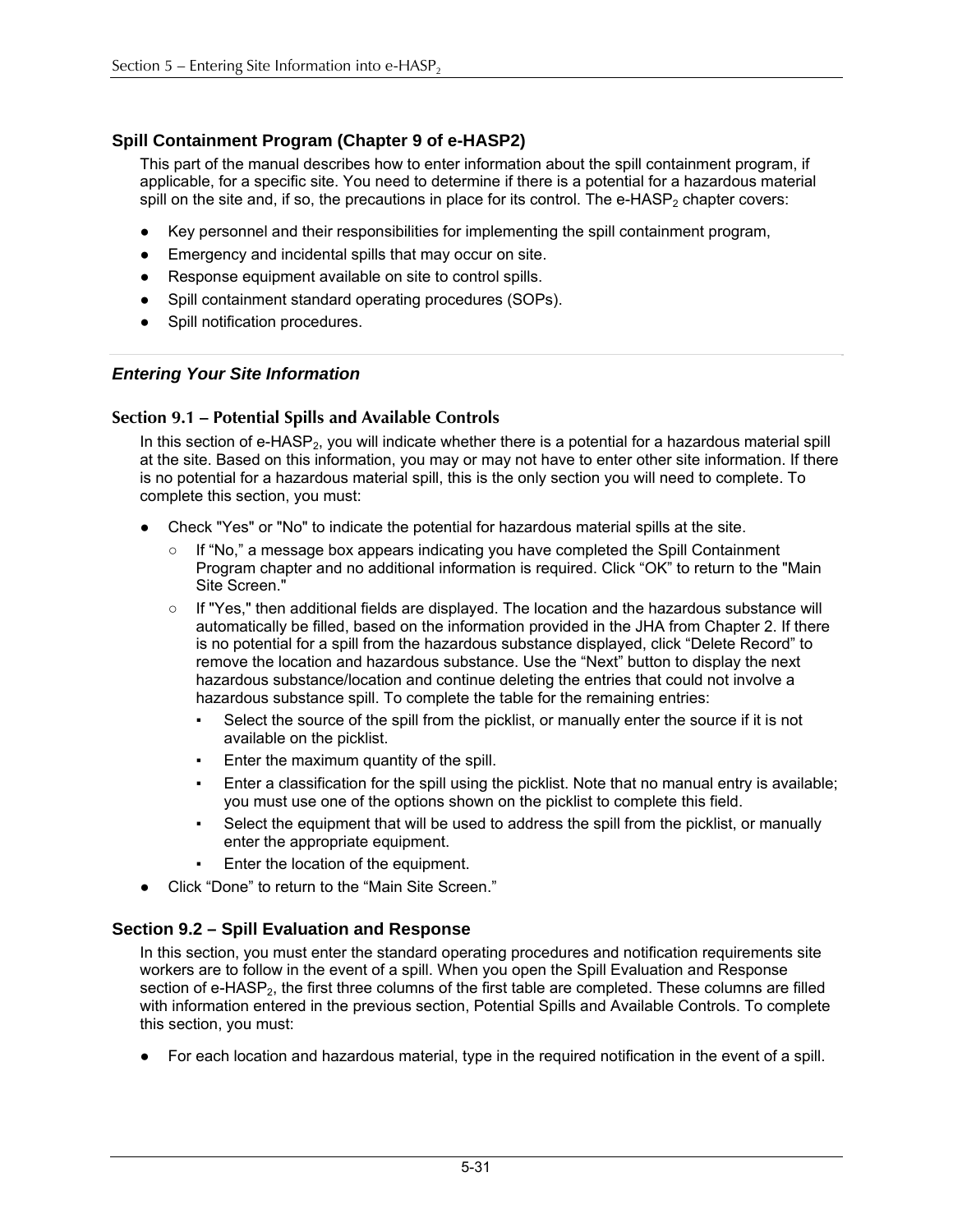- Edit, as necessary, the spill program procedures to reflect the procedures to be implemented at your site. Click the "Previous" and "Next" buttons to scroll through the procedures. If you want to delete a procedure, click the "Delete Item" button.
- Edit, if necessary, the name of the person site workers will contact if they discover **any** hazardous material spill on the site. Note that e-HASP<sub>2</sub> will automatically enter the name of the Site Safety and Health Officer from Section 1.1.
- Click the "Done" button to return to the "Main Site Screen."

#### **Updating Your Information**

If there is a change in the spill containment program, enter the new information following the steps provided above. The information is updated and automatically saved by e-HASP<sub>2</sub>.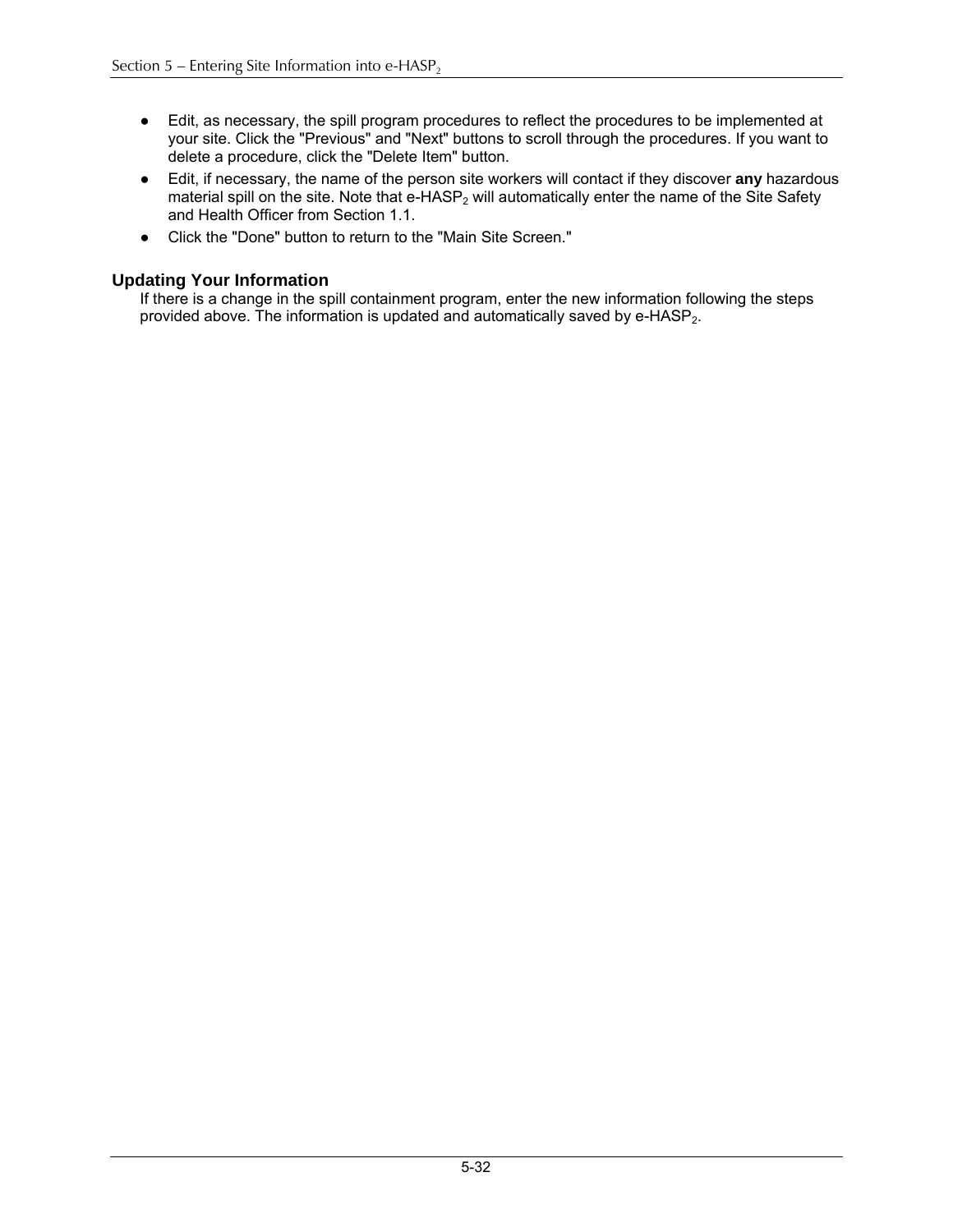# **Decontamination Program (Chapter 10 of e-HASP<sub>2</sub>)**

This part of the manual identifies information about decontamination of employees and equipment leaving the Exclusion Zone on a specific site. You need to identify how decontamination is completed, so that it ultimately achieves an orderly, controlled removal or neutralization of contaminants that may accumulate on personnel or equipment. The e-HASP<sub>2</sub> chapter covers:

- Key personnel and their responsibilities for implementing the decontamination procedures.
- Decontamination procedures for personnel and PPE leaving contaminated areas.
- Decontamination procedures for equipment leaving contaminated areas.
- Monitoring and inspection procedures to evaluate the effects of decontamination procedures.
- Program documentation and location of records.

#### *Entering Your Site Information*

#### **Section 10.1 – Decontamination Responsibilities and Recordkeeping**

In this section of e-HASP<sub>2</sub>, you will identify the individual responsible for the overall decontamination program. To complete this section, you must:

- Edit, if necessary, the name of the individual who oversees the decontamination program and is responsible for ensuring its effectiveness. Note that e-HASP<sub>2</sub> automatically enters the name of the decontamination manager from Section 1.1.
- Type in the location where the results of routine inspections are recorded and where documentation, including information about what was done to correct the problems identified, is stored.
- Click "Done" to return to the "Main Site Screen."

#### **Section 10.2 – Decontamination Procedures for Personnel and PPE**

In this section of  $e$ -HASP<sub>2</sub>, you will identify the decontamination procedures employees will follow for each level of PPE, to ensure that contaminants are not spread from one work zone to the next or off site.

Check "Option 1" or "Option 2" to indicate whether showers and a changing room will be necessary for decontamination.

**NOTE:** Paragraph (n)(7) of HAZWOPER requires change rooms and showers when the work will require six or more months to complete.

- Edit, as appropriate, the general procedures employees must follow during decontamination.
	- Click "Previous" and "Next" to move between procedures.
	- Click "Add New Item" to add a new procedure; type in the text that will appear in the written HASP.
	- Click "Delete Item" to delete the displayed procedure.
- Click "Done" to move to the subsection on decontamination for selected levels of PPE.

#### **Subsection 10.2.a – Levels of Decontamination**

In this section you will identify the levels of decontamination to be used at the site. To complete this section, you must: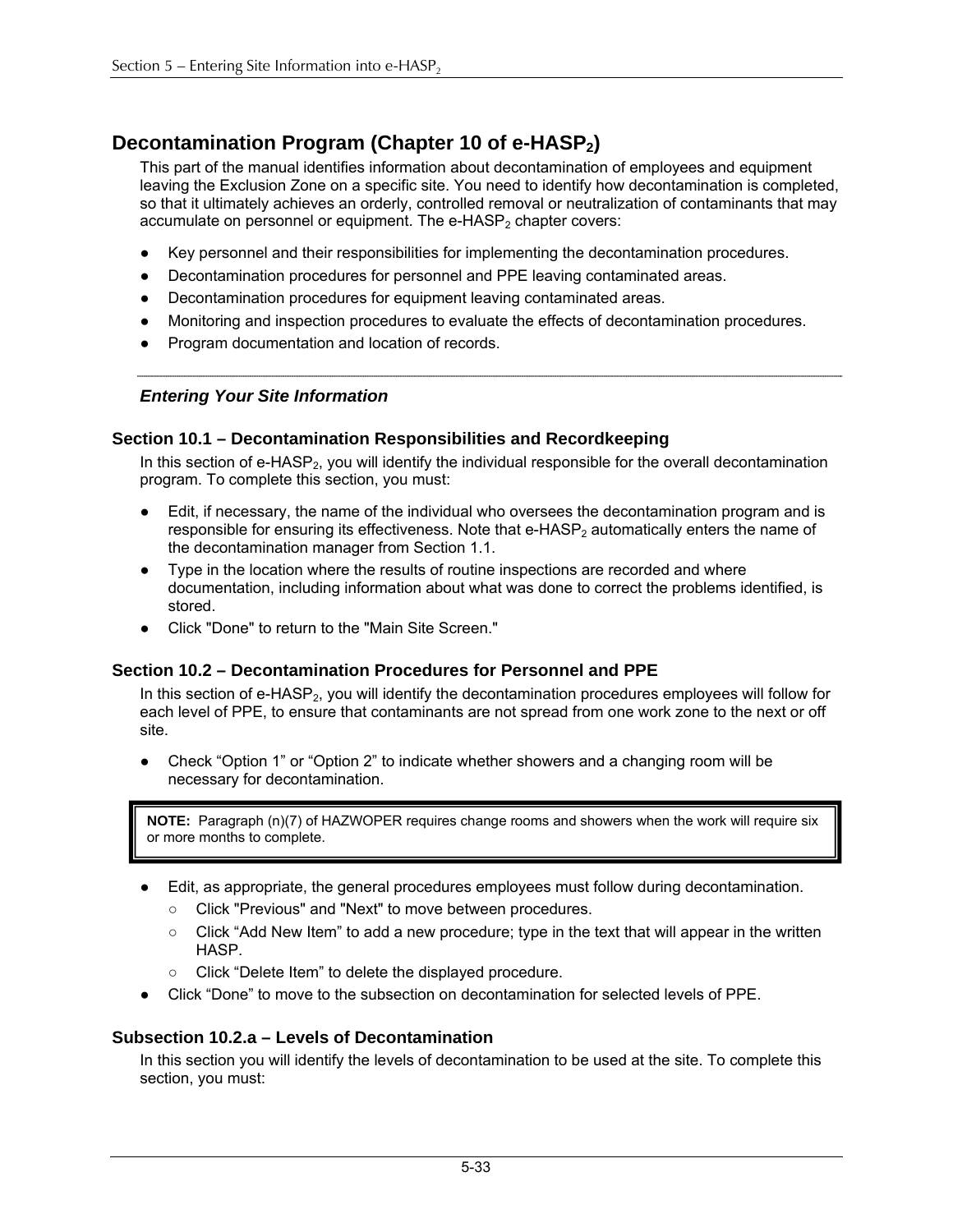- Check each of the levels of PPE employees will use in contaminated areas on site, include potential upgrade and downgrade levels of PPE.
- A table will appear for each level of PPE (except Level D) selected to identify the step-wise procedures employees will use to decontaminate and remove PPE. To complete the individual tables:
	- Type in the number for the individual decontamination station/step.
	- Choose from the picklist or type in the step/procedure that must be completed.
	- Choose from the picklist or type in the decontamination solution used to perform the step, if applicable. Identify additional solutions in subsequent rows, as necessary.
	- Click "Previous" and "Next" to move between steps/procedures.
	- Click "Delete Item" to delete the displayed step/procedure.
- Click "Done" when each of the tables displayed is complete and you are ready to move to the subsection for Level D.

#### **Subsection 10.2.b – Level D**

In this subsection you will provide information about Level D Protection, if selected. To complete this subsection, you must:

- Type in the storage procedures for Level "D" equipment.
- Type in the cleaning procedures for Level "D" equipment.
- Type in the special handling requirements for Level "D" equipment.
- Click "Done" when the information about Level D is complete and you are ready to move to the subsection for disposal of decontamination wastes.

#### **Subsection 10.2.c – Disposal of Decontamination Wastes**

In this subsection, you will provide information on the disposal of decontamination wastes and contaminated PPE. To complete this subsection, you must:

- Type in each kind of waste stream created during decontamination; add additional waste streams in subsequent rows.
- Type in the method to be used to discard the waste stream (e.g., disposal off site as hazardous waste).
- Click "Done" to return to the "Main Site Screen."

#### **Section 10.3 – Decontamination Procedures for Equipment**

In this section of  $e$ -HASP<sub>2</sub>, you will identify the procedures employees will follow to decontaminate equipment (sampling, heavy equipment) used in contaminated areas. To complete this section, you must:

- Edit, as appropriate, the general procedures employees must follow to decontaminate equipment.
	- Click "Previous" and "Next" to move between procedures.
	- Click "Add New Item" to add a new procedure; type in the text to appear in the written HASP.
	- Click "Delete Item" to delete the displayed procedure.
- Choose from the picklist, or type in each type of equipment that must be decontaminated. You can add, delete, and move between equipment using the appropriate keys.
- Choose from the picklist, or type in the proper decontamination solution for each piece of equipment. Add additional solutions in subsequent rows.
- Choose from the picklist, or type in the proper decontamination procedure(s) for each piece of equipment decontaminated. Add additional procedures in subsequent rows.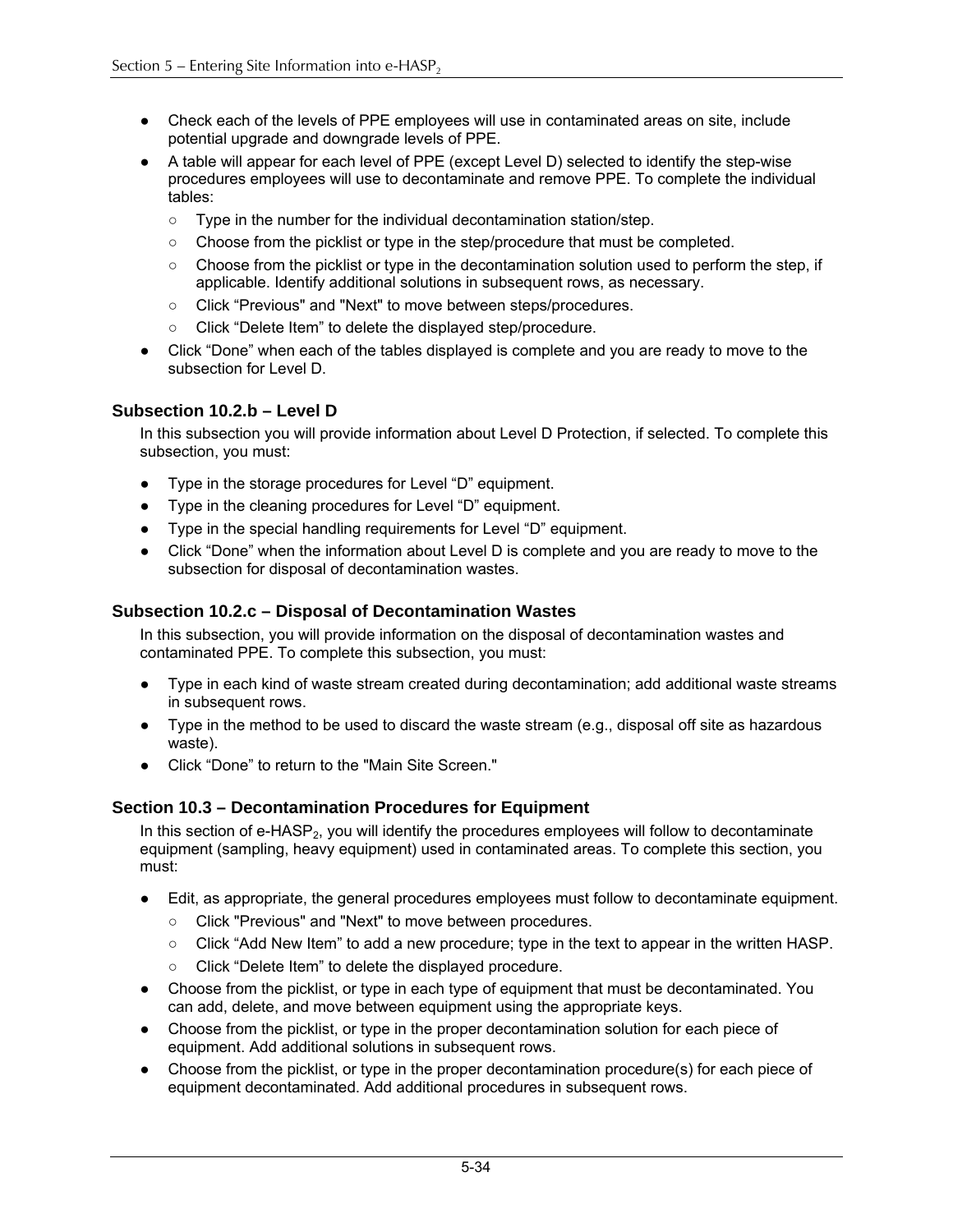- Type in the waste streams and other products generated while decontaminating each type of equipment.
- Choose from the picklist, or type in the proper disposal method for each waste stream generated.
- Click "Done" to return to the "Main Site Screen."

#### **Updating Your Information**

If there is a change in the decontamination program, enter the new information following the steps provided above. The information is updated and automatically saved by e-HASP<sub>2</sub>.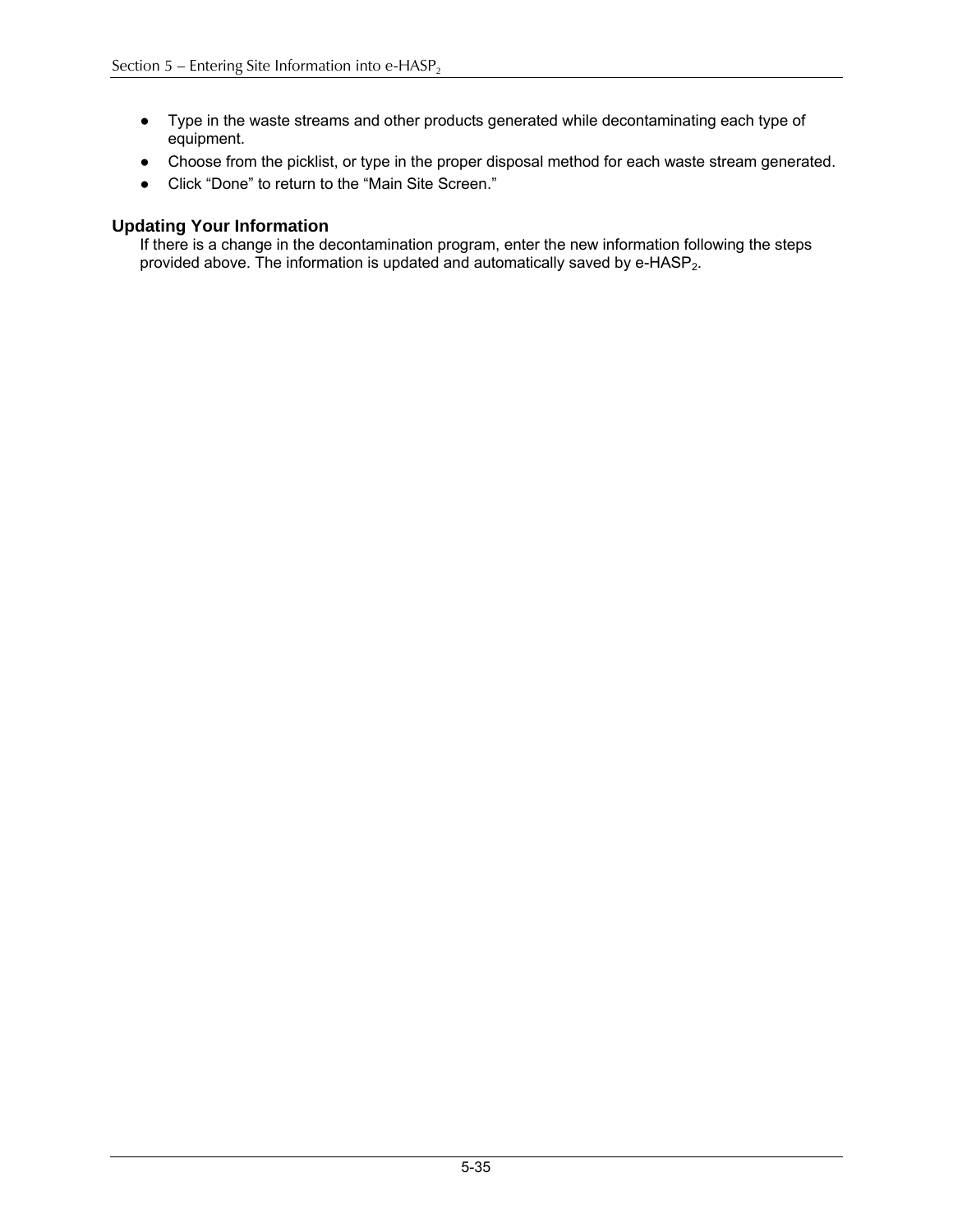## **Emergency Response Plan (Chapter 11 of e-HASP<sub>2</sub>)**

This part of the manual describes information about potential site emergencies and the way employees will respond to them. The  $e$ -HASP<sub>2</sub> chapter covers:

- Key personnel and their responsibilities for implementing the emergency response plan.
- On- and off-site personnel who will respond to site emergencies and their specific roles.
- Anticipated site emergencies and their locations (if appropriate).
- Emergency response procedures, equipment, and planned evacuation routes.
- Emergency alert and notification system.
- Medical treatment and first aid.
- Plan rehearsal, critique, and revision.

#### *Entering Your Site Information*

#### **Section 11.1 – Emergency Response Plan**

In this section of e-HASP<sub>2</sub>, you will identify where you keep documentation verifying coordination with outside response parties (for assistance during an emergency) on site. To complete this section, you must:

- Check the statement that most accurately describes your site procedures.
- Type in the location of site records that document any meetings with local responders to coordinate how emergency response assistance will be provided for the site.
- Click "Done" to return to the "Main Site Screen."

**Note:** You are required to contact each outside party identified in this HASP as support for your site during an emergency. This coordination verifies that each party is willing to respond and is capable of providing the assistance necessary for your site. Your notes should document whom you contacted within each outside organization and the outcome of the communication.

#### **Section 11.2 – Pre-Emergency Planning**

In this section of  $e$ -HASP<sub>2</sub>, you will identify the potential emergencies you anticipate on site. When you open this section, the table displayed will automatically include all of the potential "emergency" spills you identified in Chapter 9, Spill Containment Program. You may add to this list of potential emergencies by entering information in a new row. You should include fire/explosions, natural disasters, and physical injuries/exposures, in addition to the hazardous substance spills already listed. To add new potential site emergencies:

- Choose from the picklist or type in the kind of emergency.
- Choose from the picklist or type in the source of the potential emergency.
- Type in the location of the source associated with the potential emergency.
- Click "Done" to return to the "Main Site Screen."

#### **Section 11.3 – On-Site Emergency Response Equipment**

In this section of e-HASP<sub>2</sub>, you will identify the emergency equipment and PPE maintained on-site for use during response to the potential emergencies you have identified. To complete this section:

- Choose from the picklist or type in each kind of emergency equipment available on site, adding additional equipment in subsequent rows.
- Type in the model information for each piece of emergency equipment (i.e., trade name, model number, and size) in the *Specific Type* field.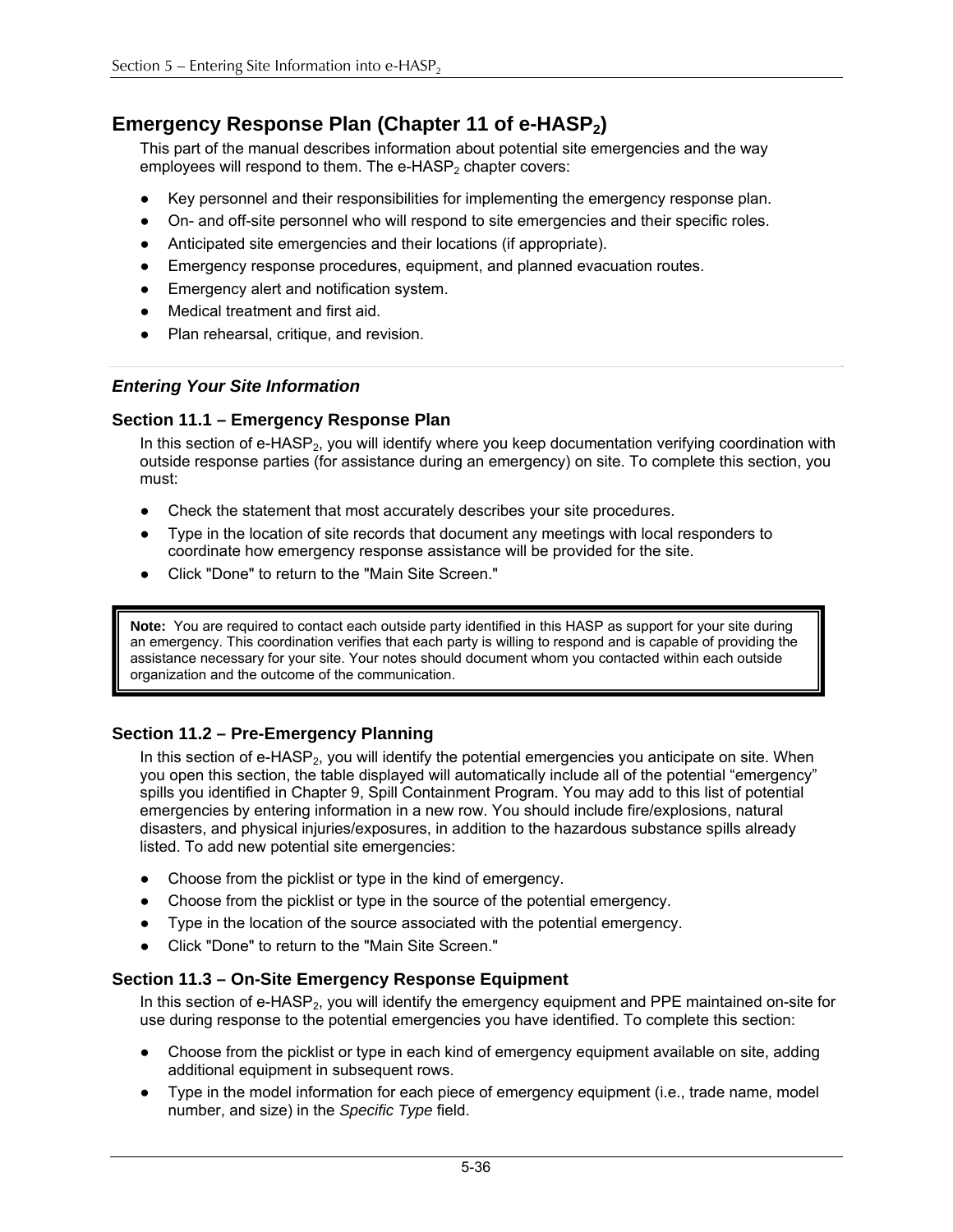- Type in the number of units of the equipment stored on site.
- Type in the location where the equipment is stored on site.
- Move to the next table, and choose or type in the same information for PPE stored for use during emergency response.
- Click "Done" to return to the "Main Site Screen."

#### **Section 11.4 – Emergency Planning Maps**

In this section of e-HASP<sub>2</sub>, you will identify the locations where you post maps showing the driving route to the nearest emergency medical care facility serving your site. To complete this section:

- Type in the location(s) where maps for the nearest emergency medical facility are posted.
- Click "Done" to return to the "Main Site Screen."

**NOTE:** You will need to insert two items into the printed HASP: a copy of the emergency planning map for the site (showing evacuation routes, places of refuge, assembly points, and location(s) of emergency equipment), and a copy of the map showing the route to the nearest medical facility serving the site.

#### **Section 11.5 – Roles/Responsibilities for On-Site and Off-Site Personnel**

In this section of e-HASP<sub>2</sub>, you will identify how employees and off-site personnel will respond to fires and spills involving hazardous substances. The actual fields to be completed will depend on which statement you indicated most accurately matched your site procedures for providing emergency services in Section 11.1. Select the option that best describes the site procedures during an emergency. "Option 1" covers sites where all employees evacuate and the site completely relies on off-site responders for all emergency response. "Option 2" covers sites where most employees evacuate, but designated personnel (on-site emergency responders) perform limited response to a fire or an emergency spill involving a hazardous substance. Designated responders only act in accordance with their level of training and capability. "Option 3" covers sites with a designated HAZMAT team. The HAZMAT team responds according to their level of training and capability to respond to a fire or an emergency spill involving a hazardous substance.

#### *Option 1 – site personnel do not respond to any emergencies*

If you selected the first statement in Section 11.1, *our site evacuates all employees and relies upon outside emergency responders*, the first table displayed (Site Personnel) automatically lists the site personnel you entered in Chapter 1, Organizational Structure. To complete the rest of the table, you must:

- Type in each employee's phone number in the last column.
	- Add additional site personnel by typing in their titles, names, and phone numbers in subsequent rows.
	- Delete site personnel by clicking on the gray button to the left of the row and pressing the "Delete" key.
- The second table displayed (Outside Assistance) automatically lists relevant emergency contact organizations and fills in the contact information (provided in Chapter 3) for the site's emergency medical facility. To complete the table:
	- Type in the contact, address, and phone number of all other organizations that will respond or otherwise provide assistance during a fire, medical emergency, or emergency spill involving hazardous substances.
	- Add and delete organizations as described above for the Site Personnel table.
- Type in the location(s) where emergency contact information is posted, adding additional locations on subsequent rows.
- Click "Done" to return to the "Main Site Screen."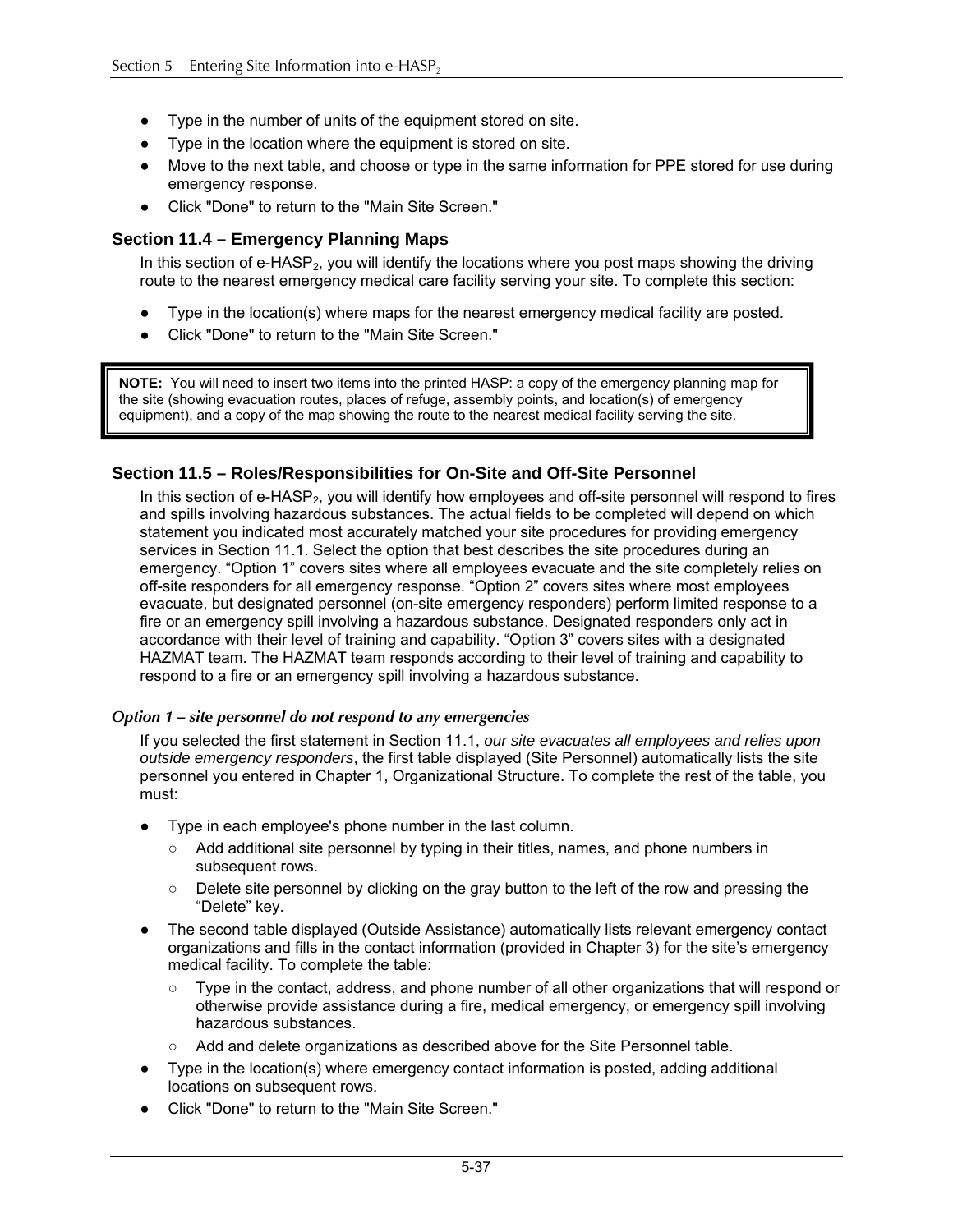#### *Option 2 – designated site personnel respond to an emergency based on their training/capabilities and all other personnel evacuate*

If you selected the second statement in Section 11.1, *designated site personnel respond to an emergency based on their training/capabilities and all other personnel evacuate*, you must identify the limited emergency response activities assigned to trained site personnel. The first table displayed (Site Personnel) automatically lists the site personnel you entered in Chapter 1, Organizational Structure. To complete this section, you must:

- Choose from the picklist, or type in a description of the limited emergency response activities designated personnel will perform.
- Refer to "Option 1" to complete the remaining tables and questions for this option.
- Click "Done" to return to the "Main Site Screen."

#### *Option 3 – an on site HAZMAT team responds to an emergency*

If you selected the third statement, *an on site HAZMAT team responds to an emergency*, the HAZMAT team will determine the need for others to evacuate. In the first table (Potential Site Emergencies), you will identify the actions HAZMAT team member may take while responding to each of the potential emergencies you entered in Section 11.2, Pre-Emergency Planning. The first potential emergency you identified in Section 11.2 is displayed in the first field. To complete the remainder of this section, you must:

- Scroll through the list of available actions in the "Possible On-Site Responders Selections" table on the left side of the screen. Use the arrow buttons to move an action to the table on the right side of the screen.
- Scroll through the list of available actions in the "Possible Off-Site Responders Selections" table on the left side of the screen. Use the arrow buttons to move an action to the table on the right side of the screen.
- Click "Previous" and "Next" to move between emergencies, providing the same information for all site emergencies.
- Refer to "Option 1" to complete the remaining tables and questions for this option.
- Click "Done" to return to the "Main Site Screen."

#### **Section 11.6 – Emergency Alerting and Evacuation**

In this section of e-HASP<sub>2</sub>, you will identify the kind of emergency alarm system(s) used on site and how often the system is tested. To complete this section:

- Choose from the picklist, or type in the kind of emergency alarm used on the site.
- Type in the specific location(s) where the alarm can be activated.
- Type in a description of what personnel must do if the alarm is activated (complete evacuation, hot zone evacuation, work stoppage, etc.).
- Add information for additional alarm systems in subsequent rows.
- Select the frequency of testing for the site alarm system. Use "every" to type in a number and identify a unique frequency.
- Click "Done" to return to the "Main Site Screen."

**NOTE:** 29 CFR 1910.165(d)(2) requires that non-supervised employee alarm systems be tested at least every two months. 1910.165(d)(4) requires that supervised employee alarm systems be tested at least annually.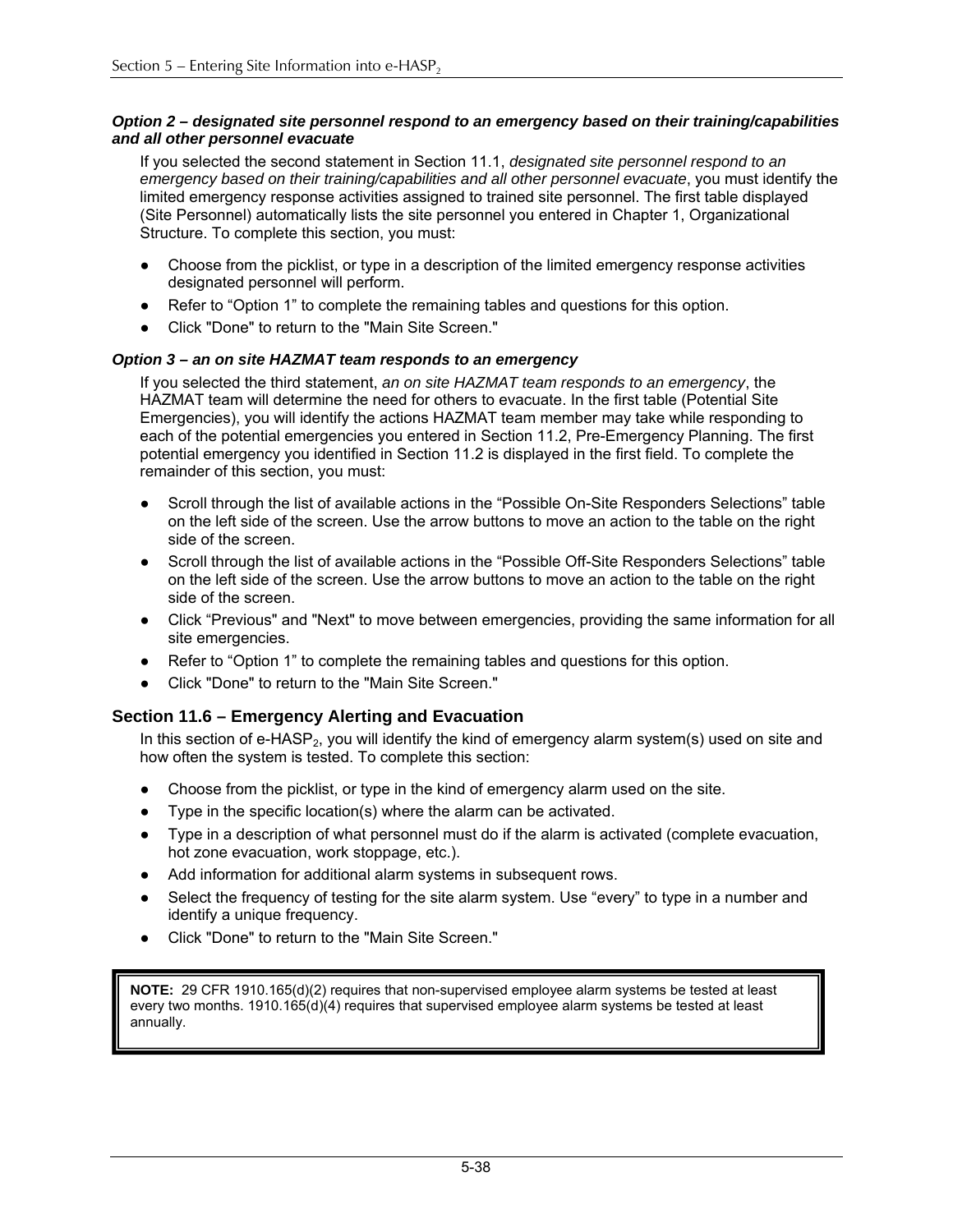#### **Section 11.7 – Emergency Medical Treatment and First Aid**

In this section of e-HASP<sub>2</sub>, you will identify whether or not site personnel are trained and assigned to provide first aid, including the number of workers assigned these duties, if applicable. To complete this section:

- Check "Yes" or "No" to indicate if site personnel are trained and assigned to provide first aid.
	- If "No," click "Done" to return to the "Main Site Screen."
	- If "Yes," type in the number of site personnel, per shift, trained and assigned to provide first aid.
- Click "Done" to return to the "Main Site Screen."

**NOTE:** 29 CFR 1910.151 requires that in the absence of an infirmary, clinic, or hospital in near proximity to the workplace that is used for the treatment of all injured employees, a person or persons must be trained to render first aid.

#### **Section 11.8 – Emergency Response Critique and Plan Updates**

In this section of e-HASP<sub>2</sub>, you will identify who evaluates and corrects any deficiencies noted during emergency response actions. You must also indicate how and when site workers are trained about updates to the emergency response plan. To complete this section:

- Edit, if necessary, the name of the person who organizes and leads a critique of the quality and safety of each site emergency response and the person responsible for ensuring that any deficiencies are corrected. Note that e-HASP<sub>2</sub> automatically enters the name of the Emergency Response Coordinator identified in Section 1.1.
- Type in a description of how site workers will receive training about changes to the site emergency response plan and their responsibilities under the plan.
- Type in a description of how often site workers will receive training about updates to the emergency response plan or to their responsibilities under it.
- Click "Done" to return to the "Main Site Screen."

#### **Section 11.9 – Emergency Response Rehearsals**

In this section of e-HASP<sub>2</sub>, you will indicate how often the emergency response plan is rehearsed on site and where documentation describing the rehearsals is kept. To complete this section:

- Select the frequency of emergency response rehearsals for the site. Use "every" to indicate a unique frequency; type in the number of months between rehearsals.
- Type in the location where the written log of emergency response rehearsals is kept.
- Click "Done" to return to the "Main Site Screen."

**NOTE:** If you selected the first statement in Section 11.1, *our site evacuates all employees and relies upon outside emergency responders,* the employer must evacuate all employees under an "emergency action plan" in accordance with 1910.38. Standard 1910.38 does not require rehearsals or "drills" of the emergency action plan, however, OSHA recommends that rehearsals be performed. If this option is selected in Section 11.1, then Section 11.9 allows the user to choose whether rehearsals will be performed or not.

#### **Updating Your Information**

If there is a change in the key emergency response plan, enter the new information following the steps provided above. The information is updated and automatically saved by e-HASP<sub>2</sub>.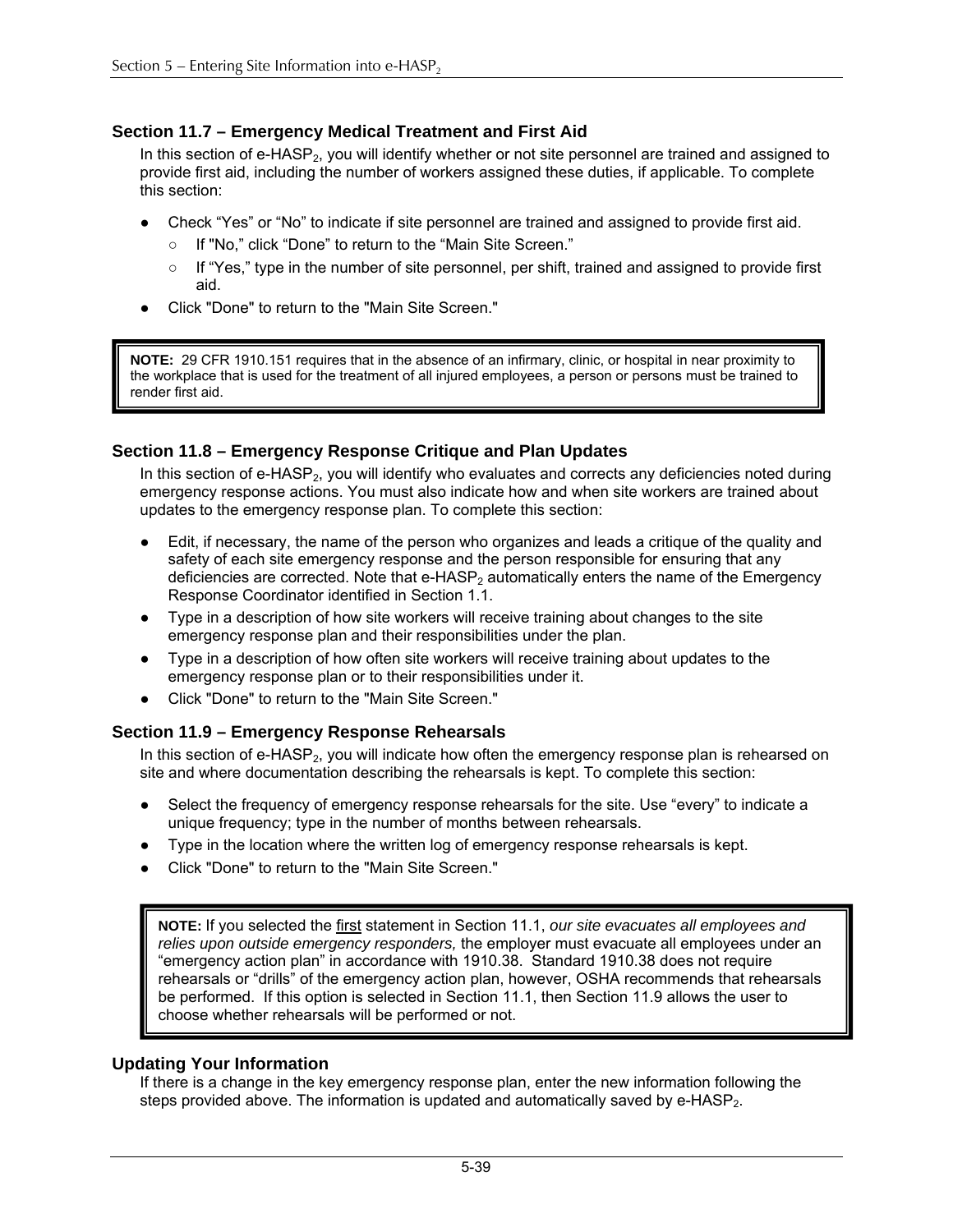# Standard Operating Procedures (Chapter 12 of e-HASP<sub>2</sub>)

Under 1910.120(b)(1)(ii)(F), the site-specific safety and health plan does not require employers to repeat their standard operating procedures (SOPs). Therefore, if an employer has existing SOPs, those SOPs can be manually inserted into the written HASP generated by e-HASP<sub>2</sub>.

#### **Section 12.1 – SOPs to Attach**

If you choose to use existing SOPs, you must:

- Enter the titles of the SOPs that will be attached to the HASP in the text box associated with e-HASP<sub>2</sub> Chapter 12.
- Click "Done" after entering the appropriate SOP titles, and return to the "Main Site Screen."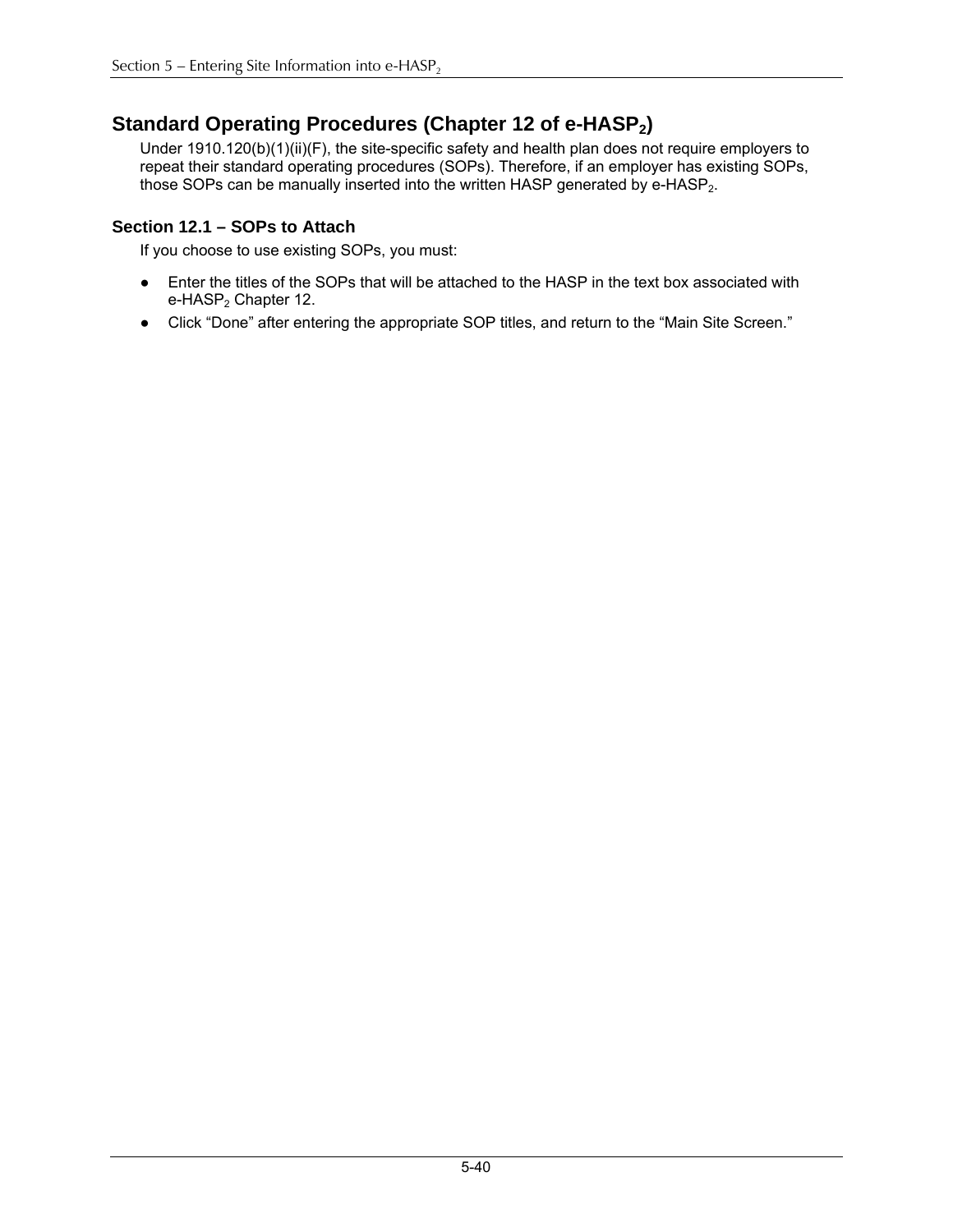## Confined Spaces Program (Chapter 13 of e-HASP<sub>2</sub>)

This part of the manual describes how to enter information about permit and non-permit required confined spaces at your site and the procedures for entering spaces on site. The  $e$ -HASP<sub>2</sub> chapter covers:

- Key personnel and their responsibilities for implementing the confined spaces program.
- Confined spaces on site and their specific locations.
- Evaluations for determining each space's hazards.
- Procedures for marking and securing spaces against unauthorized entry.
- Entry procedures, equipment, and PPE for each permit-required confined space employees may enter.
- Rescue and emergency procedures for the spaces that may be entered on site.

#### *Entering Your Site Information*

#### **Section 13.1 – Overall Permit-Required Confined Spaces (PRCS) Program Responsibility**

In this section of  $e$ -HASP $_2$ , you will identify who is responsible for the overall confined spaces program. To complete this section, you must:

- Edit, if necessary, the name of the individual who oversees the Confined Spaces Program. Note that e-HASP<sub>2</sub> automatically enters the name of the Site Safety and Health Officer (SSHO) identified in Section 1.1.
- Click "Done" to return to the "Main Site Screen."

#### **Section 13.2 – Identification and Evaluation of Confined Spaces**

In this section of  $e$ -HASP<sub>2</sub>, you will identify the confined spaces on site and describe how the spaces are evaluated, marked, secured, and entered. You will choose from four options, selecting the one that best reflects how existing permit-required confined spaces are handled on this site. You will also need to provide additional information, applicable for the option you select. To complete this section of e-HASP $_2$ , you must:

- Select the option that best describes the type(s) of spaces on site and your policy for entering them. Options 1 and 2 cover sites without any **permit-required** confined spaces; though, under Option 2 there are spaces that meet the three criteria for a "confined space." Options 3 and 4 cover sites with **permit-required** confined spaces on the site. Employees may enter these spaces under Option 4 only.
- Follow the steps below based on the option you selected (the steps for completing this section differ under each of the four options).

#### *Option 1 or 2*

Select "Option 1" if none of the spaces on site meet the definition of a "confined space," on site.

Select "Option 2" if there are spaces that meet the definition of a "confined space" but none have any additional hazards that would classify them as **"permit-required"** confined spaces. For either option:

- Enter the date that the site was evaluated for confined spaces.
- $\bullet$  Edit, if necessary, the name of the individual who made the determination. Note that e-HASP<sub>2</sub> automatically enters the name of the SSHO from Section 1.1.
- Click "Done" to return to the "Main Site Screen." You have completed this chapter of e-HASP<sub>2</sub> and do not need to complete sections 13.3 through 13.5.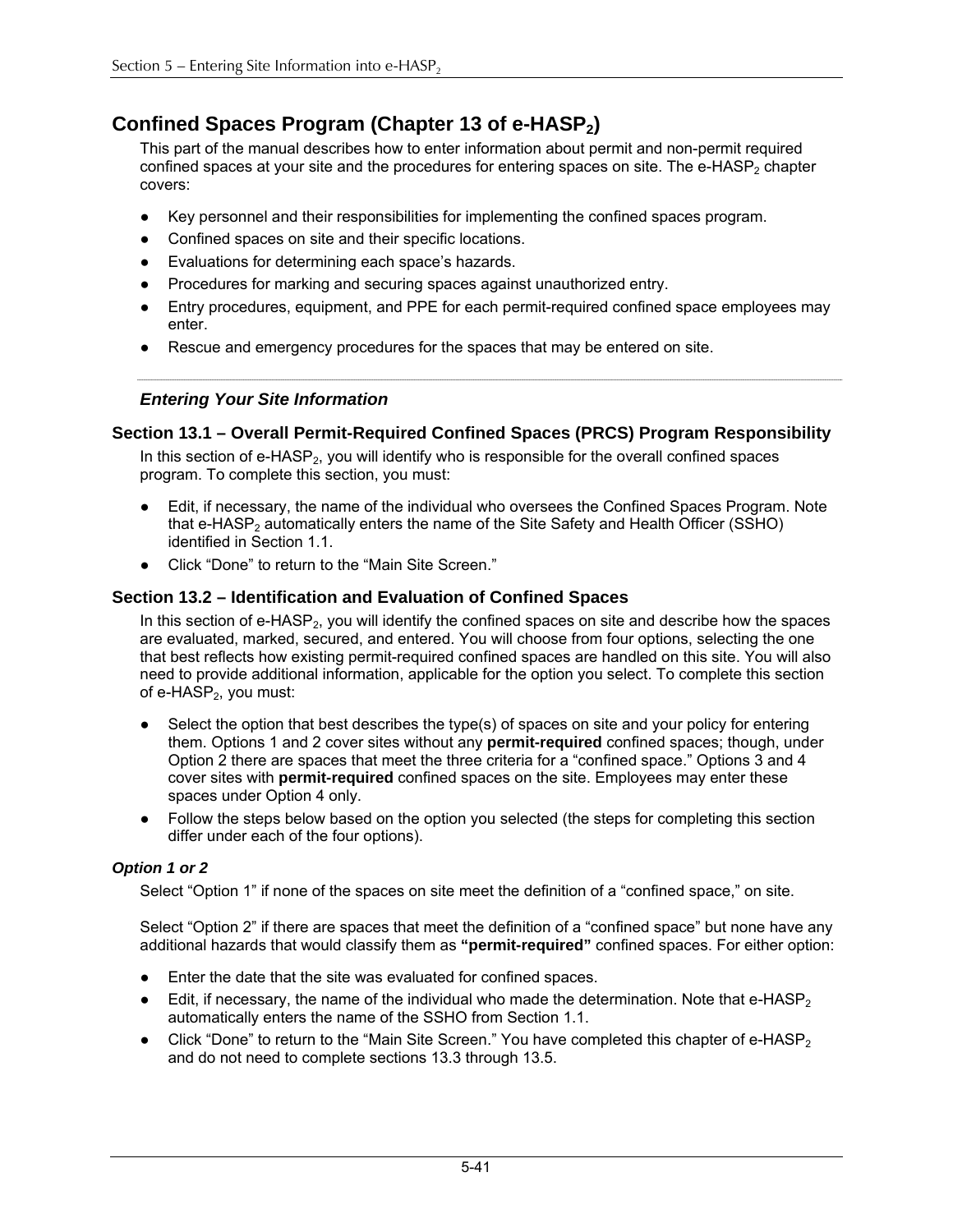#### *Option 3*

There are **permit-required** confined spaces on the site, but your employees do not enter them. To complete this option, you must:

- Enter the date that the site was evaluated for confined spaces.
- Check "Yes" or "No" to indicate whether or not contractors will enter a permit-required confined space.
- Click "Done" to move to the Option 3 subsection. To complete this subsection, you must:
	- $\circ$  Edit, if necessary, the name of the individual who made the determination. Note that e-HASP<sub>2</sub> enters the name of the SSHO from Section 1.1.
	- Type in the location where the site evaluation for permit–required confined spaces is kept.
	- Choose from the picklist or type in a description of the effective measures used to prevent unauthorized entry into the permit-required confined spaces on site, adding additional measures in subsequent rows.
	- Type in a description of how employees are informed that a permit-required confined space exists, where it is located, and what dangers it poses, adding additional descriptions in subsequent rows.

**NOTE:** Information must be provided by posting danger signs or by another method that is equally effective.

- Create a list of the hazards for each permit-required confined space. To do this for each space:
	- Type the space's location.
	- Type the space's name.
	- Choose from the picklist or type in the hazards associated with the space, adding additional hazards in subsequent rows.
	- Click the "Previous" and "Next" buttons to add new spaces or move between them.
- Click "Done" to return to the "Main Site Screen." You have completed this chapter of e-HASP<sub>2</sub> and do not need to complete Sections 13.3 through 13.5 in this chapter of e-HASP<sub>2</sub>.

#### *Option 4*

There are **permit-required** confined spaces on site, and personnel (employers and contractors) may enter them. To complete this option:

- Check "Yes" or "No" to indicate if contractors will enter a permit-required confined space.
- Click "Done" to move to the Option 4 subsection. To complete this subsection, you must:
	- $\circ$  Edit, if necessary, the name of the individual who made the determination. Note that e-HASP<sub>2</sub> automatically enters the name of the SSHO from Section 1.1.
	- Type in the location where the site evaluation for permit-required confined spaces is kept.
	- Edit, if necessary, the name of the individual who is responsible for performing initial atmospheric testing and interpreting the data collected.
	- Type in the location where the atmospheric monitoring records for each space are kept on site.

**Note:** You should complete Chapter 11 Emergency Response Plan prior to beginning this section. Some of the information entered in Chapter 11 is referenced in this section.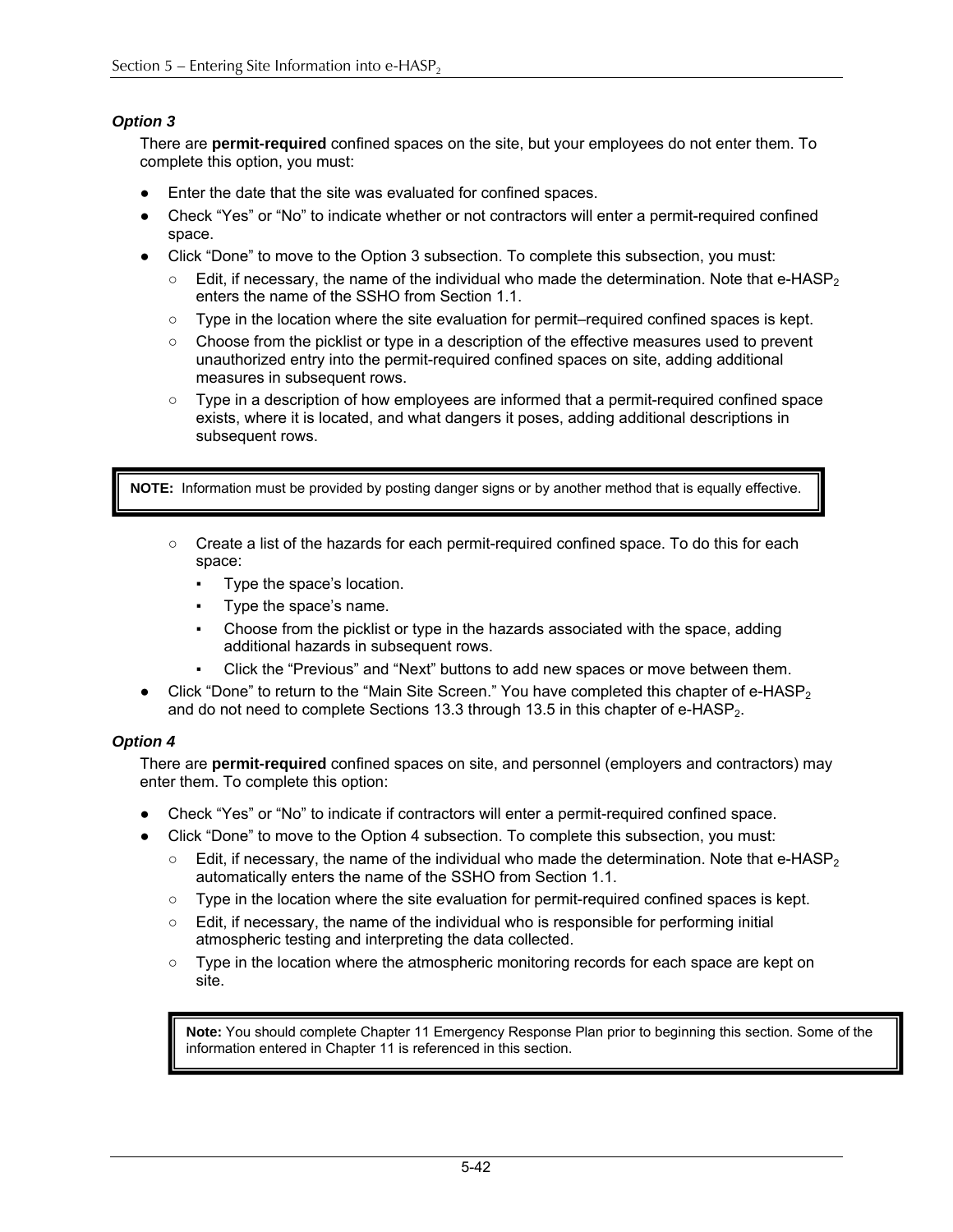- Create a profile of the hazards for each permit-required confined space that employees may enter (do not include any spaces that may not be entered by employees). For each space:
	- Type in the space's location.
	- Type in the space's name.
	- Check "Yes" or "No" to indicate if the space has or may have a potential atmospheric hazard.
	- If "Yes."
		- − Choose from the picklist or type in each atmospheric hazard associated with the space.
		- − Select "Yes" or "No" to indicate if the space meets the criteria for "Alternate Procedures" (see NOTE below). If "Yes," you have completed all required information and can click "Done" to move to the next subsection. If "No," continue identifying the space's hazards as listed below.

**NOTE:** Alternate Procedures are described in 29 CFR 1910.146(c)(5)(ii) and can be used when an employer can demonstrate through documented inspection and monitoring data that the only hazard associated with the permit-required space is atmospheric and that the hazard can be adequately eliminated without entry using only forced air ventilation.

- Choose from the picklist, or type in each potential engulfment hazard (engulfment by grain, soil, wood dust, etc.); use "None" to indicate that there is no engulfment hazard. Add additional hazards in subsequent rows.
- Choose "Yes" or "No" to indicate if there is a configuration hazard present.
- Choose from the picklist or type in any additional serious health or safety hazards associated with the space.
- Choose "Yes" or "No" to indicate if the space can be reclassified as a non-permit space.
- Choose "Yes" or "No" to indicate if standby personnel are required.
- Click the "Previous" and "Next" buttons to move between and to add spaces.
- Click "Done" once you have repeated this process for each permit-required confined space, and move to the next subsection.
- Check "Yes" or "No" to indicate if there are also permit-required spaces on site that employees **will not** be allowed to enter.
- If "No," click "Done" to return to the "Main Site Screen."
- If "Yes."
	- − Choose from the picklist or type in the effective measures used to prevent unauthorized entry into the permit-required spaces.
	- − Create a list of the hazards for each of these permit-required confined spaces. For each space:
		- Type in the space's location and name.
		- Choose from the picklist or type in the hazards associated with the space, adding additional hazards in subsequent rows.
		- Click the "Previous" and "Next" buttons to add new spaces and move between them.
- Click "Done" to return to the "Main Site Screen."

#### **Section 13.3 – Prevention of Unauthorized Entry – Required for Option 4 only**

In this section of e-HASP<sub>2</sub>, you will identify how spaces are labeled to prevent unauthorized entry and who verifies that the individuals named on a permit are authorized entrants.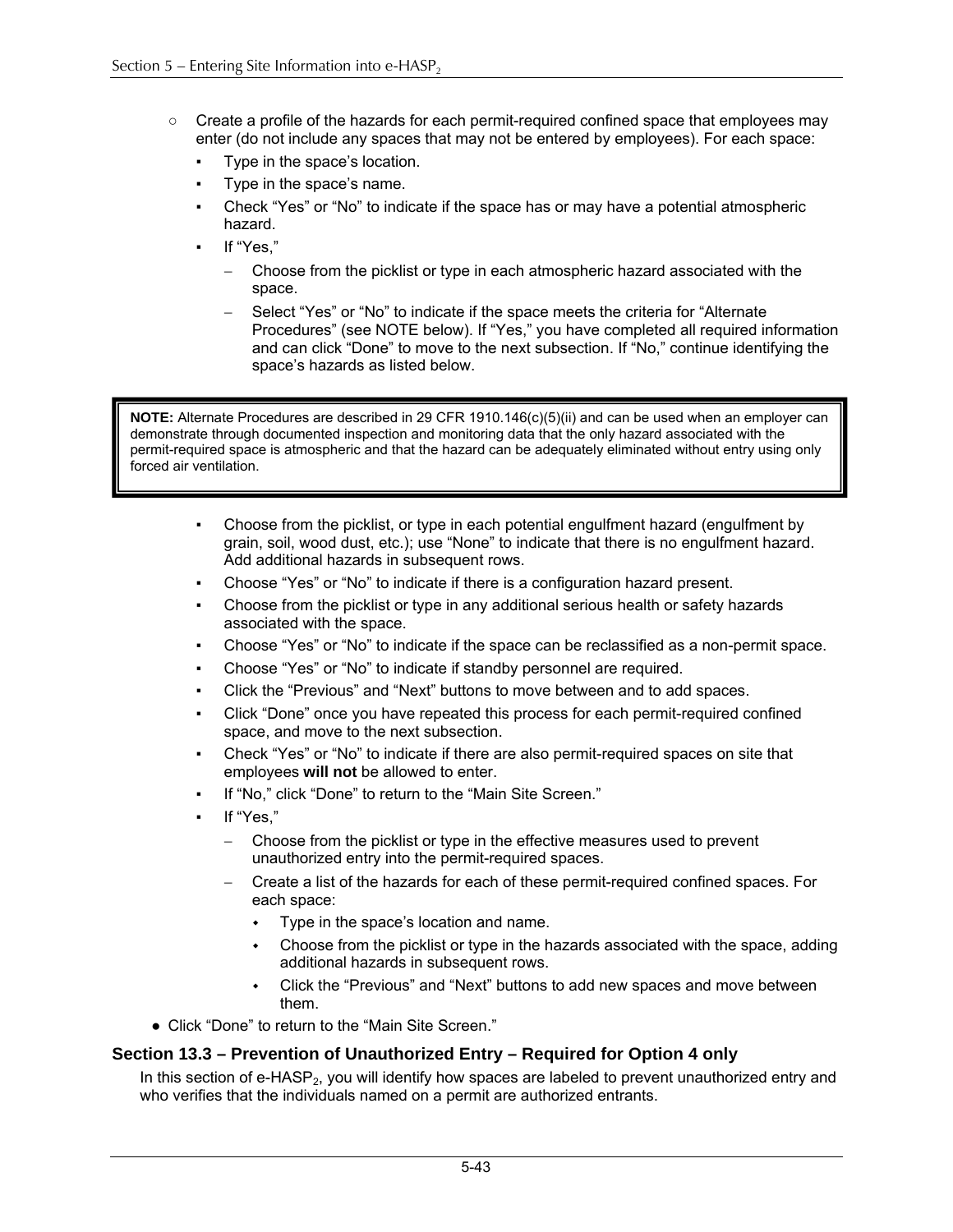- Select from the picklist, or type in the method used to prevent unauthorized entry into the all permit-required confined spaces in the workplace, adding additional methods in subsequent rows.
- Click "Done" to return to the "Main Site Screen."

**NOTE:** 29 CFR 1910.144 lists specifications for safety color-coding of signs. 29 CFR 1910.145 gives specifications for accident prevention signs and tags. 29 CFR 1910.146(c)(2) contains model language for signs marking permit-required confined spaces.

#### **Section 13.4 – Entry Requirements and PPE – Required for Option 4 only**

In this section of  $e$ -HASP<sub>2</sub>, you will identify the monitoring, ventilation, isolation, and protective equipment necessary for entry into each space. The hazards you identified for each permit-required confined space that employees/contractors may enter as well as the space location and name are displayed at the top of the screen for reference. To complete this section:

- Choose from the picklist, or type in the monitoring instrument(s) required to evaluate the space for safe entry conditions throughout the entry. Add additional monitoring instruments in subsequent rows.
- Choose from the picklist, or type in the purging/ventilation equipment needed to provide forced ventilation and maintain safe entry conditions.
- Choose from the picklist the appropriate PPE level for entry into the space.
- Type in any modifications from the level of PPE assigned for this task in the Job Hazard Assessment completed for this task in Chapter 2.
- Choose from the picklist, or type in the rescue and emergency equipment required for safe entry into the space.
- Choose from the picklist, or type in the communication equipment that attendants will use to keep in contact with entrants and alert them if they need to evacuate.
- Choose from the picklist or type in the barriers used to block pedestrian, vehicular, or other traffic and protect your employees during entry.
- Type in the kind of lighting equipment used while working in the space and to facilitate quick exit in the event of an emergency.
- Type in any additional equipment required for safe entry to the space.
- Click "Next" or "Previous" to move between spaces, providing the information above for each space.
- Click "Done" to return to the "Main Site Screen."

#### **Section 13.5 – Rescue and Emergency Procedures**

In this section of  $e$ -HASP<sub>2</sub>, you will identify how entrants will be rescued and the emergency procedures authorized personnel will follow during an emergency. The hazards you identified for each permit-required confined space that employees/contractors may enter as well as the space location and name are displayed at the top of the screen for reference. You will choose from two options, depending on whether or not site personnel will perform rescue during permit-required entries. You will also need to provide additional information, applicable for the option you select.

- Select the option that best describes who will perform permit-required confined space rescue. "Option 1" covers sites where an outside organization will perform rescue procedures. "Option 2" covers sites where on-site personnel will perform rescue procedures.
- Click "Done" to move to the appropriate subsection for the option selected. Follow the steps listed below for the option you selected.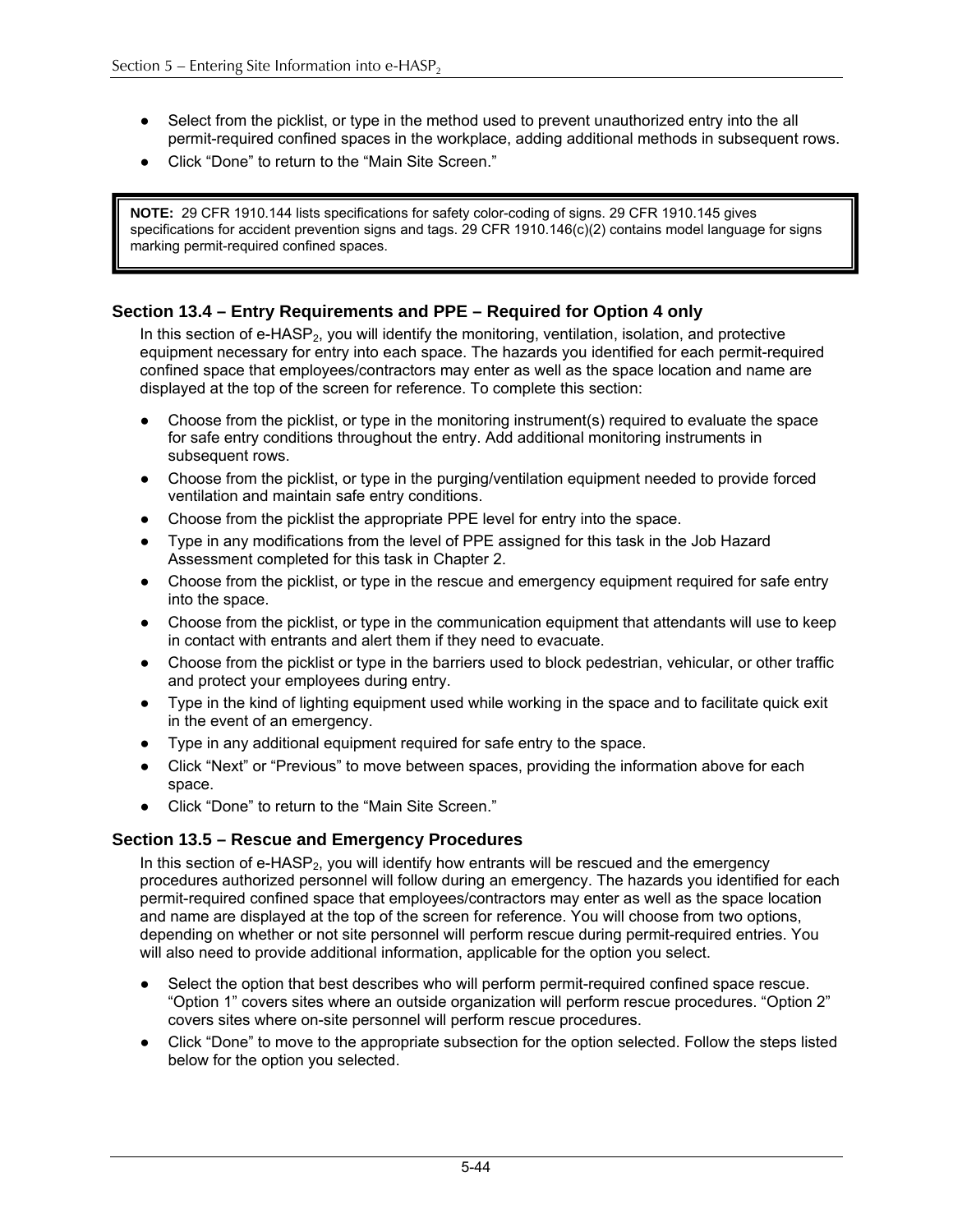#### *Option 1*

This option covers rescue services to be provided by an outside organization and NOT by site personnel. To complete this option:

- Type in the company name, contact person, address, and emergency telephone number for the organization that will perform permit-required confined space rescue operations for the site.
- Type in the name of the person you contacted at the outside organization to determine its ability to provide effective and timely confined space rescue services for the site.
- Type in the name of the person on site who evaluated the rescue service's capabilities for performing confined space rescue.
- Type in the date of the evaluation.
- Type in the name of the person on site who informed the rescue service of the hazards.
- Type in the procedures for contacting the off-site confined space rescue service.
- Click "Done" to return to the "Main Site Screen."

#### *Option 2*

This option covers rescue services by site personnel. To complete this option:

- Type in the method that will be used to summon the on-site confined space rescue team.
- Type in the name(s) of the employee(s) designated to provide rescue services.
- Type in the name(s) of the rescue team member(s) that are currently certified in first aid and CPR.
- Check the appropriate box indicating the frequency of practicing confined space rescues.
- Type in the location of the rescue practice logs.
- Type in the name of the organization or team that will perform a rescue when your site rescue team cannot complete it.
- Type in the emergency phone number used to contact this "back-up" organization.
- Type in the name of the person you contacted at the "back-up" organization.
- Type in the name of the person on site who evaluated the "back-up" rescue organization's capability for performing confined space rescue.
- Click "Done" to return to the "Main Site Screen."

#### **Updating Your Information**

If there is a change in the confined space program, enter the new information following the steps provided above. The information is updated and automatically saved by e-HASP<sub>2</sub>.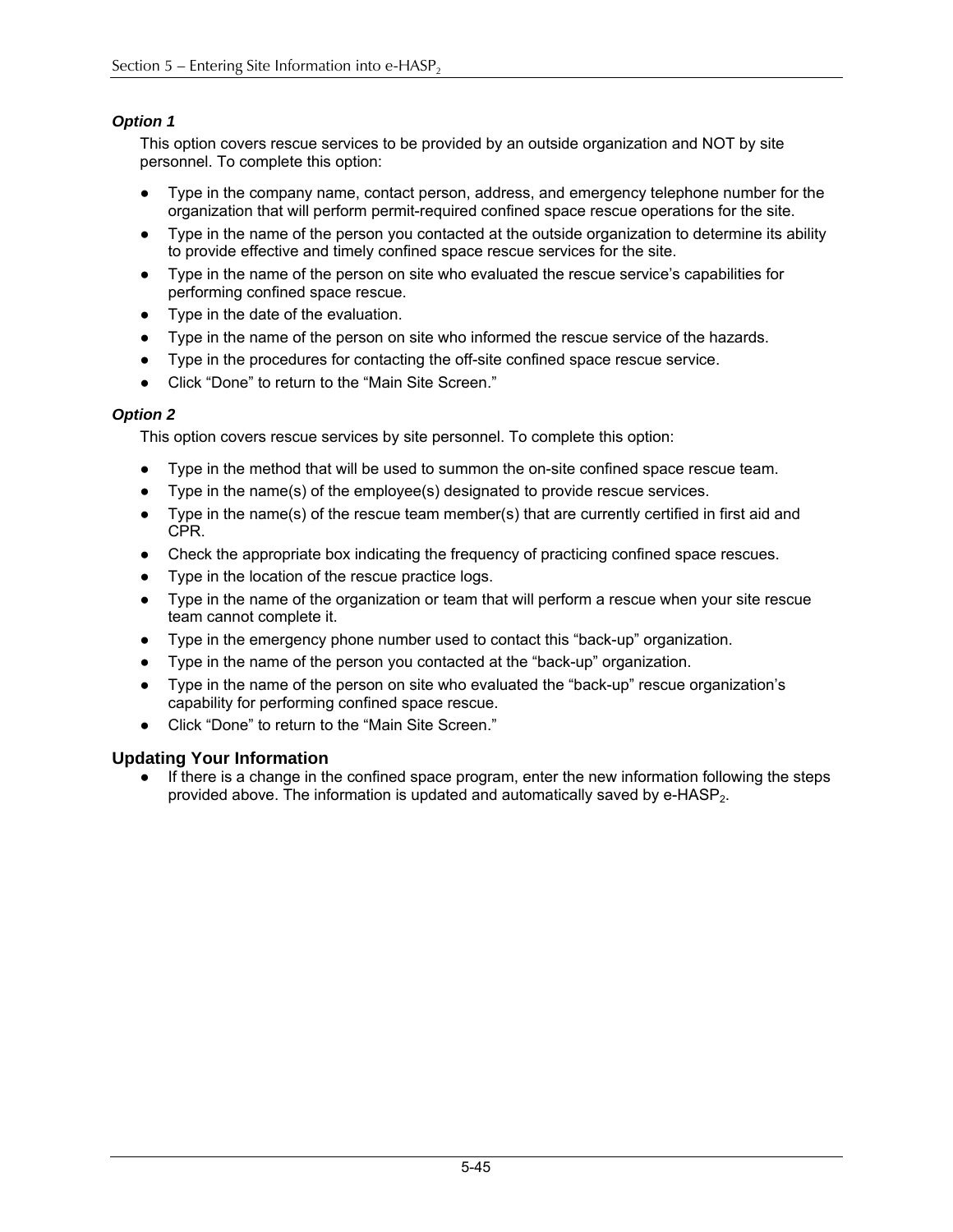### Hot Work (Chapter 14 of e-HASP<sub>2</sub>)

This part of the manual describes how to enter information about where welding and other hot work can be conducted on site and the procedures for this type of work. The e-HASP<sub>2</sub> chapter covers:

- Key personnel and their responsibilities for implementing hot work procedures.
- Areas designated for hot work and the site locations where hot work is prohibited.
- Standard operating procedures for performing hot work on site.

#### *Entering Your Site Information*

#### **Section 14.1 – Hot Work Authorization and Designated Hot Work Areas**

In this section of e-HASP<sub>2</sub>, you will identify whether or not hot work may be performed on site, and who is responsible for authorizing hot work, if applicable. To complete this section:

- Check "Yes" or "No" to indicate if hot work is performed at the site.
- $\bullet$  If "No," you have completed this chapter of e-HASP<sub>2</sub> and will be automatically returned to the "Main Site Screen."
- If "Yes," :
	- $\circ$  Edit, if necessary, the name of the individual responsible for implementing the hot work plan, and authorizing cutting and welding operations when performed. Note that  $e$ -HASP<sub>2</sub> will automatically enter the name of the Site Safety and Health Officer (SSHO) from Section 1.1.
	- $\circ$  Edit, if necessary, the name of the individual with the authority and responsibility to stop site operations that could be dangerous or might ignite combustibles during hot work. Note that e-HASP<sub>2</sub> will automatically enter the name of the SSHO from Section 1.1.
	- Type in the site locations designated for hot work.
	- Type in the site locations where hot work is prohibited.
- Click "Done" to return to the "Main Site Screen."

#### **Section 14.2 – Hot Work Standard Operating Procedures**

In this section of  $e$ -HASP<sub>2</sub>, you will list the standard operating procedures employees must follow during hot work. To complete this section:

- Edit, as necessary, the recommended procedures to reflect the procedures used on site. To do this:
	- Click "Previous" and "Next" to scroll through the procedures.
	- Click "Delete Item" to delete the displayed procedure.
	- Click "Add New Item" to add a procedure and then type in the procedure.
- Click "Done" to return to the "Main Site Screen."

#### **Updating Your Information**

If there is a change in the hot work to be performed on the site, enter the new information following the steps provided above. The information will be updated and saved by e-HASP<sub>2</sub>.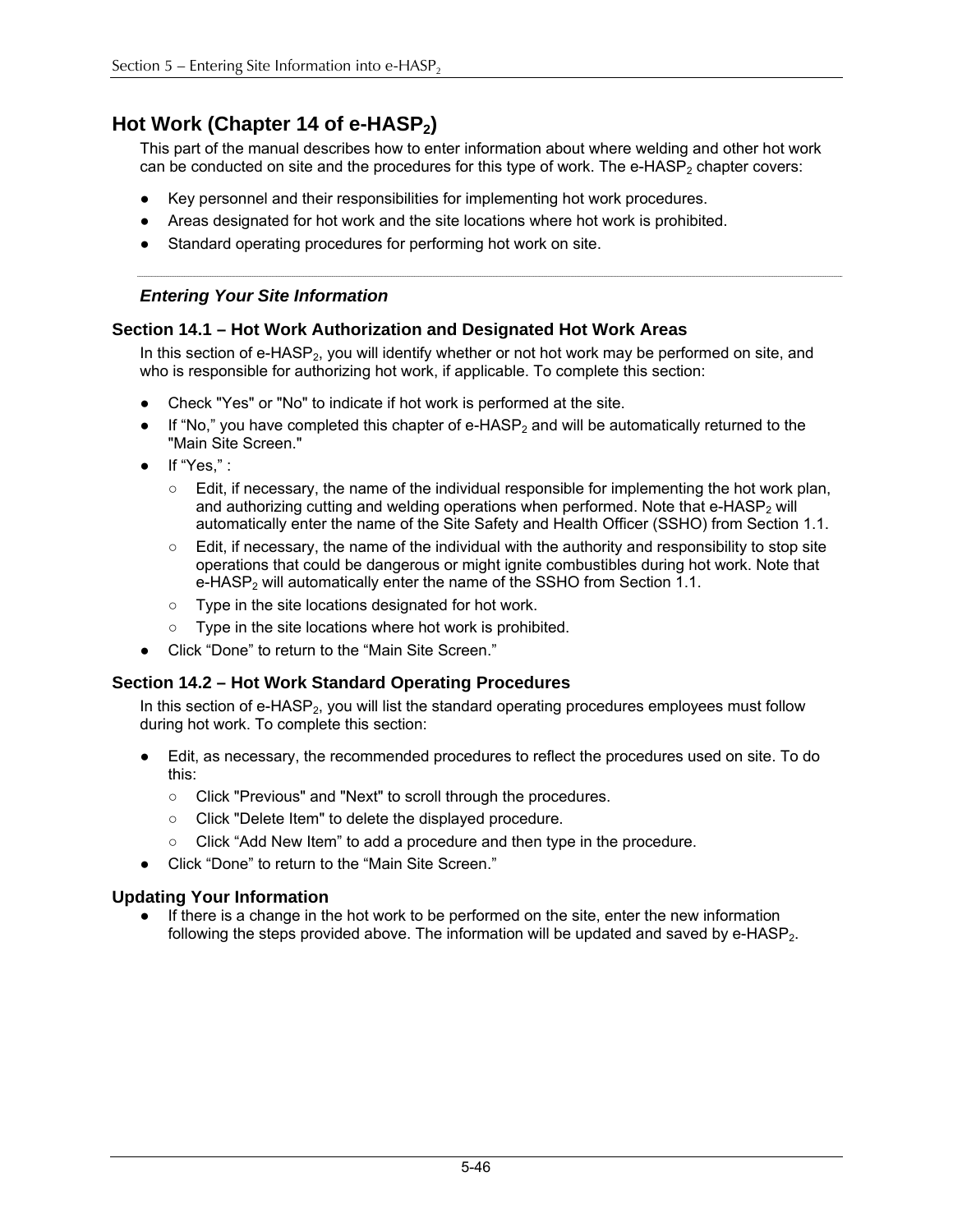# Lockout/Tagout Program (Chapter 15 of e-HASP<sub>2</sub>)

This part of the manual describes how to enter information about the sources of hazardous energy on site and how they will be controlled while servicing and maintaining equipment. You will need to develop your site-specific Hazardous Energy Control or Lockout/Tagout program (LOTO), including information about equipment-specific procedures, training, and periodic inspections. The e-HASP<sub>2</sub> chapter covers:

- Key personnel with overall responsibility for the hazardous energy control program.
- Hazardous energy control procedures and LOTO devices used on site.
- Equivalent protection and fixed electrical equipment.
- Equipment identification and authorized employees.
- Energy isolation and LOTO devices.
- Equipment-specific LOTO procedures.
- Group and contractor LOTO procedures.
- Site-specific inspection procedures.
- Site-specific employee training requirements.

#### *Entering Your Site Information*

#### **Section 15.1 – Overall Hazardous Energy Control Program**

In this section of e-HASP<sub>2</sub>, you must identify the person(s) who oversee the LOTO program and select from one of four options that describe the type of LOTO that applies to your site:

- Edit, if necessary, the name of the person responsible for implementing the LOTO program on site.
- Check "Yes" or "No" to indicate whether or not the program will be used to lockout/tagout fixed electrical equipment or circuits that have been de-energized.
- Click "Done" to move to the LOTO Option subsection.
- Select the option that best describes if LOTO procedures are necessary on site and who will perform them. Option 1 covers sites with machines and/or equipment that do not require the use of LOTO procedures to protect workers servicing or maintaining them. Options 2 – 4 cover sites with machines and/or equipment that require LOTO procedures during service or maintenance, and vary according to who will perform them.
- Type in the date the evaluation was performed.
- Edit, if necessary, the name of the person who made the determination. Note that e-HASP<sub>2</sub> will automatically enter the name of the Site Safety and Health Officer (SSHO) from Section 1.1.
- Click "Done" to return to the "Main Site Screen."

**NOTE:** If either Option 1 or Option 2 were selected, you have completed all required sections of Chapter 15. If you selected either Option 3 or Option 4, you must complete the remaining sections of Chapter 15.

#### **Section 15.2 – Hazardous Energy Control Procedures and LOTO Devices (Options 3 and 4 only)**

In this section of  $e$ -HASP<sub>2</sub>, you will develop energy control procedures for each machine and piece of equipment on your site that requires isolation before it can be safely serviced or maintained. This section is split into five sub-sections. Each sub-section is addressed separately.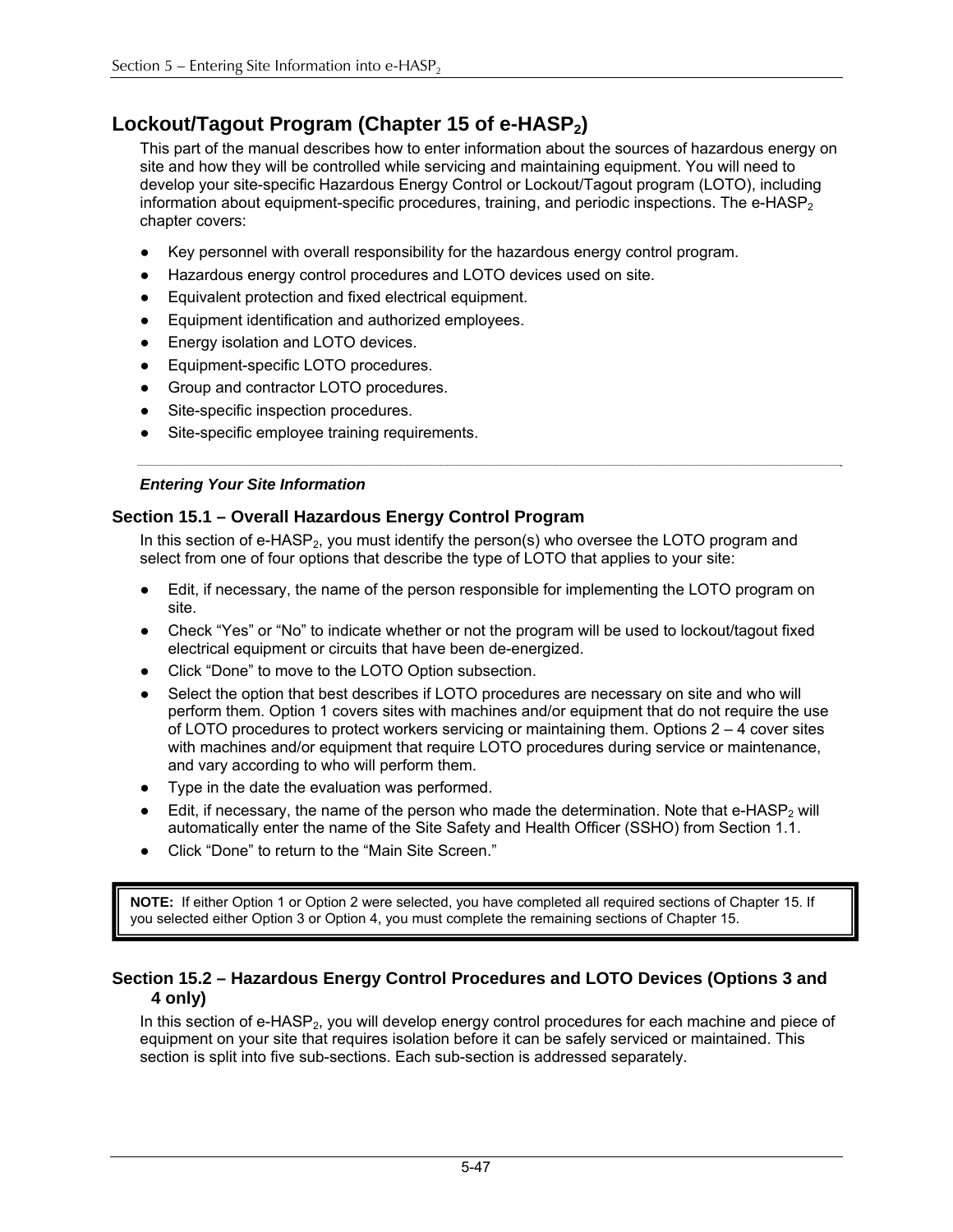#### **Subsection 15.2a – Equivalent Protection**

In this section, you will identify if tagging devices will be used instead of locking devices on any equipment and if this chapter of  $e$ -HASP<sub>2</sub> will be used to protect individuals working on fixed electrical equipment or de-energized circuits subject to 29 CFR 1910.133. To complete this section:

- Check "Yes" or "No" to indicate if there are any machine/equipment pieces where you will use a tagging device rather than a locking device.
- If "No," click "Done" to return to the "Main Site Screen."
- If "Yes.":
	- Edit, if necessary, the name of the person who is responsible for the LOTO program. Note that e-HASP<sub>2</sub> will automatically enter the name of the SSHO from Section 1.1.
- Click "Done" to return to the "Main Site Screen."

#### **Subsection 15.2b – Equipment Identification and Authorized Employees**

In this section of  $e$ -HASP<sub>2</sub>, you will enter information about the site equipment requiring LOTO and the employees authorized to work on it. You will need to identify the name and location of the equipment, the reason for the LOTO procedures, and the authorized employee for each piece of equipment requiring LOTO on site. For each piece of equipment:

- Type in the name of the equipment.
- Type in the location of the equipment.
- Choose from the picklist, or type in the hazardous energy source for this piece of equipment, adding additional sources in subsequent rows.
- Type in the location of the energy source.
- Choose from the picklist, or type in the reason why you would need to LOTO this equipment.
- Type in the name of the authorized employee.
- Click "Next" and "Previous" to add new pieces of equipment and move between them.
- Click "Delete Record" to delete the displayed piece of equipment and associated information.
- Click "Done" to return to the "Main Site Screen."

#### **Subsection 15.2c – Energy Isolation and LOTO Devices**

In this section of e-HASP<sub>2</sub>, you will identify how hazardous energy sources are isolated and the LOTO and identification devices used on each piece of equipment. The equipment you identified in Section 15.b is displayed at the top of the screen for reference. To complete this section:

- Choose from the picklist, or type in the device that will be isolated to eliminate each energy source associated with a piece of equipment. Click "Next" and "Previous" to move between the energy sources you identified for each piece of equipment.
- Choose from the picklist, or type in a description of the LOTO device that will be used to secure each energy source associated with a piece of equipment. Click "Next" and "Previous" to move between the energy sources you identified for each piece of equipment.
- Choose from the picklist, or type in a description of the characteristic (e.g., color, shape, etc.) used to distinguish the LOTO devices listed from other similar devices on site. Click "Next" and "Previous" to move between the energy sources you identified for each piece of equipment.
- Choose from the picklist, or type in a description of the means used to identify the owner of the LOTO devices listed. Click "Next" and "Previous" to move between the energy sources you identified for each piece of equipment.
- Click "Next" or "Previous" at the top of the screen to move between pieces of equipment, providing the information above for each piece.
- Click "Done" to return to the "Main Site Screen."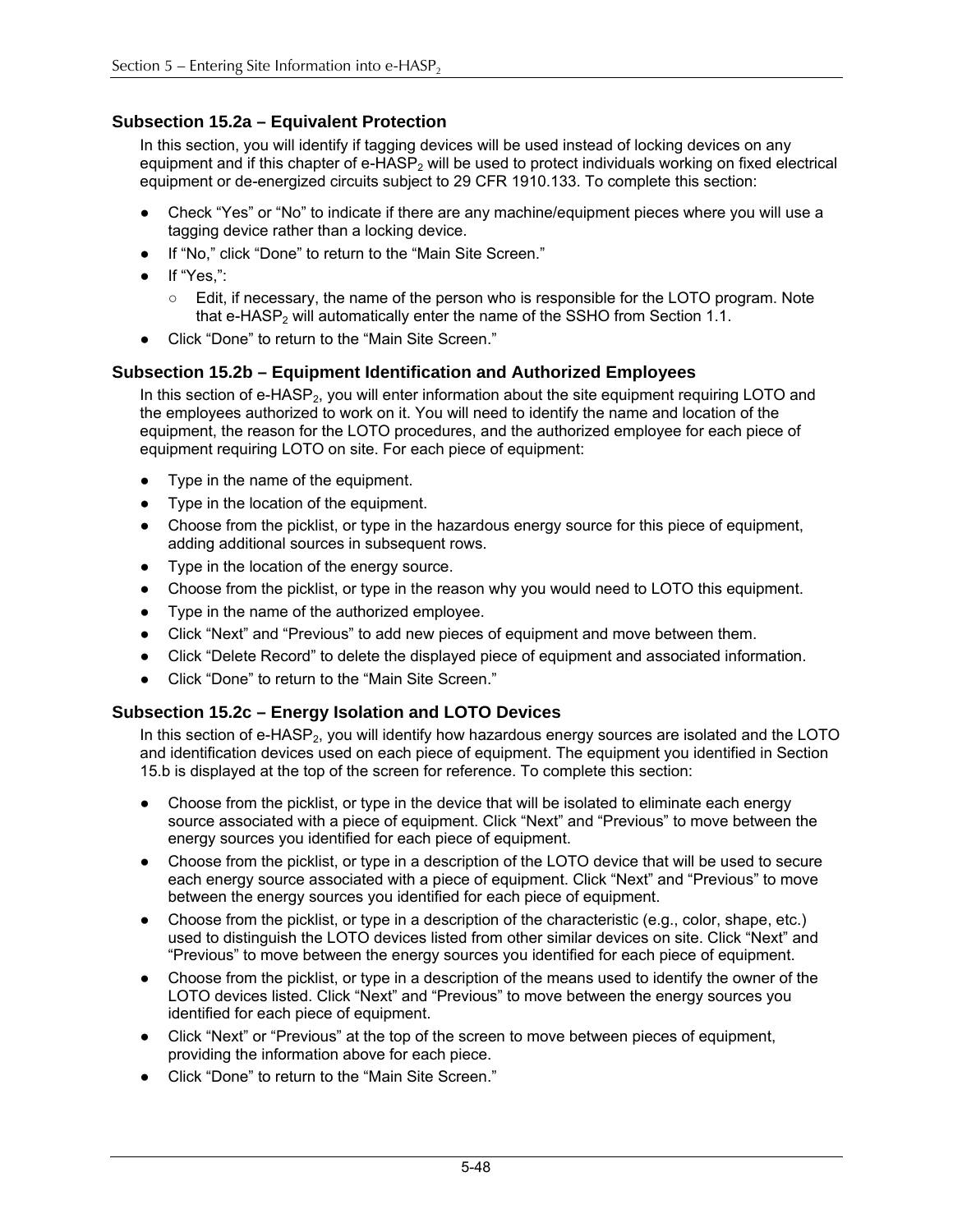#### **Subsection 15.2d – Equipment Specific LOTO Procedures**

In this section of e-HASP<sub>2</sub>, you will identify the equipment-specific procedures employees must follow to prepare, shutdown, isolate, and apply the LOTO to each piece of equipment or machinery. You will need to provide step-by-step procedures for each of these phases. The equipment you identified in Section 15.2b will be displayed on the right side of the screen for reference. To complete this section:

- Create a sequential shutdown procedure necessary to prepare a specific machine or piece of equipment for isolation. The list of hazardous energy sources you identified is provided on the right for reference. To create the procedure:
	- Type in the first step in the sequence.
	- Click "New Step," and add additional steps until the full procedure is complete.
- Create a sequential isolation procedure necessary to secure a specific machine or piece of equipment from its hazardous energy sources.
	- Click "New Step" to add each step in the sequence.
- Create a sequential procedure for applying the LOTO devices to a specific machine or piece of equipment.
	- Click "New Step" to add each step in the sequence. The list of isolation devices you identified is provided to the right for reference.
- Create a sequential procedure for releasing all potentially hazardous stored or residual energy in a machine or piece of equipment.
	- Click "New Step" to add each step in the sequence.
- Create a sequential procedure for verifying that hazardous energy sources associated with a machine or piece of equipment have been isolated.
	- Click "New Step" to add each step in the sequence.
- Create a sequential procedure for removing LOTO devices and re-energizing a machine or piece of equipment once work is complete.
	- Click "New Step" to add each step in the sequence.
- Create a sequential procedure for ensuring the continuity of LOTO protection during shift or personnel changes which allows for the transfer of LOTO device protection. The steps must minimize exposure to unexpected energizing, start-up, or release of stored energy.
	- Click "New Step" to add each step in the sequence.
- Click "Next" or "Previous" at the top of the screen to move between pieces of equipment, providing the information above for each piece.
- Click "Done" to return to the "Main Site Screen."

#### **Subsection 15.2e – Group and Contractor LOTO**

In this section of  $e$ -HASP<sub>2</sub>, you will identify the procedures employees must follow to complete group LOTO of machines or pieces of equipment, if applicable. The equipment you identified in Section 15.2b will be displayed at the top of the screen for reference. To complete this section:

- Click "Yes" or "No" to identify if group LOTO be used to work on the equipment or machine displayed.
- If "No," skip to the next instruction.
- If "Yes,"
	- Follow the instructions under Section 15.2c for entering the appropriate information about the LOTO devices used for group lockout.
	- Edit, if necessary, the primary authorized employee responsible for the employees working under the protection of the group LOTO. Note that e-HASP<sub>2</sub> automatically enters the name of the SSHO from Section 1.1.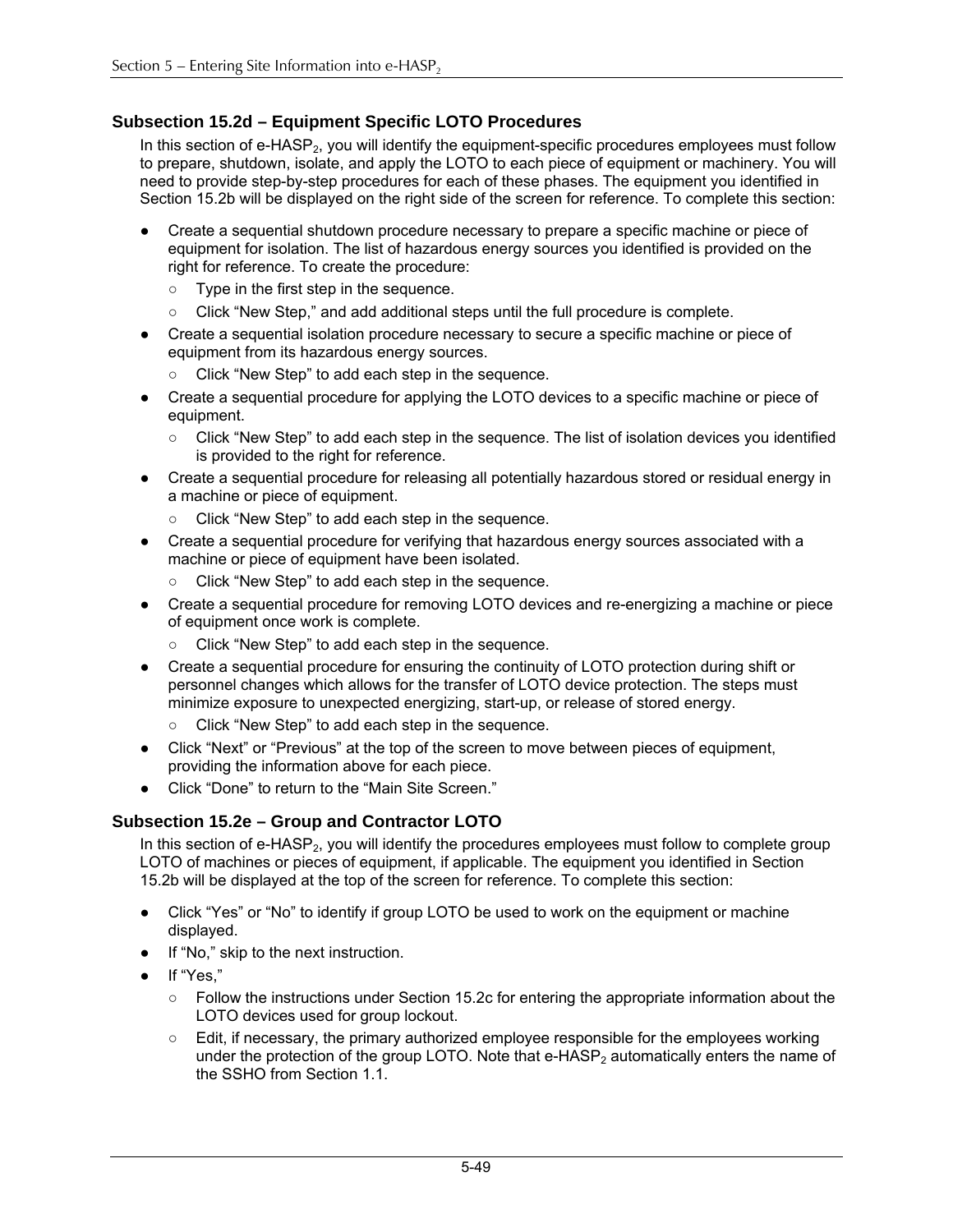- Check "Yes" or "No" to identify if a contractor will LOTO this equipment or machine to conduct work. **Note: This question will only appear if you selected Option 3.**
- If "No," skip to the next instruction.
- If "Yes.":
	- Type in the contractor's name, a contact name, address/location, and phone number, using subsequent rows for additional contractors.
	- Choose from the picklist, or type in a description of the LOTO devices used by the contractor.
	- Choose from the picklist, or type in a description of the characteristic of the LOTO device used by the contractor to distinguish it from other similar devices on site.
- Click "Next" or "Previous" at the top of the screen to move between pieces of equipment, providing the information above for each piece.
- Click "Done" to return to the "Main Site Screen."

#### **Section 15.3 – Inspection Procedures**

In this section of e-HASP<sub>2</sub>, you will identify the person who performs the inspections of the LOTO procedures, the frequency of inspections, and the location of inspection records. To complete this section:

- Type in the name of the person responsible for performing LOTO procedure inspections.
- Choose from the picklist or type in the interval between inspections.
- Type in the location where inspection records and documentation of corrective actions are kept.
- Click "Done" to return to the "Main Site Screen."

#### **Section 15.4 – Employee Training**

In this section of  $e$ -HASP<sub>2</sub>, you will identify where employee training records are kept on site. To complete this section:

- Type in the location where employee training records are kept on site.
- Click "Done" to return to the "Main Site Screen."

#### **Updating Your Information**

● If there is a change in the lockout/tagout program, enter the new information following the steps provided above. The information is updated and saved by e-HASP<sub>2</sub>.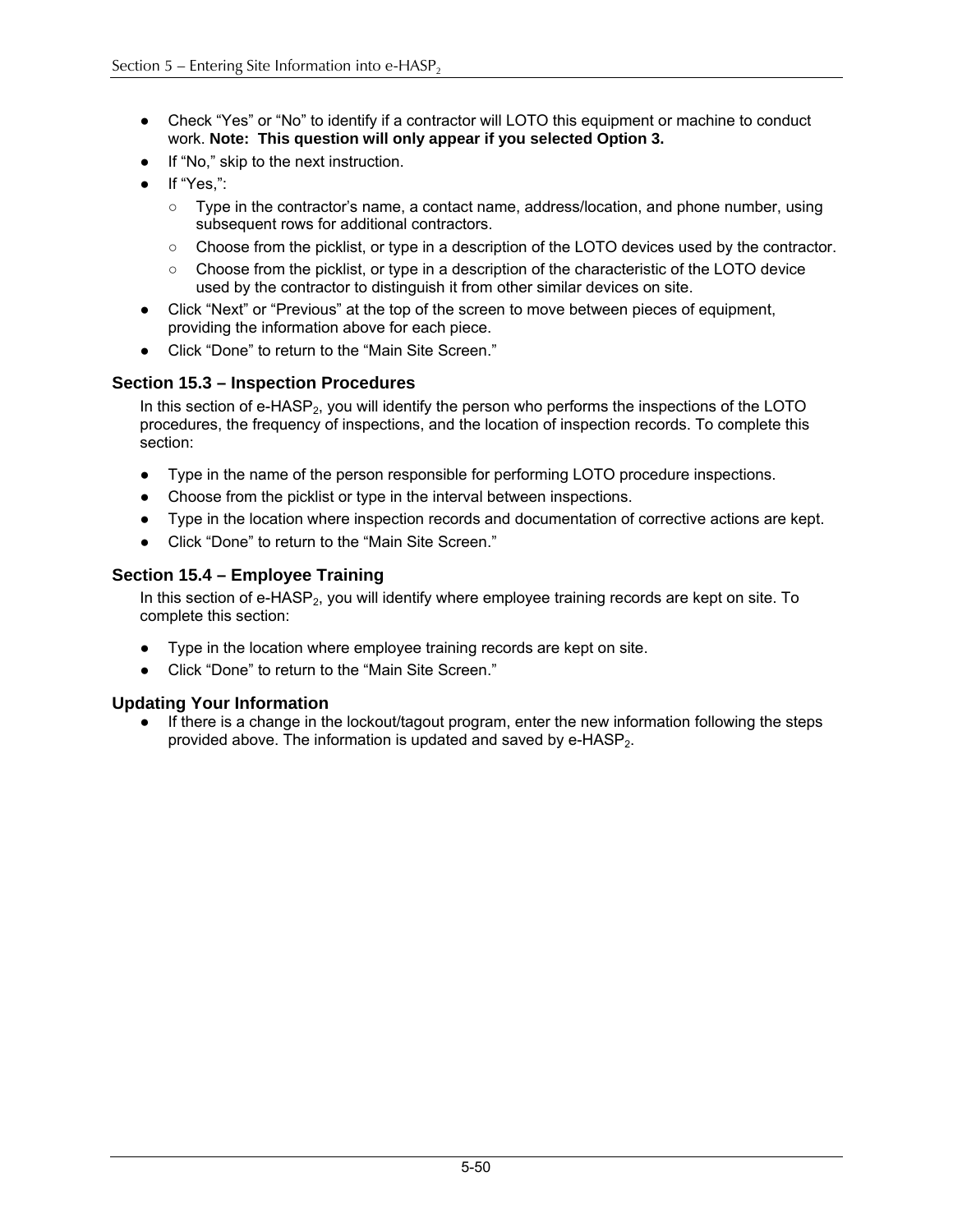# **Section 6 – Viewing and Printing Your Health and Safety Plan**

#### **Viewing Your Program**

Once you have entered all your information into e-HASP<sub>2</sub>, you should review your health and safety plan prior to printing. To view your program, select the site you want to preview in the "Select a Site" window on the "HAZWOPER" "Main Site Screen" (see page 4-1). Then, click on the "Print/Export" button. When you click this button, you may review individual chapters or all chapters of your program based on the information you have entered. Check the appropriate box(es) to indicate which chapter(s) you wish to review, then click the "Preview Program" button.

You may also quickly view the chapter being worked on by clicking on "Preview Chapter."

To navigate through your program, use the navigation buttons at the bottom of the window. To view the next page, click on the first navigation button to the right of the page number. To jump to the last page of your program, click on the second button to the right of the page number. [See the illustrations below and on the following page.]

To get a closer or wider view of your program, click on the page on the screen. To zoom out (get a wider view), click on the page once. To zoom in (get a closer view), click on the page again. When zoomed in on a page, you must use the scroll bars on the right side and bottom of the screen to move the page up and down and back and forth.

To return to the "Main Site Screen", click the "Close Window" button in the upper right corner of the screen.

| Microsoft Access - [SITE CONTROL]                                                                                                                                                                                                                                                                                                                                                                                                                                                                                                                                                                                                                                                                                                                                                                                                                                                                                                                                                                                                                                                                                                                                                                                                                                                                                                                                                                                                                                                                                                                                                                                                                                                                                                                                                                                                                                                                                                                                                                                                                                                                                                                                                                                                                                                                                                                                                                                                                                                                                                                                                                                                                                                                                                                                                                                                                                                                                                                                                                                                                                                                                                                                                                                                                                                                                                                                                                                                                                                                                                                                                                                            | $-10x$                                                                                                           |
|------------------------------------------------------------------------------------------------------------------------------------------------------------------------------------------------------------------------------------------------------------------------------------------------------------------------------------------------------------------------------------------------------------------------------------------------------------------------------------------------------------------------------------------------------------------------------------------------------------------------------------------------------------------------------------------------------------------------------------------------------------------------------------------------------------------------------------------------------------------------------------------------------------------------------------------------------------------------------------------------------------------------------------------------------------------------------------------------------------------------------------------------------------------------------------------------------------------------------------------------------------------------------------------------------------------------------------------------------------------------------------------------------------------------------------------------------------------------------------------------------------------------------------------------------------------------------------------------------------------------------------------------------------------------------------------------------------------------------------------------------------------------------------------------------------------------------------------------------------------------------------------------------------------------------------------------------------------------------------------------------------------------------------------------------------------------------------------------------------------------------------------------------------------------------------------------------------------------------------------------------------------------------------------------------------------------------------------------------------------------------------------------------------------------------------------------------------------------------------------------------------------------------------------------------------------------------------------------------------------------------------------------------------------------------------------------------------------------------------------------------------------------------------------------------------------------------------------------------------------------------------------------------------------------------------------------------------------------------------------------------------------------------------------------------------------------------------------------------------------------------------------------------------------------------------------------------------------------------------------------------------------------------------------------------------------------------------------------------------------------------------------------------------------------------------------------------------------------------------------------------------------------------------------------------------------------------------------------------------------------------|------------------------------------------------------------------------------------------------------------------|
| <b>B</b> File Edit                                                                                                                                                                                                                                                                                                                                                                                                                                                                                                                                                                                                                                                                                                                                                                                                                                                                                                                                                                                                                                                                                                                                                                                                                                                                                                                                                                                                                                                                                                                                                                                                                                                                                                                                                                                                                                                                                                                                                                                                                                                                                                                                                                                                                                                                                                                                                                                                                                                                                                                                                                                                                                                                                                                                                                                                                                                                                                                                                                                                                                                                                                                                                                                                                                                                                                                                                                                                                                                                                                                                                                                                           | $   \rightarrow$<br>Type a question for help                                                                     |
| $\mathbf{B} \quad I \quad \underline{\mathbf{U}} \quad \underline{\mathbf{0}} \cdot \underline{\mathbf{A}} \cdot \underline{\mathbf{A}} \cdot \underline{\mathbf{U}} \cdot \underline{\mathbf{H}} \cdot \underline{\mathbf{I}} \cdot \underline{\mathbf{I}} \cdot \underline{\mathbf{I}} \quad .$                                                                                                                                                                                                                                                                                                                                                                                                                                                                                                                                                                                                                                                                                                                                                                                                                                                                                                                                                                                                                                                                                                                                                                                                                                                                                                                                                                                                                                                                                                                                                                                                                                                                                                                                                                                                                                                                                                                                                                                                                                                                                                                                                                                                                                                                                                                                                                                                                                                                                                                                                                                                                                                                                                                                                                                                                                                                                                                                                                                                                                                                                                                                                                                                                                                                                                                            |                                                                                                                  |
| $\overline{\phantom{a}}$ Close Setup $\overline{\phantom{a}}$ $\overline{\phantom{a}}$ $\overline{\phantom{a}}$ $\overline{\phantom{a}}$ $\overline{\phantom{a}}$ $\overline{\phantom{a}}$ $\overline{\phantom{a}}$ $\overline{\phantom{a}}$ $\overline{\phantom{a}}$ $\overline{\phantom{a}}$ $\overline{\phantom{a}}$ $\overline{\phantom{a}}$ $\overline{\phantom{a}}$ $\overline{\phantom{a}}$ $\overline{\phantom{a}}$ $\overline{\phantom{a}}$ $\overline{\$<br>88<br>$\bigoplus$ $\bigcirc$ $\bigcirc$<br>Fit                                                                                                                                                                                                                                                                                                                                                                                                                                                                                                                                                                                                                                                                                                                                                                                                                                                                                                                                                                                                                                                                                                                                                                                                                                                                                                                                                                                                                                                                                                                                                                                                                                                                                                                                                                                                                                                                                                                                                                                                                                                                                                                                                                                                                                                                                                                                                                                                                                                                                                                                                                                                                                                                                                                                                                                                                                                                                                                                                                                                                                                                                                         | <b>Close</b>                                                                                                     |
| 3.0 SITE CONTROL<br>(h complement in 29 C FR 1910.12000(400(F) and 29 C FR 1910.12000)<br>This sith control program is designed to reduce the spread orihanantous substances from conteminated areas to dean areas, b<br>tionity and lookie conteminated areas of the site, to dedilate emergency execution and medical care, to gregoritmed increase<br>enty to he site, and todeler usualtern and he's.<br>The site control program includes the elements specified in 290 FR 1913.12020) and proubles the following site-specific information:<br>* a site map, indicating site perime to and work zones<br>* site access procedures<br>* descarty<br>1 site work zones including standard querating procedures<br>* use of the buddy system.<br>* both internal (on-site) and external communications<br>2.1 Blb Map<br>Amap of his site, showing site boundaries, designated work zones, and points of entry and exilis provided in Figure 3-1, all he<br>and of his chapter.<br>2.2 Bis connect<br>Access to his site is restricted to reduce the potential for exposure to its seekly and heat in hasands. During hours of site operation,<br>sit anly and colle authorized oriyal he point(s) benifed in Figure 3-1. Bhiy and collat here points is contributiby he<br>following: When he site is not operating, access to he site is controlled by the following:<br>2.2 Bib Boourity<br>Security all his site is maintained during both working hours and non-working hours is present unauthorized entry; removal of<br>contembered material from the exclusion sone; exposure of unsuborbed unprotected people to site hexands; and increased<br>has add due to sended on and then).<br>2.4 Bib Wark Cones<br>This site is dialized into three (3) meter cores, described below and shown in Figure 3-1. These cones are characterized by<br>presence or absence of bid color and chemical hazards and the actuales performed within them.<br>Zone boundaries are deally marked at all lines and the tow origensomel among the zones is controlled<br>The site is mortioned for changing conditions that may warrantastics from it code boundaries. Zone boundaries are adjusted<br>as recessary loprotecipersonnel and dean areas. Whenever boundaries are adjusted, zone markings are also changed and<br>workers are inmediately notfed of the change.<br>The following criteriowere considered investablishing the site work corest.<br>Esglu don Con e<br>Personnel and equipment will enter and est the Exclusion Zore trom the designated access points in the Contemination Reduction<br>Zone (C RZ), shown in Flavre 3-1.<br>Personnel in the Exclusion Zone will address to the dillowing SO Ps:<br>Extrator Zore Eve Softs<br>Contamination Reduction Cone (CRC)<br>Based on monitoring results, the CRZ boundaries may be adjusted to ensure that he Support Zone remains unconteminated.<br>Workers and equipmentexit the Biotuston Zione through the destgrasted appear points) in bithe CRZ. Workers and equipmentage<br>then deconteminated in the 0 RZ, according to the procedures spectral in the Decontemination section of his HASP<br>equipment henext the CRZ into he Support Zone though the designated access points, shown in Figure 3-1.<br>lineateary, energency decontraintation procedures are implemented. Energency decontraintation procedures are described in<br>Incidibis energency response program.<br>Personnel in the CRZ will achieve to the following SO Pst.<br>Warrant West Concerns from the<br>311,000<br>Univertitionen DeDeckDe<br>Page: II<br>$1 \rightarrow 1$ | Window<br><b>Button:</b><br>Click this<br><i>button to exit</i><br><i>the current</i><br>screen.<br>$1.11 - 1.1$ |
|                                                                                                                                                                                                                                                                                                                                                                                                                                                                                                                                                                                                                                                                                                                                                                                                                                                                                                                                                                                                                                                                                                                                                                                                                                                                                                                                                                                                                                                                                                                                                                                                                                                                                                                                                                                                                                                                                                                                                                                                                                                                                                                                                                                                                                                                                                                                                                                                                                                                                                                                                                                                                                                                                                                                                                                                                                                                                                                                                                                                                                                                                                                                                                                                                                                                                                                                                                                                                                                                                                                                                                                                                              |                                                                                                                  |
| <b>Navigation Buttons:</b> Click these buttons to navigate                                                                                                                                                                                                                                                                                                                                                                                                                                                                                                                                                                                                                                                                                                                                                                                                                                                                                                                                                                                                                                                                                                                                                                                                                                                                                                                                                                                                                                                                                                                                                                                                                                                                                                                                                                                                                                                                                                                                                                                                                                                                                                                                                                                                                                                                                                                                                                                                                                                                                                                                                                                                                                                                                                                                                                                                                                                                                                                                                                                                                                                                                                                                                                                                                                                                                                                                                                                                                                                                                                                                                                   |                                                                                                                  |

#### **Zoomed-Out Preview of Program**

*Navigation Buttons: Click these buttons to navigate through the pages of your program.*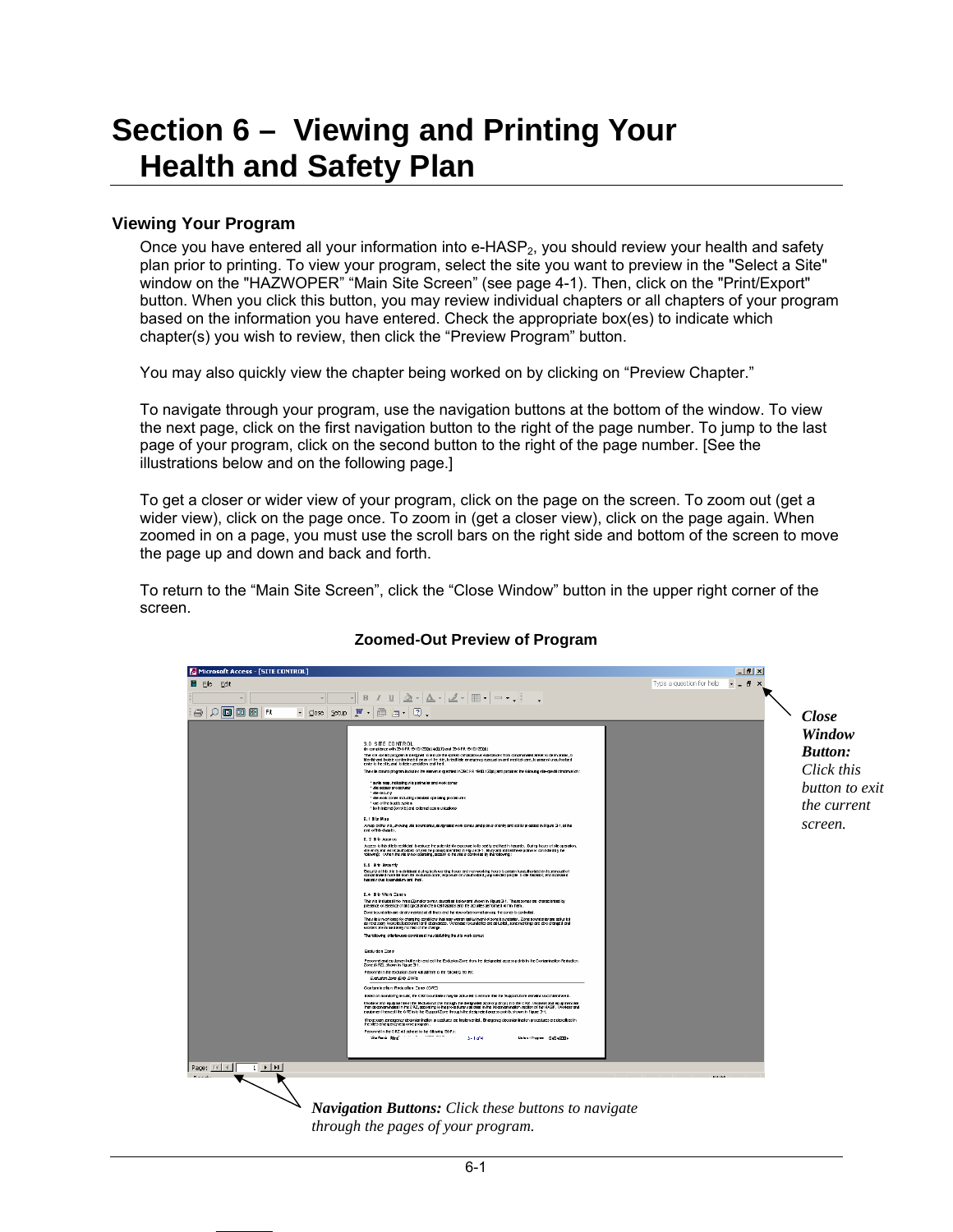#### **Zoomed-in Preview of Program**



#### **Printing Your Program**

To print your program, select the site you want to print in the "Select a Site" window on the Main Screen and click on the "Print/Export" button. When you click this button, a list of chapters appears. You may print individual chapters or all chapters of your program. Check the appropriate box(es) to indicate which chapter(s) you wish to print, then click the "Print Program" button. When you click this button, you will see a pop-up screen indicating that the print process is underway, and your print job is sent to your printer.

#### **Exporting Your Program**

To export your program, select the site you want to export in the "Select a Site" window on the "Main Site Screen" and click on the "Print/Export" button. When you click this button, a list of chapters will appear. You may export individual chapters or all chapters of your program. Check the approprate box(es) to indicate which chapter(s) you wish to export, then click the "Export Report" button. A "Save" menu will appear with a default file name. Type in the apprioprate file name, and click "Save." All files will be exported in rich text format (.rtf).

**NOTE:** Microsoft Access is not capable of completely converting tables and other formatted features to word processing applications. Therefore, your exported document will not have tables and other features formatted exactly the same as those in the Access printed report.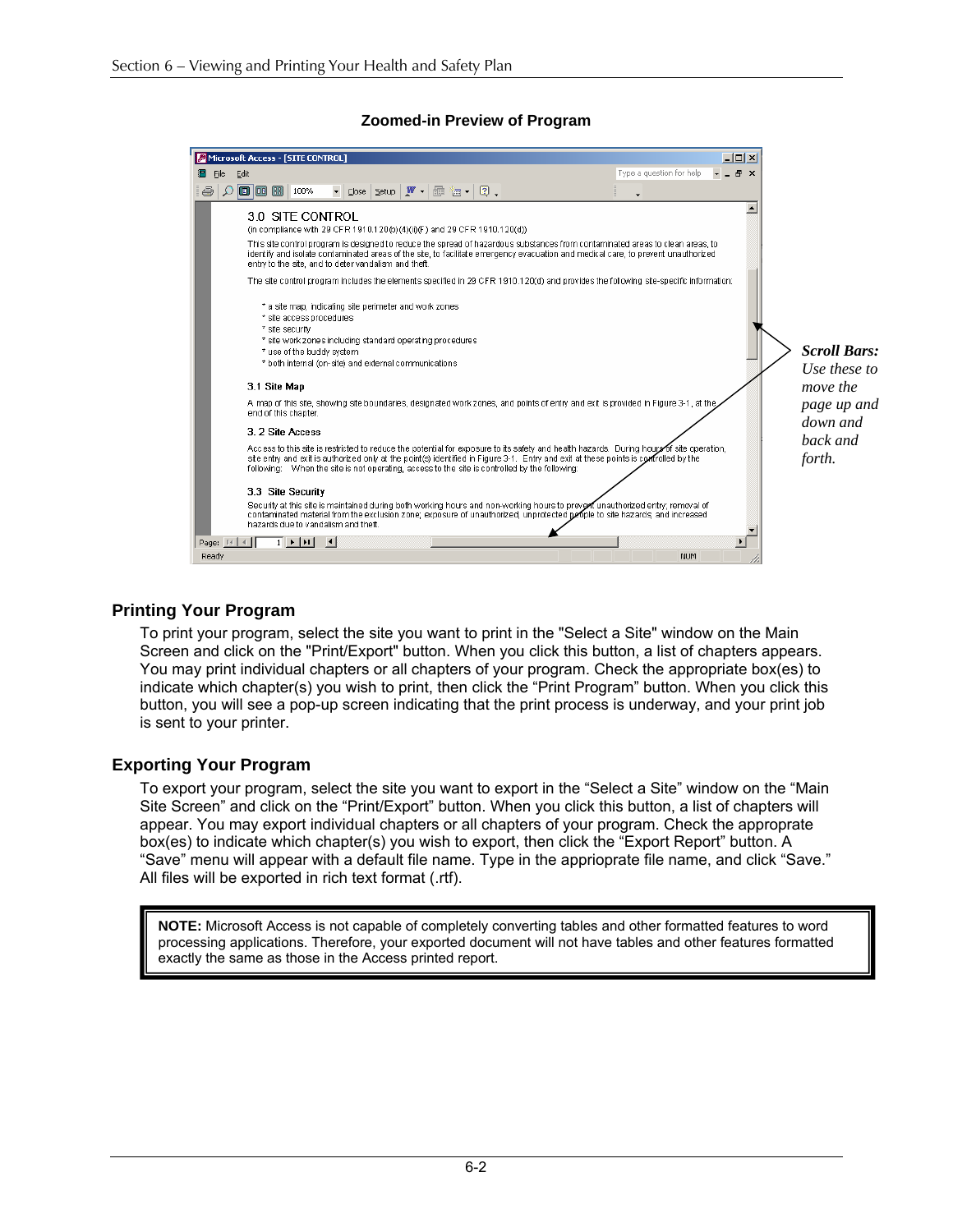# **Section 7 – Troubleshooting**

This section covers problems that you may encounter during installation and use of e-HASP<sub>2</sub>. If a problem is not mentioned in this section, you may send your questions, comments, or suggestions to:

e-HAS $P_2$  OSHA, Office of Health Enforcement U.S. Department of Labor 200 Constitution Avenue, NW Washington, D.C. 20210

Or by email to: [e-hasp2@dol.gov](mailto:e-hasp2@dol.gov)

This section is organized so that each problem is listed first, followed by the suggested solution and/or discussion of the problem(s) you may be experiencing.

#### *Problem — My McAfee software says the e-HASP2 file has a virus*

We are aware that there may be difficulties for some users who use McAfee Anti-Virus Software®. If you use McAfee Anti-Virus Software and are downloading the file for "Users Without Microsoft Access," the anti-virus software may indicate that the file is infected with an unknown virus and that it cannot be cleaned. This has occurred with users who have McAfee Anti-Virus version 4.5 with the 4.0.70 Scan Engine and the 4.0.4094 and 4.0.4095 virus definitions. The file has been validated using multiple anti-virus software packages and does **not** contain a virus. For users with McAfee Anti-Virus, please download the latest virus definitions update to correct any misreadings. We have downloaded and successfully validated the file using McAfee Anti-Virus using the 4.0.4096 virus definitions.

#### *Problem — Run-time error*

This message typically indicates a programming error. We attempted to de-bug the program thoroughly before releasing it. If you see a pop-up screen with the words "Run-time error '####"" at the top, you may have uncovered a programming bug that was not identified for correction. OSHA requests that you please note the message in the error pop-up screen and contact the e-HASP<sub>2</sub> support team via the e-HASP<sub>2</sub> help page. OSHA will correct these bugs for subsequent releases of e- $HASP<sub>2</sub>$ .

To close the error pop-up screen, click the "End" button on the pop-up. We encourage you not to attempt debugging e-HASP<sub>2</sub> yourself. This may create additional errors with e-HASP<sub>2</sub>. In addition, OSHA will not be made aware of the needed correction. The Agency will correct programming errors and repost the new program file as soon as possible.

#### *Problem — Cannot enter information into Chapter 15, Sections 15.2c through 15.2e*

Information cannot be entered into sections 15.2c through 15.2e unless you have completed section 15.2b first.

#### *Problem — Information has disappeared*

Users may experience that data entered into Chapter 15, Lockout/Tagout, has disappeared. Data disappearing is likely the result of changing your selection at one of e-HASP<sub>2</sub>'s option lists in Chapter 15. At two points in e-HASP<sub>2</sub>, you must choose from two or more options that reflect or are consistent with your workplace operations. Specifically, these are:

• Section 15.1 (second screen): You must select from four options concerning the existence of lockout and/or tagout activities and who performs them;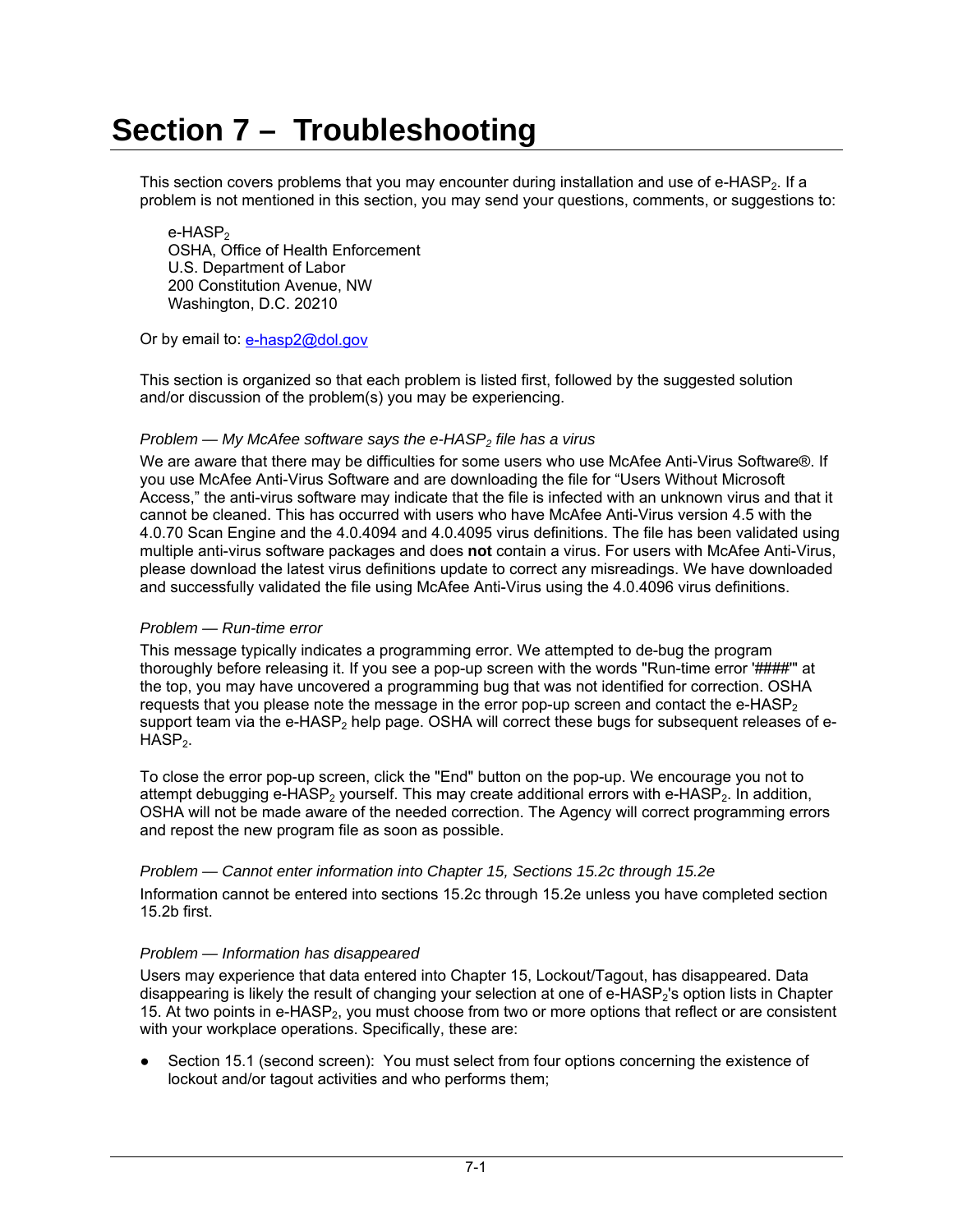● Section 15.2e (first screen): (applicable to Option 3 and 4): You must indicate whether group lockout and/or tagout will be conducted and whether contractor(s) will perform lockout and/or tagout.

If you have previously entered information based on an option and then change to a different option, you will lose the previously entered information. When you have changed an option and returned to the main screen, the previously entered data may be deleted from  $e$ -HASP<sub>2</sub>. This is not a problem if you truly intended to change the option. If, however, you did not intend the change, you must select your original option and reenter the information.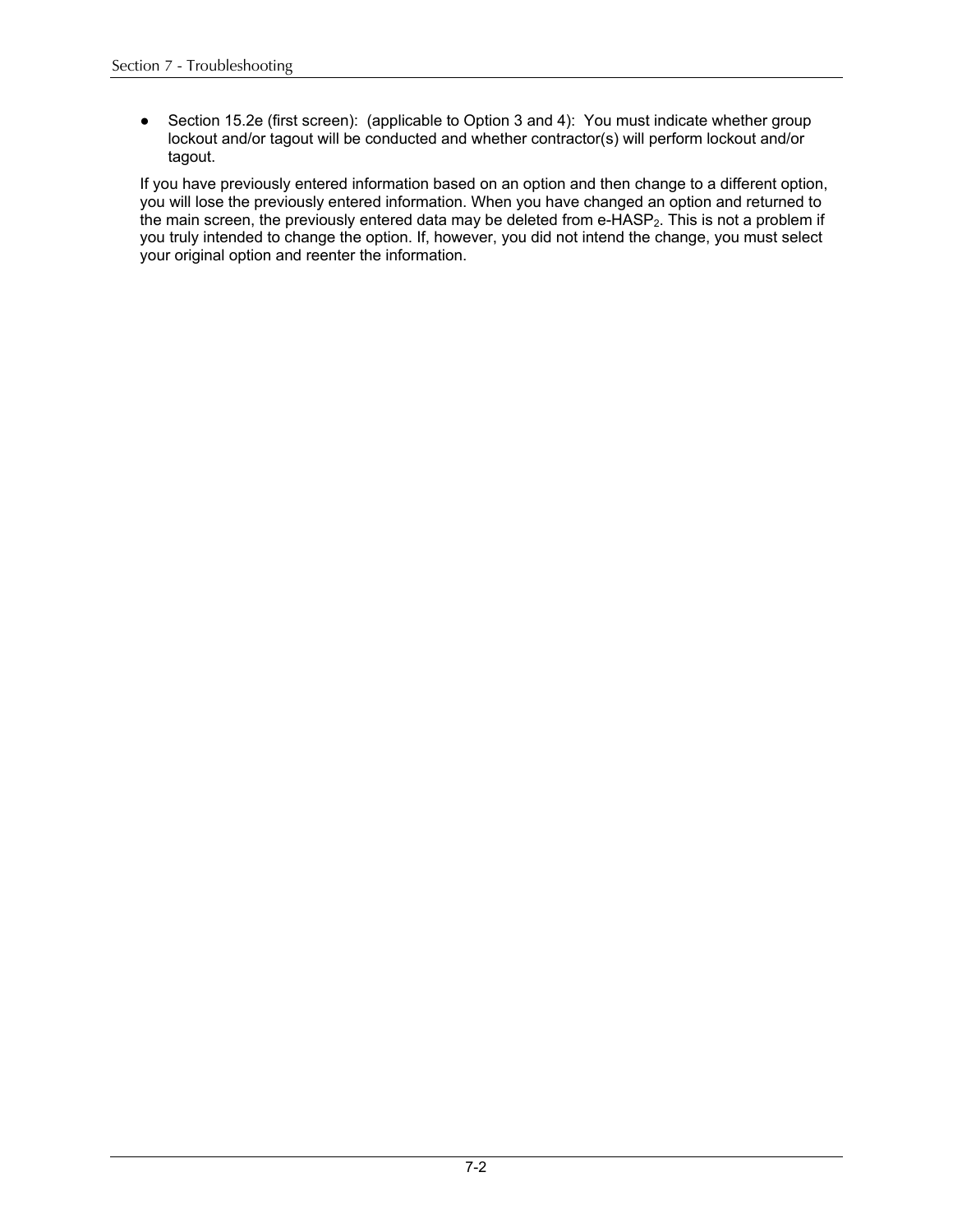# **Appendix A – OSHA's HAZWOPER Standard**

A partial copy of the text of 29 CFR 1910.120, Hazardous Waste Operations and Emergency Response standard, is presented below. The text presented here covers paragraphs (a) through (o). A complete copy of the HAZWOPER standard, including all appendices, can be accessed at [http://www.osha.gov/pls/oshaweb/owadisp.show\\_document?p\\_table=STANDARDS&p\\_id=9765.](http://www.osha.gov/pls/oshaweb/owadisp.show_document?p_table=STANDARDS&p_id=9765)

#### **29 CFR 1910.120(a)-(o)**

#### **(a) Scope, application, and definitions.**

**(a)(1) Scope**. This section covers the following operations, unless the employer can demonstrate that the operation does not involve employee exposure or the reasonable possibility for employee exposure to safety or health hazards:

**(a)(1)(i)** Clean-up operations required by a governmental body, whether Federal, state local or other involving hazardous substances that are conducted at uncontrolled hazardous waste sites (including, but not limited to, the EPA's National Priority Site List (NPL), state priority site lists, sites recommended for the EPA NPL, and initial investigations of government identified sites which are conducted before the presence or absence of hazardous substances has been ascertained);

**(a)(1)(ii)** Corrective actions involving clean-up operations at sites covered by the Resource Conservation and Recovery Act of 1976 (RCRA) as amended (42 U.S.C. 6901 *et seq*);

**(a)(1)(iii)** Voluntary clean-up operations at sites recognized by Federal, state, local or other governmental bodies as uncontrolled hazardous waste sites;

**(a)(1)(iv)** Operations involving hazardous waste that are conducted at treatment, storage, disposal (TSD) facilities regulated by 40 CFR Parts 264 and 265 pursuant to RCRA; or by agencies under agreement with U.S.E.P.A. to implement RCRA regulations; and

**(a)(1)(v)** Emergency response operations for releases of, or substantial threats of releases of, hazardous substances without regard to the location of the hazard.

#### **(a)(2) Application**.

**(a)(2)(i)** All requirements of Part 1910 and Part 1926 of Title 29 of the Code of Federal Regulations apply pursuant to their terms to hazardous waste and emergency response operations whether covered by this section or not. If there is a conflict or overlap, the provision more protective of employee safety and health shall apply without regard to 29 CFR 1910.5(c)(1).

**(a)(2)(ii)** Hazardous substance clean-up operations within the scope of paragraphs (a)(1)(i) through (a)(1)(iii) of this section must comply with all paragraphs of this section except paragraphs (p) and (q).

**(a)(2)(iii)** Operations within the scope of paragraph (a)(1)(iv) of this section must comply only with the requirements of paragraph (p) of this section.

#### **Notes and Exceptions***:*

**(a)(2)(iii)(A)** All provisions of paragraph (p) of this section cover any treatment, storage or disposal (TSD) operation regulated by 40 CFR parts 264 and 265 or by state law authorized under RCRA, and required to have a permit or interim status from EPA pursuant to 40 CFR 270.1 or from a state agency pursuant to RCRA.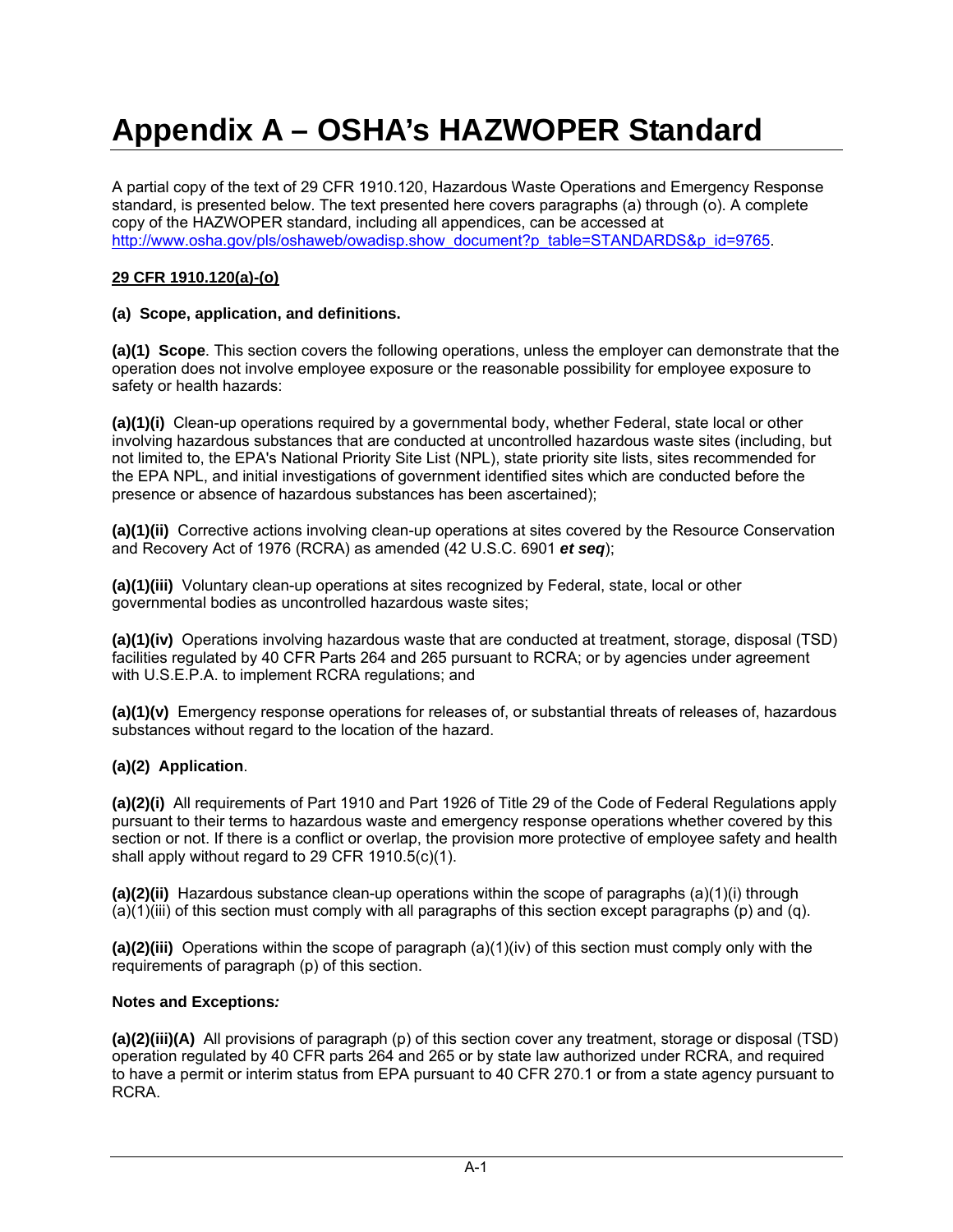**(a)(2)(iii)(B)** Employers who are not required to have a permit or interim status because they are conditionally exempt small quantity generators under 40 CFR 261.5 or are generators who qualify under 40 CFR 262.34 for exemptions from regulation under 40 CFR parts 264, 265 and 270 ("excepted employers") are not covered by paragraphs  $(p)(1)$  through  $(p)(7)$  of this section. Excepted employers who are required by the EPA or state agency to have their employees engage in emergency response or who direct their employees to engage in emergency response are covered by paragraph (p)(8) of this section, and cannot be exempted by (p)(8)(i) of this section.

**(a)(2)(iii)(C)** If an area is used primarily for treatment, storage or disposal, any emergency response operations in that area shall comply with paragraph (p) (8) of this section. In other areas not used primarily for treatment, storage, or disposal, any emergency response operations shall comply with paragraph (q) of this section. Compliance with the requirements of paragraph (q) of this section shall be deemed to be in compliance with the requirements of paragraph (p)(8) of this section.

**(a)(2)(iv)** Emergency response operations for releases of, or substantial threats of releases of, hazardous substances which are not covered by paragraphs  $(a)(1)(i)$  through  $(a)(1)(iv)$  of this section must only comply with the requirements of paragraph (q) of this section.

# **(a)(3) Definitions** –

*Buddy system* means a system of organizing employees into work groups in such a manner that each employee of the work group is designated to be observed by at least one other employee in the work group. The purpose of the buddy system is to provide rapid assistance to employees in the event of an emergency.

*Clean-up operation* means an operation where hazardous substances are removed, contained, incinerated, neutralized, stabilized, cleared-up, or in any other manner processed or handled with the ultimate goal of making the site safer for people or the environment.

**Decontamination** means the removal of hazardous substances from employees and their equipment to the extent necessary to preclude the occurrence of foreseeable adverse health effects.

*Emergency response* or *responding to emergencies* means a response effort by employees from outside the immediate release area or by other designated responders (i.e., mutual aid groups, local fire departments, etc.) to an occurrence which results, or is likely to result, in an uncontrolled release of a hazardous substance. Responses to incidental releases of hazardous substances where the substance can be absorbed, neutralized, or otherwise controlled at the time of release by employees in the immediate release area, or by maintenance personnel are not considered to be emergency responses within the scope of this standard. Responses to releases of hazardous substances where there is no potential safety or health hazard (i.e., fire, explosion, or chemical exposure) are not considered to be emergency responses.

*Facility* means (A) any building, structure, installation, equipment, pipe or pipeline (including any pipe into a sewer or publicly owned treatment works), well, pit, pond, lagoon, impoundment, ditch, storage container, motor vehicle, rolling stock, or aircraft, or (B) any site or area where a hazardous substance has been deposited, stored, disposed of, or placed, or otherwise come to be located; but does not include any consumer product in consumer use or any water-borne vessel.

*Hazardous materials response (HAZMAT) team* means an organized group of employees, designated by the employer, who are expected to perform work to handle and control actual or potential leaks or spills of hazardous substances requiring possible close approach to the substance. The team members perform responses to releases or potential releases of hazardous substances for the purpose of control or stabilization of the incident. A HAZMAT team is not a fire brigade nor is a typical fire brigade a HAZMAT team. A HAZMAT team, however, may be a separate component of a fire brigade or fire department.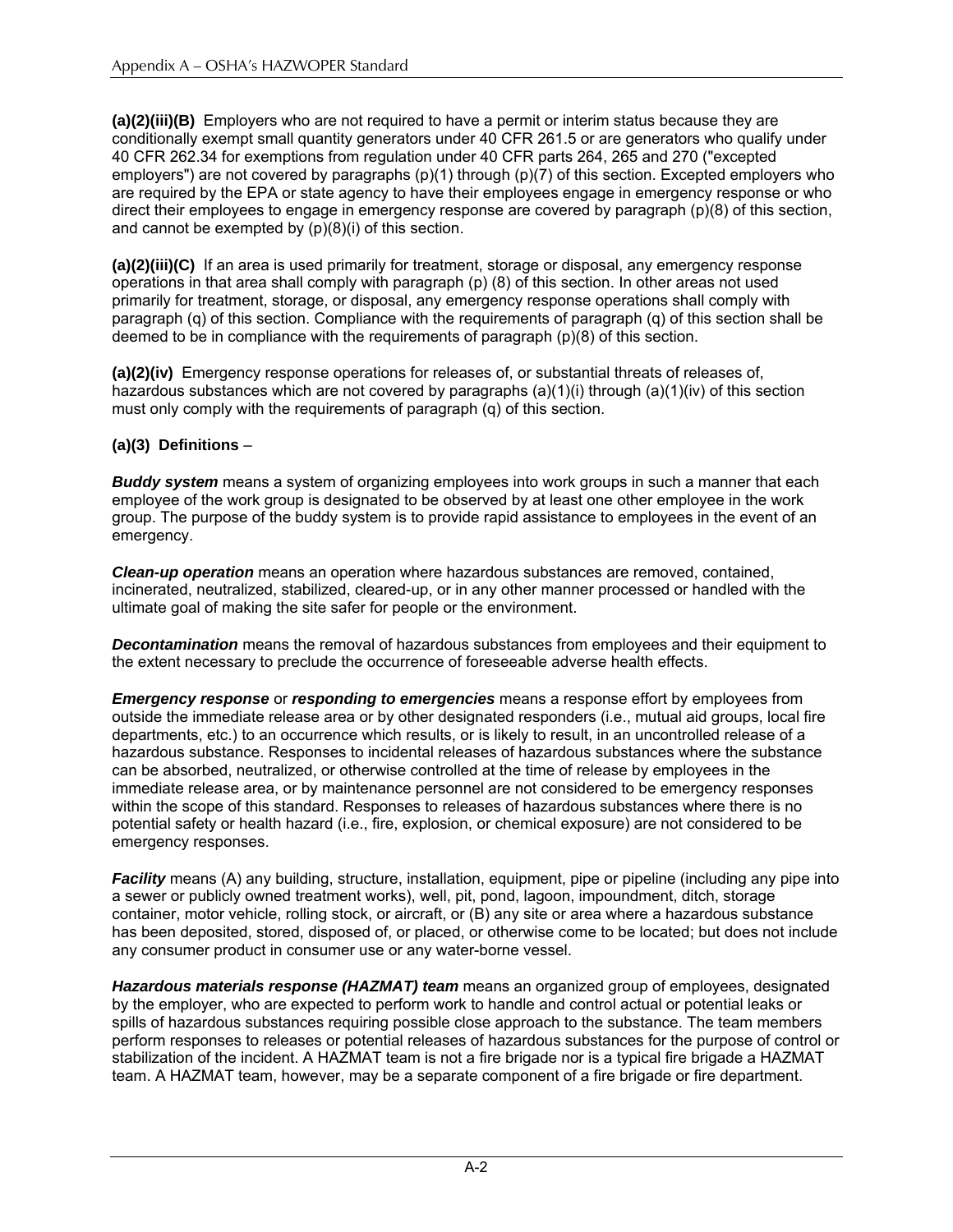*Hazardous substance* means any substance designated or listed under (A) through (D) of this definition, exposure to which results or may result in adverse effects on the health or safety of employees:

[A] Any substance defined under section 101(14) of CERCLA;

[B] Any biologic agent and other disease causing agent which after release into the environment and upon exposure, ingestion, inhalation, or assimilation into any person, either directly from the environment or indirectly by ingestion through food chains, will or may reasonably be anticipated to cause death, disease, behavioral abnormalities, cancer, genetic mutation, physiological malfunctions (including malfunctions in reproduction) or physical deformations in such persons or their offspring.

[C] Any substance listed by the U.S. Department of Transportation as hazardous materials under 49 CFR 172.101 and appendices; and

[D] Hazardous waste as herein defined.

## *Hazardous waste* means –

[A] A waste or combination of wastes as defined in 40 CFR 261.3, or

[B] Those substances defined as hazardous wastes in 49 CFR 171.8.

*Hazardous waste operation* means any operation conducted within the scope of this standard.

*Hazardous waste site* or *Site* means any facility or location within the scope of this standard at which hazardous waste operations take place.

*Health hazard* means a chemical, mixture of chemicals or a pathogen for which there is statistically significant evidence based on at least one study conducted in accordance with established scientific principles that acute or chronic health effects may occur in exposed employees. The term "health hazard" includes chemicals which are carcinogens, toxic or highly toxic agents, reproductive toxins, irritants, corrosives, sensitizers, hepatotoxins, nephrotoxins, neurotoxins, agents which act on the hematopoietic system, and agents which damage the lungs, skin, eyes, or mucous membranes. It also includes stress due to temperature extremes. Further definition of the terms used above can be found in Appendix A to 29 CFR 0.

*IDLH* or *Immediately dangerous to life or health* means an atmospheric concentration of any toxic, corrosive or asphyxiant substance that poses an immediate threat to life or would interfere with an individual's ability to escape from a dangerous atmosphere.

*Oxygen deficiency* means that concentration of oxygen by volume below which atmosphere supplying respiratory protection must be provided. It exists in atmospheres where the percentage of oxygen by volume is less than 19.5 percent oxygen.

*Permissible exposure limit* means the exposure, inhalation or dermal permissible exposure limit specified in 29 CFR Part 1910, Subparts G and Z.

*Published exposure level* means the exposure limits published in "NIOSH Recommendations for Occupational Health Standards" dated 1986, which is incorporated by reference as specified in § 1910.6, or if none is specified, the exposure limits published in the standards specified by the American Conference of Governmental Industrial Hygienists in their publication "Threshold Limit Values and Biological Exposure Indices for 1987-88" dated 1987, which is incorporated by reference as specified in § 1910.6.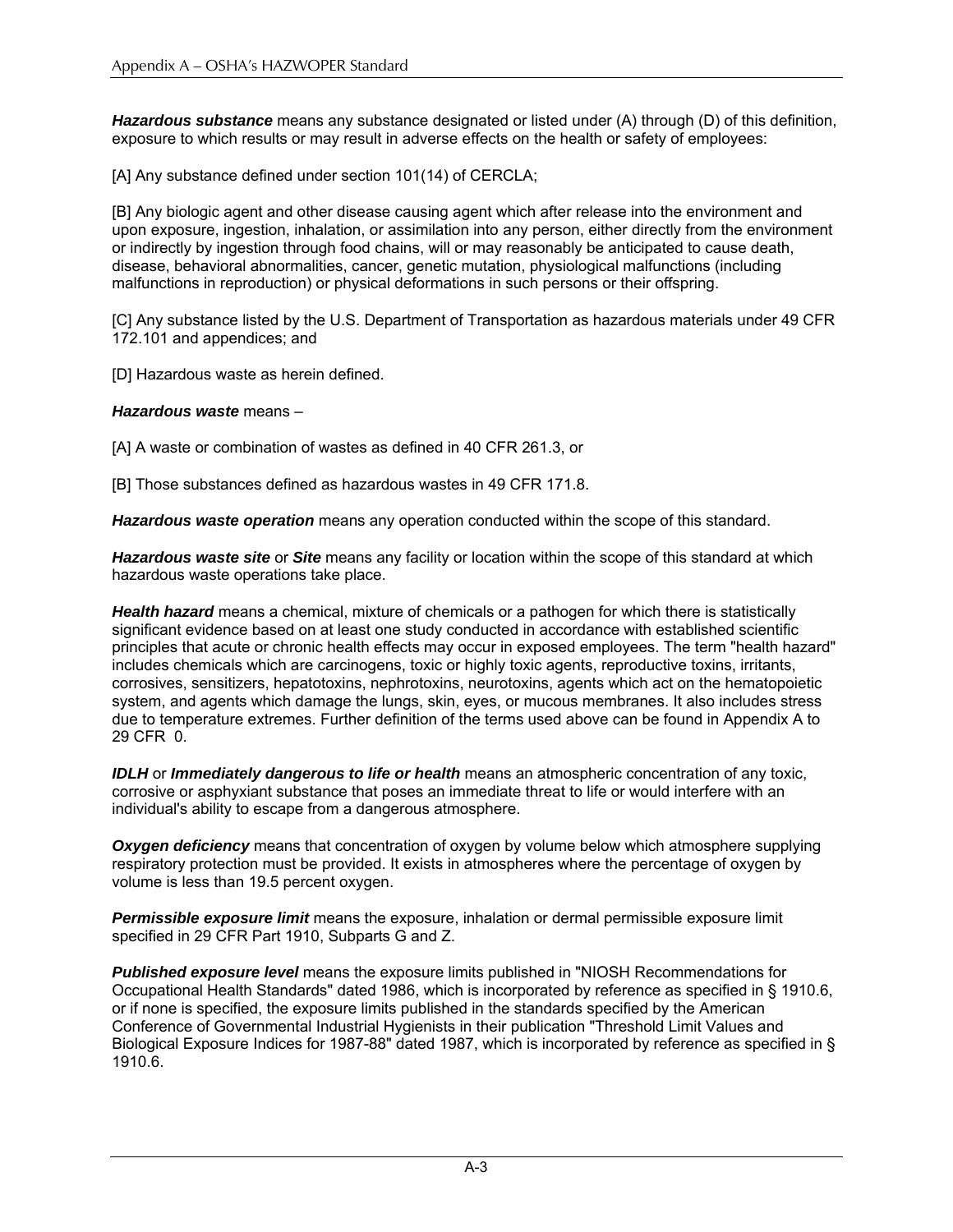*Post emergency response* means that portion of an emergency response performed after the immediate threat of a release has been stabilized or eliminated and clean-up of the site has begun. If post emergency response is performed by an employer's own employees who were part of the initial emergency response, it is considered to be part of the initial response and not post emergency response. However, if a group of an employer's own employees, separate from the group providing initial response, performs the clean-up operation, then the separate group of employees would be considered to be performing post-emergency response and subject to paragraph (q)(11) of this section.

*Qualified person* means a person with specific training, knowledge and experience in the area for which the person has the responsibility and the authority to control.

*Site safety and health supervisor (or official)* means the individual located on a hazardous waste site who is responsible to the employer and has the authority and knowledge necessary to implement the site safety and health plan and verify compliance with applicable safety and health requirements.

*Small quantity generator* means a generator of hazardous wastes who in any calendar month generates no more than 1,000 kilograms (2,205) pounds of hazardous waste in that month.

*Uncontrolled hazardous waste site* means an area identified as an uncontrolled hazardous waste site by a governmental body, whether Federal, state, local or other where an accumulation of hazardous substances creates a threat to the health and safety of individuals or the environment or both. Some sites are found on public lands such as those created by former municipal, county or state landfills where illegal or poorly managed waste disposal has taken place. Other sites are found on private property, often belonging to generators or former generators of hazardous substance wastes. Examples of such sites include, but are not limited to, surface impoundments, landfills, dumps, and tank or drum farms. Normal operations at TSD sites are not covered by this definition.

## **(b) Safety and health program***.*

NOTE TO (b): Safety and health programs developed and implemented to meet other federal, state, or local regulations are considered acceptable in meeting this requirement if they cover or are modified to cover the topics required in this paragraph. An additional or separate safety and health program is not required by this paragraph.

## **(b)(1) General.**

**(b)(1)(i)** Employers shall develop and implement a written safety and health program for their employees involved in hazardous waste operations. The program shall be designed to identify, evaluate, and control safety and health hazards, and provide for emergency response for hazardous waste operations.

**(b)(1)(ii)** The written safety and health program shall incorporate the following:

**(b)(1)(ii)(A)** An organizational structure;

**(b)(1)(ii)(B)** A comprehensive workplan;

**(b)(1)(ii)(C)** A site-specific safety and health plan which need not repeat the employer's standard operating procedures required in paragraph  $(b)(1)(ii)(F)$  of this section;

**(b)(1)(ii)(D)** The safety and health training program;

**(b)(1)(ii)(E)** The medical surveillance program;

**(b)(1)(ii)(F)** The employer's standard operating procedures for safety and health; and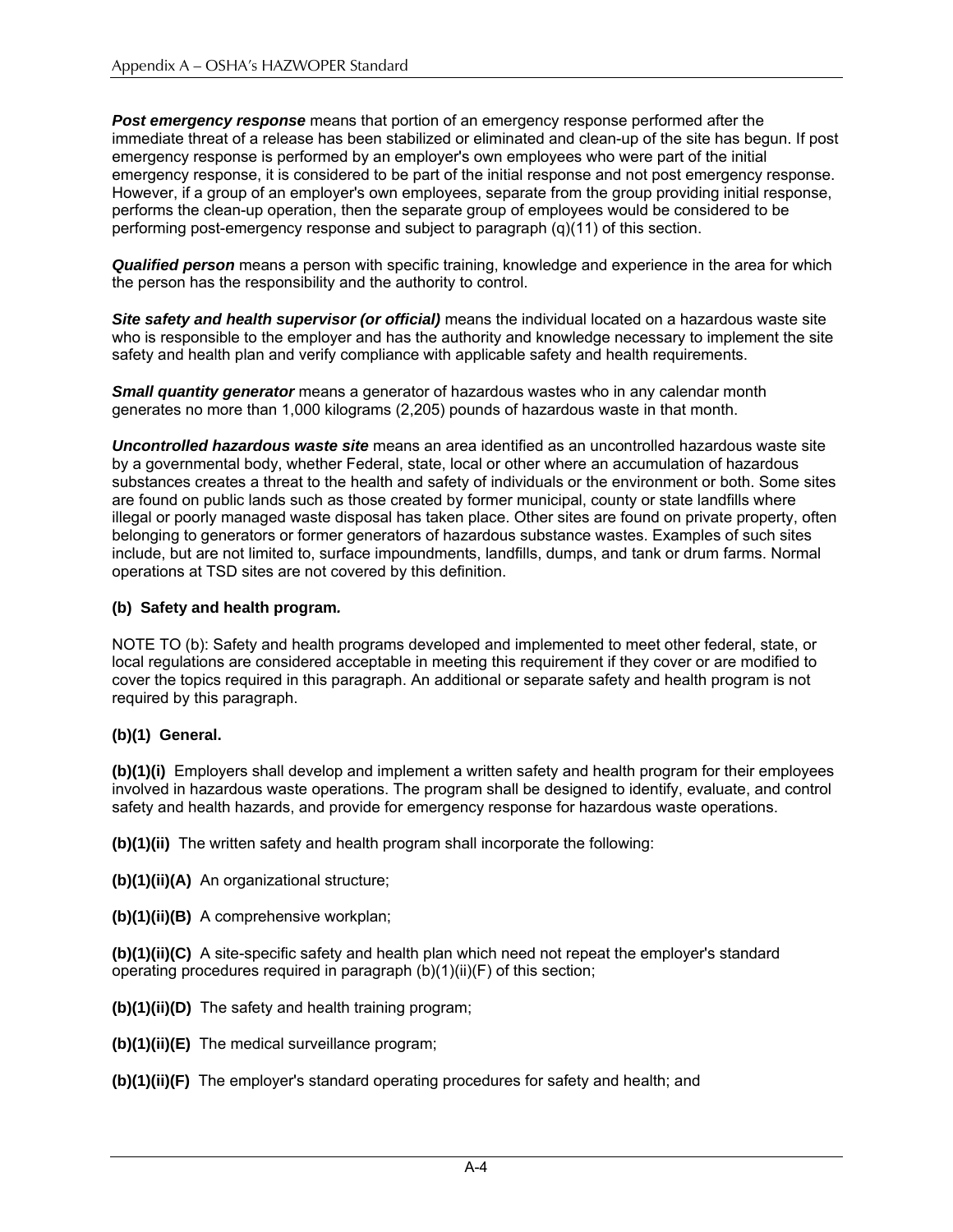**(b)(1)(ii)(G)** Any necessary interface between general program and site specific activities.

**(b)(1)(iii) Site excavation***.* Site excavations created during initial site preparation or during hazardous waste operations shall be shored or sloped as appropriate to prevent accidental collapse in accordance with Subpart P of 29 CFR Part 1926.

**(b)(1)(iv) Contractors and sub-contractors.** An employer who retains contractor or sub-contractor services for work in hazardous waste operations shall inform those contractors, sub-contractors, or their representatives of the site emergency response procedures and any potential fire, explosion, health, safety or other hazards of the hazardous waste operation that have been identified by the employer's information program.

**(b)(1)(v) Program availability***.* The written safety and health program shall be made available to any contractor or subcontractor or their representative who will be involved with the hazardous waste operation; to employees; to employee designated representatives; to OSHA personnel, and to personnel of other Federal, state, or local agencies with regulatory authority over the site.

## **(b)(2) Organizational structure part of the site program***.*

**(b)(2)(i)** The organizational structure part of the program shall establish the specific chain of command and specify the overall responsibilities of supervisors and employees. It shall include, at a minimum, the following elements:

**(b)(2)(i)(A)** A general supervisor who has the responsibility and authority to direct all hazardous waste operations.

**(b)(2)(i)(B)** A site safety and health supervisor who has the responsibility and authority to develop and implement the site safety and health plan and verify compliance.

**(b)(2)(i)(C)** All other personnel needed for hazardous waste site operations and emergency response and their general functions and responsibilities.

**(b)(2)(i)(D)** The lines of authority, responsibility, and communication.

**(b)(2)(ii)** The organizational structure shall be reviewed and updated as necessary to reflect the current status of waste site operations.

**b)(3) Comprehensive workplan part of the site program***.* The comprehensive workplan part of the program shall address the tasks and objectives of the site operations and the logistics and resources required to reach those tasks and objectives.

**(b)(3)(i)** The comprehensive workplan shall address anticipated clean-up activities as well as normal operating procedures which need not repeat the employer's procedures available elsewhere.

**(b)(3)(ii)** The comprehensive workplan shall define work tasks and objectives and identify the methods for accomplishing those tasks and objectives.

**(b)(3)(iii)** The comprehensive workplan shall establish personnel requirements for implementing the plan.

**(b)(3)(iv)** The comprehensive workplan shall provide for the implementation of the training required in paragraph (e) of this section.

**(b)(3)(v)** The comprehensive workplan shall provide for the implementation of the required informational programs required in paragraph (i) of this section.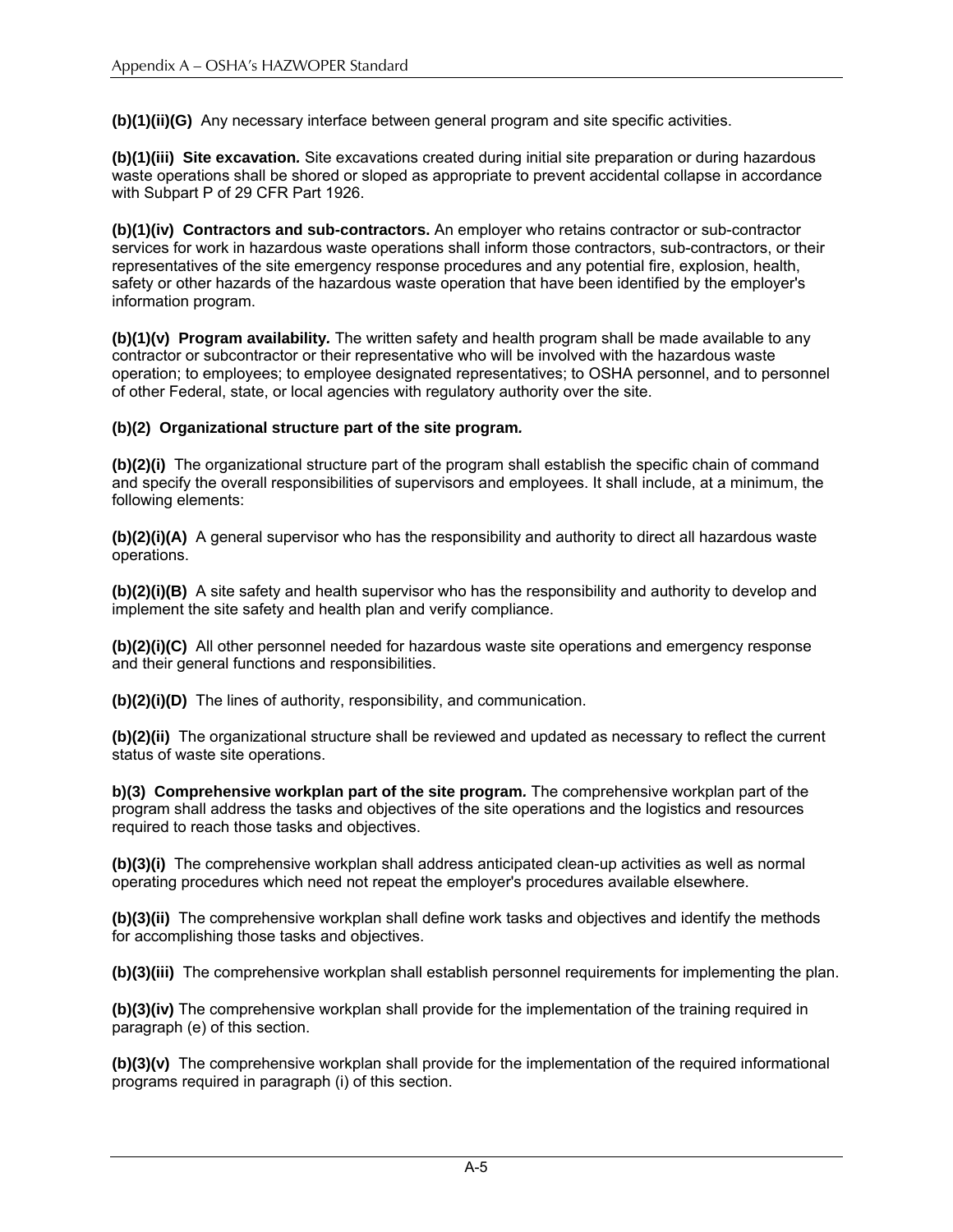**(b)(3)(vi)** The comprehensive workplan shall provide for the implementation of the medical surveillance program described in paragraph (f) if this section.

## **(b)(4) Site-specific safety and health plan part of the program.**

**(b)(4)(i) General***.* The site safety and health plan, which must be kept on site, shall address the safety and health hazards of each phase of site operation and include the requirements and procedures for employee protection.

 **(b)(4)(ii) Elements***.* The site safety and health plan, as a minimum, shall address the following:

**(b)(4)(ii)(A)** A safety and health risk or hazard analysis for each site task and operation found in the workplan.

**(b)(4)(ii)(B)** Employee training assignments to assure compliance with paragraph (e) of this section.

**(b)(4)(ii)(C)** Personal protective equipment to be used by employees for each of the site tasks and operations being conducted as required by the personal protective equipment program in paragraph (g)(5) of this section.

**(b)(4)(ii)(D)** Medical surveillance requirements in accordance with the program in paragraph (f) of this section.

**(b)(4)(ii)(E)** Frequency and types of air monitoring, personnel monitoring, and environmental sampling techniques and instrumentation to be used, including methods of maintenance and calibration of monitoring and sampling equipment to be used

**(b)(4)(ii)(F)** Site control measures in accordance with the site control program required in paragraph (d) of this section.

**(b)(4)(ii)(G)** Decontamination procedures in accordance with paragraph (k) of this section.

**(b)(4)(ii)(H)** An emergency response plan meeting the requirements of paragraph (l) of this section for safe and effective responses to emergencies, including the necessary PPE and other equipment.

**(b)(4)(ii)(I)** Confined space entry procedures.

**(b)(4)(ii)(J)** A spill containment program meeting the requirements of paragraph (j) of this section.

**(b)(4)(iii) Pre-entry briefing***.* The site specific safety and health plan shall provide for pre-entry briefings to be held prior to initiating any site activity, and at such other times as necessary to ensure that employees are apprised of the site safety and health plan and that this plan is being followed. The information and data obtained from site characterization and analysis work required in paragraph (c) of this section shall be used to prepare and update the site safety and health plan.

**(b)(4)(iv) Effectiveness of site safety and health plan***.* Inspections shall be conducted by the site safety and health supervisor or, in the absence of that individual, another individual who is knowledgeable in occupational safety and health, acting on behalf of the employer as necessary to determine the effectiveness of the site safety and health plan. Any deficiencies in the effectiveness of the site safety and health plan shall be corrected by the employer.

## **(c) Site characterization and analysis**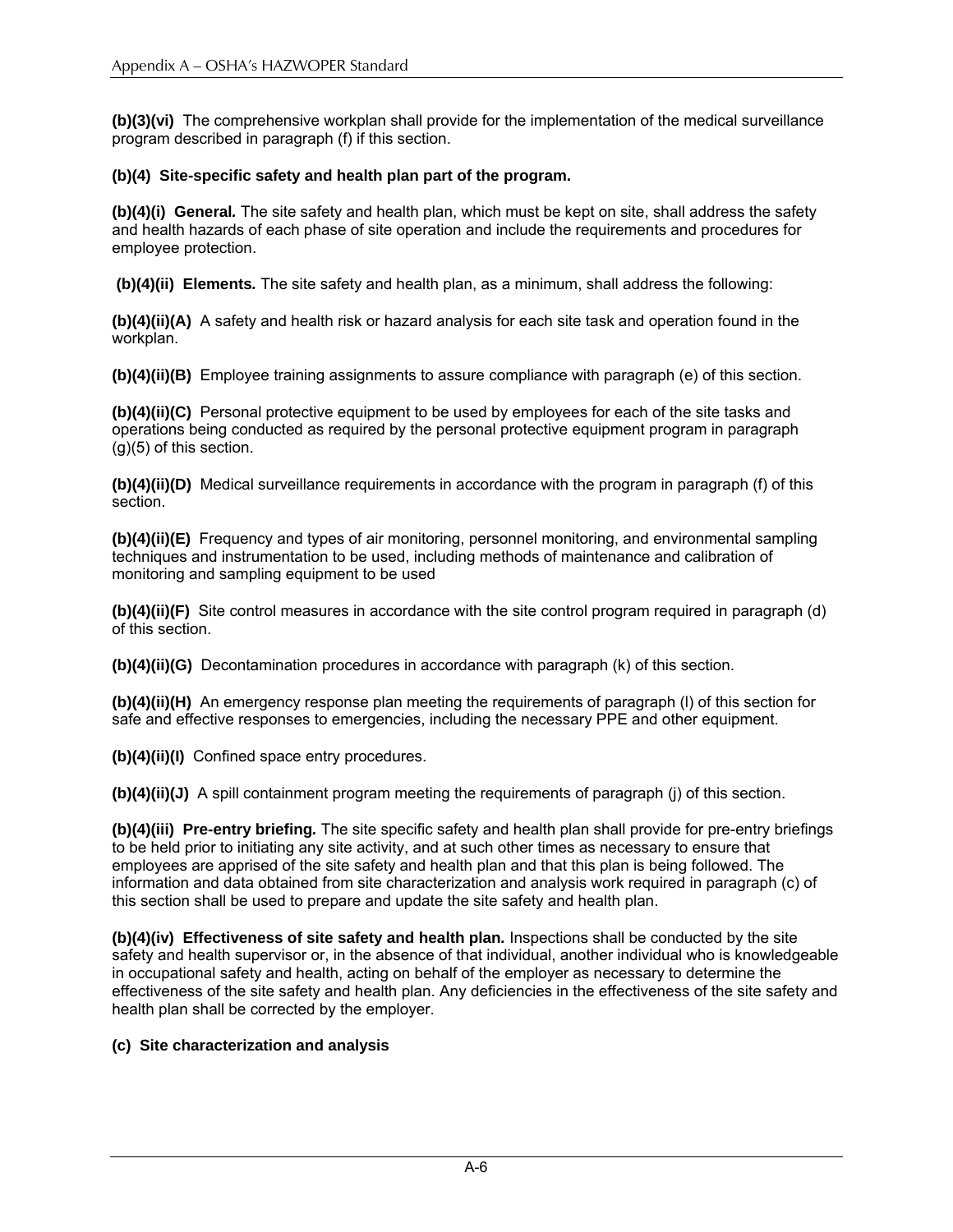**(c)(1) General***.* Hazardous waste sites shall be evaluated in accordance with this paragraph to identify specific site hazards and to determine the appropriate safety and health control procedures needed to protect employees from the identified hazards.

**(c)(2) Preliminary evaluation***.* A preliminary evaluation of a site's characteristics shall be performed prior to site entry by a qualified person in order to aid in the selection of appropriate employee protection methods prior to site entry. Immediately after initial site entry, a more detailed evaluation of the site's specific characteristics shall be performed by a qualified person in order to further identify existing site hazards and to further aid in the selection of the appropriate engineering controls and personal protective equipment for the tasks to be performed.

**(c)(3) Hazard identification***.* All suspected conditions that may pose inhalation or skin absorption hazards that are immediately dangerous to life or health (IDLH) or other conditions that may cause death or serious harm shall be identified during the preliminary survey and evaluated during the detailed survey. Examples of such hazards include, but are not limited to, confined space entry, potentially explosive or flammable situations, visible vapor clouds, or areas where biological indicators such as dead animals or vegetation are located.

**(c)(4) Required information***.* The following information to the extent available shall be obtained by the employer prior to allowing employees to enter a site:

**(c)(4)(i)** Location and approximate size of the site.

**(c)(4)(ii)** Description of the response activity and/or the job task to be performed.

**(c)(4)(iii)** Duration of the planned employee activity.

**(c)(4)(iv)** Site topography and accessibility by air and roads.

**(c)(4)(v)** Safety and health hazards expected at the site.

**(c)(4)(vi)** Pathways for hazardous substance dispersion.

**(c)(4)(vii)** Present status and capabilities of emergency response teams that would provide assistance to on-site employees at the time of an emergency.

**(c)(4)(viii)** Hazardous substances and health hazards involved or expected at the site and their chemical and physical properties.

**(c)(5) Personal protective equipment***.* Personal protective equipment (PPE) shall be provided and used during initial site entry in accordance with the following requirements:

**(c)(5)(i)** Based upon the results of the preliminary site evaluation, an ensemble of PPE shall be selected and used during initial site entry which will provide protection to a level of exposure below permissible exposure limits and published exposure levels for known or suspected hazardous substances and health hazards and which will provide protection against other known and suspected hazards identified during the preliminary site evaluation. If there is no permissible exposure limit or published exposure level, the employer may use other published studies and information as a guide to appropriate personal protective equipment.

**(c)(5)(ii)** If positive-pressure self-contained breathing apparatus is not used as part of the entry ensemble, and if respiratory protection is warranted by the potential hazards identified during the preliminary site evaluation, an escape self-contained breathing apparatus of at least five minute's duration shall be carried by employees during initial site entry.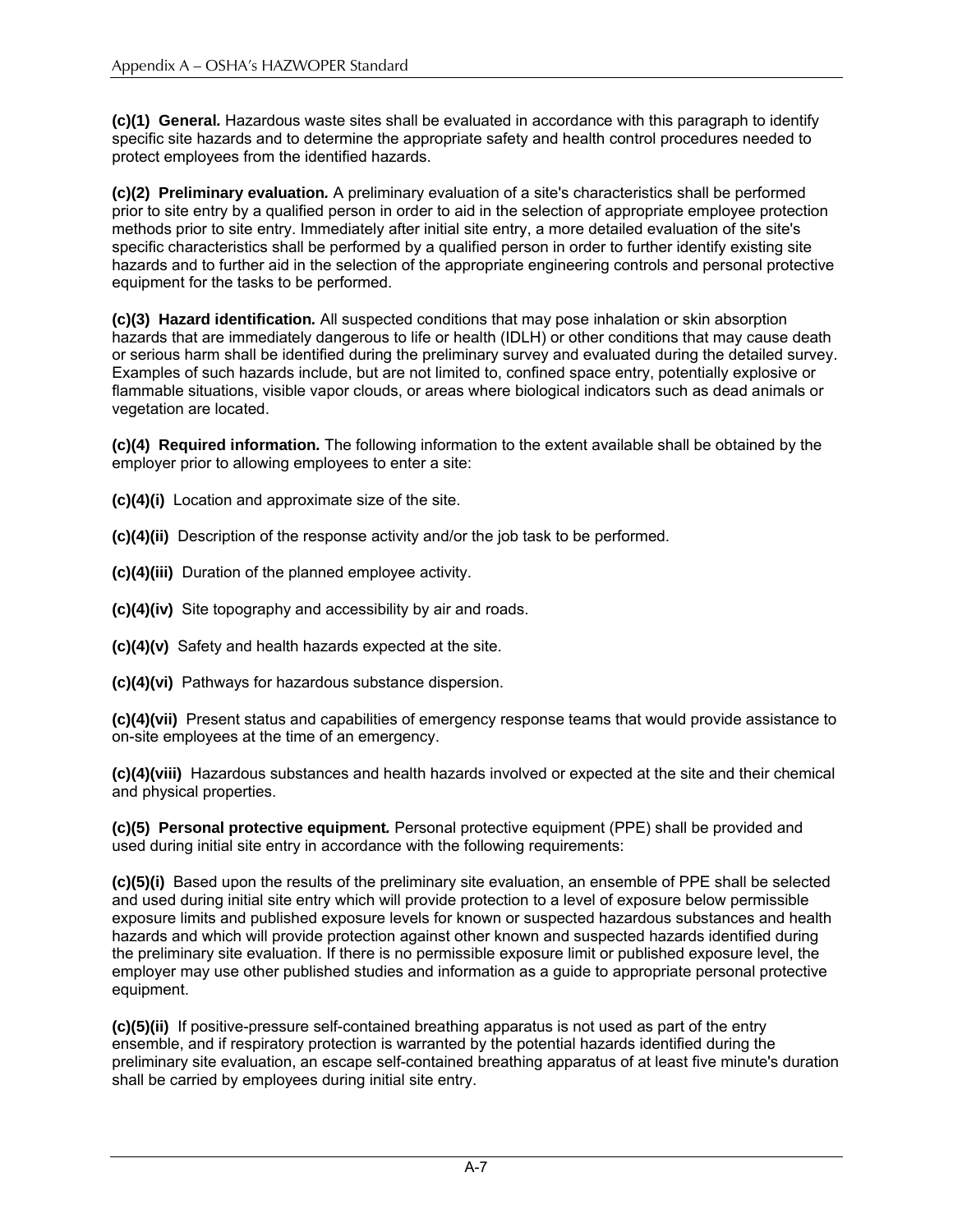**(c)(5)(iii)** If the preliminary site evaluation does not produce sufficient information to identify the hazards or suspected hazards of the site an ensemble providing equivalent to Level B PPE shall be provided as minimum protection, and direct reading instruments shall be used as appropriate for identifying IDLH conditions. (See Appendix B for guidelines on Level B protective equipment.)

**(c)(5)(iv)** Once the hazards of the site have been identified, the appropriate PPE shall be selected and used in accordance with paragraph (g) of this section.

**(c)(6) Monitoring***.* The following monitoring shall be conducted during initial site entry when the site evaluation produces information which shows the potential for ionizing radiation or IDLH conditions, or when the site information is not sufficient reasonably to eliminate these possible conditions:

**(c)(6)(i)** Monitoring with direct reading instruments for hazardous levels of ionizing radiation.

**(c)(6)(ii)** Monitoring the air with appropriate direct reading test equipment for (i.e., combustible gas meters, detector tubes) for IDLH and other conditions that may cause death or serious harm (combustible or explosive atmospheres, oxygen deficiency, toxic substances.)

**(c)(6)(iii)** Visually observing for signs of actual or potential IDLH or other dangerous conditions.

**(c)(6)(iv)** An ongoing air monitoring program in accordance with paragraph (h) of this section shall be implemented after site characterization has determined the site is safe for the start-up of operations.

**(c)(7) Risk identification***.* Once the presence and concentrations of specific hazardous substances and health hazards have been established, the risks associated with these substances shall be identified. Employees who will be working on the site shall be informed of any risks that have been identified. In situations covered by the Hazard Communication Standard, 29 CFR 0, training required by that standard need not be duplicated.

NOTE TO PARAGRAPH (c)(7). – Risks to consider include, but are not limited to:

[a] Exposures exceeding the permissible exposure limits and published exposure levels.

[b] IDLH Concentrations.

[c] Potential Skin Absorption and Irritation Sources.

[d] Potential Eye Irritation Sources.

[e] Explosion Sensitivity and Flammability Ranges.

[f] Oxygen deficiency.

**(c)(8) Employee notification***.* Any information concerning the chemical, physical, and toxicologic properties of each substance known or expected to be present on site that is available to the employer and relevant to the duties an employee is expected to perform shall be made available to the affected employees prior to the commencement of their work activities. The employer may utilize information developed for the hazard communication standard for this purpose.

## **(d) Site control***.*

**(d)(1) General***.* Appropriate site control procedures shall be implemented to control employee exposure to hazardous substances before clean-up work begins.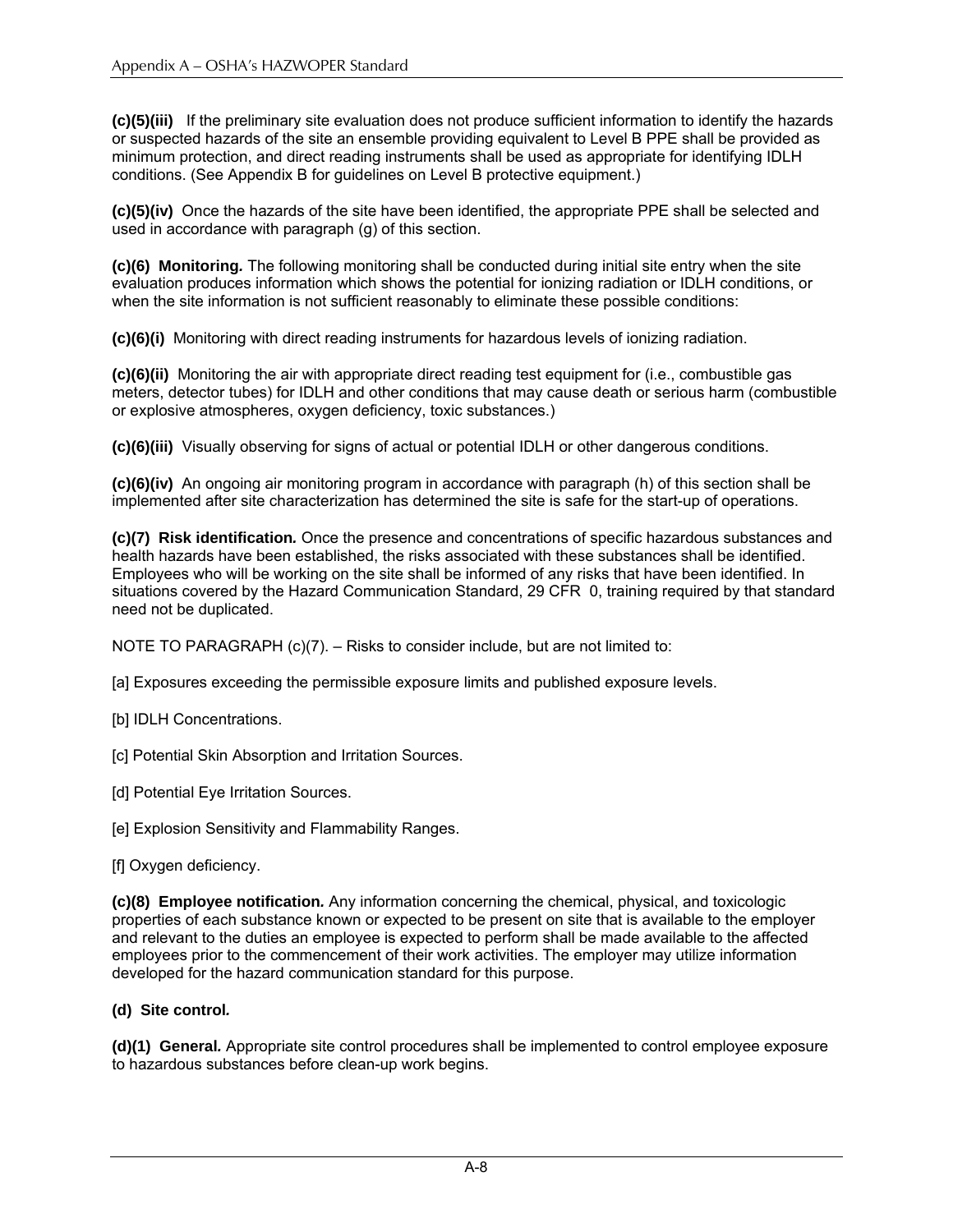**(d)(2) Site control program***.* A site control program for protecting employees which is part of the employer's site safety and health program required in paragraph (b) of this section shall be developed during the planning stages of a hazardous waste clean-up operation and modified as necessary as new information becomes available.

**(d)(3) Elements of the site control program***.* The site control program shall, as a minimum, include: A site map; site work zones; the use of a "buddy system"; site communications including alerting means for emergencies; the standard operating procedures or safe work practices; and, identification of the nearest medical assistance. Where these requirements are covered elsewhere they need not be repeated.

# **(e) Training**

# **(e)(1) General**

**(e)(1)(i)** All employees working on site (such as but not limited to equipment operators, general laborers and others) exposed to hazardous substances, health hazards, or safety hazards and their supervisors and management responsible for the site shall receive training meeting the requirements of this paragraph before they are permitted to engage in hazardous waste operations that could expose them to hazardous substances, safety, or health hazards, and they shall receive review training as specified in this paragraph.

**(e)(1)(ii)** Employees shall not be permitted to participate in or supervise field activities until they have been trained to a level required by their job function and responsibility.

**(e)(2) Elements to be covered***.* The training shall thoroughly cover the following:

**(e)(2)(i)** Names of personnel and alternates responsible for site safety and health;

**(e)(2)(ii)** Safety, health and other hazards present on the site;

**(e)(2)(iii)** Use of personal protective equipment;

**(e)(2)(iv)** Work practices by which the employee can minimize risks from hazards;

**(e)(2)(v)** Safe use of engineering controls and equipment on the site;

**(e)(2)(vi)** Medical surveillance requirements including recognition of symptoms and signs which might indicate over exposure to hazards; and

**(e)(2)(vii)** The contents of paragraphs (G) through (J) of the site safety and health plan set forth in paragraph (b)(4)(ii) of this section.

# **(e)(3) Initial training***.*

**(e)(3)(i)** General site workers (such as equipment operators, general laborers and supervisory personnel) engaged in hazardous substance removal or other activities which expose or potentially expose workers to hazardous substances and health hazards shall receive a minimum of 40 hours of instruction off the site, and a minimum of three days actual field experience under the direct supervision of a trained experienced supervisor.

**(e)(3)(ii)** Workers on site only occasionally for a specific limited task (such as, but not limited to, ground water monitoring, land surveying, or geophysical surveying) and who are unlikely to be exposed over permissible exposure limits and published exposure limits shall receive a minimum of 24 hours of instruction off the site, and the minimum of one day actual field experience under the direct supervision of a trained, experienced supervisor.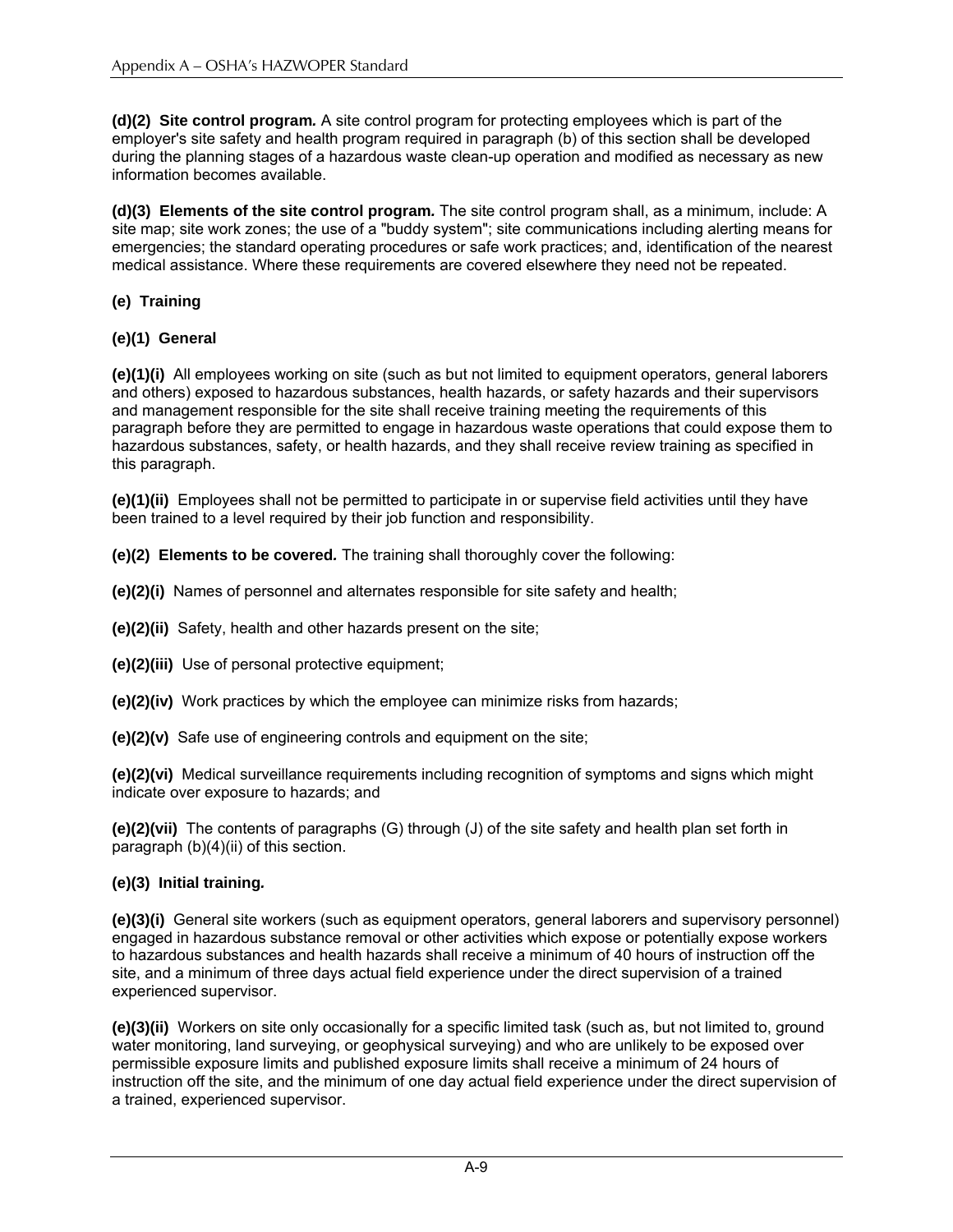**(e)(3)(iii)** Workers regularly on site who work in areas which have been monitored and fully characterized indicating that exposures are under permissible exposure limits and published exposure limits where respirators are not necessary, and the characterization indicates that there are no health hazards or the possibility of an emergency developing, shall receive a minimum of 24 hours of instruction off the site, and the minimum of one day actual field experience under the direct supervision of a trained, experienced supervisor.

**(e)(3)(iv)** Workers with 24 hours of training who are covered by paragraphs (e)(3)(ii) and (e)(3)(iii) of this section, and who become general site workers or who are required to wear respirators, shall have the additional 16 hours and two days of training necessary to total the training specified in paragraph (e)(3)(i).

**(e)(4) Management and supervisor training***.* On-site management and supervisors directly responsible for or who supervise employees engaged in hazardous waste operations shall receive 40 hours initial and three days of supervised field experience (the training may be reduced to 24 hours and one day if the only area of their responsibility is employees covered by paragraphs (e)(3)(ii) and (e)(3)(iii) and at least eight additional hours of specialized training at the time of job assignment on such topics as, but no limited to, the employer's safety and health program, personal protective equipment program, spill containment program, and health hazard monitoring procedure and techniques.

**(e)(5) Qualifications for trainers***.* Trainers shall be qualified to instruct employees about the subject matter that is being presented in training. Such trainers shall have satisfactorily completed a training program for teaching the subjects they are expected to teach, or they shall have the academic credentials and instructional experience necessary for teaching the subjects. Instructors shall demonstrate competent instructional skills and knowledge of the applicable subject matter.

**(e)(6) Training certification.** Employees and supervisors that have received and successfully completed the training and field experience specified in paragraphs (e)(1) through (e)(4) of this section shall be certified by their instructor or the head instructor and trained supervisor as having completed the necessary training. A written certificate shall be given to each person so certified. Any person who has not been so certified or who does not meet the requirements of paragraph (e)(9) of this section shall be prohibited from engaging in hazardous waste operations.

**(e)(7) Emergency response***.* Employees who are engaged in responding to hazardous emergency situations at hazardous waste clean-up sites that may expose them to hazardous substances shall be trained in how to respond to such expected emergencies.

**(e)(8) Refresher training***.* Employees specified in paragraph (e)(1) of this section, and managers and supervisors specified in paragraph (e)(4) of this section, shall receive eight hours of refresher training annually on the items specified in paragraph (e)(2) and/or (e)(4) of this section, any critique of incidents that have occurred in the past year that can serve as training examples of related work, and other relevant topics.

**(e)(9) Equivalent training***.* Employers who can show by documentation or certification that an employee's work experience and/or training has resulted in training equivalent to that training required in paragraphs (e)(1) through (e)(4) of this section shall not be required to provide the initial training requirements of those paragraphs to such employees and shall provide a copy of the certification or documentation to the employee upon request. However, certified employees or employees with equivalent training new to a site shall receive appropriate, site specific training before site entry and have appropriate supervised field experience at the new site. Equivalent training includes any academic training or the training that existing employees might have already received from actual hazardous waste site experience.

# **(f) Medical surveillance**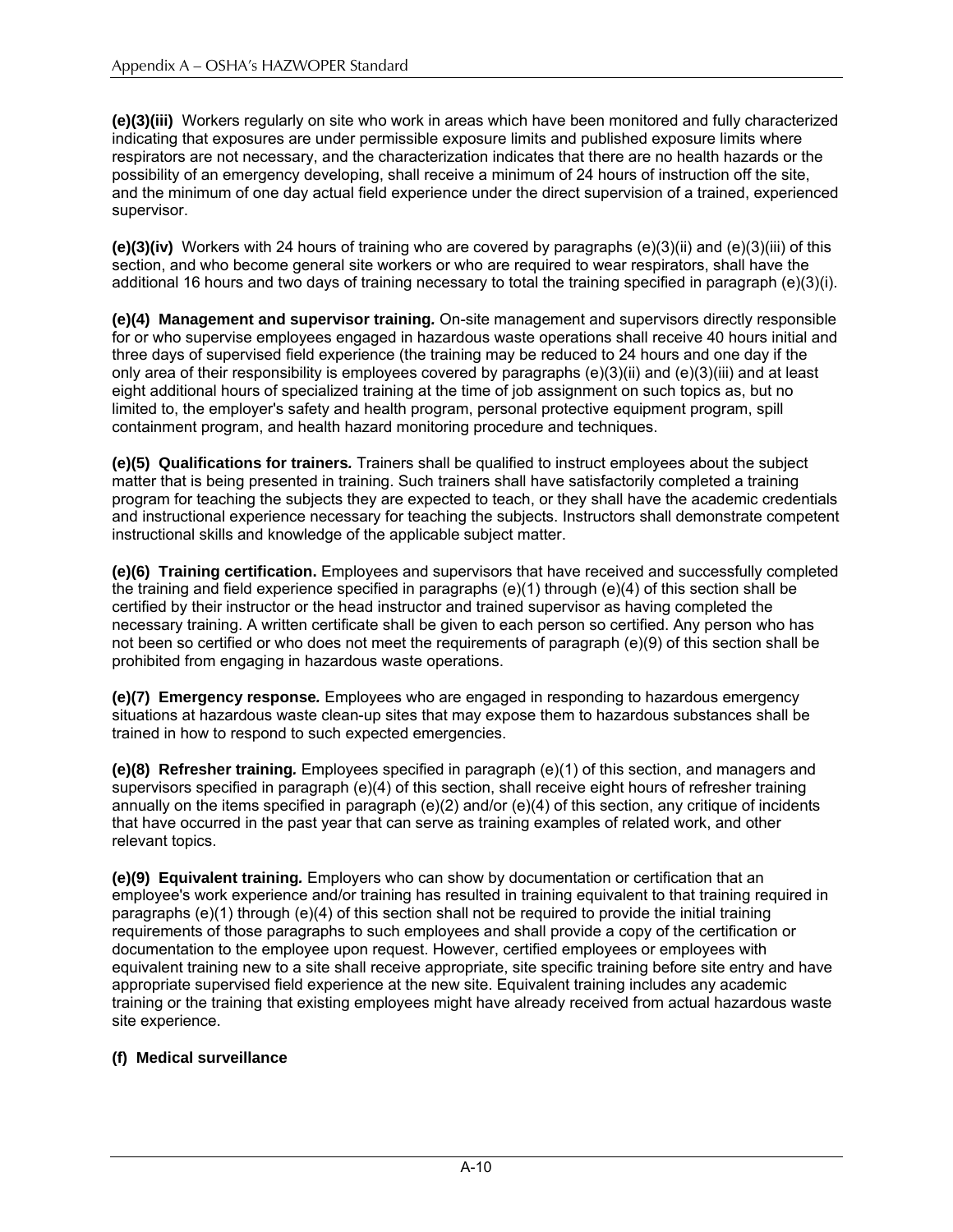**(f)(1) General**. Employees engaged in operations specified in paragraphs (a)(1)(i) through (a)(1)(iv) of this section and not covered by (a)(2)(iii) exceptions and employers of employees specified in paragraph (q)(9) shall institute a medical surveillance program in accordance with this paragraph.

**(f)(2) Employees covered***.* The medical surveillance program shall be instituted by the employer for the following employees:

**(f)(2)(i)** All employees who are or may be exposed to hazardous substances or health hazards at or above the established permissible exposure limit, above the published exposure levels for these substances, without regard to the use of respirators, for 30 days or more a year;

**(f)(2)(ii)** All employees who wear a respirator for 30 days or more a year or as required by 1910.134;

**(f)(2)(iii)** All employees who are injured, become ill or develop signs or symptoms due to possible overexposure involving hazardous substances or health hazards from an emergency response or hazardous waste operation; and

**(f)(2)(iv)** Members of HAZMAT teams.

**(f)(3) Frequency of medical examinations and consultations***.* Medical examinations and consultations shall be made available by the employer to each employee covered under paragraph (f)(2) of this section on the following schedules:

**(f)(3)(i)** For employees covered under paragraphs (f)(2)(i), (f)(2)(ii), and (f)(2)(iv);

**(f)(3)(i)(A)** Prior to assignment;

**(f)(3)(i)(B)** At least once every twelve months for each employee covered unless the attending physician believes a longer interval (not greater than biennially) is appropriate;

**(f)(3)(i)(C)** At termination of employment or reassignment to an area where the employee would not be covered if the employee has not had an examination within the last six months.

**(f)(3)(i)(D)** As soon as possible upon notification by an employee that the employee has developed signs or symptoms indicating possible overexposure to hazardous substances or health hazards, or that the employee has been injured or exposed above the permissible exposure limits or published exposure levels in an emergency situation;

**(f)(3)(i)(E)** At more frequent times, if the examining physician determines that an increased frequency of examination is medically necessary.

**(f)(3)(ii)** For employees covered under paragraph (f)(2)(iii) and for all employees including of employers covered by paragraph (a)(1)(iv) who may have been injured, received a health impairment, developed signs or symptoms which may have resulted from exposure to hazardous substances resulting from an emergency incident, or exposed during an emergency incident to hazardous substances at concentrations above the permissible exposure limits or the published exposure levels without the necessary personal protective equipment being used:

**(f)(3)(ii)(A)** As soon as possible following the emergency incident or development of signs or symptoms;

**(f)(3)(ii)(B)** At additional times, if the examining physician determines that follow-up examinations or consultations are medically necessary.

**(f)(4) Content of medical examinations and consultations***.*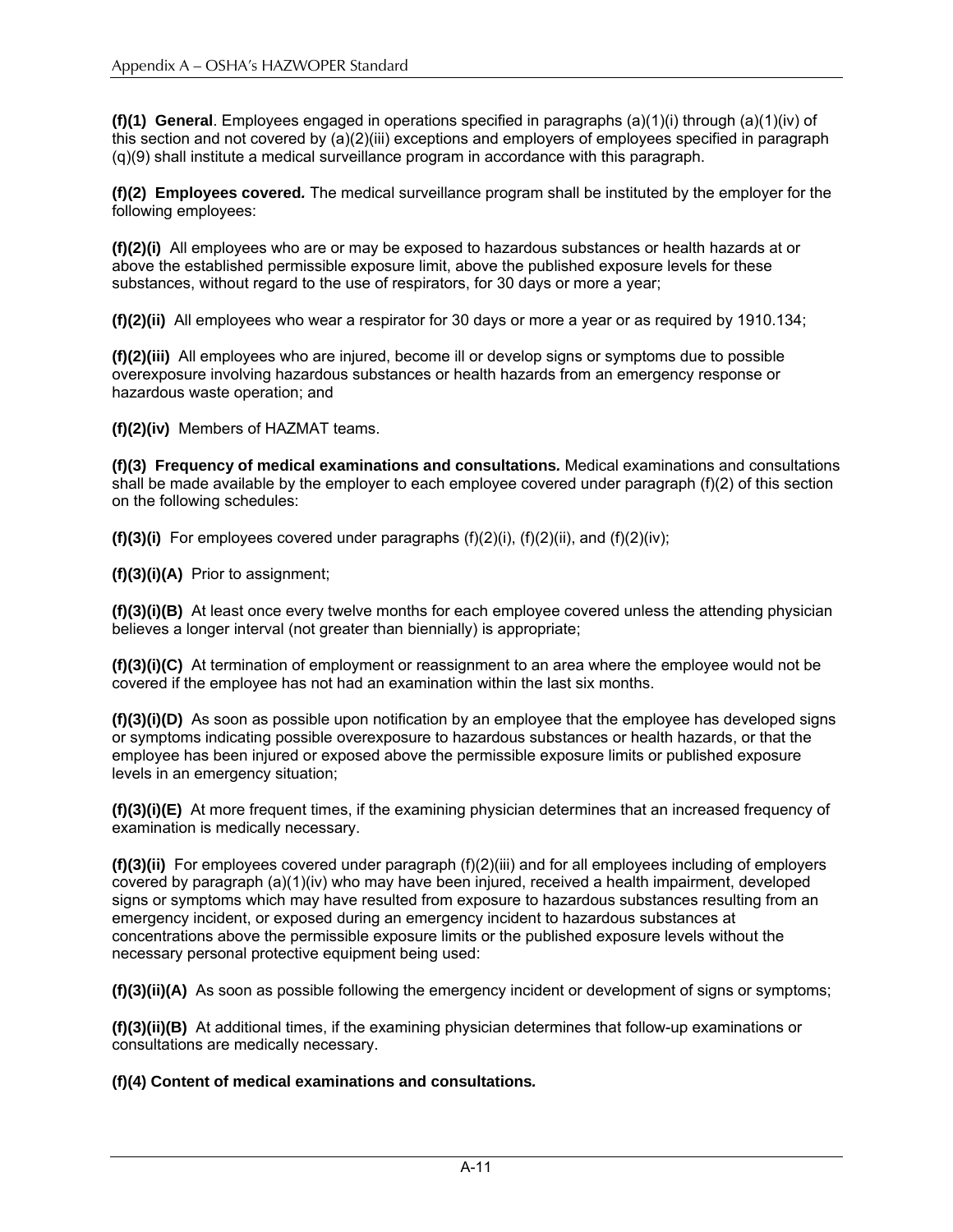**(f)(4)(i)** Medical examinations required by paragraph (f)(3) of this section shall include a medical and work history (or updated history if one is in the employee's file) with special emphasis on symptoms related to the handling of hazardous substances and health hazards, and to fitness for duty including the ability to wear any required PPE under conditions (i.e., temperature extremes) that may be expected at the work site.

**(f)(4)(ii)** The content of medical examinations or consultations made available to employees pursuant to paragraph (f) shall be determined by the attending physician. The guidelines in the *Occupational Safety and Health Guidance Manual for Hazardous Waste Site Activities* (See Appendix D, reference # 10) should be consulted.

**(f)(5) Examination by a physician and costs***.* All medical examinations and procedures shall be performed by or under the supervision of a licensed physician, preferably one knowledgeable in occupational medicine, and shall be provided without cost to the employee, without loss of pay, and at a reasonable time and place.

**(f)(6) Information provided to the physician***.* The employer shall provide one copy of this standard and its appendices to the attending physician and in addition the following for each employee:

**(f)(6)(i)** A description of the employee's duties as they relate to the employee's exposures,

**(f)(6)(ii)** The employee's exposure levels or anticipated exposure levels.

**(f)(6)(iii)** A description of any personal protective equipment used or to be used.

**(f)(6)(iv)** Information from previous medical examinations of the employee which is not readily available to the examining physician.

**(f)(6)(v)** Information required by §1910.134.

## **(f)(7) Physician's written opinion***.*

**(f)(7)(i)** The employer shall obtain and furnish the employee with a copy of a written opinion from the examining physician containing the following:

**(f)(7)(i)(A)** The physician's opinion as to whether the employee has any detected medical conditions which would place the employee at increased risk of material impairment of the employee's health from work in hazardous waste operations or emergency response, or from respirator use.

**(f)(7)(i)(B)** The physician's recommended limitations upon the employees assigned work.

**(f)(7)(i)(C)** The results of the medical examination and tests if requested by the employee.

**(f)(7)(i)(D)** A statement that the employee has been informed by the physician of the results of the medical examination and any medical conditions which require further examination or treatment.

**(f)(7)(ii)** The written opinion obtained by the employer shall not reveal specific findings or diagnoses unrelated to occupational exposure.

# **(f)(8) Recordkeeping***.*

**(f)(8)(i)** An accurate record of the medical surveillance required by paragraph (f) of this section shall be retained. This record shall be retained for the period specified and meet the criteria of 29 CFR 1910.20.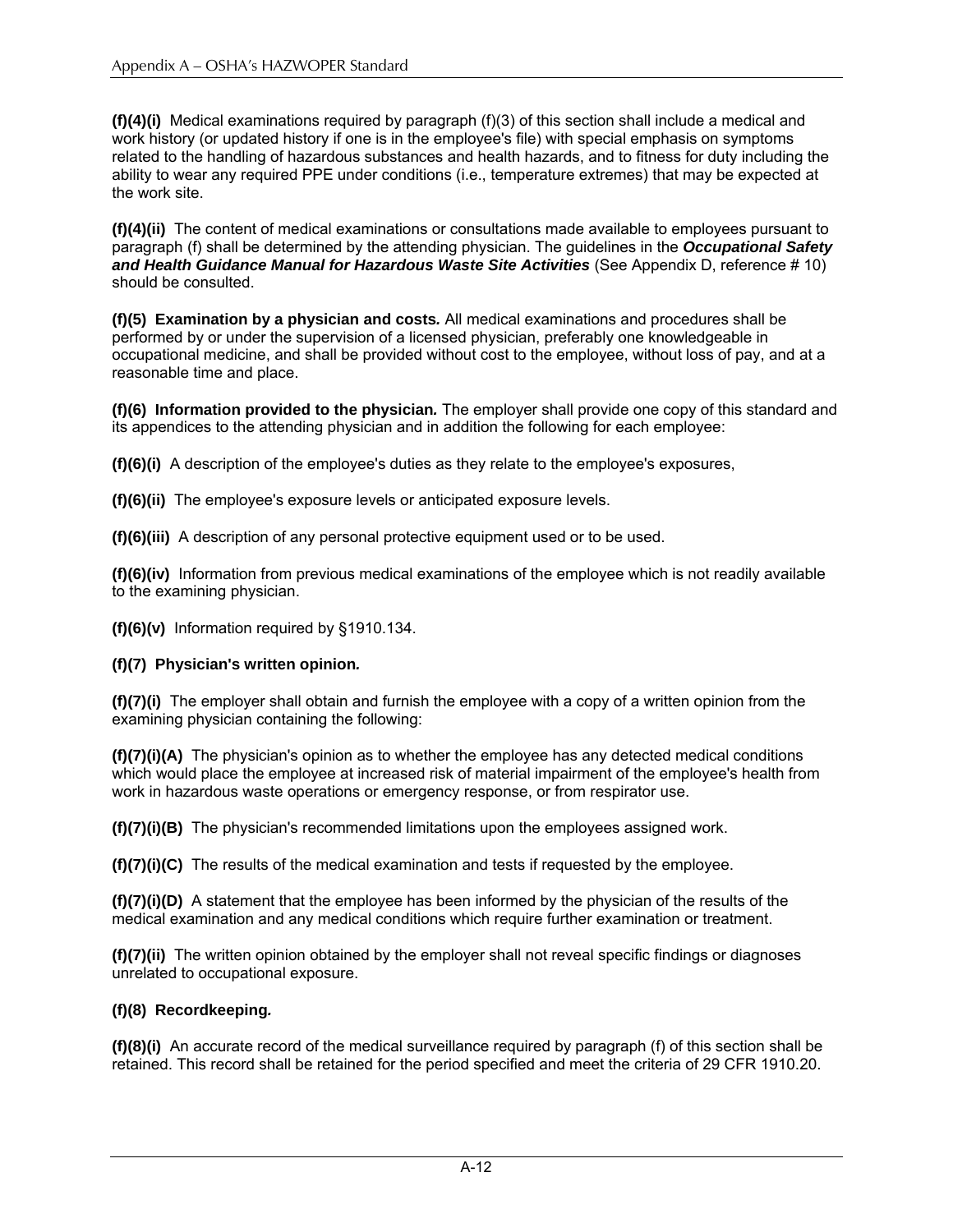**(f)(8)(ii)** The record required in paragraph (f)(8)(i) of this section shall include at least the following information:

**(f)(8)(ii)(A)** The name and social security number of the employee;

**(f)(8)(ii)(B)** Physicians' written opinions, recommended limitations and results of examinations and tests;

**(f)(8)(ii)(C)** Any employee medical complaints related to exposure to hazardous substances;

**(f)(8)(ii)(D)** A copy of the information provided to the examining physician by the employer, with the exception of the standard and its appendices.

**(g) Engineering controls, work practices, and personal protective equipment for employee protection.** Engineering controls, work practices and PPE for substances regulated in Subpart Z. (i) Engineering controls, work practices, personal protective equipment, or a combination of these shall be implemented in accordance with this paragraph to protect employees from exposure to hazardous substances and safety and health hazards.

## **(g)(1) Engineering controls, work practices and PPE for substances regulated in Subparts G and Z.**

**(g)(1)(i)** Engineering controls and work practices shall be instituted to reduce and maintain employee exposure to or below the permissible exposure limits for substances regulated by 29 CFR Part 1910, to the extent required by Subpart Z, except to the extent that such controls and practices are not feasible.

NOTE TO PARAGRAPH  $(g)(1)(i)$ : Engineering controls which may be feasible include the use of pressurized cabs or control booths on equipment, and/or the use of remotely operated material handling equipment. Work practices which may be feasible are removing all non-essential employees from potential exposure during opening of drums, wetting down dusty operations and locating employees upwind of possible hazards.

**(g)(1)(ii)** Whenever engineering controls and work practices are not feasible, or not required, any reasonable combination of engineering controls, work practices and PPE shall be used to reduce and maintain to or below the permissible exposure limits or dose limits for substances regulated by 29 CFR Part 1910, Subpart Z.

**(g)(1)(iii)** The employer shall not implement a schedule of employee rotation as a means of compliance with permissible exposure limits or dose limits except when there is no other feasible way of complying with the airborne or dermal dose limits for ionizing radiation.

**(g)(1)(iv)** The provisions of 29 CFR, subpart G, shall be followed.

**(g)(2) Engineering controls, work practices, and PPE for substances not regulated in Subparts G and Z.** An appropriate combination of engineering controls, work practices, and personal protective equipment shall be used to reduce and maintain employee exposure to or below published exposure levels for hazardous substances and health hazards not regulated by 29 CFR Part 1910, Subparts G and Z. The employer may use the published literature and MSDS as a guide in making the employer's determination as to what level of protection the employer believes is appropriate for hazardous substances and health hazards for which there is no permissible exposure limit or published exposure limit.

# **(g)(3) Personal protective equipment selection.**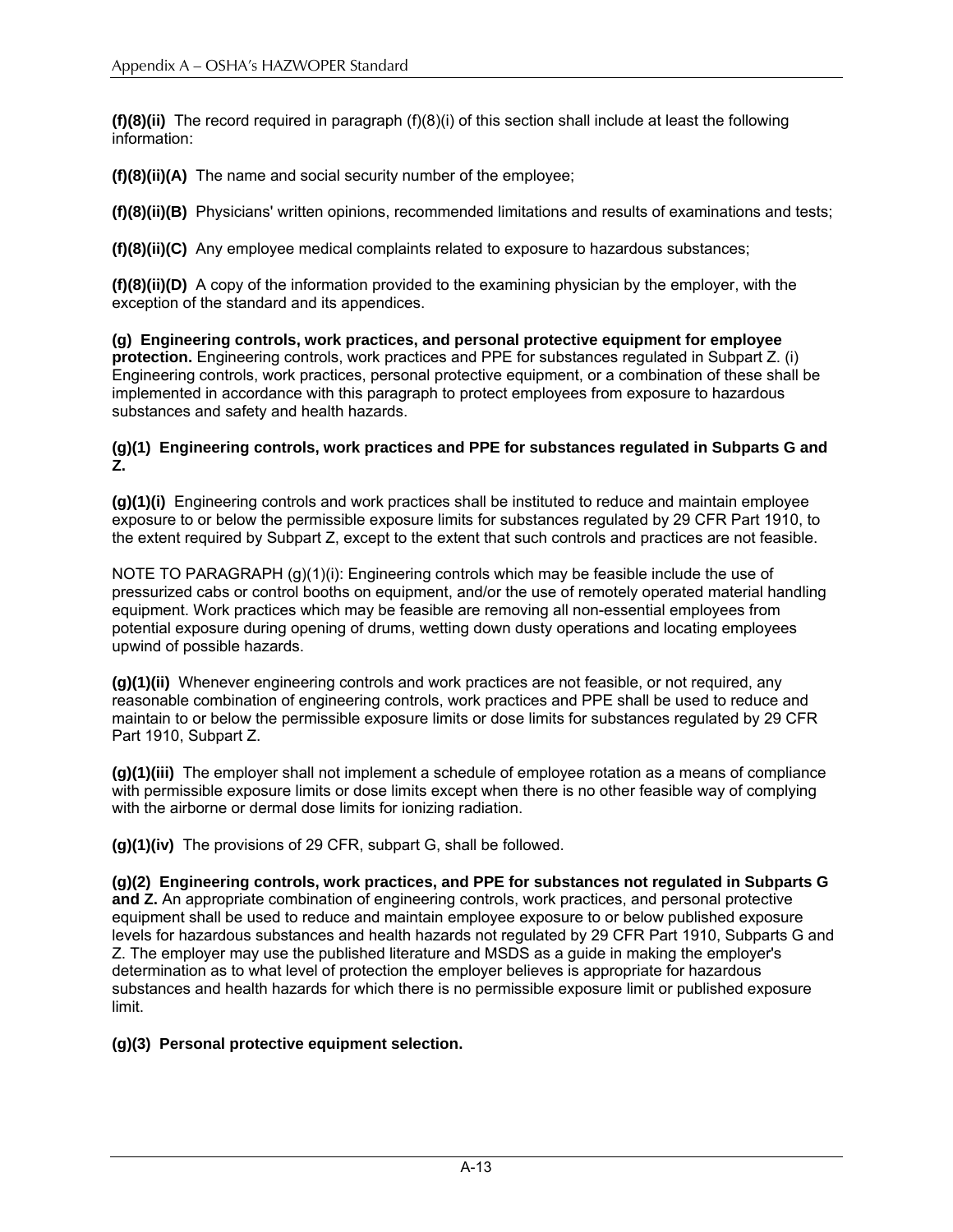**(g)(3)(i)** Personal protective equipment (PPE) shall be selected and used which will protect employees from the hazards and potential hazards they are likely to encounter as identified during the site characterization and analysis.

**(g)(3)(ii)** Personal protective equipment selection shall be based on an evaluation of the performance characteristics of the PPE relative to the requirements and limitations of the site, the task-specific conditions and duration, and the hazards and potential hazards identified at the site.

**(g)(3)(iii)** Positive pressure self-contained breathing apparatus, or positive pressure air-line respirators equipped with an escape air supply shall be used when chemical exposure levels present will create a substantial possibility of immediate death, immediate serious illness or injury, or impair the ability to escape.

**(g)(3)(iv)** Totally-encapsulating chemical protective suits (protection equivalent to Level A protection as recommended in Appendix B) shall be used in conditions where skin absorption of a hazardous substance may result in a substantial possibility of immediate death, immediate serious illness or injury, or impair the ability to escape.

**(g)(3)(v)** The level of protection provided by PPE selection shall be increased when additional information or site conditions show that increased protection is necessary to reduce employee exposures below permissible exposure limits and published exposure levels for hazardous substances and health hazards. (See Appendix B for guidance on selecting PPE ensembles.)

NOTE TO PARAGRAPH (g)(3): The level of employee protection provided may be decreased when additional information or site conditions show that decreased protection will not result in hazardous exposures to employees.

**(g)(3)(vi)** Personal protective equipment shall be selected and used to meet the requirements of 29 CFR Part 1910, Subpart I, and additional requirements specified in this section.

## **(g)(4) Totally-encapsulating chemical protective suits.**

**(g)(4)(i)** Totally-encapsulating suits shall protect employees from the particular hazards which are identified during site characterization and analysis.

**(g)(4)(ii)** Totally-encapsulating suits shall be capable of maintaining positive air pressure. (See Appendix A for a test method which may be used to evaluate this requirement.)

**(g)(4)(iii)** Totally-encapsulating suits shall be capable of preventing inward test gas leakage of more than 0.5 percent. (See Appendix A for a test method which may be used to evaluate this requirement.)

**(g)(5) Personal protective equipment (PPE) program***.* A personal protective equipment program, which is part of the employer's safety and health program required in paragraph (b) of this section or required in paragraph (p)(1) of this section and which is also a part of the site-specific safety and health plan shall be established. The PPE program shall address the elements listed below. When elements, such as donning and doffing procedures, are provided by the manufacturer of a piece of equipment and are attached to the plan, they need not be rewritten into the plan as long as they adequately address the procedure or element.

**(g)(5)(i)** PPE selection based upon site hazards,

**(g)(5)(ii)** PPE use and limitations of the equipment,

**(g)(5)(iii)** Work mission duration,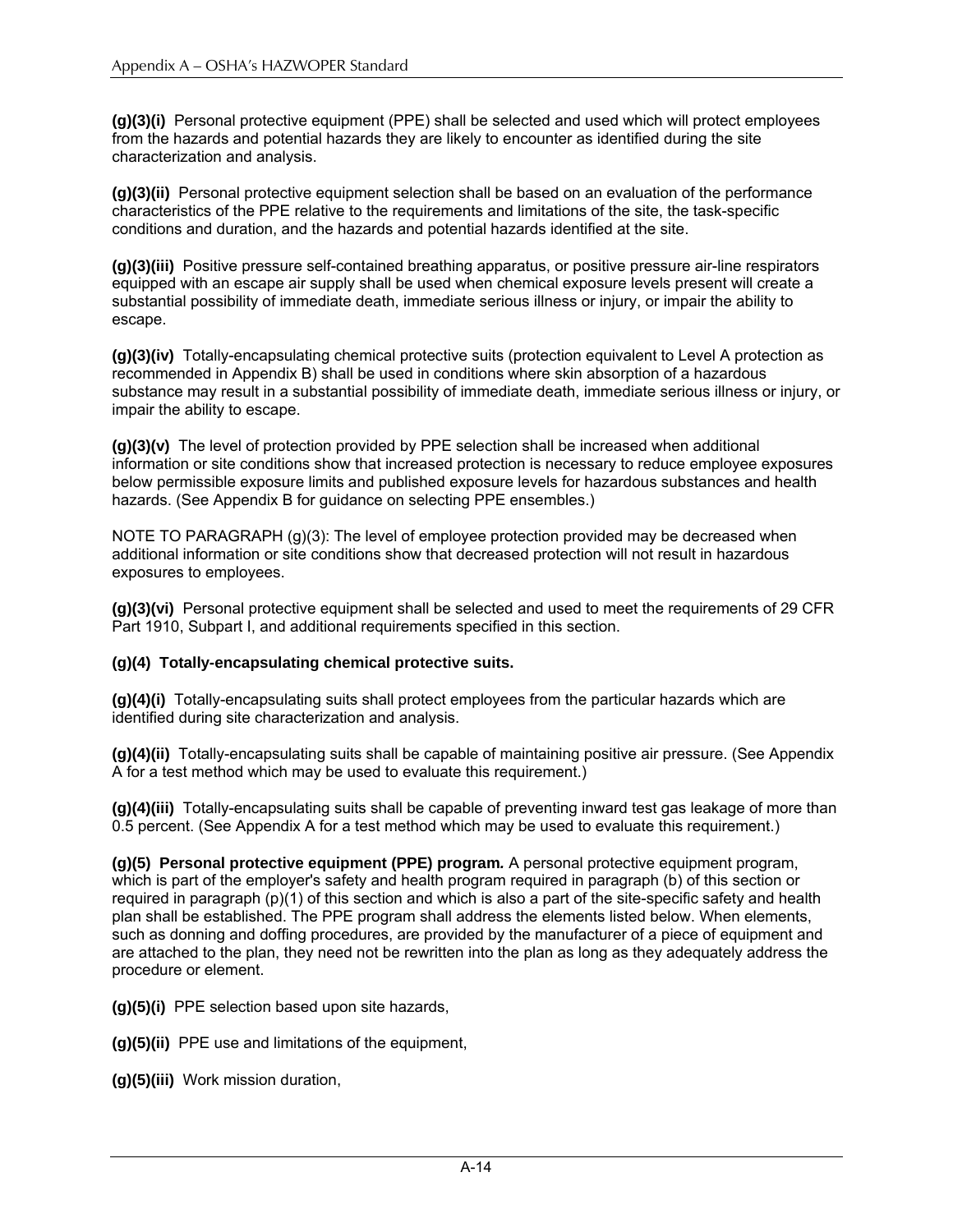**(g)(5)(iv)** PPE maintenance and storage,

**(g)(5)(v)** PPE decontamination and disposal,

**(g)(5)(vi)** PPE training and proper fitting,

**(g)(5)(vii)** PPE donning and doffing procedures,

**(g)(5)(viii)** PPE inspection procedures prior to, during, and after use,

**(g)(5)(ix)** Evaluation of the effectiveness of the PPE program, and

**(g)(5)(x)** Limitations during temperature extremes, heat stress, and other appropriate medical considerations.

**(h) Monitoring***.* 

#### **(h)(1) General.**

**(h)(1)(i)** Monitoring shall be performed in accordance with this paragraph where there may be a question of employee exposure to hazardous concentrations of hazardous substances in order to assure proper selection of engineering controls, work practices and personal protective equipment so that employees are not exposed to levels which exceed permissible exposure limits, or published exposure levels if there are no permissible exposure limits, for hazardous substances.

**(h)(1)(ii)** Air monitoring shall be used to identify and quantify airborne levels of hazardous substances and safety and health hazards in order to determine the appropriate level of employee protection needed on site.

**(h)(2) Initial entry***.* Upon initial entry, representative air monitoring shall be conducted to identify any IDLH condition, exposure over permissible exposure limits or published exposure levels, exposure over a radioactive material's dose limits or other dangerous condition such as the presence of flammable atmospheres, oxygen-deficient environments.

**(h)(3) Periodic monitoring***.* Periodic monitoring shall be conducted when the possibility of an IDLH condition or flammable atmosphere has developed or when there is indication that exposures may have risen over permissible exposure limits or published exposure levels since prior monitoring. Situations where it shall be considered whether the possibility that exposures have risen are as follows:

**(h)(3)(i)** When work begins on a different portion of the site.

**(h)(3)(ii)** When contaminants other than those previously identified are being handled.

**(h)(3)(iii)** When a different type of operation is initiated (e.g., drum opening as opposed to exploratory well drilling.)

 **(h)(3)(iv)** When employees are handling leaking drums or containers or working in areas with obvious liquid contamination (e.g., a spill or lagoon.)

**(h)(4) Monitoring of high-risk employees***.* After the actual clean-up phase of any hazardous waste operation commences; for example, when soil, surface water or containers are moved or disturbed; the employer shall monitor those employees likely to have the highest exposures to those hazardous substances and health hazards likely to be present above permissible exposure limits or published exposure levels by using personal sampling frequently enough to characterize employee exposures. The employer may utilize a representative sampling approach by documenting that the employees and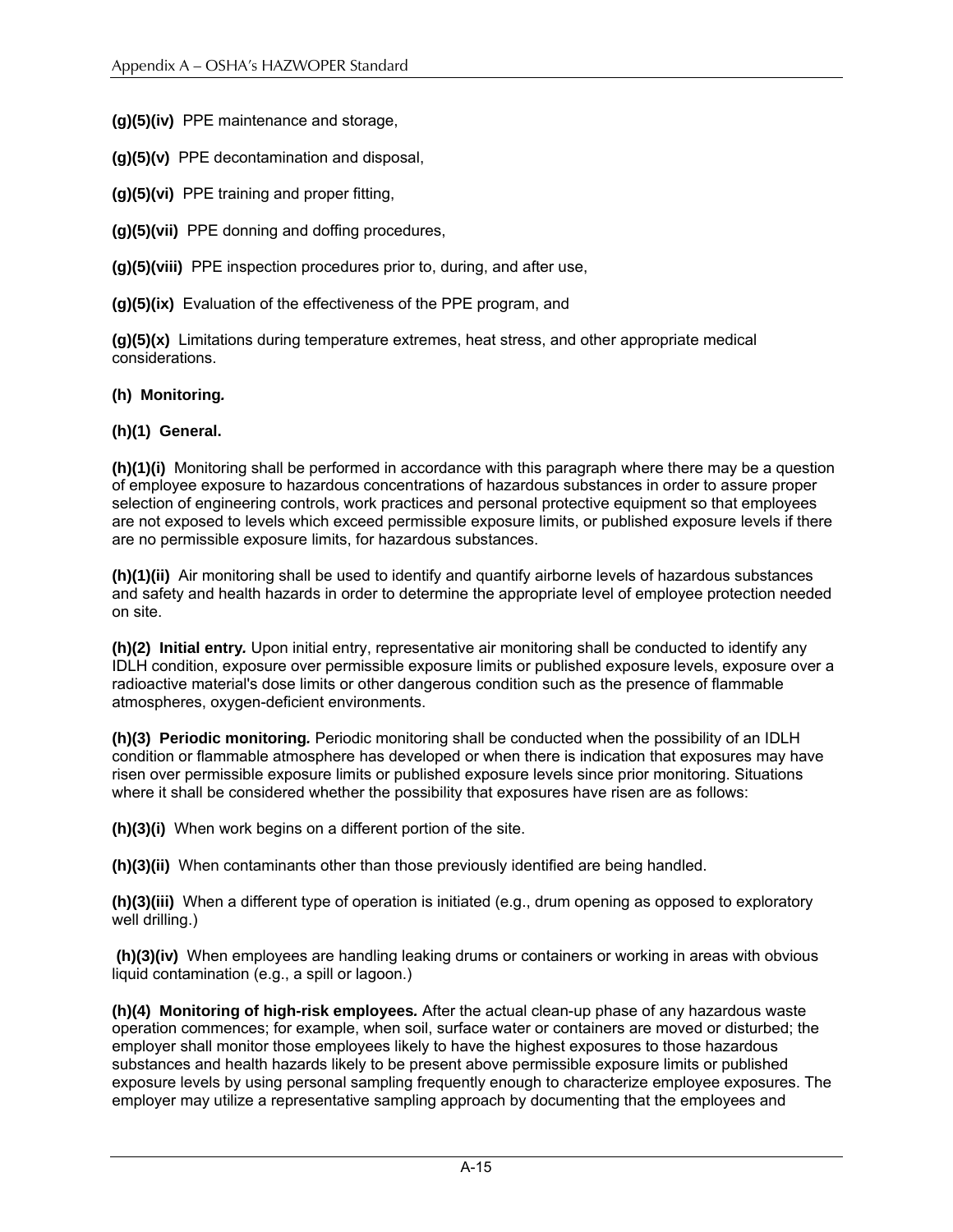chemicals chosen for monitoring are based on the criteria stated in the first sentence of this paragraph. If the employees likely to have the highest exposure are over permissible exposure limits or published exposure limits, then monitoring shall continue to determine all employees likely to be above those limits. The employer may utilize a representative sampling approach by documenting that the employees and chemicals chosen for monitoring are based on the criteria stated above.

NOTE TO PARAGRAPH (h): It is not required to monitor employees engaged in site characterization operations covered by paragraph (c) of this section.

**(i) Informational programs***.* Employers shall develop and implement a program which is part of the employer's safety and health program required in paragraph (b) of this section to inform employees, contractors, and subcontractors (or their representative) actually engaged in hazardous waste operations of the nature, level and degree of exposure likely as a result of participation in such hazardous waste operations. Employees, contractors and subcontractors working outside of the operations part of a site are not covered by this standard.

# **(j) Handling drums and containers**

## **(j)(1) General**.

**(j)(1)(i)** Hazardous substances and contaminated, liquids and other residues shall be handled, transported, labeled, and disposed of in accordance with this paragraph.

**(j)(1)(ii)** Drums and containers used during the clean-up shall meet the appropriate DOT, OSHA, and EPA regulations for the wastes that they contain.

**(j)(1)(iii)** When practical, drums and containers shall be inspected and their integrity shall be assured prior to being moved. Drums or containers that cannot be inspected before being moved because of storage conditions (i.e., buried beneath the earth, stacked behind other drums, stacked several tiers high in a pile, etc.) shall be moved to an accessible location and inspected prior to further handling.

**(j)(1)(iv)** Unlabeled drums and containers shall be considered to contain hazardous substances and handled accordingly until the contents are positively identified and labeled.

**(j)(1)(v)** Site operations shall be organized to minimize the amount of drum or container movement.

**(j)(1)(vi)** Prior to movement of drums or containers, all employees exposed to the transfer operation shall be warned of the potential hazards associated with the contents of the drums or containers.

**(j)(1)(vii)** U.S. Department of Transportation specified salvage drums or containers and suitable quantities of proper absorbent shall be kept available and used in areas where spills, leaks, or ruptures may occur.

**(j)(1)(viii)** Where major spills may occur, a spill containment program, which is part of the employer's safety and health program required in paragraph (b) of this section, shall be implemented to contain and isolate the entire volume of the hazardous substance being transferred.

**(j)(1)(ix)** Drums and containers that cannot be moved without rupture, leakage, or spillage shall be emptied into a sound container using a device classified for the material being transferred.

**(j)(1)(x)** A ground-penetrating system or other type of detection system or device shall be used to estimate the location and depth of buried drums or containers.

**(j)(1)(xi)** Soil or covering material shall be removed with caution to prevent drum or container rupture.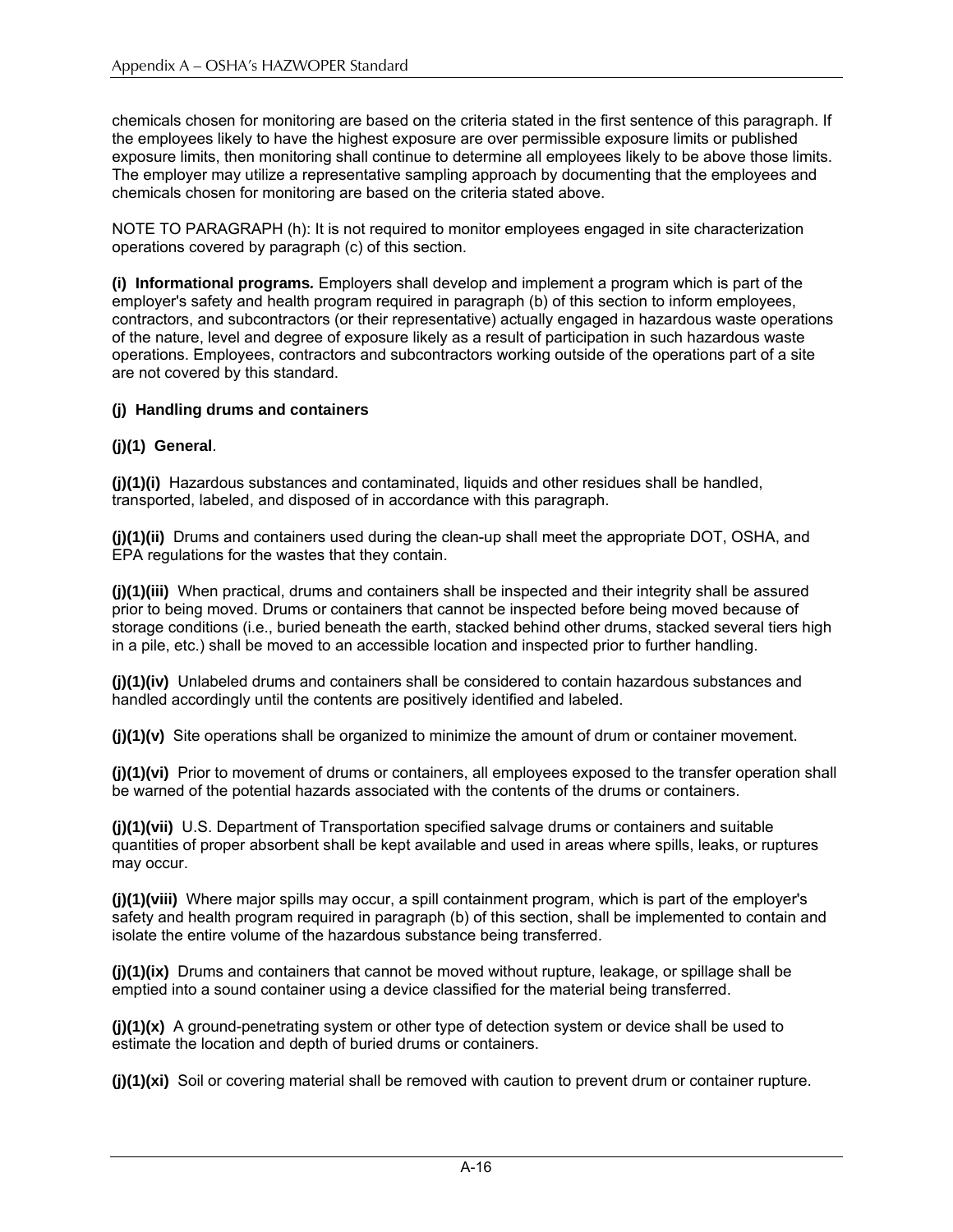**(j)(1)(xii)** Fire extinguishing equipment meeting the requirements of 29 CFR Part 1910, Subpart L, shall be on hand and ready for use to control incipient fires.

**(j)(2) Opening drums and containers***.* The following procedures shall be followed in areas where drums or containers are being opened:

**(j)(2)(i)** Where an airline respirator system is used, connections to the source of air supply shall be protected from contamination and the entire system shall be protected from physical damage.

**(j)(2)(ii)** Employees not actually involved in opening drums or containers shall be kept a safe distance from the drums or containers being opened.

**(j)(2)(iii)** If employees must work near or adjacent to drums or containers being opened, a suitable shield that does not interfere with the work operation shall be placed between the employee and the drums or containers being opened to protect the employee in case of accidental explosion.

**(j)(2)(iv)** Controls for drum or container opening equipment, monitoring equipment, and fire suppression equipment shall be located behind the explosion-resistant barrier.

**(j)(2)(v)** When there is a reasonable possibility of flammable atmospheres being present, material handling equipment and hand tools shall be of the type to prevent sources of ignition.

**(j)(2)(vi)** Drums and containers shall be opened in such a manner that excess interior pressure will be safely relieved. If pressure cannot be relieved from a remote location, appropriate shielding shall be placed between the employee and the drums or containers to reduce the risk of employee injury.

**(j)(2)(vii)** Employees shall not stand upon or work from drums or containers.

**(j)(3) Material handling equipment***.* Material handling equipment used to transfer drums and containers shall be selected, positioned and operated to minimize sources of ignition related to the equipment from igniting vapors released from ruptured drums or containers.

**(j)(4) Radioactive wastes***.* Drums and containers containing radioactive wastes shall not be handled until such time as their hazard to employees is properly assessed.

**(j)(5) Shock sensitive wastes***.* As a minimum, the following special precautions shall be taken when drums and containers containing or suspected of containing shock-sensitive wastes are handled:

**(j)(5)(i)** All non-essential employees shall be evacuated from the area of transfer.

**(j)(5)(ii)** Material handling equipment shall be provided with explosive containment devices or protective shields to protect equipment operators from exploding containers.

**(j)(5)(iii)** An employee alarm system capable of being perceived above surrounding light and noise conditions shall be used to signal the commencement and completion of explosive waste handling activities.

**(j)(5)(iv)** Continuous communications (i.e., portable radios, hand signals, telephones, as appropriate) shall be maintained between the employee-in-charge of the immediate handling area and both the site safety and health supervisor and the command post until such time as the handling operation is completed. Communication equipment or methods that could cause shock sensitive materials to explode shall not be used.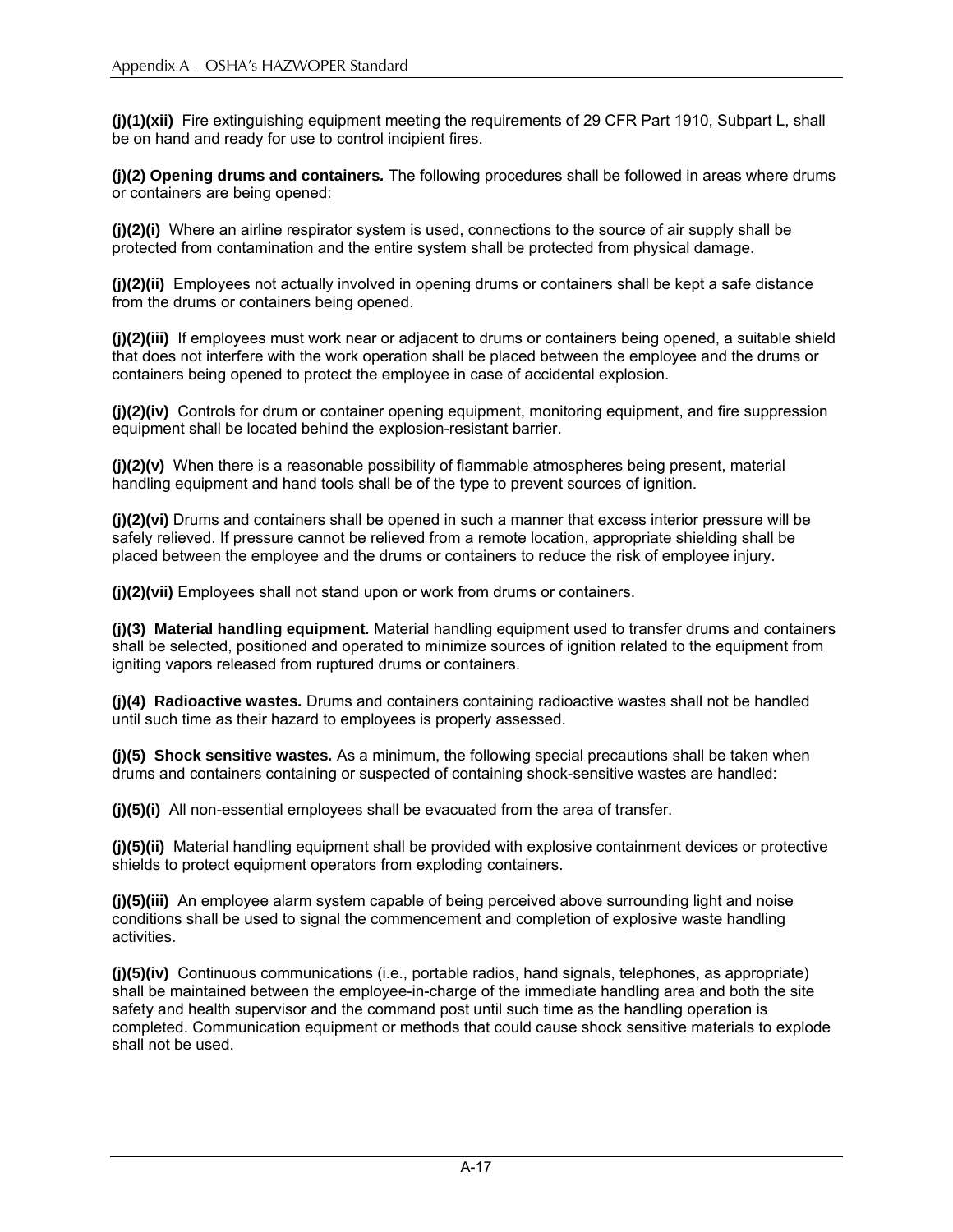**(j)(5)(v)** Drums and containers under pressure, as evidenced by bulging or swelling, shall not be moved until such time as the cause for excess pressure is determined and appropriate containment procedures have been implemented to protect employees from explosive relief of the drum.

**(j)(5)(vi)** Drums and containers containing packaged laboratory wastes shall be considered to contain shock-sensitive or explosive materials until they have been characterized.

Caution: Shipping of shock sensitive wastes may be prohibited under U.S. Department of Transportation regulations. Employers and their shippers should refer to 49 CFR 173.21 and 173.50.

**(j)(6) Laboratory waste packs***.* In addition to the requirements of paragraph (j)(5) of this section, the following precautions shall be taken, as a minimum, in handling laboratory waste packs (lab packs):

**(j)(6)(i)** Lab packs shall be opened only when necessary and then only by an individual knowledgeable in the inspection, classification, and segregation of the containers within the pack according to the hazards of the wastes.

**(j)(6)(ii)** If crystalline material is noted on any container, the contents shall be handled as a shocksensitive waste until the contents are identified.

**(j)(7) Sampling of drum and container contents***.* Sampling of containers and drums shall be done in accordance with a sampling procedure which is part of the site safety and health plan developed for and available to employees and others at the specific worksite.

## **(j)(8) Shipping and transport***.*

**(j)(8)(i)** Drums and containers shall be identified and classified prior to packaging for shipment.

**(j)(8)(ii)** Drum or container staging areas shall be kept to the minimum number necessary to safely identify and classify materials and prepare them for transport.

**(j)(8)(iii)** Staging areas shall be provided with adequate access and egress routes.

**(j)(8)(iv)** Bulking of hazardous wastes shall be permitted only after a thorough characterization of the materials has been completed.

## **(j)(9) Tank and vault procedures***.*

**(j)(9)(i)** Tanks and vaults containing hazardous substances shall be handled in a manner similar to that for drums and containers, taking into consideration the size of the tank or vault.

**(j)(9)(ii)** Appropriate tank or vault entry procedures as described in the employer's safety and health plan shall be followed whenever employees must enter a tank or vault.

## **(k) Decontamination**

**(k)(1) General***.* Procedures for all phases of decontamination shall be developed and implemented in accordance with this paragraph.

## **(k)(2) Decontamination procedures***.*

**(k)(2)(i)** A decontamination procedure shall be developed, communicated to employees and implemented before any employees or equipment may enter areas on site where potential for exposure to hazardous substances exists.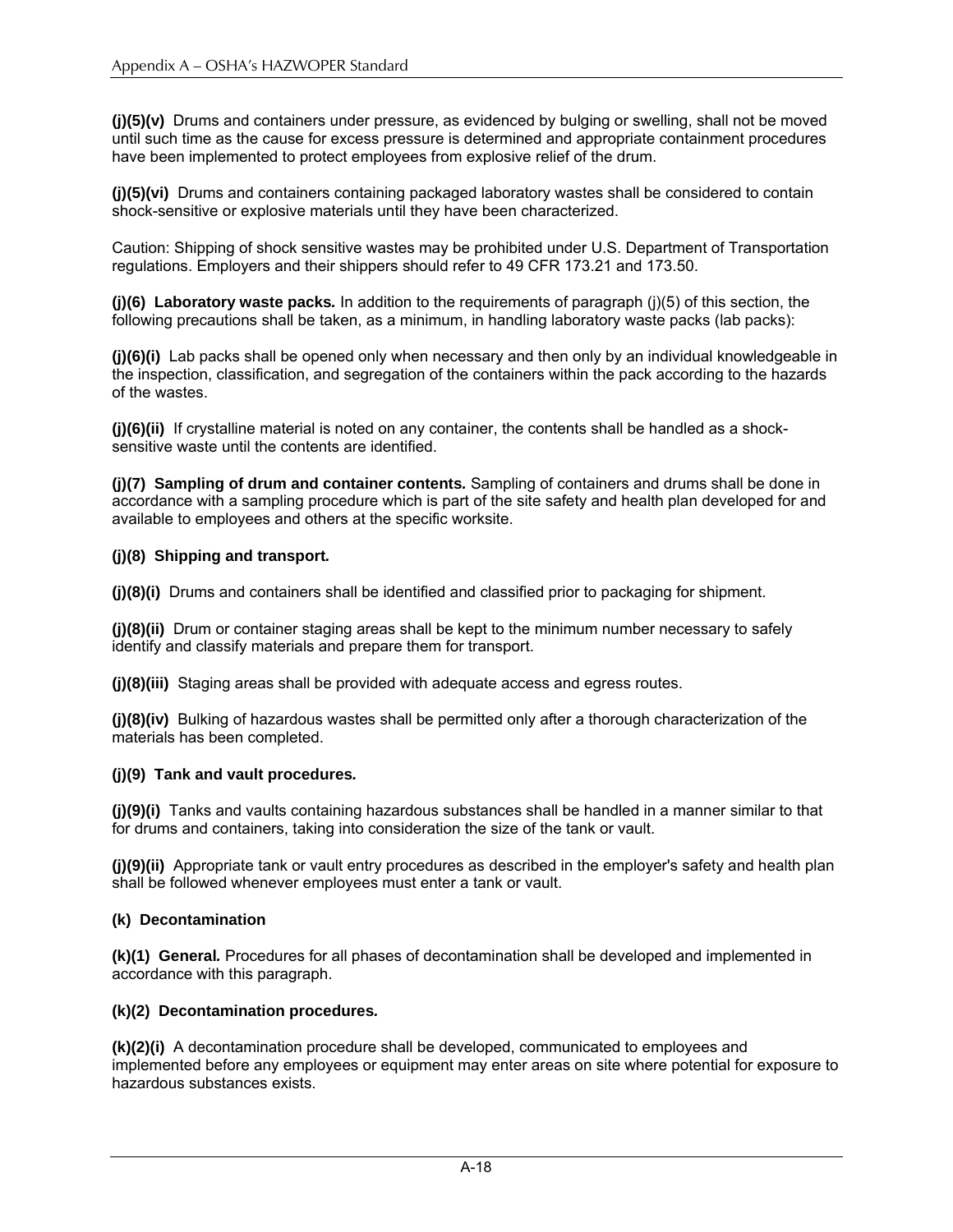**(k)(2)(ii)** Standard operating procedures shall be developed to minimize employee contact with hazardous substances or with equipment that has contacted hazardous substances.

**(k)(2)(iii)** All employees leaving a contaminated area shall be appropriately decontaminated; all contaminated clothing and equipment leaving a contaminated area shall be appropriately disposed of or decontaminated.

**(k)(2)(iv)** Decontamination procedures shall be monitored by the site safety and health supervisor to determine their effectiveness. When such procedures are found to be ineffective, appropriate steps shall be taken to correct any deficiencies.

**(k)(3) Location***.* Decontamination shall be performed in geographical areas that will minimize the exposure of uncontaminated employees or equipment to contaminated employees or equipment.

**(k)(4) Equipment and solvents***.* All equipment and solvents used for decontamination shall be decontaminated or disposed of properly.

## **(k)(5) Personal protective clothing and equipment***.*

**(k)(5)(i)** Protective clothing and equipment shall be decontaminated, cleaned, laundered, maintained or replaced as needed to maintain their effectiveness.

**(k)(5)(ii)** Employees whose non-impermeable clothing becomes wetted with hazardous substances shall immediately remove that clothing and proceed to shower. The clothing shall be disposed of or decontaminated before it is removed from the work zone.

**(k)(6) Unauthorized employees**. Unauthorized employees shall not remove protective clothing or equipment from change rooms.

**(k)(7) Commercial laundries or cleaning establishments***.* Commercial laundries or cleaning establishments that decontaminate protective clothing or equipment shall be informed of the potentially harmful effects of exposures to hazardous substances.

**(k)(8) Showers and change rooms***.* Where the decontamination procedure indicates a need for regular showers and change rooms outside of a contaminated area, they shall be provided and meet the requirements of 29 CFR 1910.141. If temperature conditions prevent the effective use of water, then other effective means for cleansing shall be provided and used.

## **(l) Emergency response by employees at uncontrolled hazardous waste sites**

## **(l)(1) Emergency response plan***.*

**(l)(1)(i)** An emergency response plan shall be developed and implemented by all employers within the scope of paragraphs (a)(1)(i) through (ii) of this section to handle anticipated emergencies prior to the commencement of hazardous waste operations. The plan shall be in writing and available for inspection and copying by employees, their representatives, OSHA personnel and other governmental agencies with relevant responsibilities.

**(l)(1)(ii)** Employers who will evacuate their employees from the danger area when an emergency occurs, and who do not permit any of their employees to assist in handling the emergency, are exempt from the requirements of this paragraph if they provide an emergency action plan complying with 29 CFR 1910.38.

**(l)(2) Elements of an emergency response plan***.* The employer shall develop an emergency response plan for emergencies which shall address, as a minimum, the following: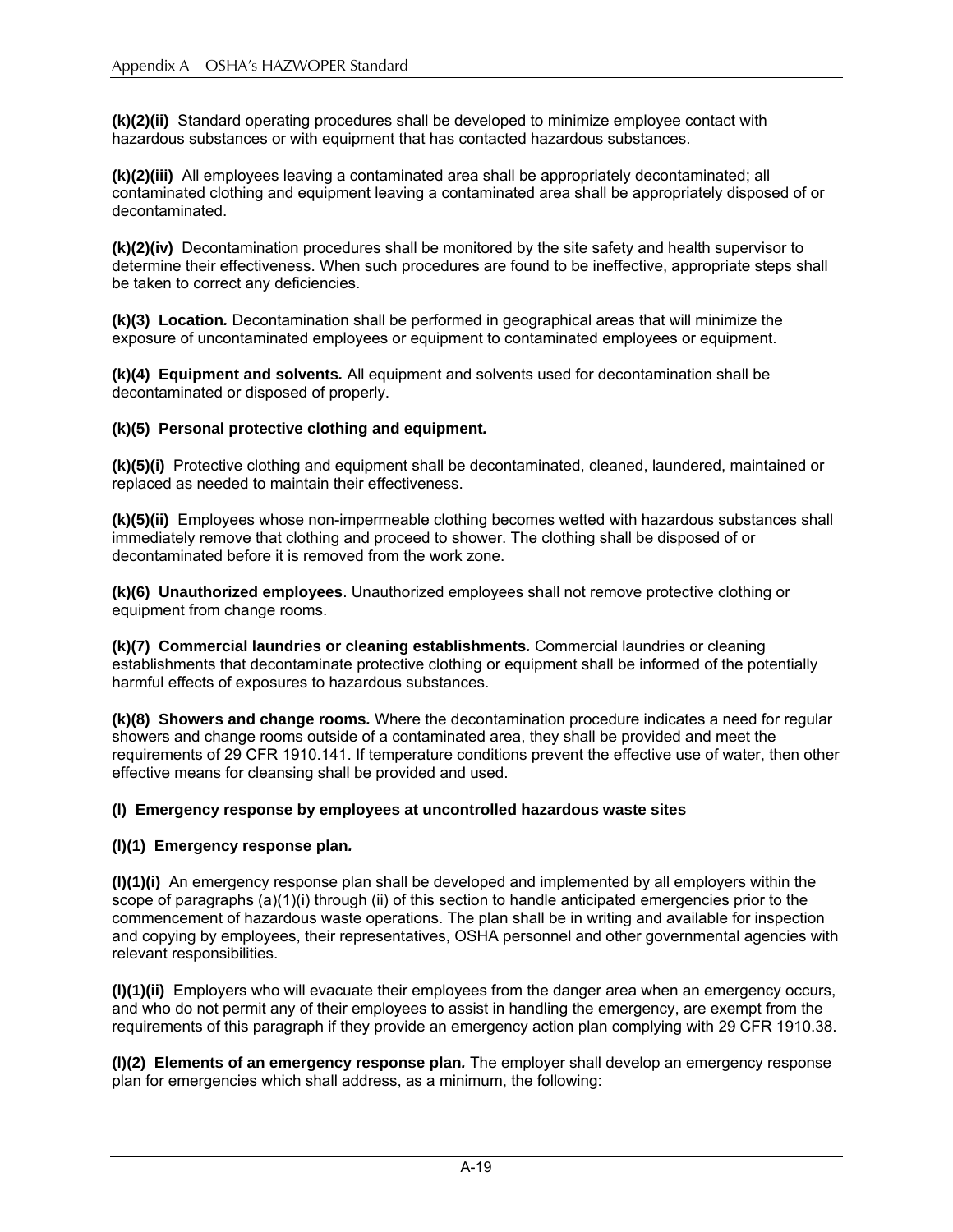**(l)(2)(i)** Pre-emergency planning.

**(l)(2)(ii)** Personnel roles, lines of authority, training, and communication.

**(l)(2)(iii)** Emergency recognition and prevention.

**(l)(2)(iv)** Safe distances and places of refuge.

**(l)(2)(v)** Site security and control.

**(l)(2)(vi)** Evacuation routes and procedures.

**(l)(2)(vii)** Decontamination procedures which are not covered by the site safety and health plan.

**(l)(2)(viii)** Emergency medical treatment and first aid.

**(l)(2)(ix)** Emergency alerting and response procedures.

**(l)(2)(x)** Critique of response and follow-up.

**(l)(2)(xi)** PPE and emergency equipment.

## **(l)(3) Procedures for handling emergency incidents***.*

**(l)(3)(i)** In addition to the elements for the emergency response plan required in paragraph (l)(2) of this section, the following elements shall be included for emergency response plans:

**(l)(3)(i)(A)** Site topography, layout, and prevailing weather conditions.

**(l)(3)(i)(B)** Procedures for reporting incidents to local, state, and federal governmental agencies.

**(l)(3)(ii)** The emergency response plan shall be a separate section of the Site Safety and Health Plan.

**(l)(3)(iii)** The emergency response plan shall be compatible and integrated with the disaster, fire and/or emergency response plans of local, state, and federal agencies.

**(l)(3)(iv)** The emergency response plan shall be rehearsed regularly as part of the overall training program for site operations.

**(l)(3)(v)** The site emergency response plan shall be reviewed periodically and, as necessary, be amended to keep it current with new or changing site conditions or information.

**(l)(3)(vi)** An employee alarm system shall be installed in accordance with 29 CFR 1910.165 to notify employees of an emergency situation, to stop work activities if necessary, to lower background noise in order to speed communication, and to begin emergency procedures.

**(l)(3)(vii)** Based upon the information available at time of the emergency, the employer shall evaluate the incident and the site response capabilities and proceed with the appropriate steps to implement the site emergency response plan.

**(m) Illumination***.* Areas accessible to employees shall be lighted to not less than the minimum illumination intensities listed in the following Table H-120.1 while any work is in progress: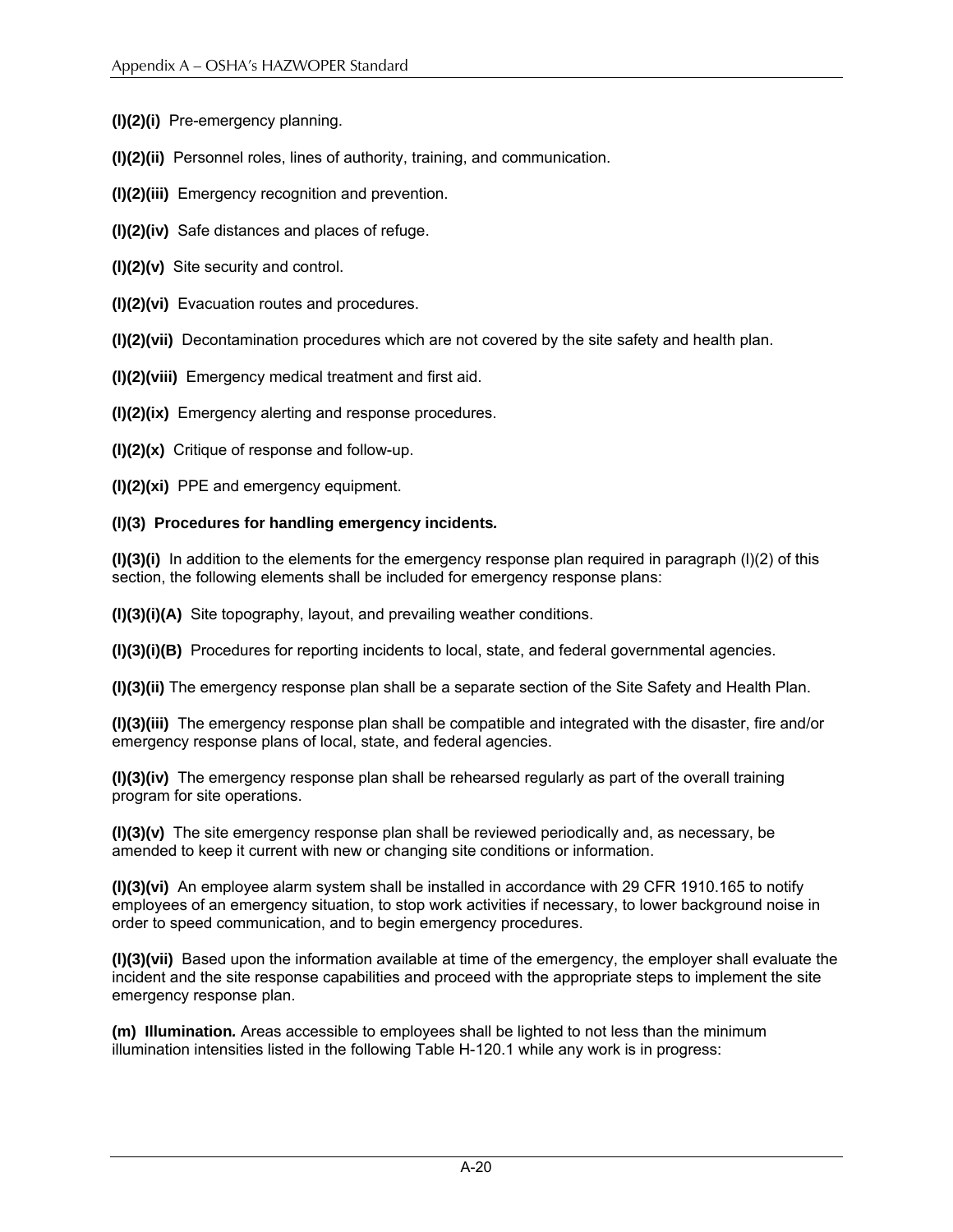| Foot-candles | Area or operations                                                                                                                                                                                                                                                                               |
|--------------|--------------------------------------------------------------------------------------------------------------------------------------------------------------------------------------------------------------------------------------------------------------------------------------------------|
| ∥5           | General site areas.                                                                                                                                                                                                                                                                              |
| ll3          | Excavation and waste areas, access ways, active storage areas, loading<br>platforms, refueling, and field maintenance areas.                                                                                                                                                                     |
| 5            | Indoors: warehouses, corridors, hallways, and exit ways.                                                                                                                                                                                                                                         |
| ll5          | Tunnels, shafts, and general underground work areas; (Exception: minimum of<br>10 foot-candles is required at tunnel and shaft heading during drilling, mucking,<br>and scaling. Mine Safety and Health Administration approved cap lights shall<br>be acceptable for use in the tunnel heading. |
|              |                                                                                                                                                                                                                                                                                                  |
| 110          | General shops (e.g., mechanical and electrical equipment rooms, active<br>storerooms, barracks or living quarters, locker or dressing rooms, dining areas,<br>and indoor toilets and workrooms.                                                                                                  |
| 30           | First aid stations, infirmaries, and offices.                                                                                                                                                                                                                                                    |

## TABLE H-120.1. – MINIMUM ILLUMINATION INTENSITIES IN FOOT-CANDLES

## **(n) Sanitation at temporary workplaces**

#### **(n)(1) Potable water***.*

**(n)(1)(i)** An adequate supply of potable water shall be provided on the site.

**(n)(1)(ii)** Portable containers used to dispense drinking water shall be capable of being tightly closed, and equipped with a tap. Water shall not be dipped from containers.

**(n)(1)(iii)** Any container used to distribute drinking water shall be clearly marked as to the nature of its contents and not used for any other purpose.

**(n)(1)(iv)** Where single service cups (to be used but once) are supplied, both a sanitary container for the unused cups and a receptacle for disposing of the used cups shall be provided.

## **(n)(2) Nonpotable water***.*

**(n)(2)(i)** Outlets for nonpotable water, such as water for firefighting purposes shall be identified to indicate clearly that the water is unsafe and is not to be used for drinking, washing, or cooking purposes.

**(n)(2)(ii)** There shall be no cross-connection, open or potential, between a system furnishing potable water and a system furnishing nonpotable water.

#### **(n)(3) Toilet facilities***.*

**(n)(3)(i)** Toilets shall be provided for employees according to Table H-120.2.

| Number of employees          | Minimum number of facilities                      |
|------------------------------|---------------------------------------------------|
| $\ $ 20 or fewer             | IOne.                                             |
| More than 20, fewer than 200 | One toilet seat and 1 urinal per 40<br>employees. |
| More than 200                | One toilet seat and 1 urinal per 50               |

#### TABLE H-120.2. – TOILET FACILITIES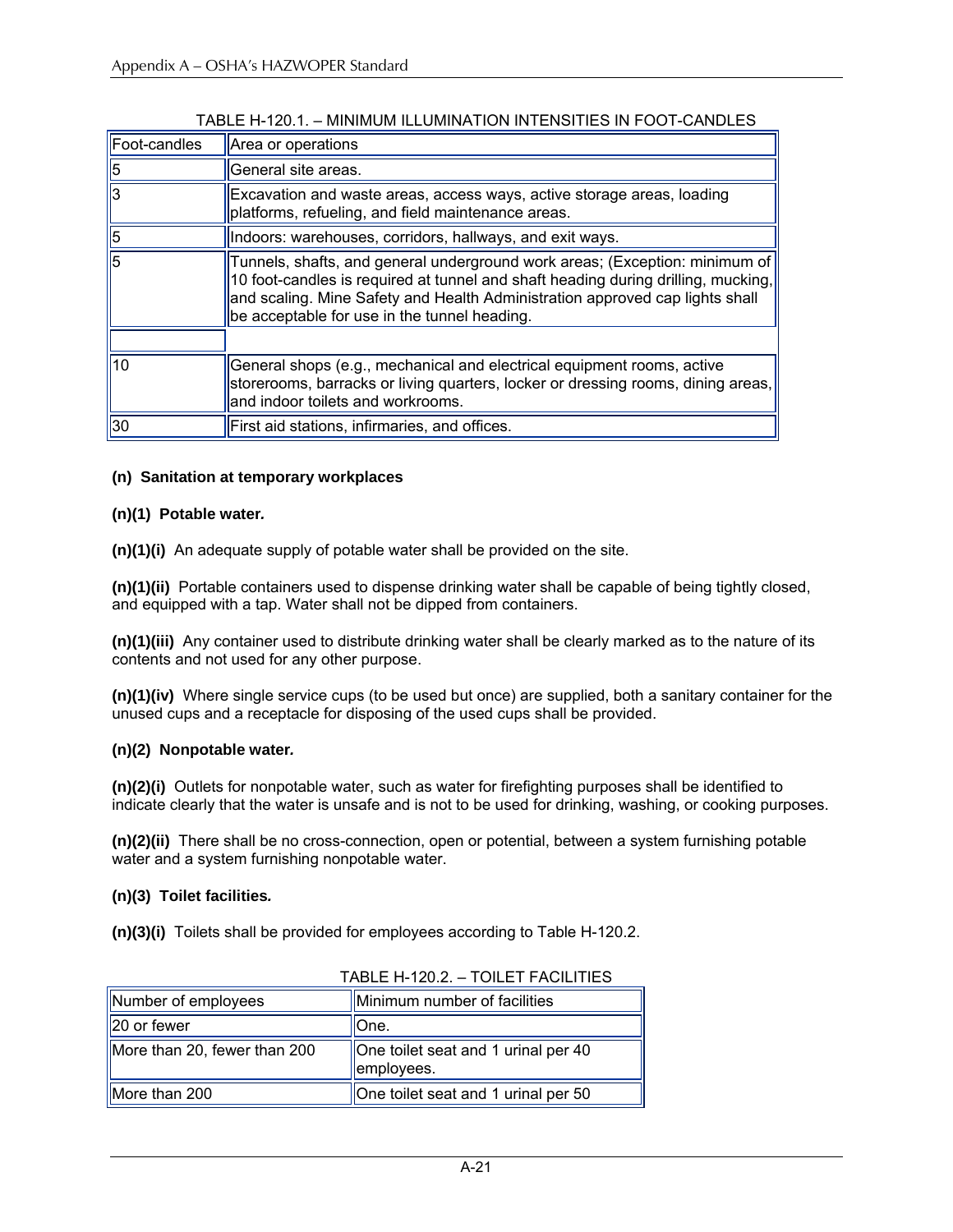employees.

**(n)(3)(ii)** Under temporary field conditions, provisions shall be made to assure not less than one toilet facility is available.

**(n)(3)(iii)** Hazardous waste sites, not provided with a sanitary sewer, shall be provided with the following toilet facilities unless prohibited by local codes:

**(n)(3)(iii)(A)** Chemical toilets;

**(n)(3)(iii)(B)** Recirculating toilets;

**(n)(3)(iii)(C)** Combustion toilets; or

**(n)(3)(iii)(D)** Flush toilets.

**(n)(3)(iv)** The requirements of this paragraph for sanitation facilities shall not apply to mobile crews having transportation readily available to nearby toilet facilities.

**(n)(3)(v)** Doors entering toilet facilities shall be provided with entrance locks controlled from inside the facility.

**(n)(4) Food handling***.* All food service facilities and operations for employees shall meet the applicable laws, ordinances, and regulations of the jurisdictions in which they are located.

**(n)(5) Temporary sleeping quarters***.* When temporary sleeping quarters are provided, they shall be heated, ventilated, and lighted.

**(n)(6) Washing facilities***.* The employer shall provide adequate washing facilities for employees engaged in operations where hazardous substances may be harmful to employees. Such facilities shall be in near proximity to the worksite; in areas where exposures are below permissible exposure limits and which are under the controls of the employer; and shall be so equipped as to enable employees to remove hazardous substances from themselves.

**(n)(7) Showers and change rooms***.* When hazardous waste clean-up or removal operations commence on a site and the duration of the work will require six months or greater time to complete, the employer shall provide showers and change rooms for all employees exposed to hazardous substances and health hazards involved in hazardous waste clean-up or removal operations.

**(n)(7)(i)** Showers shall be provided and shall meet the requirements of 29 CFR 1910.141(d)(3).

**(n)(7)(ii)** Change rooms shall be provided and shall meet the requirements of 29 CFR 1910.141(e). Change rooms shall consist of two separate change areas separated by the shower area required in paragraph (n)(7)(i) of this section. One change area, with an exit leading off the worksite, shall provide employees with an area where they can put on, remove and store work clothing and personal protective equipment.

**(n)(7)(iii)** Showers and change rooms shall be located in areas where exposures are below the permissible exposure limits and published exposure levels. If this cannot be accomplished, then a ventilation system shall be provided that will supply air that is below the permissible exposure limits and published exposure levels.

**(n)(7)(iv)** Employers shall assure that employees shower at the end of their work shift and when leaving the hazardous waste site.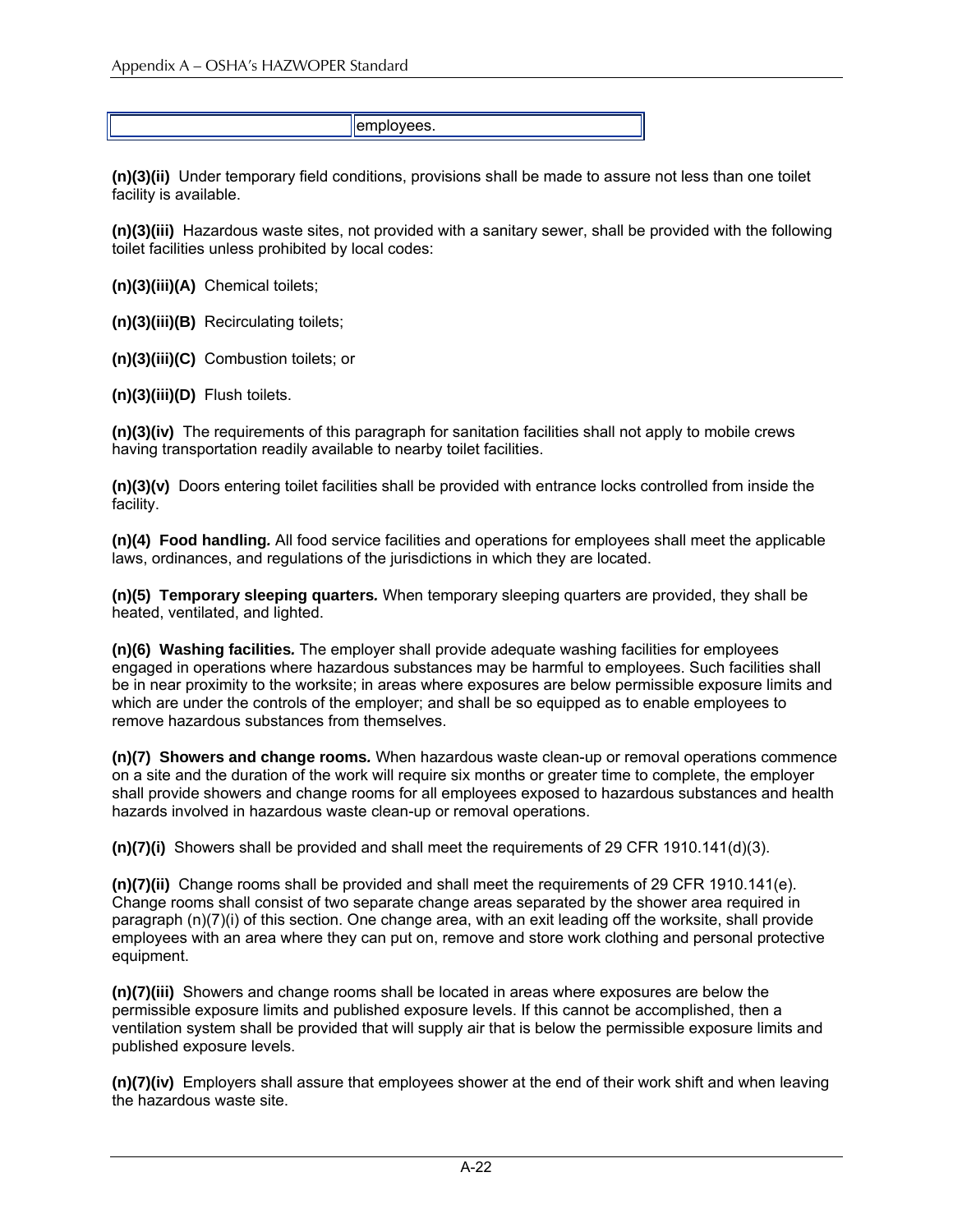## **(o) New technology programs***.*

**(o)(1)** The employer shall develop and implement procedures for the introduction of effective new technologies and equipment developed for the improved protection of employees working with hazardous waste clean-up operations, and the same shall be implemented as part of the site safety and health program to assure that employee protection is being maintained.

**(o)(2)** New technologies, equipment or control measures available to the industry, such as the use of foams, absorbents, absorbents, neutralizers, or other means to suppress the level of air contaminants while excavating the site or for spill control, shall be evaluated by employers or their representatives. Such an evaluation shall be done to determine the effectiveness of the new methods, materials, or equipment before implementing their use on a large scale for enhancing employee protection. Information and data from manufacturers or suppliers may be used as part of the employer's evaluation effort. Such evaluations shall be made available to OSHA upon request.